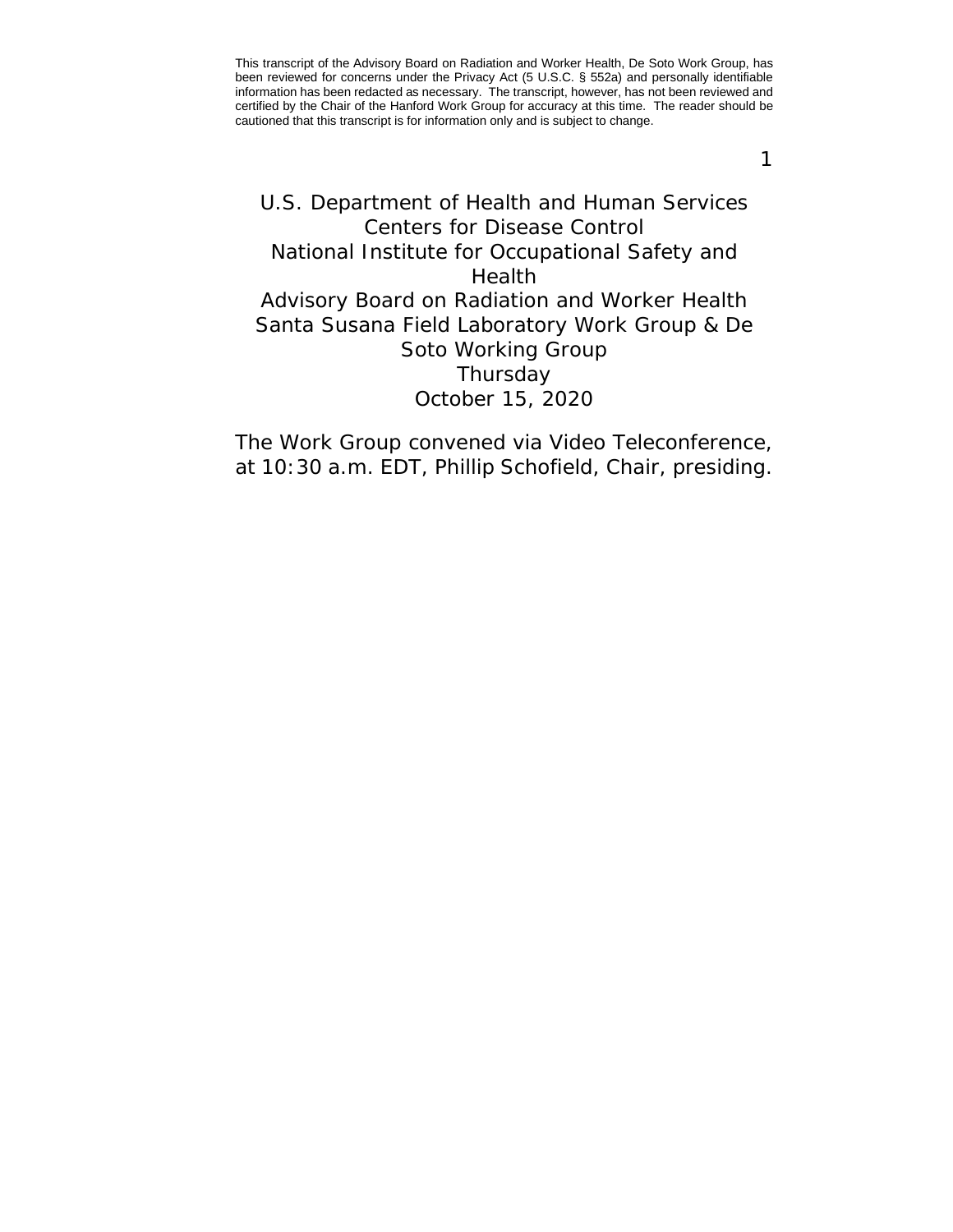2

Present:

Phillip Schofield, Chair Henry Anderson, Member Josie Beach, Member R. William Field, Member

Also Present:

Rashaun Roberts, Designated Federal Official Nancy Adams, NIOSH Contractor Terrie Barrie Bob Barton, SC&A D'Lanie Blaze Rose Gogliotti, SA&A Milton Gordon, SC&A Lara Hughes, DCAS Jenny Naylor, HHS OGC Chuck Nelson, DCAS Lavon Rutherford, DCAS John Stiver, SC&A Tim Taulbee, DCAS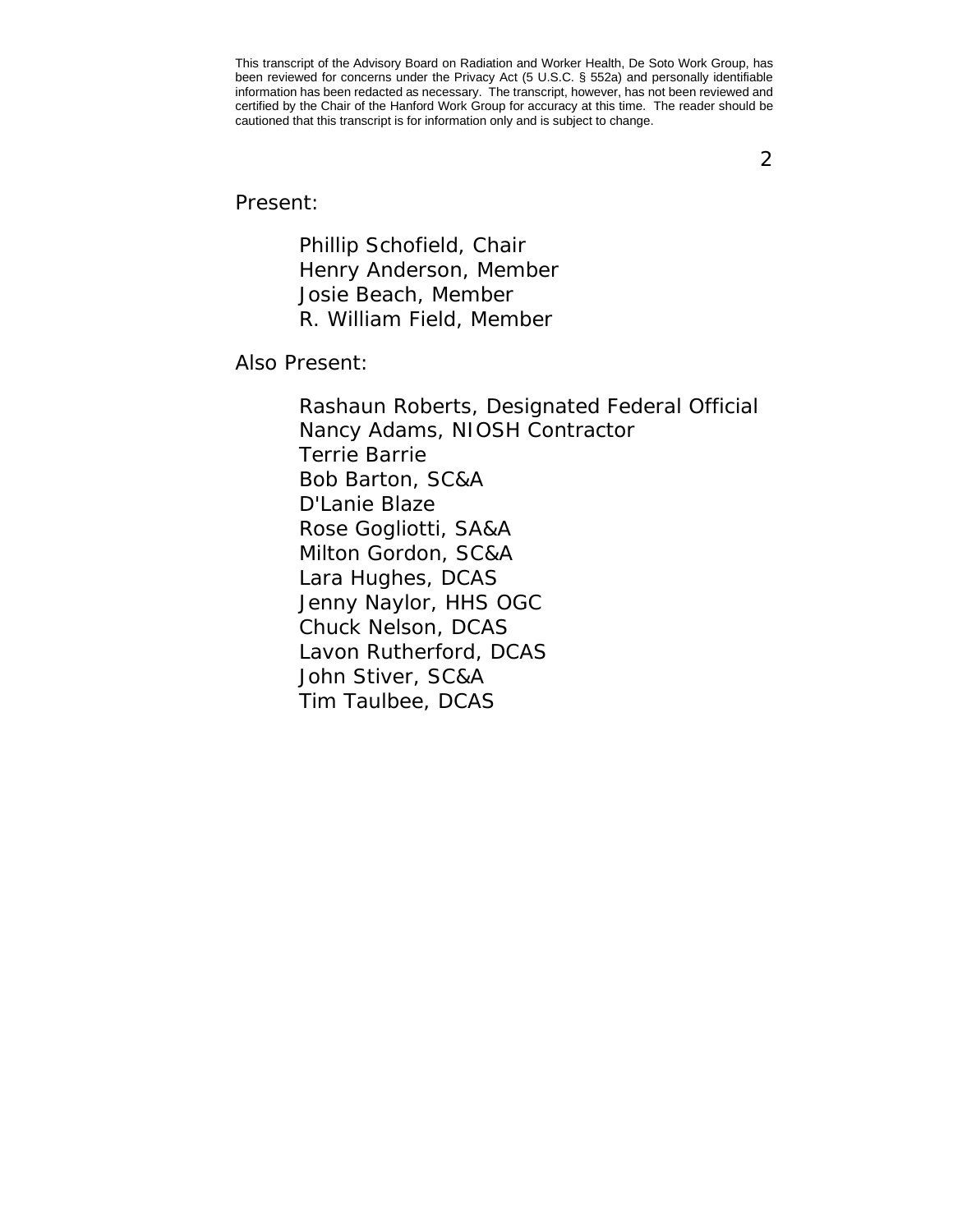3

#### **Contents**

[U.S. Department of Health and Human Services](#page-0-0)  [Centers for Disease Control National Institute for](#page-0-0)  [Occupational Safety and Health Advisory Board on](#page-0-0)  [Radiation and Worker Health Santa Susana Field](#page-0-0)  [Laboratory Work Group & De Soto Working Group](#page-0-0)  [Thursday October 15, 2020](#page-0-0) 1

| Welcome and roll-call/introductions4        |
|---------------------------------------------|
|                                             |
| EPA and TRUMP-S documents 23                |
| De Soto Avenue SEC Petition #246  37        |
| Discussion of Petitioner Submissions  59    |
| Review of Records from Boeing Incident Data |
| SC&A 2020 White Paper 87                    |
|                                             |
|                                             |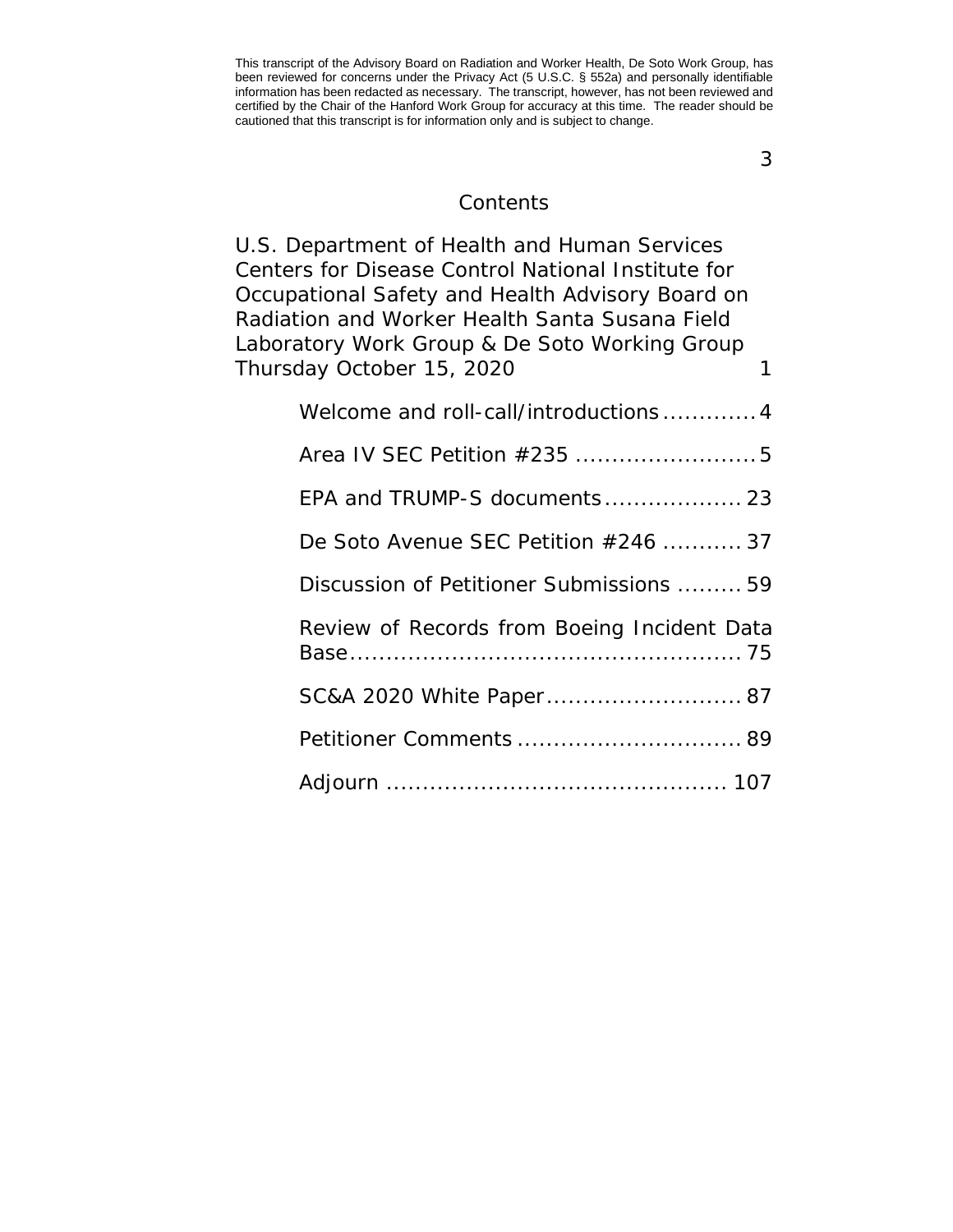4

#### Proceedings

(10:32 a.m.)

### Welcome and roll-call/introductions

<span id="page-3-0"></span>Dr. Roberts: Welcome to the Advisory Board on Radiation and Worker Health. This is the Santa Susana Field Laboratory Area IV and Desoto Working Group. I'm Rashaun Roberts. I'm the Designated Federal Official for the Advisory Board. Before we get into the Group's business, let's start with roll call and address conflicts of interest. And I'll go ahead and speak on behalf of the members of the Board who sit on this Working Group.

Really in order for them to be on the Working Group, they cannot have conflicts. And with that, let me do roll call starting with our Chair and go in alphabetical order.

(Roll call.)

Dr. Roberts: Before I hand the floor over to Phil who chairs the Work Group, Phil Schofield, in order to keep everything running as smoothly as possible, and so that everyone speaking can be clearly understood, please make sure that you mute your phone if you're on the phone, unless, of course, you need to speak. If you don't have a mute button on the phone, you're going to need -- (telephonic interference) --- there is an example. You need to mute your phone.

If you're on Zoom, the mute button is in the lower left hand corner of the screen. If you're on the telephone press \*6 to mute and \*6 again to get yourself off mute. Okay, so if everybody could periodically check and make sure that you're on mute.

The agenda and the presentations that are relevant and other materials that are relevant to today's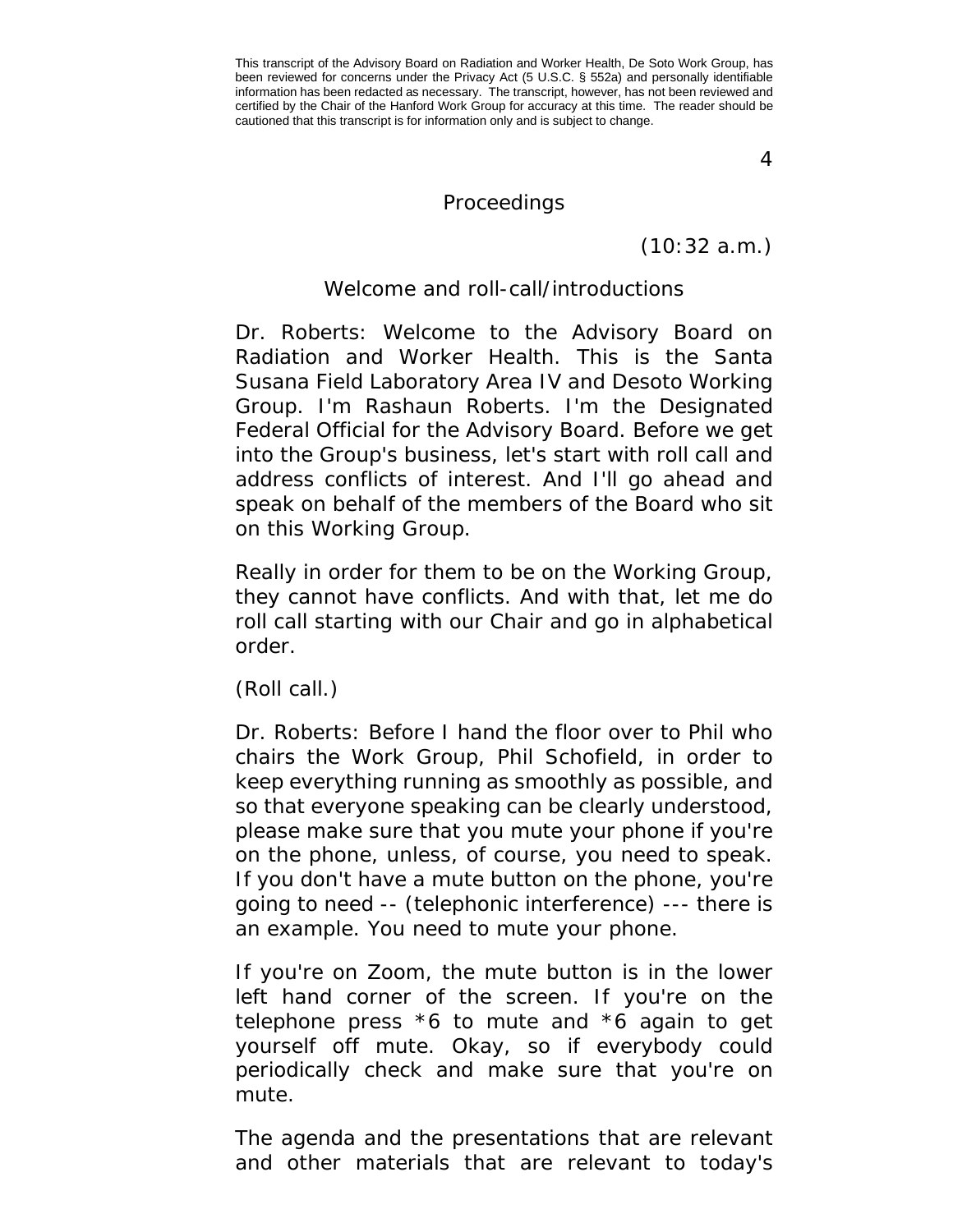5

materials can, of course, be found on the NIOSH/DCAS website. All of the materials were sent to the Board members and other staff prior to the meeting.

You'll see that today is a pretty full agenda. It can be difficult to know how long the meeting will run and that said, I did want to let everyone know that due to commitments that I have, we'll need to end the meeting at 5 o'clock Eastern, if it runs that long. We can, of course, schedule another meeting to cover any items that we were unable to cover today.

And also, if any of the Board members need to sign off before the meeting is over, if you would just please let us know.

So with that, let's go ahead and get started and I will turn the floor over to Phil.

Chair Schofield: This is Phil Schofield. As Shaun said, I have no conflict. There will be a chance for the public to comment later on. If you please hold your questions until the presentations have been presented, we'd appreciate that. And I assume Lara is going to be the first one presenting for NIOSH.

Dr. Hughes: Yes. Let me just try to share my screen.

Member Field: I see Henry is on now.

Member Anderson: Yes. Sorry to be a little late.

Dr. Hughes: Okay, can you see the first screen and presentation load?

Dr. Roberts: Yes.

<span id="page-4-0"></span>Chair Schofield: You're good to go, Lara.

Area IV SEC Petition #235

Dr. Hughes: Okay. So this is the NIOSH presentation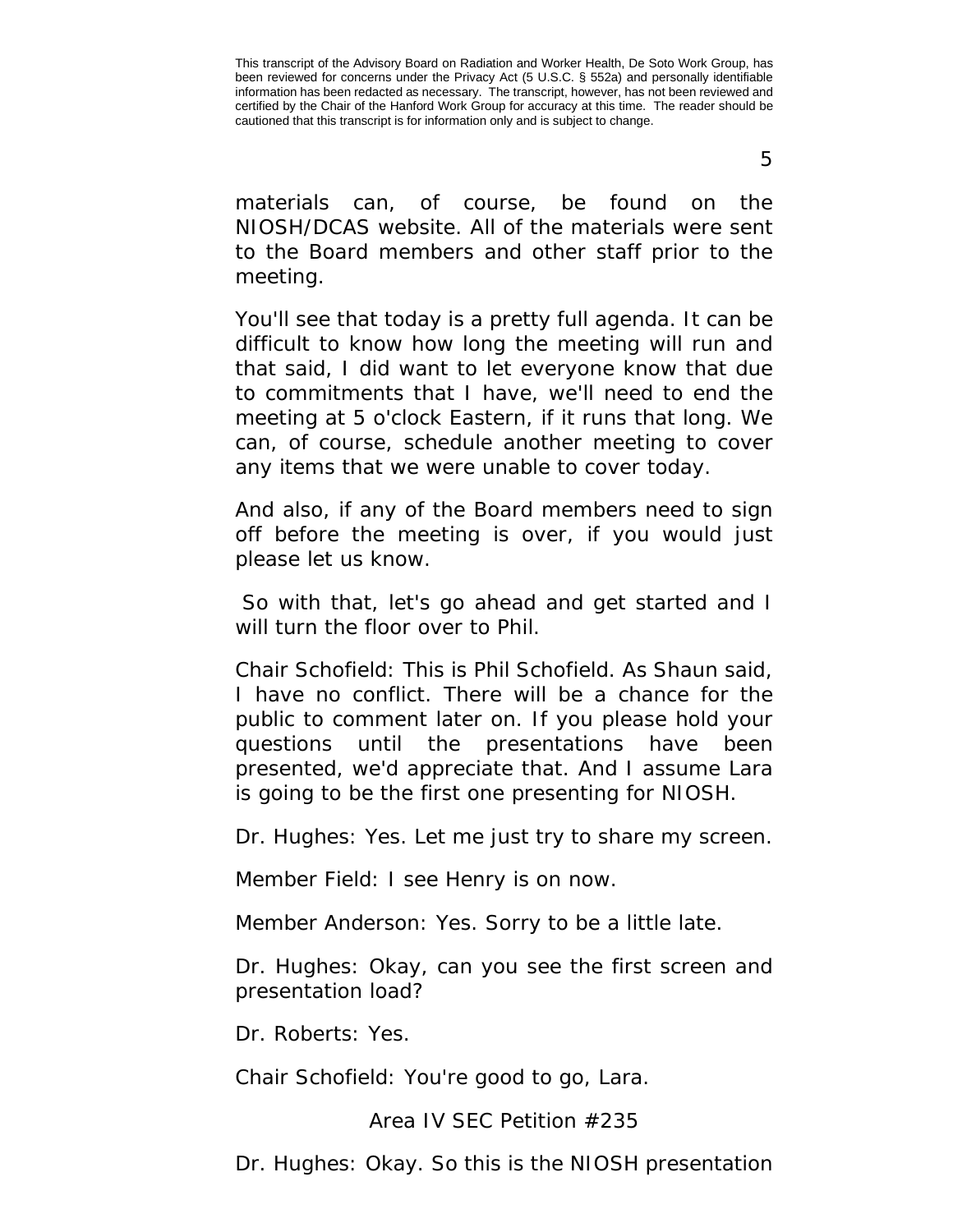6

for SEC-00235, Area IV for the Santa Susana Field Laboratory. This is a presentation that's based on a White Paper that we sent to the Advisory Board and the Work Group in February of this year. And it was meant to be a summary of the efforts that were done for this petition because the discussion has been going on for several years and there has been a lot of discussion back and forth, a lot of papers produced. It was intended to be a summary of the effort and hopefully, it helps the Work Group in the decision-making process.

So I'll give you a brief overview and also talk about the current status of the efforts and some petitioner submissions we have reviewed.

And we'll have questions and discussion.

Yes, was there a question?

Dr. Roberts: I'm sorry, Lara. I'm hearing something in the background. I don't know if anyone else can hear it, but again, just to remind people to please get on mute. Thank you.

Dr. Hughes: I can sort of hear myself talking in the background which is very distracting, but --

Dr. Roberts: That's what it is. Somehow your mic is picking up you again.

Dr. Hughes: Okay, I'm not sure what I can do about that. I can try to switch to computer.

Dr. Taulbee: I think the feedback is coming from the person whose phone ends in 949. You can see that as you're speaking that box is lighting up to where that person is not on mute.

Dr. Roberts: So if you're on the phone, press \*6 to mute or use your mute button. Thank you.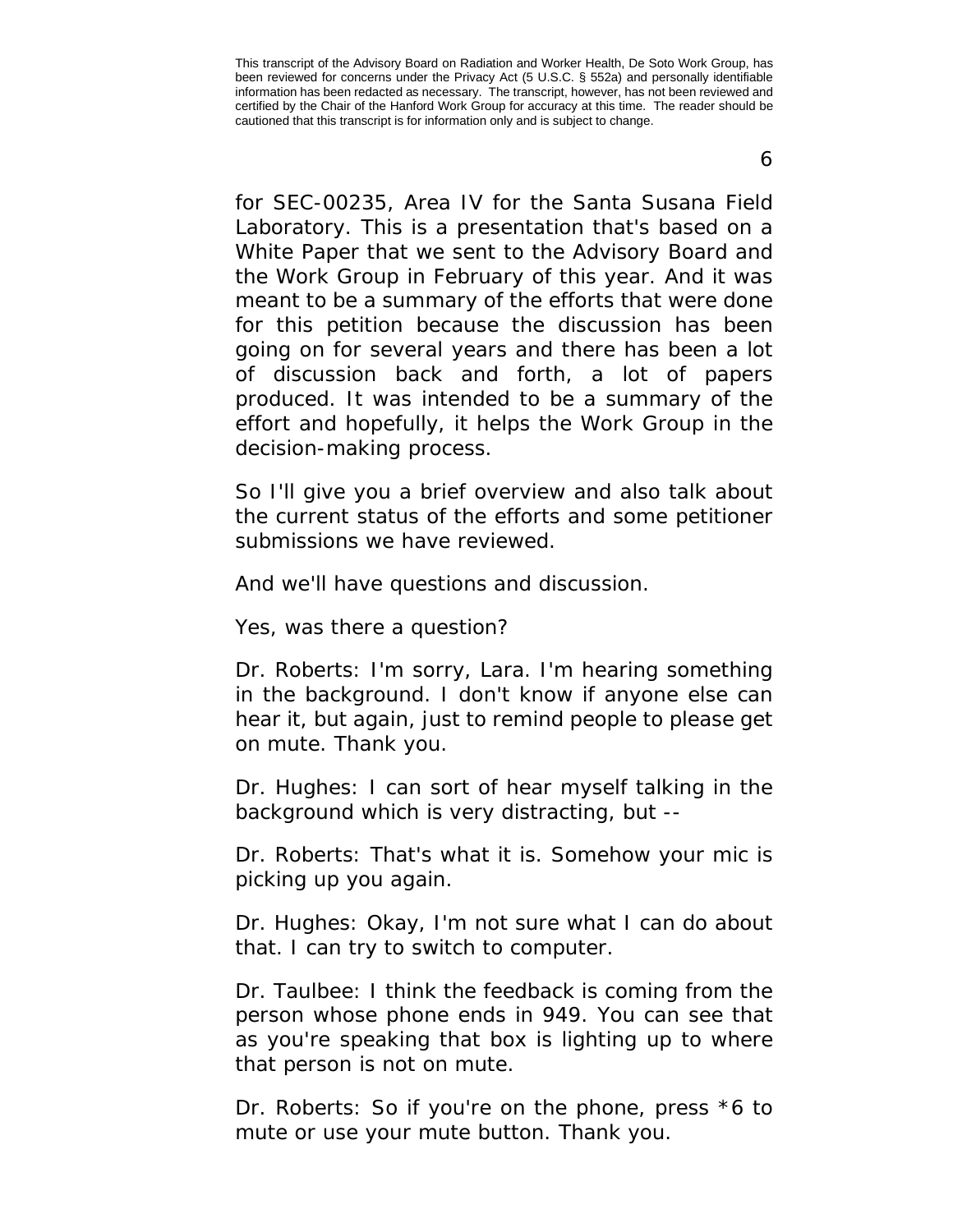7

Dr. Hughes: I think this is better now. Can you tell? I think it sounds better to me. So I'll keep going. Is that okay? All right.

So a little bit of background. We've all heard this before, but just a refresher, Area IV of the Santa Susana Field Laboratory is a site or part of a site that encompasses about 2,850 acres and is located in northwest of Los Angeles. Does this forward? Does the presentation forward for you?

Dr. Roberts: It hasn't, no.

Dr. Hughes: Oh, okay.

Dr. Roberts: We're still on the main slide.

Dr. Hughes: Because mine does. I'm not sure. Let me just -- okay, here we go. I have two screens and they're both shared and I'm trying to decide which one is -- is this better? I apologize. Every time I do Zoom, it's different.

So the site is located about 30 miles northwest of Los Angeles. It is divided into four administrative and operational areas and they're called Area I through IV.

Area IV is the area I've highlighted in blue in the upper left corner and that is about 290 acres. And that is the only site that is covered under this program because that's the site that had nuclear DOE operations that are termed eligible for the site. The site eligibility again, that's not done by NIOSH. That's done by DOE/DOL.

So the operations at Santa Susana, there were DOE operations from 1954 through 1988 and then remediation from 1988 through the present. The DOE operations consist of reactor testing and development and nuclear support operations, such as nuclear fuel fabrication, energy and non-nuclear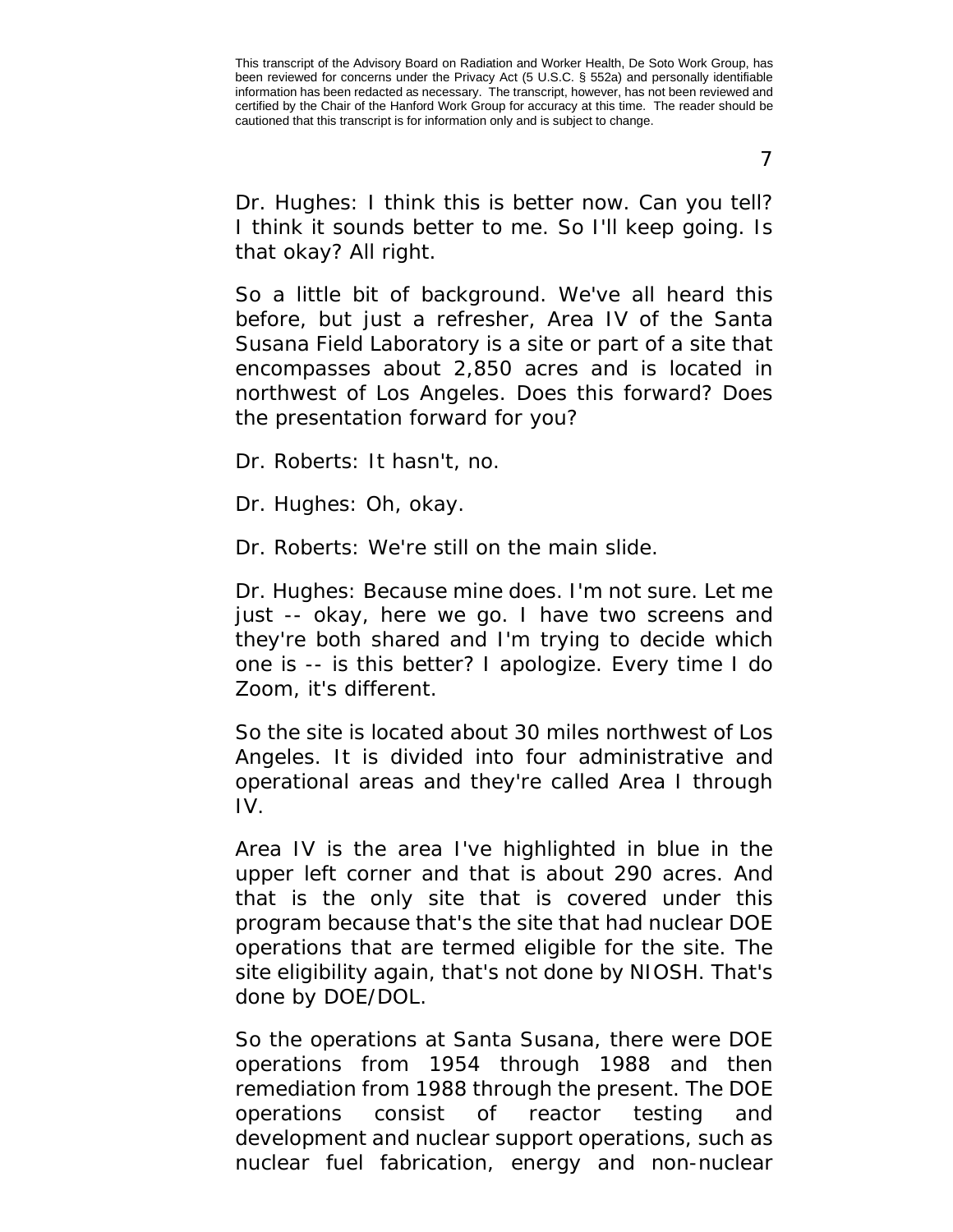research and development, also, at the back end of the process, removal of fuel from reactors and the disposition thereof.

The remediation period consisted of the D&D of the structures and components, the characterization, treatment, packaging, and temporary storage of radioactive and mixed waste.

As for the SEC petitions for the site, there are four. The current one is SEC-00235. This petition has been presented to the Board in 2017, I believe, and is currently with the Board and NIOSH has not recommended a Class to be added to the SEC. NIOSH's conclusion was that dose reconstruction was feasible for the evaluated period from 1991 through 1993.

There are three prior SEC Classes that have all been added to the SEC. And those are all based on one form or another of internal dose reconstruction and feasibility which results in the entire operational period up until 1988 being in the SEC Class.

So NIOSH has produced a number of documents along with this petition. First was the SEC-00235 Evaluation Report. That was published in May of 2017. When this Evaluation Report was presented to the Board, it was handed to SC&A who did the review of the Evaluation Report and raised a few issues that we did not address in this report. One was it was suggested that we look at the air sample data for this evaluated period to rule out that there was some elevated aerosols, to demonstrate that the air sample results were in line with the remainder of the remediation period. Also, there was a desire to see an analysis, a detailed analysis, of the status of operations that involved thorium and americium during the remediation period. And this was addressed by NIOSH by publishing two White Papers that were the topics I just highlighted and those were

8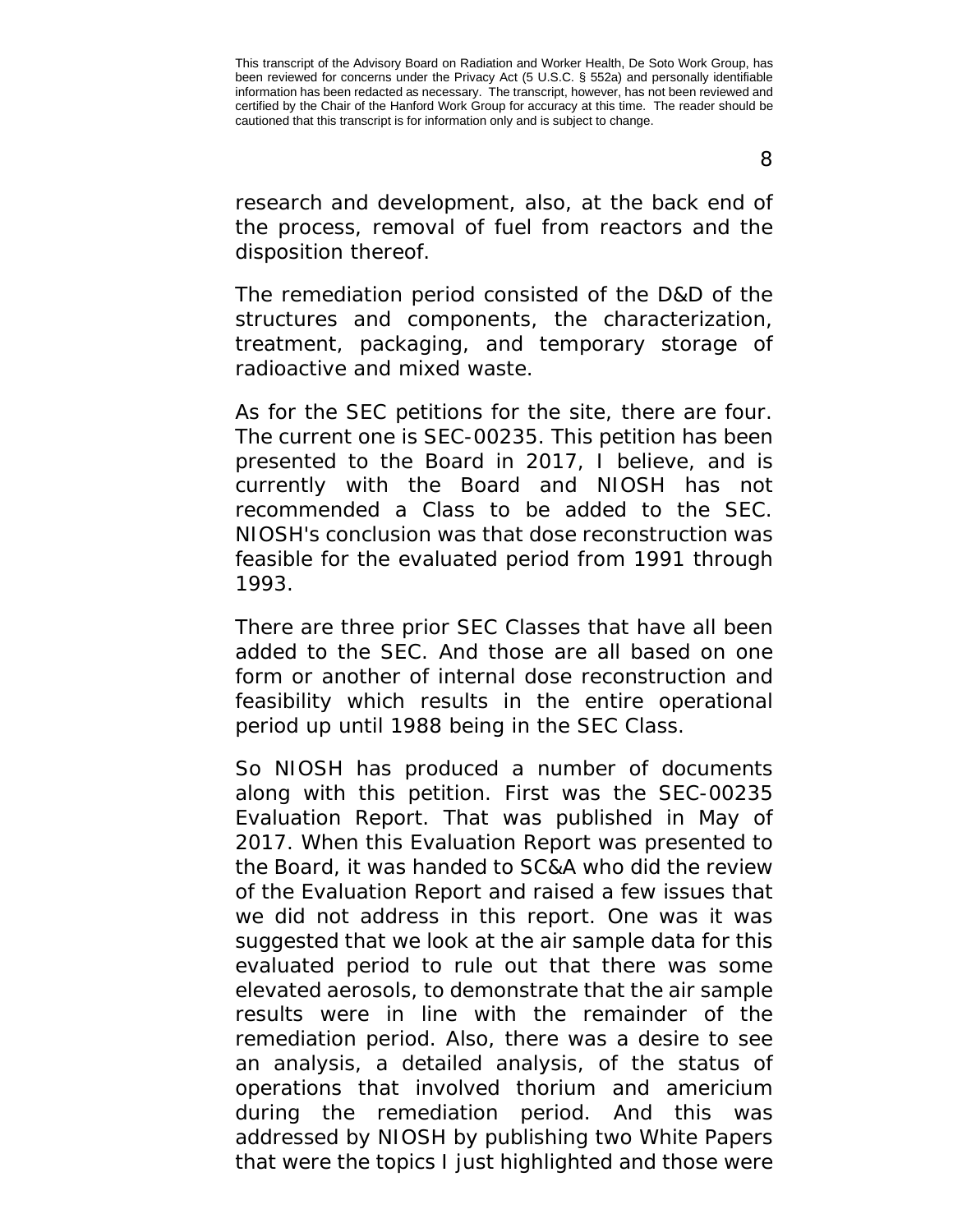presented in November of 2018. Those again were presented to the Board -- the Advisory Board and the Work Group and they have been discussed.

And then in February of this year, we presented a write up that summarized the discussions so far. And that's what we're kind of discussing here now.

So SC&A produced a bunch of documents as well. So first they did the review of the SEC-00235 Evaluation Report. The second report was an analysis of the remaining internal dose topics related to the evaluation. That was SC&A doing a review of these two NIOSH White Papers, the White Paper on air data and the White Paper on americium and thorium operations.

And then there was another report issued that looked at some petitioner-specific concerns regarding SEC-00235. I think that was the evaluation of the Boeing Incident Database that was submitted by the petitioner. That was something around 1500 incidents and occurrence reports that were looked at.

And then also, SC&A produced a document to -- there was another review of documentation provided by the petitioner and that report was issued in 2019 in November. And just last week, SC&A issued another report -- there was another review of petitionersubmitted information.

So there have been five prior discussions before the Advisory Board for this petition, starting in August 2017 and the last one was in August of 2019. Each time this was brought up, there were more questions raised by Board members and the petitioner and usually we receive additional documents by the petitioner that we review and then report back to the Board or the Advisory Board, the Work Group or the Advisory Board.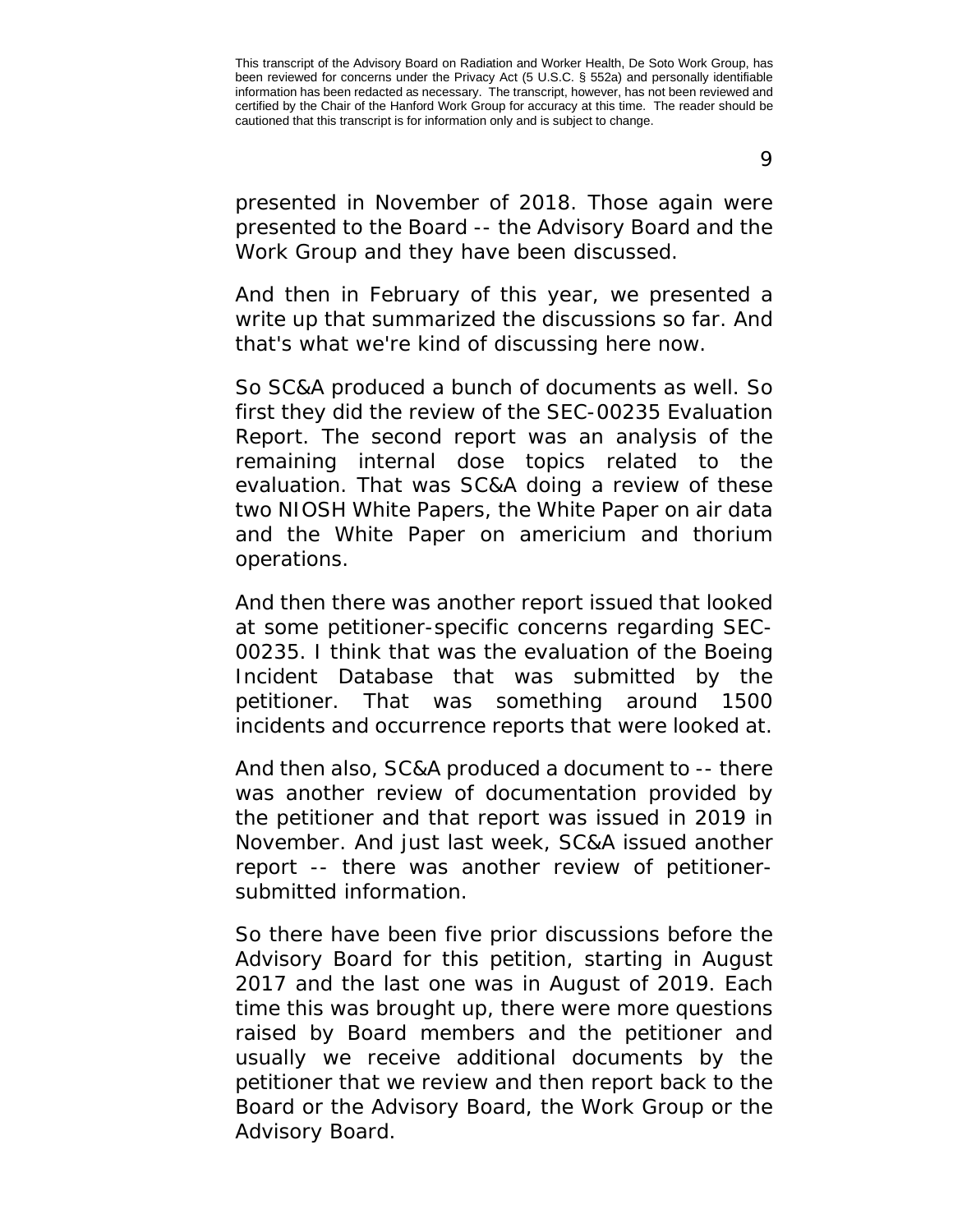10

And so there have been three prior Work Group discussions. The last one was in March 2019 where SC&A presented the review of the NIOSH White Papers.

So the current effort on the NIOSH side of SEC-00235 and Area IV of Santa Susana overall is as follows. There are several outstanding issues related to internal and external co-exposure model. That is something that we are dealing with many of the sites that we are looking at under this program and that we have changed the criteria that are used to develop these models. So the existing co-exposure models for Santa Susana will also have to be reviewed and that hopefully should address some of the outstanding issues that are still on the issues matrix. SC&A has reviewed the co-exposure models for Santa Susana several years ago and there were still some outstanding issues. And those will be addressed when these models are reviewed.

There's also TBD update outstanding. We typically do a TBD update after SEC issues have been resolved at the site. The TBD itself is a summary document. It is not all we use for dose reconstruction, so the fact that a TBD document is outdated or somewhat older does not preclude us from doing dose reconstruction. What happens if we come across a claim that is -- has particular research needs to address that the dose exposure scenario, then what will happen if the dose reconstruction team will actually go and do research, research the documents that we have in our document database, so the TBD alone is the only document that is used for dose reconstructions, far from it.

So the current -- and now to the current effort that actually is directly related to SEC-00235 is the development of the dose reconstruction model using a breathing zone and general air data during the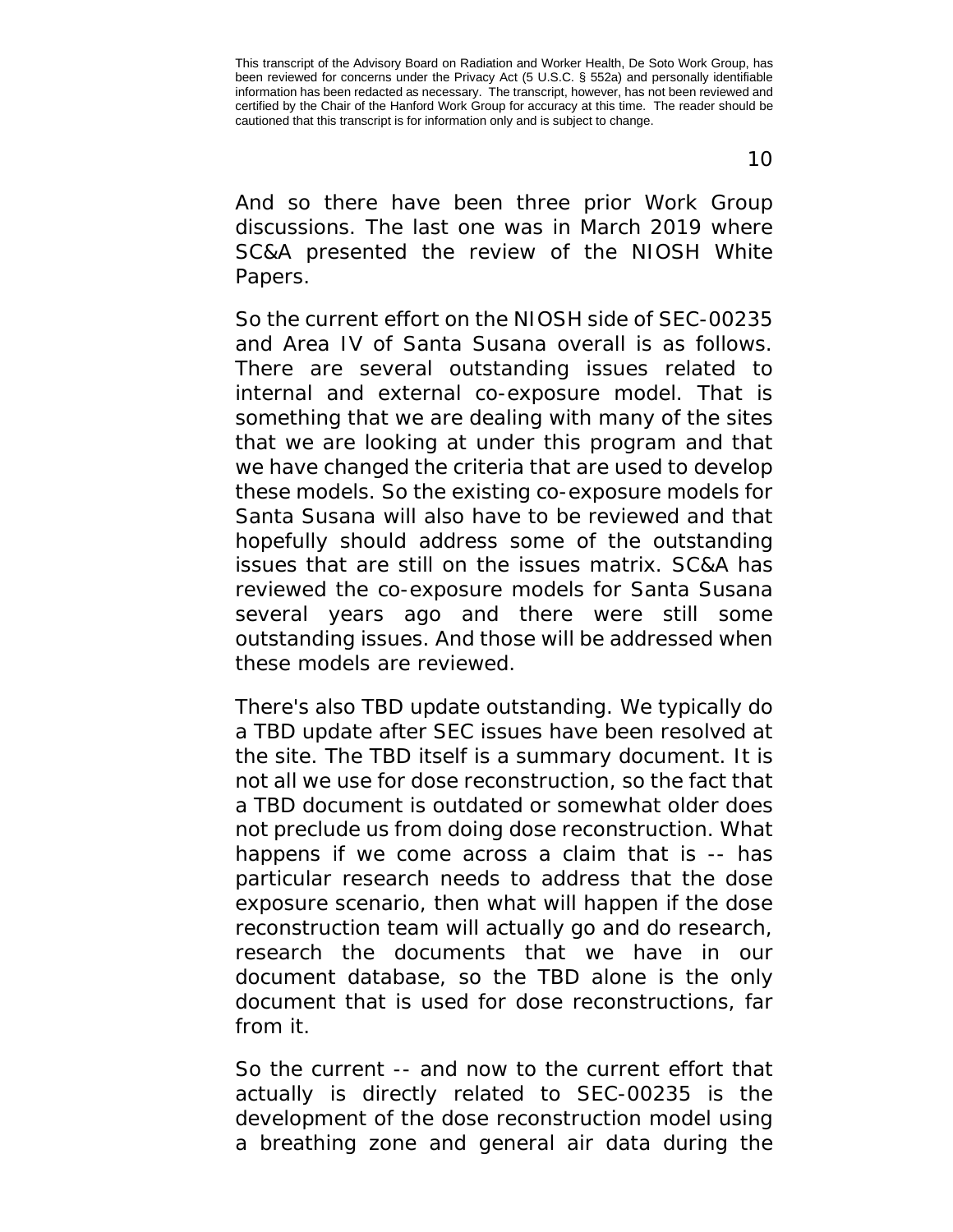remediation period. This is something that came out of the Work Group discussion for SEC-00235 and NIOSH has committed to doing this.

And when we started looking through our database, we realized that we did not actually target breathing zone and general air data during the remediation period, during our prior data capture, just because - - it was not the top tier of data. We usually look at bioassay data, things like that.

Collecting air data is not typically done just because it's a very large effort to collect and catalog that type of data. So we decided we needed to capture this data. You'll see some materials that were not previously targeted. This data is available actually at the Cincinnati records center. However, when this effort was commencing, due to the close down, due to the current situation with COVID-19, so we cannot go and do data capture. And they also cannot do this for us. So this effort is currently on hold and it will commence as soon as it's possible to do so.

Also in this paper, what we did was some clarification of recurring issues or issues that have been made in the past that we did not address during Board discussions or Work Group discussions.

And one thing I'd like to clarify for Board and Work Group members is the data access, that all parties that are involved in the decision-making process of this SEC petition and others which have access to all the database systems that are used to store relevant information such as the Site Research Database, the Claims Database, the SEC Document Database, all of this is available to every Board member and SC&A. NIOSH staff are available to help if something is not clear or cannot be found, NIOSH staff can facilitate search and access if needed.

The public website of NIOSH publishes the data, the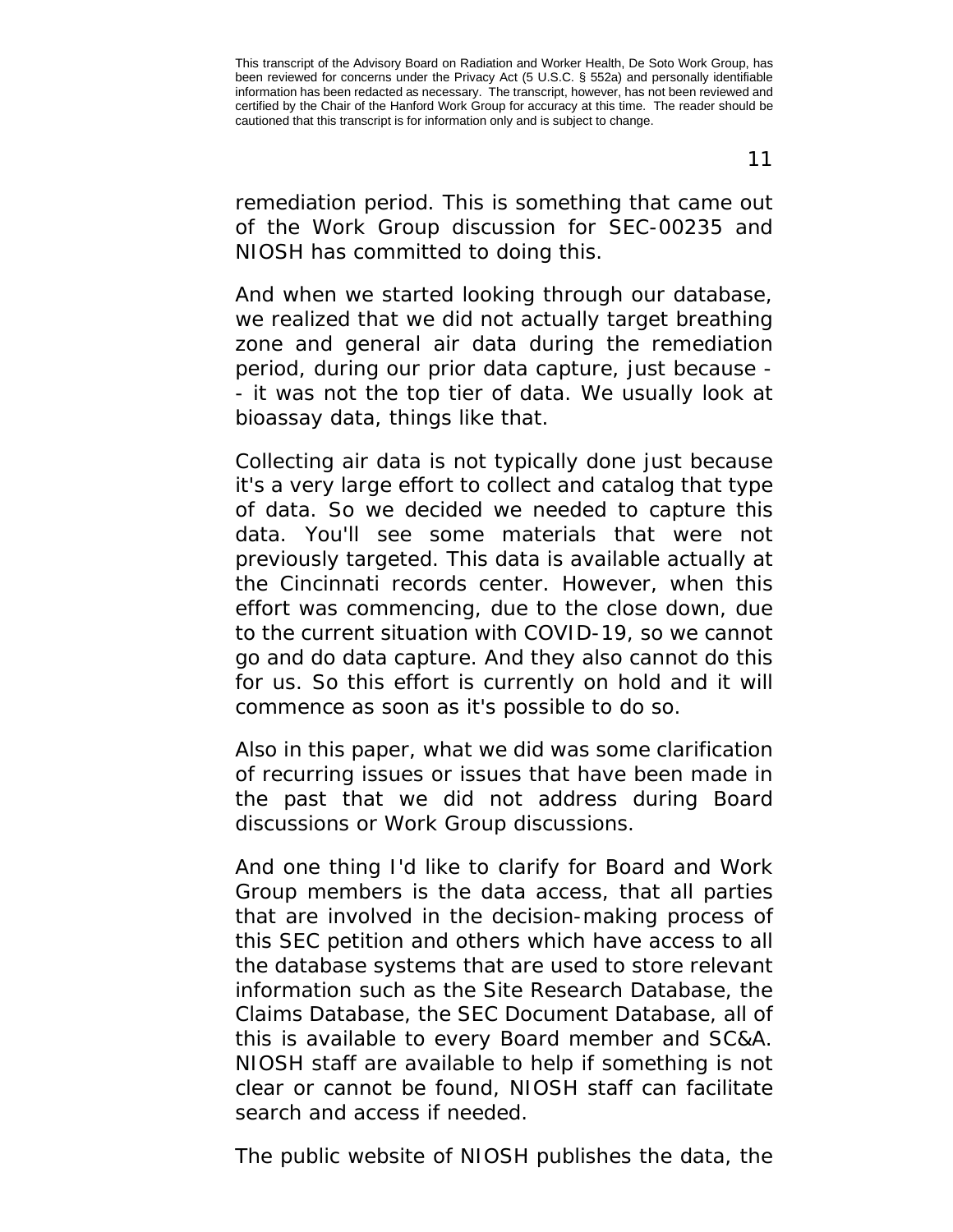documents that NIOSH releases. However, those are often redacted because of the requirements of the Privacy Act. So if only those documents are considered, there will be some issues with not knowing who those are from because author names may have been redacted, especially when it comes to things like interviews. The interviewee name will not be on the publicly-available document. However, it is available in the SEC database or the Site Research Database. So if the Board or SC&A has questions about who a particular interview is from, they can contact NIOSH and we'd be able to help finding the unredacted version.

Again, the Area IV Site Profile, this is a somewhat outdated document. The main documents that deal with internal and external data are from 2010, so they do need updating at some point. However, just because the document is outdated, does not mean that the data is not available from other sources. Also, keep in mind that we're looking at a time frame starting in 1954 for some of these claims. So outdated is a somewhat relative term.

And there was another recurring discussion point regarding the NIOSH White Paper on air sample data. The issue is the granularity of the air sample data and this is something that NIOSH has addressed with the Work Group before this effort was started. However, it also has been an issue that has been raised and that we have not been able to come to a satisfactory conclusion.

The issue here is that the air data analysis that was done for the NIOSH White Paper is using the quarterly averages reported in the quarterly reports. So if you take a quarterly average, and average it over a year, you end up with smoothing out the data, meaning you lose granularity and you would potentially miss a localized, very high sample by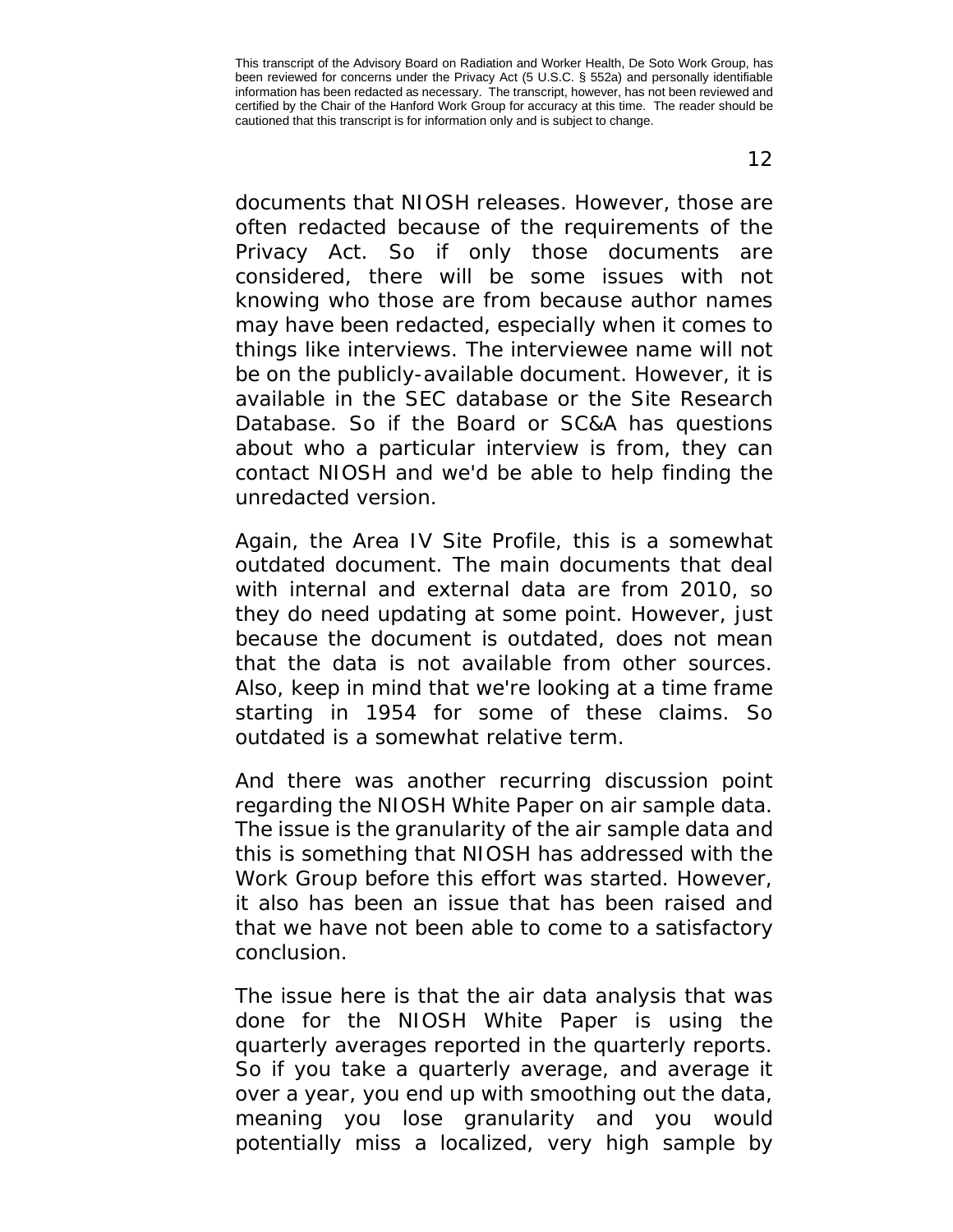13

## doing this.

However, for this White Paper, the desire was to go back and just get an overview of what the data looks like during this time. And it was not intended to be an effort to go and collect and analyze all available air data during this time. It would be a very, very large effort. It was okayed by the Work Group that we just use the quarterly reports. However, this has also been an issue that has been brought up over and over again as a problem as to why we cannot accept this data. So I'd just like to point out that this is something we've pointed out before we did the effort and now after we've done it, we could repeatedly -- I guess repeatedly brought up as a problem.

So the next segment is the petitioner submissions. So since the Evaluation Report was presented to the Board, several more documents have been submitted in support of this SEC. There have been about 18 documents or collection of documents totaling about 1,700 pages of information. It has been reviewed by NIOSH and placed in the appropriate data collection database.

There's also something called the Boeing Incident Database which is a collection of about 1500 incident and occurrence files that we reviewed and uploaded if we didn't already have them.

And then there was some additional documents that were submitted in June and August of 2020. This was new information related to SEC-00235 and SEC-00246, about 29 pages of documentation and also Worker Affidavit.

SC&A has been tasked with a review of this new information in July 2020 during the Board call. When reviewing this, all the entirety of this additional information, NIOSH has not identified information that would change the conclusion of SEC-00235 or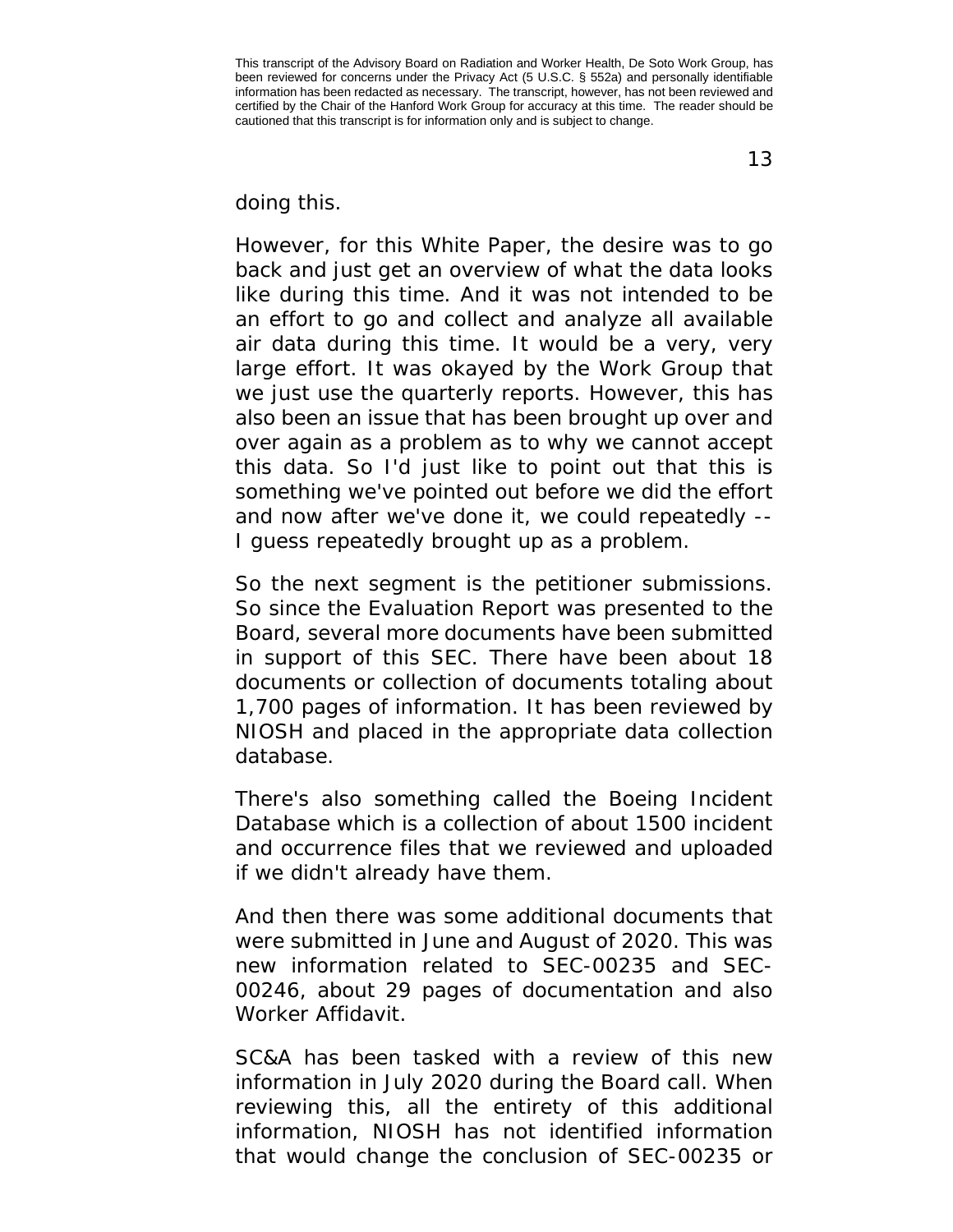14

SEC-00246.

So that concludes the NIOSH presentation on SEC-00235 and I'll turn it over to discussion.

Member Beach: Lara, this is Josie. As I was reading that report, first of all, I appreciate the way you put it together. It was very helpful having the history all in one spot.

The question I had was on the last thing we were talking about, the air sample data, the quarterly review. I know the Work Group okayed that, but then when we got to the Full Board discussion, correct me if I'm wrong, isn't that when we had more questions that came up about using that data?

Dr. Hughes: Yes. It's been -- there have been several questions. That's true, yes. That's correct.

Member Beach: Have we come up with a way to resolve that within the Full Board? I know the Work Group said it was okay, but then it was questioned. And I don't remember if we've come up with a resolution for that discussion topic, because I suspect it will come up again if we don't come to some agreement.

Dr. Hughes: Yes, I do not think it has been resolved. No.

Member Beach: Okay.

Mr. Barton: Well, if I might, just to add a little bit of background to that. The whole discussion was about this approximately two-year period in which the site was using a vendor for the bioassays, called Controls for Environmental Pollution. And it was found out that they weren't a very good vendor. There were falsification issues. So that was really the qualification criteria for SEC-00235.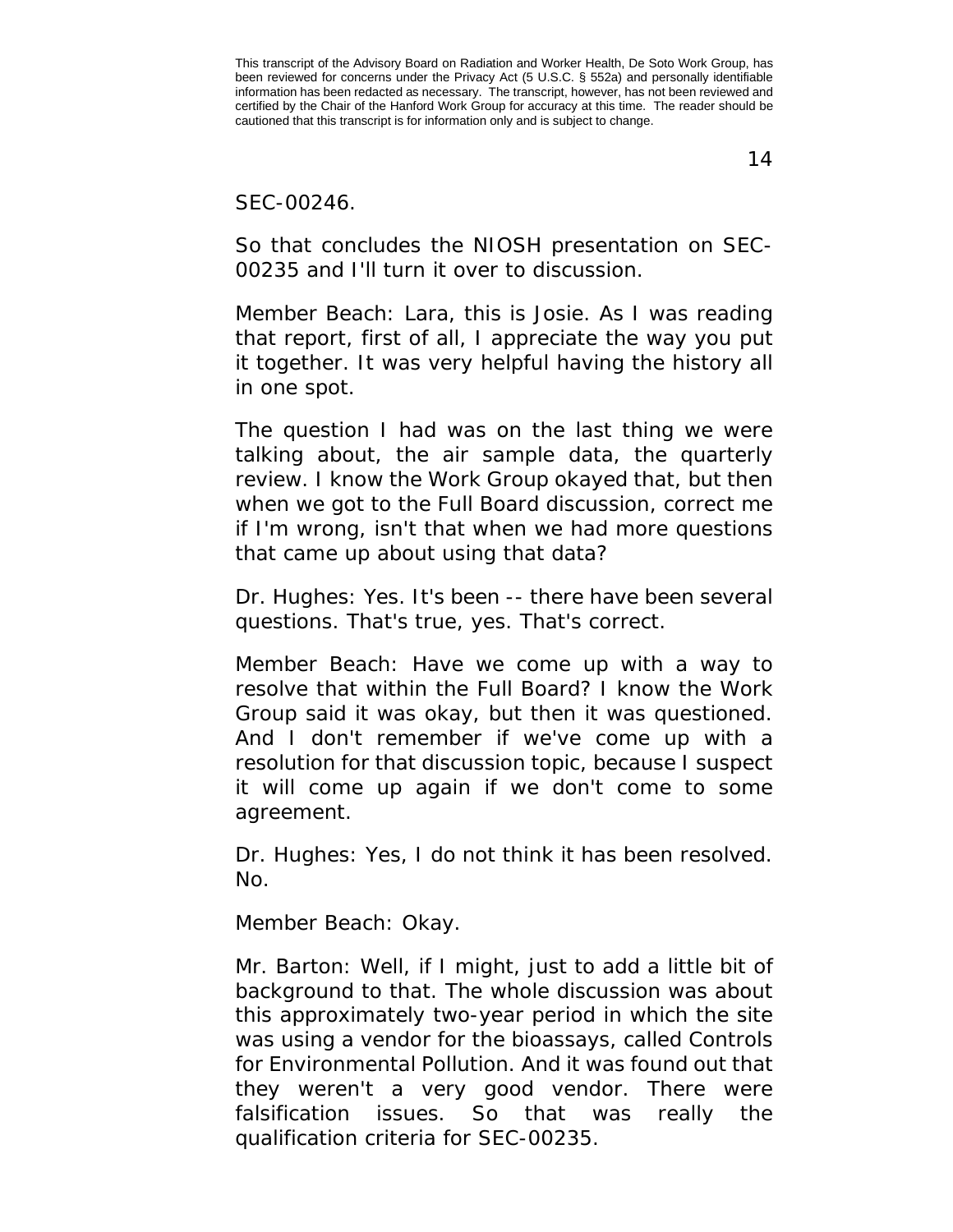15

So one of the things we were trying to validate was can we use a co-exposure model based on operational data, so that would be prior to 1989. Can we use that co-exposure data to cover this period in which we just simply can't use the bioassay data. And then again, that was in the early '90s. I believe it was mid-1991 to mid-1993.

So one of the things we thought of was, well, let's look at some of the general air and breathing zone sample data that we have in these quarterly reports and let's compare the operational period to the residual period of data to see can we use the operational bioassay data which is acceptable to reconstruct doses during that period when we just simply can't trust the bioassay.

And this is where, as you point out, Josie, the Work Group okayed it, but in discussions with the full Board, and as Dr. Hughes pointed out, the granularity of the data was questioned because all we had was quarterly averages and quarterly maximums.

So I mean really, there's really two main issues under discussion for SEC-00235. This question of the twoyear period when we can't use the bioassay data and the other question is how do we construct doses to americium and thorium during the residual period for D&D operations and waste management and the like. And they're both really tied to air sampling data.

The proposed path forward, as again, Doctor, you've pointed out, is to basically go and capture a lot of this breathing zone data. So as part of that effort, I mean I see them as both issues joined together in that we could probably do a better job and have more granularity to the air sampling data to give us better confidence that co-exposure from the operational period could be applied during the residual period and also to develop a co-exposure model for americium and thorium based on those residual period of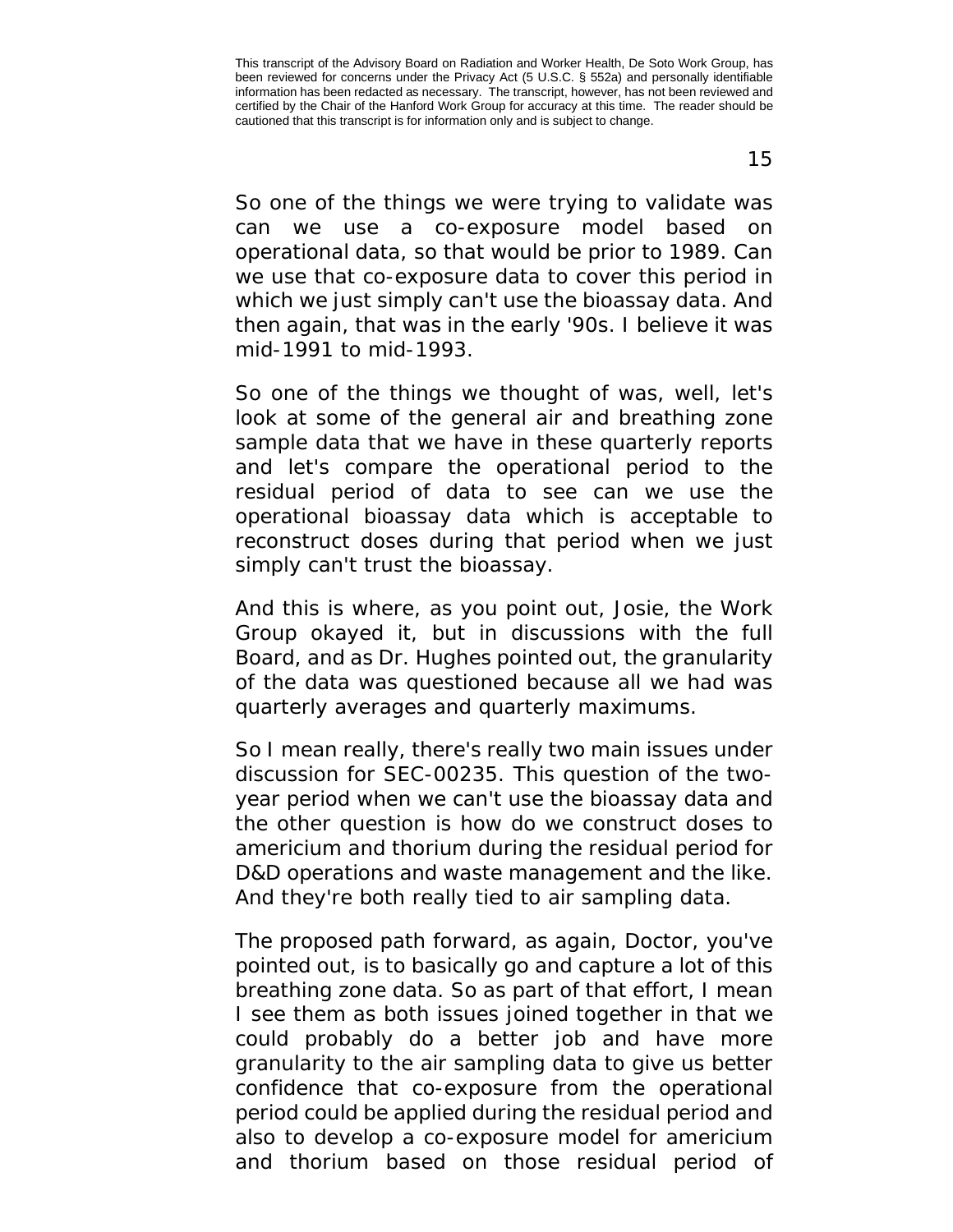16

breathing those samples for workers who are actually in there dismantling gloves boxes and the like. So hope that helped out.

Member Beach: That does help out. So let me clarify. Capturing the data is something that we may consider at this point.

Dr. Hughes: Yes, we do. And we're actually in the process of doing that. We can't currently. So as soon as the record center is telling us that we can come and collect data this will proceed.

Member Beach: Thanks.

Chair Schofield: Anybody else?

Member Anderson: Any outstanding data issue right now capturing that data?

Dr. Hughes: I'm sorry. Could you repeat the question?

Member Anderson: Is that the one outstanding datarelated issue we now have?

Dr. Hughes: Yes. It's a large one, but it is outstanding and the reason we can't go right now to collect this data is the record center is closed for visitors.

Chair Schofield: Any estimate how long that will take once you finally get access?

Dr. Hughes: I'm not sure.

Chair Schofield: How much time you will need?

Dr. Hughes: It's probably, I would say maybe a week or two of data collection and then it needs to be analyzed and input. So we're looking at months, sure.

Member Anderson: Do you have any sense of how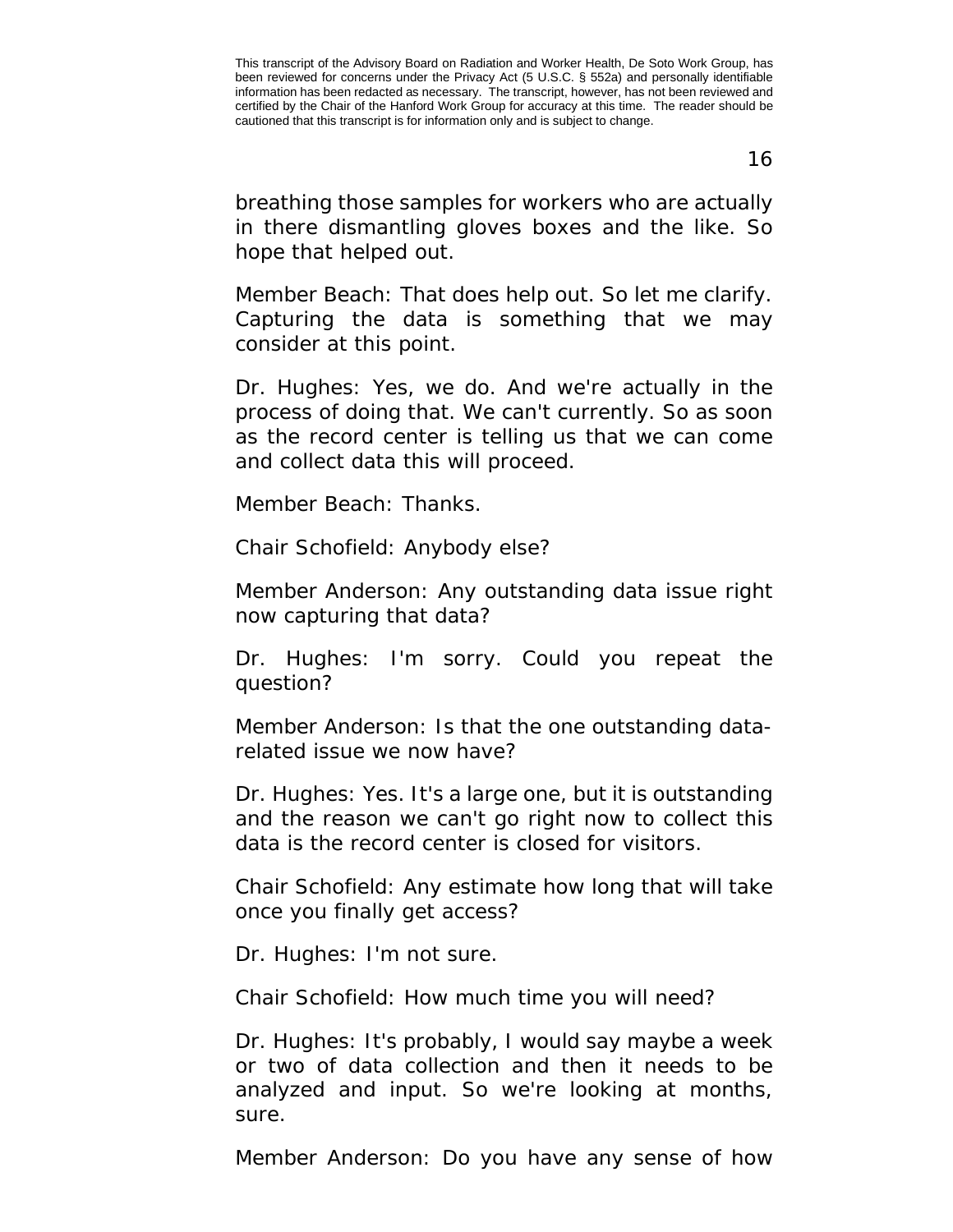17

much data is there and how many boxes?

Dr. Hughes: Not really. I know they did quite a bit of air sampling, so there is a lot there. So I hope we're looking at a relatively reasonable time frame, so hopefully, it's, you know -- it's not something we normally do a lot, just because this is a fairly modern era and we tend to focus on a different type of bioassay data, urine bioassay or whole body counts. That type of thing.

Member Field: For your quarterly data, you don't even have any information how many measurements were collected during those periods I assume then?

Dr. Hughes: It is reported, yes.

Member Field: It is?

Dr. Hughes: In some cases, yes, if you look at the quarterly reports. It may be there. It may not be there. It just depends. I think that it reports on both measurements for those averages, yes. I'd have to go back. It's been a while since I looked at it.

Member Field: Yes.

Chair Schofield: Anybody else have any questions?

Mr. Barton: Because of reports that we have in hand were, again, quarterly summaries by the Health and Safety Department, again, the granularity wasn't necessarily there to have the confidence from the Board that we can properly bound the doses for this residual period.

Again, I think that the path forward is there because part of the NIOSH's path forward is going to collect data anyway so that we can develop co-exposure intake for americium and thorium.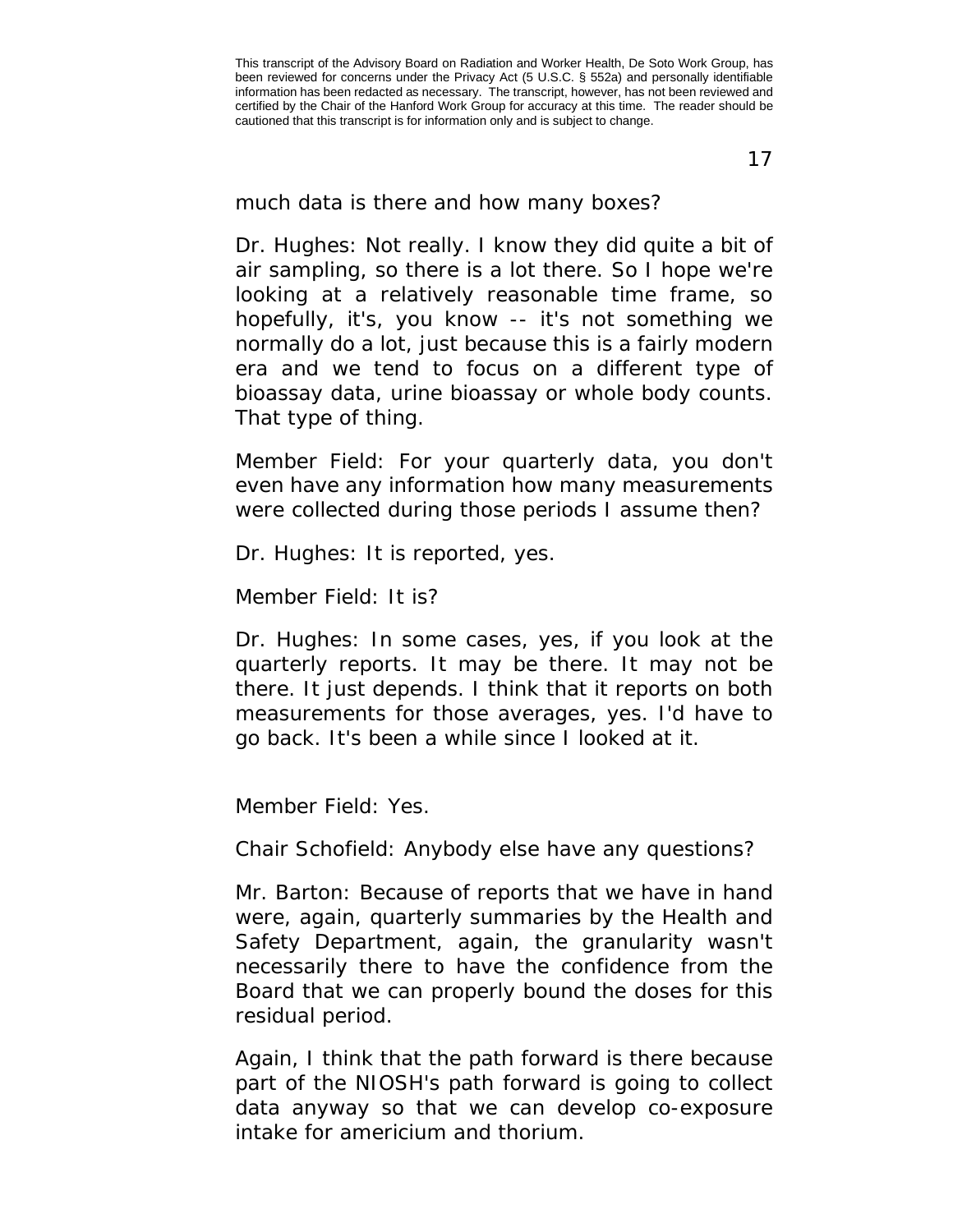Again, SEC-00234 was based on americium and thorium and so now we'd be talking about potential for exposure during D&D operations and again waste management, but we don't have necessarily the primary bioassay data which is preferable, so we don't have urinalysis or people monitoring to be able to use that to reconstruct the doses which is why we're taking this alternate route or at least looking into it to make sure it's feasible of using breathing zone data for again the workers who are actually in there doing the D&D work and the like.

Again, the two issues are tied together and I'm not sure we'll know how much data there is until the record center is open and we can go and capture it.

Member Beach: Sorry, Bob. I guess one of the questions, do we have any sense of when the record center will be open?

Are you hearing anything, Lara? Other things are starting to open up quite a bit.

Dr. Hughes: I have not heard anything recently. I can check, but they know that we are looking and they have been very cooperative in the past, so the -- our ORAU Team, they have a very good rapport with the people over there and they do know that we're waiting. So I've assumed that as soon as it was possible for them to accommodate us that we would hear from them. I think that the ORAU Team checks periodically. I have not had a conversation with them in the last month or so, so I don't know.

Member Beach: Understand, thanks.

Chair Schofield: Does anyone from SC&A have any comment on that?

Mr. Barton: Well, I think the path forward is there. We need to go and look at and capture this breathing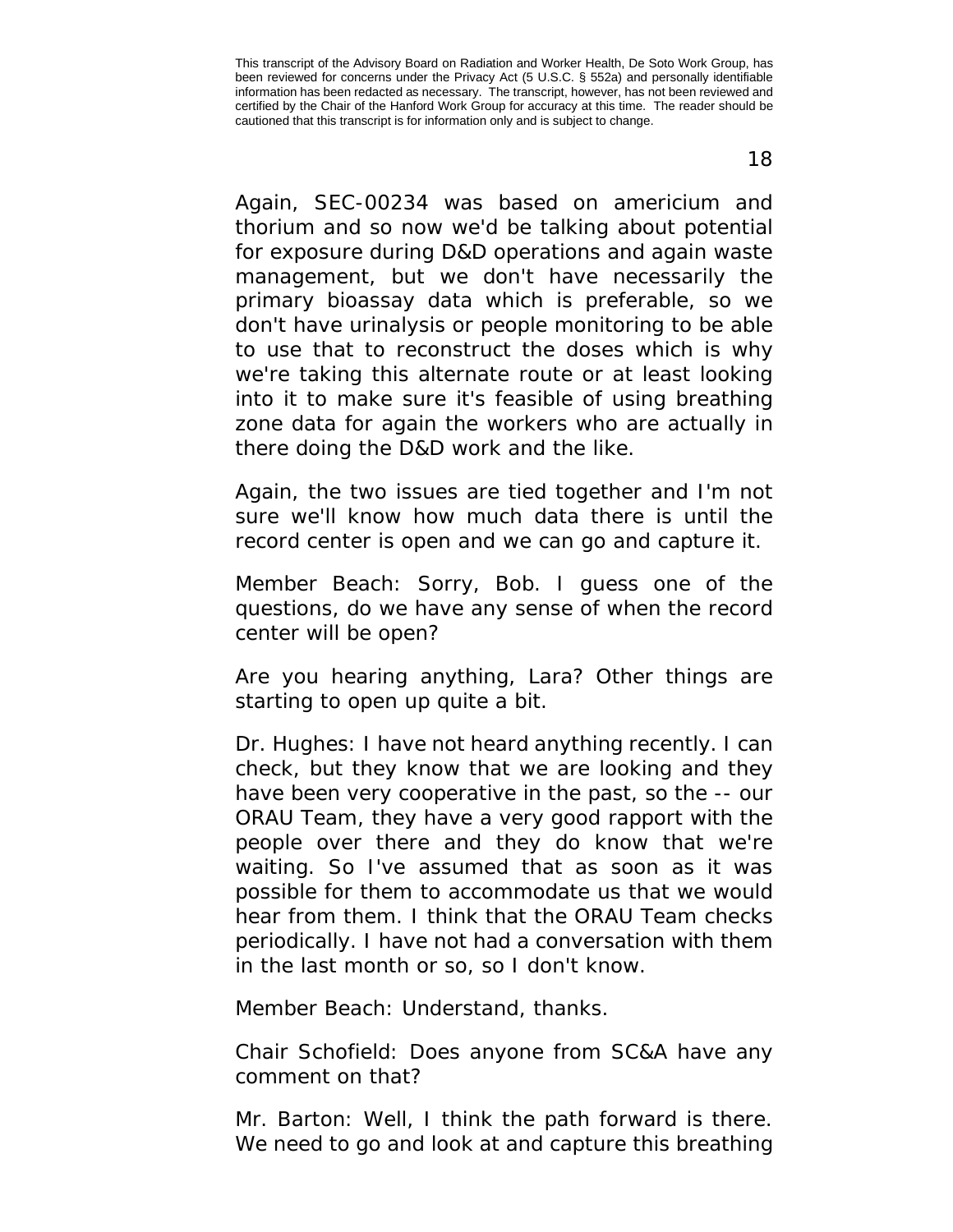zone data. And as part of that, I think it might be just a follow-on that we might be able to gain more insight into what was part of the granularity of the air sampling data during the operational period as well, which might shore up some of the concerns about using the co-exposure model which again, during the operational period, the co-exposure model which covers plutonium, uranium, and fission products, is all based on actual bioassay data.

So the question is can we use that for these residual operations. We did a comparison using the quarterly averages and the quarterly maximums. As I recall, there were orders of magnitude difference between the two values, the operational period being obviously much higher, logically much higher. But again, the granularity wasn't necessarily there because all we had was these sort of higher level summary reports.

So I think the path forward is there to resolve these issues. It's just a question of when we can go and access the data, whatever data is available and I guess it's in Cincinnati.

I think the path forward is there. We just have to wait to see what we can find and what we can formulate as far as co-exposure intakes.

Chair Schofield: So I've got a question on the residual period. The monitoring for that, was that done on a daily basis? Did they have room air monitors or did they only bring equipment in when they had people working in the area?

Mr. Barton: Honestly, I don't want to shoot from the hip here because I don't think we know. I don't think we know until we can go and actually look through what the records were that went into creating these, again, they were quarterly Health Physics, Health and Safety Department reports, so we don't know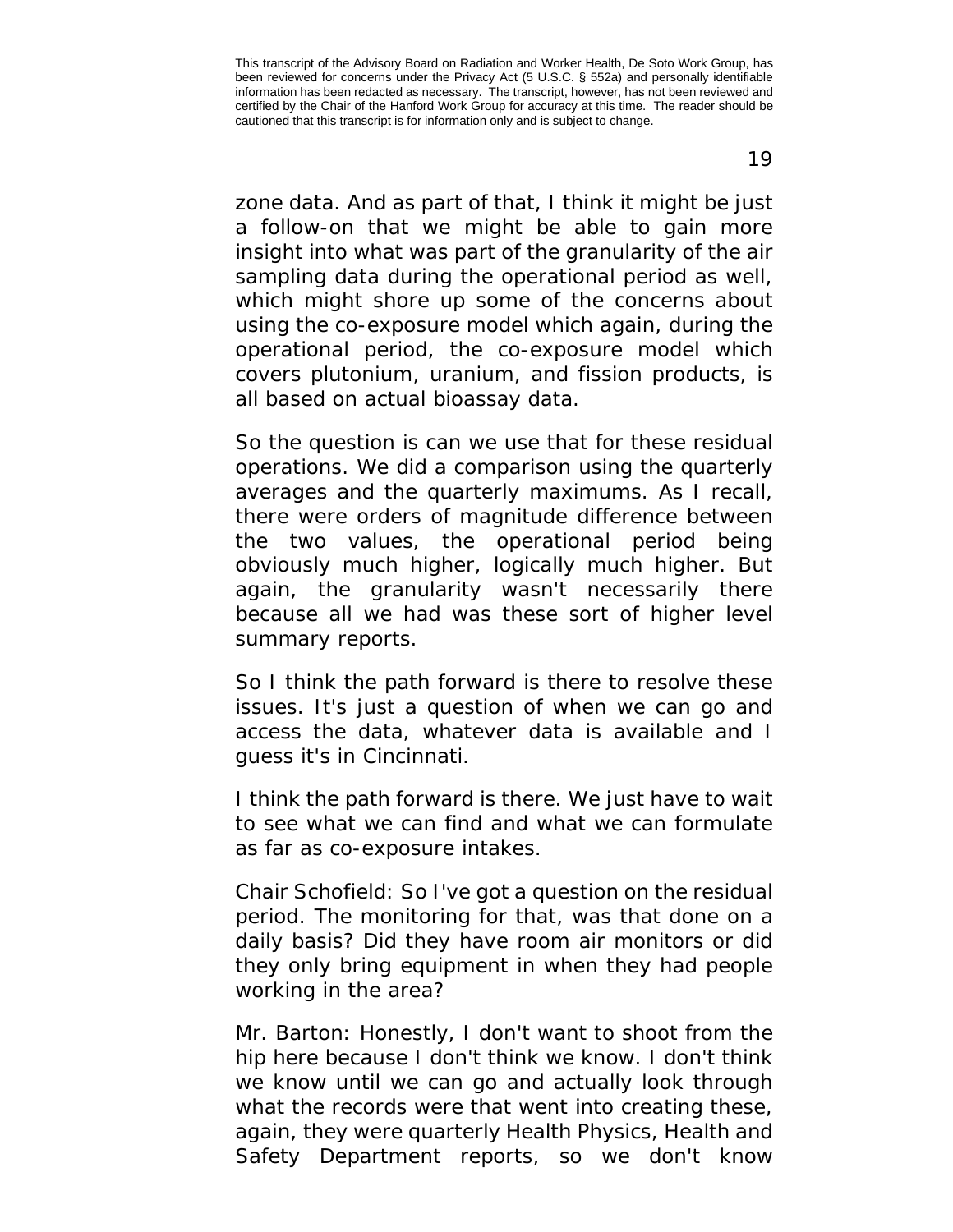necessarily all the areas that they had perhaps to continuous air monitoring in versus really we'd be interested mostly in breathing zones. But I don't think we have information --

Dr. Hughes: We do have the number of general air samples that we're using. For example, the hot lab facility, which is kind of the -- what we consider the bounding scenario, I think it's listed in the quarterly reports. The breathing zone, of course, that was only on when they were actively doing stuff. So we have a little bit of information in the quarterly reports. We kind of know -- have a rough idea of what should be there, so hopefully we can actually find it.

Chair Schofield: So how is the breathing zone actually monitored, rather than the area monitoring?

Dr. Hughes: The breathing zone was -- they had the sampler. I think it was a lapel sampler and they were wearing it as they were doing the dismantling work.

And I do not have any specifics of air flow and things like that. I think we have the total number of hours they were worn and things like that. I'd have to go back and look to give you the specifics, and then the general air data were just general air data. I think they were 24 hour -- maybe weekly. I'm not sure. I'd have to go back and look at the quarterly reports.

Chair Schofield: One other quick question. Were all personnel working in there just given those PUPs (phonetic) or breathing zone monitors?

Dr. Hughes: The people that would go in to do the work, the dismantling work, for example, things like dismantling the glove boxes from the hot lab, yes, they were given breathing zone sampling. We're looking at small -- those were like teams. It was like a couple of workers, that type of thing from what I've seen.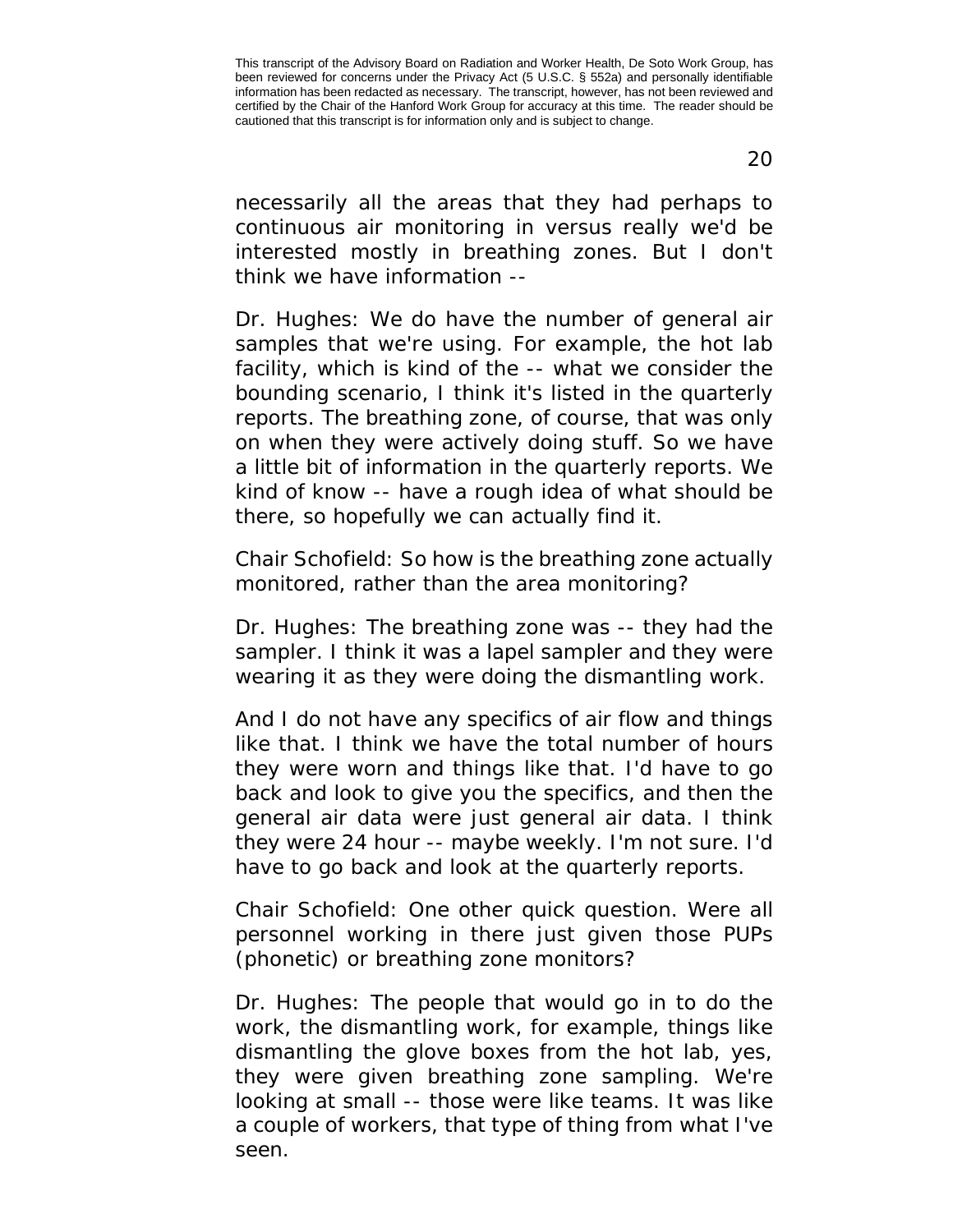21

Chair Schofield: Okay. Thanks.

Mr. Barton: I think it would be not -- I don't want to say incident based, but maybe job based. I don't think, or at least I don't believe, that all of the workers wore breathing zones all the time.

Dr. Hughes: No, no. They did not.

Chair Schofield: Based on what the job was. So I mean it's going to come down to when we see what the data was for these different jobs, how we put that all together to make sure we come up with a bounding intake estimate for the residual records.

Member Field: I just had a quick question of that breathing zone monitoring. So you need that air data for the residual period for americium and thorium, right? Is that's what's actually measured then? Or is it some --

Dr. Hughes: No, it's a gross, it's a gross measurement.

Member Field: It's a gross measurement. Okay.

Mr. Barton: So I imagine any sort of co-exposure intake would basically take that gross measurement and assume it's entirely americium or entirely thorium, whichever one is going to be bounding for the claim. I don't want to speak -- there is no coexposure model put together yet because we haven't captured the data yet, so I imagine it would be something along those lines.

Chair Schofield: Would SC&A like to make any comments?

Mr. Barton: Not beyond what really what we've discussed. I guess a couple of minor comments.

Lara, you put up a slide about sort of on-going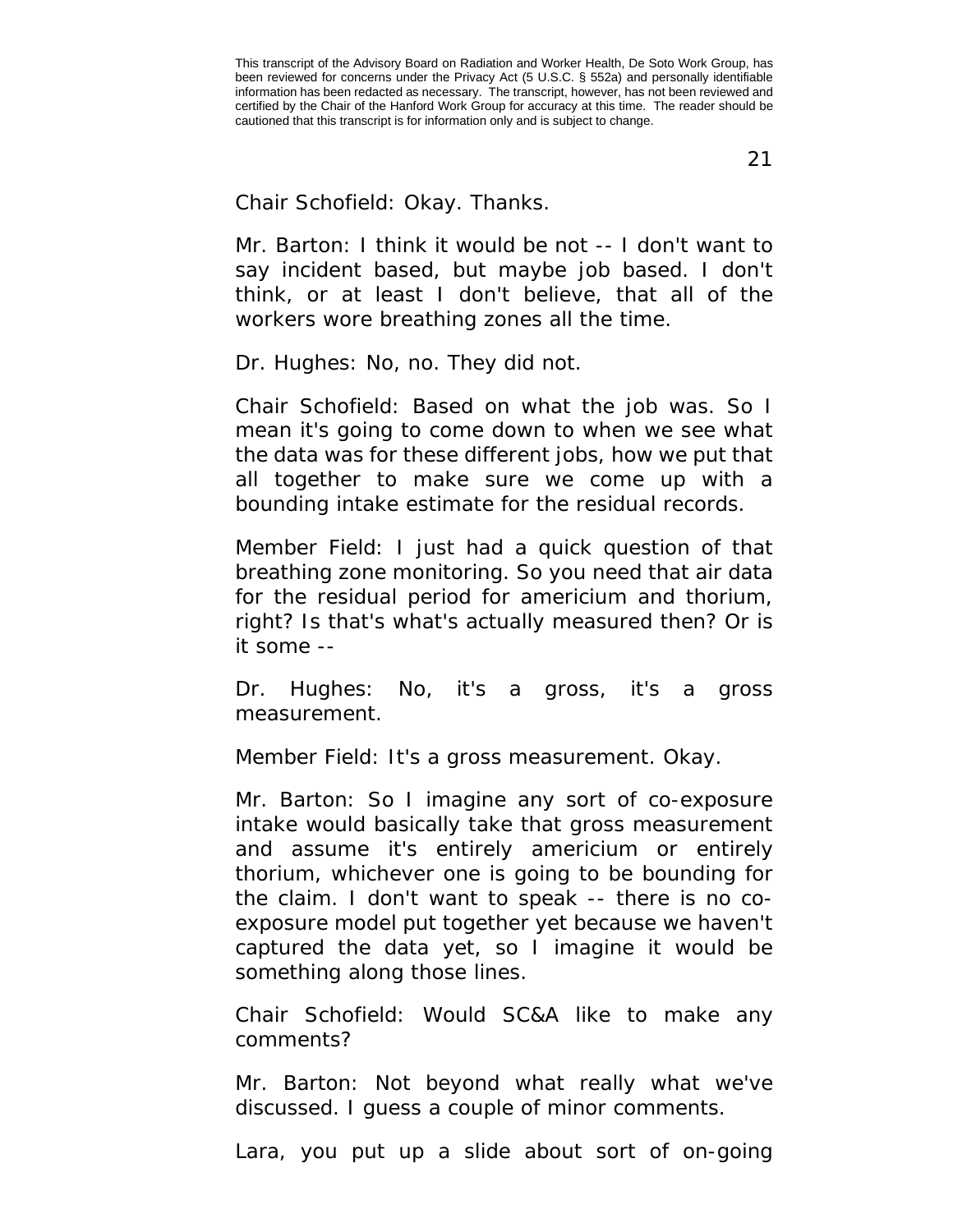concerns that included access to the data and let me just thank you for sort of holding my hand through figuring out how the SEC viewer works and I do want to say that you've actually been very responsive to all my questions that I've sent over.

With regard to the TBD, again, I don't really want to speak for NIOSH, but I know being involved, at least personally with the dose reconstruction audits, I think it has to be understood that TBD isn't specifically binding to have dose reconstruction performed. It's much more a fluid process than that. And as new information comes in, new methods are developed, it might not be necessarily reflected in the TBD, but they're in use in actual up to date dose reconstruction.

I don't know if NIOSH wants to expound on that a bit more, but I think that needs to get out there because certainly I was under the misconception that the TBD is binding until it's updated, but as it turns out, the process is much more fluid than that and metrics are constantly being updated with what's referred to as a site-specific template which are essentially the DR methods that are being used for claims as they come in which are constantly being modified. So again, it's a much more fluid process that are being tied to a TBD that could be as much as ten years old. I just wanted to add in that point for clarification.

I think that's all from SC&A.

Milton, I think I see you out there. I don't know if you had anything you wanted to add based on the NIOSH presentation.

A lot of these topics are going to come up again with SC&A's presentation regarding Area IV, so there certainly will be an opportunity to ask more questions regarding this stuff.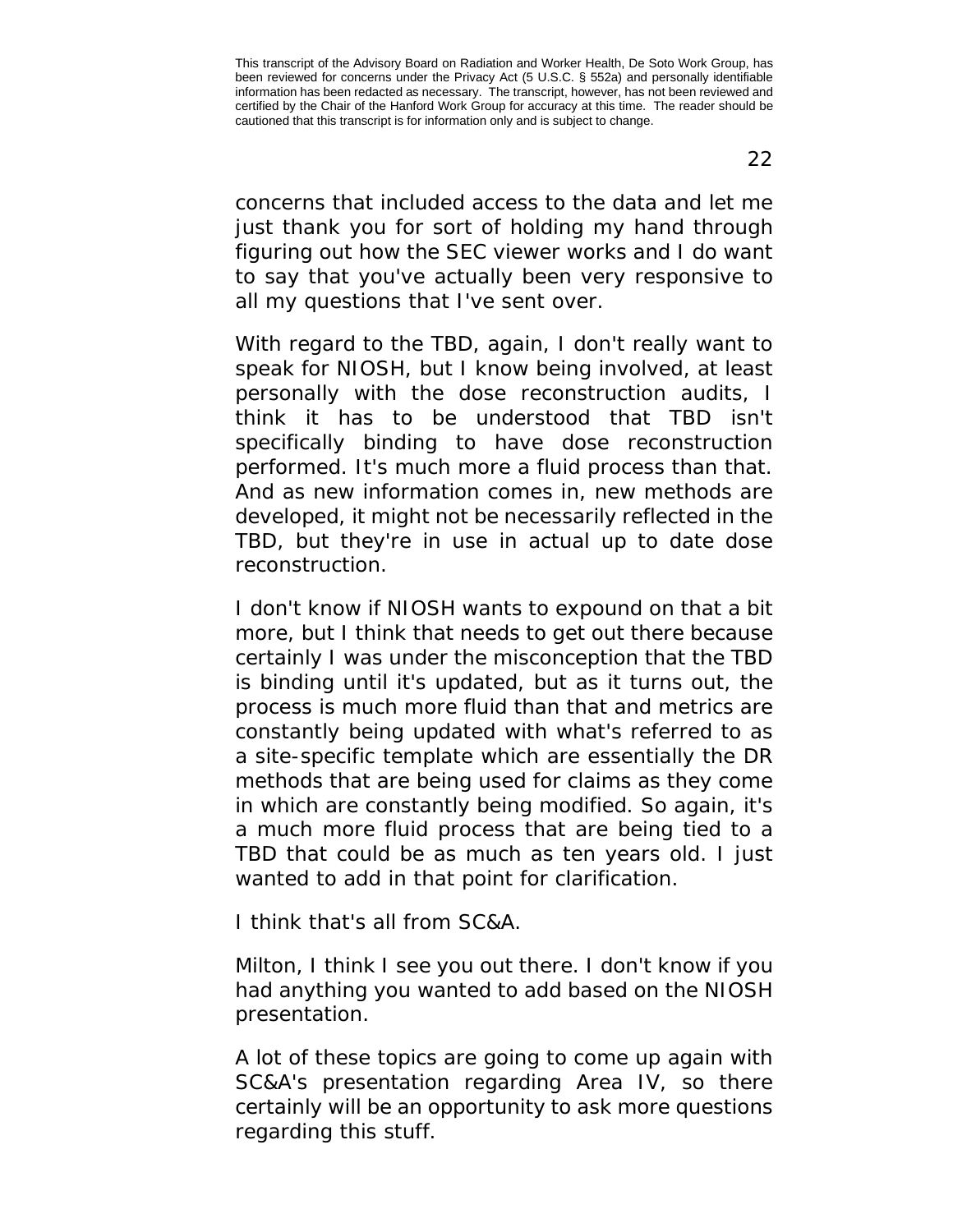23

Mr. Gordon: Yes, I don't have anything further. Like you said, there's going to be some overlap and a little bit of reiteration as we go through our presentation. I don't have anything else.

Member Beach: I wonder if Phil is on mute.

Member Field: That's what I was thinking, too.

Chair Schofield: Yes, Josie, I was.

Member Beach: It looked like you were trying to talk.

Chair Schofield: I was. I was just asking if anybody else has any comments before we move on to the TRUMP-S and the EPA Documents.

Bob, are you presenting for the SC&A?

Mr. Barton: Yes, let me go ahead and share my screen here. Okay, hopefully, everybody can see the title flag for SC&A's material here.

<span id="page-22-0"></span>Member Beach: Yes, I sure can.

EPA and TRUMP-S documents

Mr. Barton: Okay, great. Alright, so we have one presentation that's up on the Board website, but it actually covers four different reports, memorandum, and White Papers that SC&A has put together over the last year and a half or so. And so we put it together based sort of in order of the agenda. As I move along here, these are the four items that we're hoping to cover today.

The first one is very important to SEC-00235 and it concerns the TRUMP-S Program and also a 2012 EPA Characterization Study. These were brought up by CORE Advocacy and SC&A was directed to take a close look and to see how they might be applicable to the feasibility to reconstruct doses again after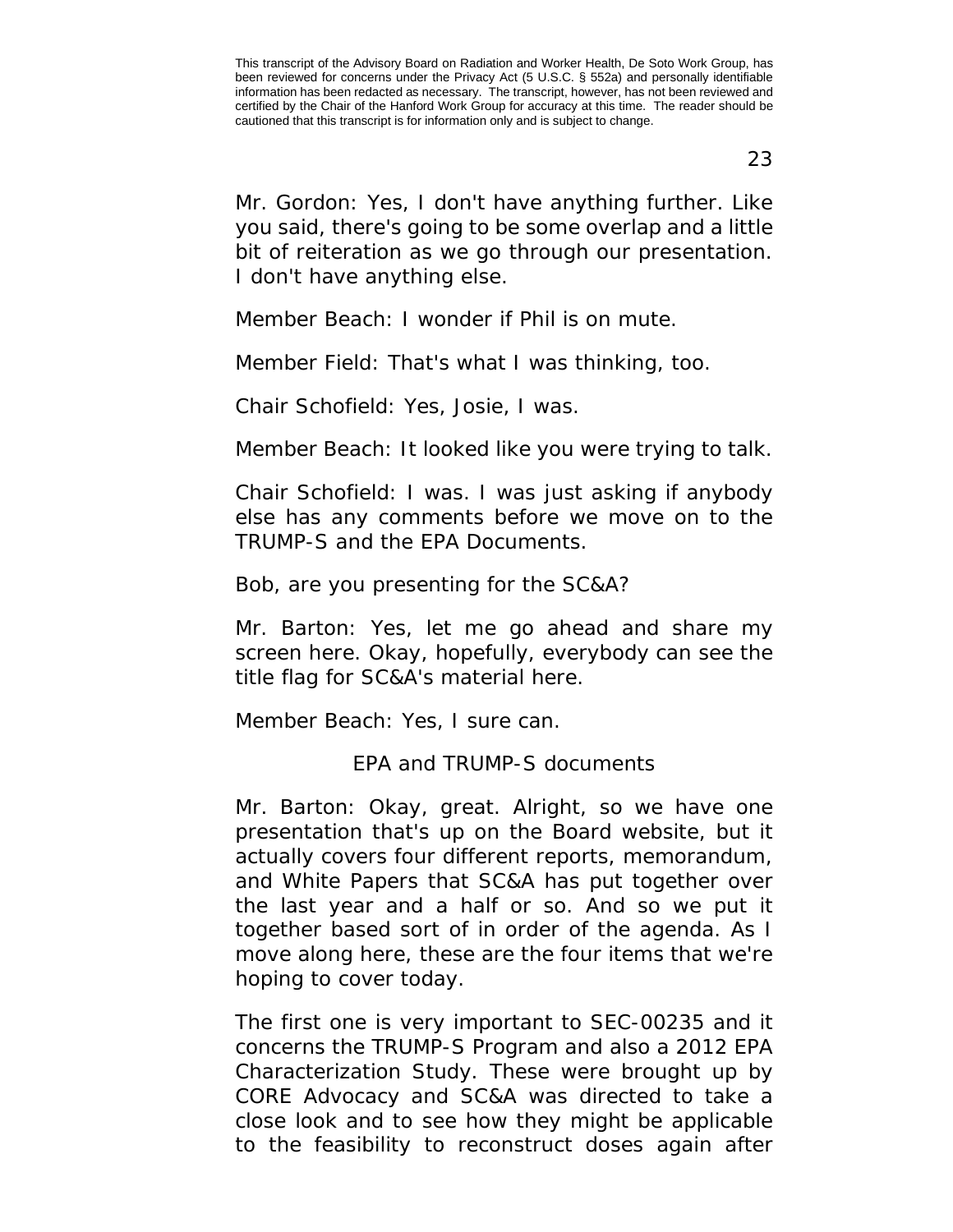1988 during this residual period.

These are sort of the four items and we'll go through the first one, I think, and then I believe NIOSH has the next item. But anyway, the first item again, relates to this TRUMP-S Program which stands for Transuranic Management by Pyropartitioning Separation. It's a mouthful. But anyway, this memorandum is also available on the DCAS website. It's titled Evaluation of Petitioner-Specific Concerns SEC-00235. And again it was mainly centered around other operations going on at Area IV after the SEC period that's currently been established that would preclude dose reconstruction.

It is really based on a set of reports that were performed for EPA in 2012 by a company called HydroGeologic which is out of New York surprisingly. But again, there's your Transuranic Management by Pyropartitioning - Separation. And what they were essentially doing was taking these transuranic elements and trying to figure out a way to stabilize them so that they could either be stored or perhaps later even reprocessed, but mostly just to make sure that they weren't such a hazard for internal doses.

And these sets of reports indicated that there might have been a 2-year period beginning in July of 1988 that performed this work in Area IV which is obviously going to be of great concern because now you have transuranic doses that you have to be able to account for beyond what was already there from previous activities. So I mean absolutely they were doing a fuel decladding of spent fuel essentially, so you're going to have americium, you're going to have neptunium. We're going to have all these sort of nasty elements. That was the reason for SEC-00234 which again was up through 1988. But if these activities were going on after that period, then that might obviously pose a problem from the feasibility

24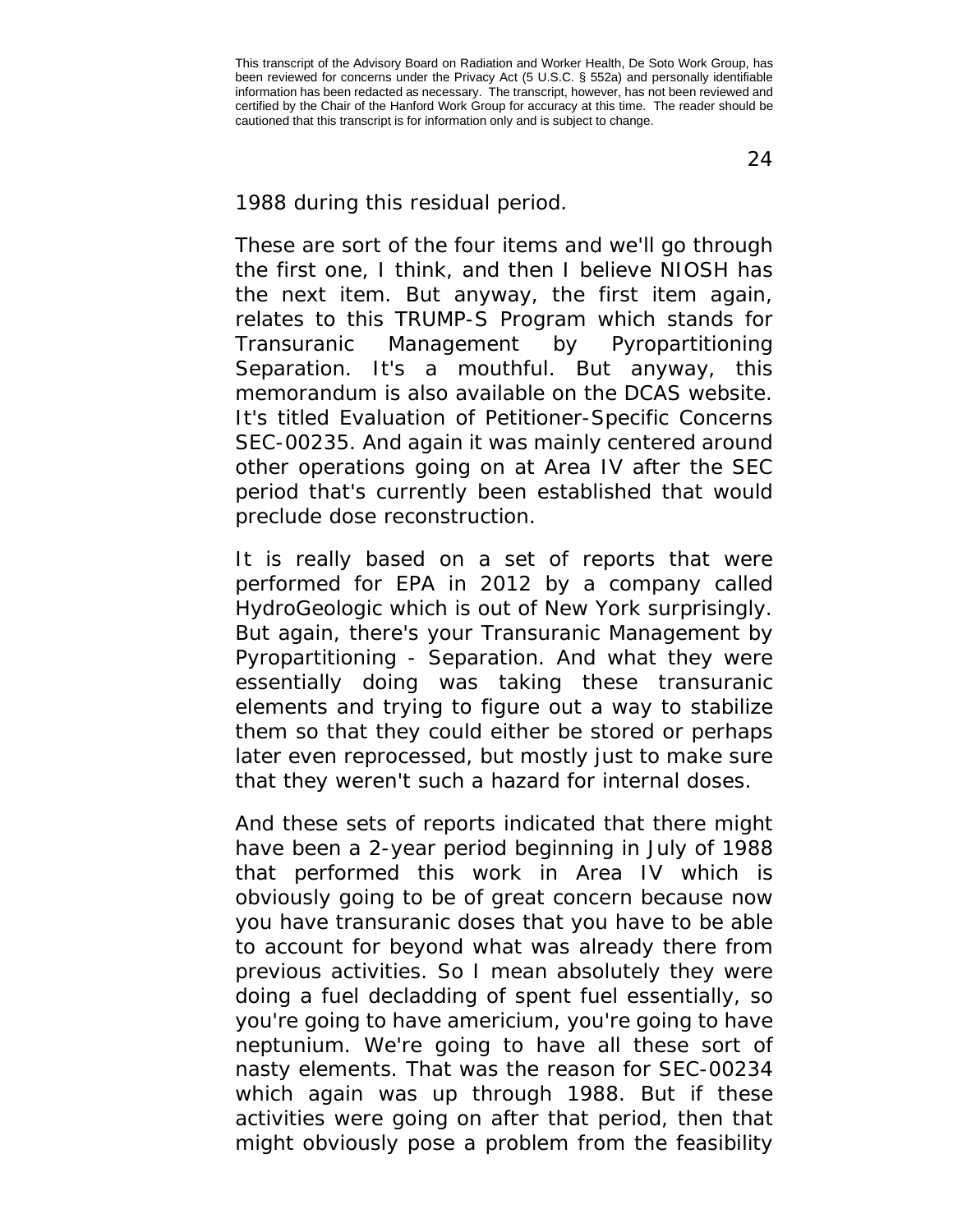of dose reconstruction.

So these reports indicated, and again, they were put together for the EPA back in 2012 and it was essentially a paper study of historical documents to establish what might be in all these different site areas so that later on they can go and during further remediation activities sample and see what should we be looking for essentially in all these different areas in Area IV.

Now in TRUMP-S specifically, according to the documentation here, was planned to occur again beginning in July 1988 for two years in Building 4020, also known as T20 or the hot lab. But also support operations were supposed to occur in Building 4023 which is essentially adjacent to the hot lab.

There were also 50 total areas specifically identified in this Historical Site Assessment that listed americium and thorium as a radionuclide of concern, meaning it might be there, not necessarily that it was there in an operational sense, but if you're going to go and sample it to figure out what you need to clean up, the 50 buildings in Area IV identified americium and thorium as potentially being there for future testing.

So we went in and we took a close look at again this Historical Site Assessment which was put together in 2012 for EPA and let's figure out what's going on with this TRUMP-S research program, you know, did it happen essentially, and how does that affect any conclusions about feasibility of dose reconstruction. And that involved, basically what we did is we looked at the 2012 report and then we went and dug deeper into what references they were using and then we did further searches to see if we could find even more information to try to get a handle on whether this TRUMP-S is a real problem for Area IV.

25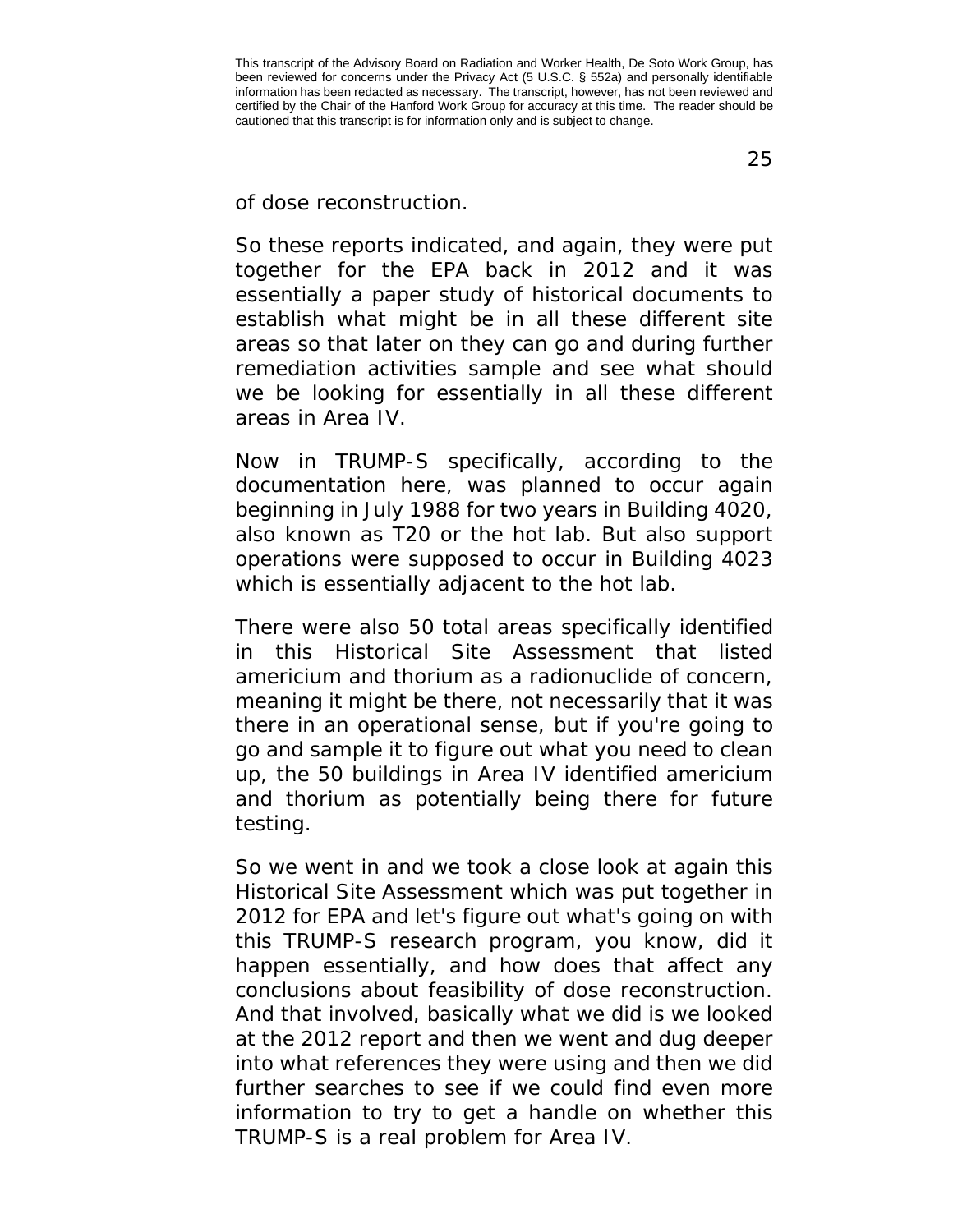26

So there's sort of a time line here that we put together of the key documentation that really sort of laid out the story of whether this happened at Area IV or as we'll find out we eventually conclude most likely it did not actually happen in Area IV. And you'll see what I mean as we go through this.

So the first document and these are sort of in chronological order was in October 1988. And it was talking about revisions to the Area IV usage application so that they could conduct the TRUMP-S Program. And again, this is right in line with what we saw in that EPA document that in mid-1988 they were supposed to start the TRUMP-S Program. And so now we've gone in and we see that there's internal correspondence that we need to modify our applications to be able to do this.

In July of 1989, there were meeting notes essentially that talk about -- it was a planning meeting to validate the use of a glove box for this research work.

You move into mid-1989, we believe this document was probably from August although it's actually undated. There's a handwritten note on it that - basically '89, so that could be a date. It might be something else. But it talks about what are we going to do with the waste. And again, the important part of this the use of a future tense, the waste to be generated in late 1989 and early 1990. So this suggests to us that they still hadn't gotten started.

October 1989, they had what's called a test readiness review and again, this is all pre-planning stuff before we're actually -- before they were actually going to go in and do this research program at Area IV. Also in October 1989, there's internal correspondence talking about the necessary actions again before beginning the radioactive portion of the TRUMP-S program. So at this point, we still don't think it had gotten off the ground.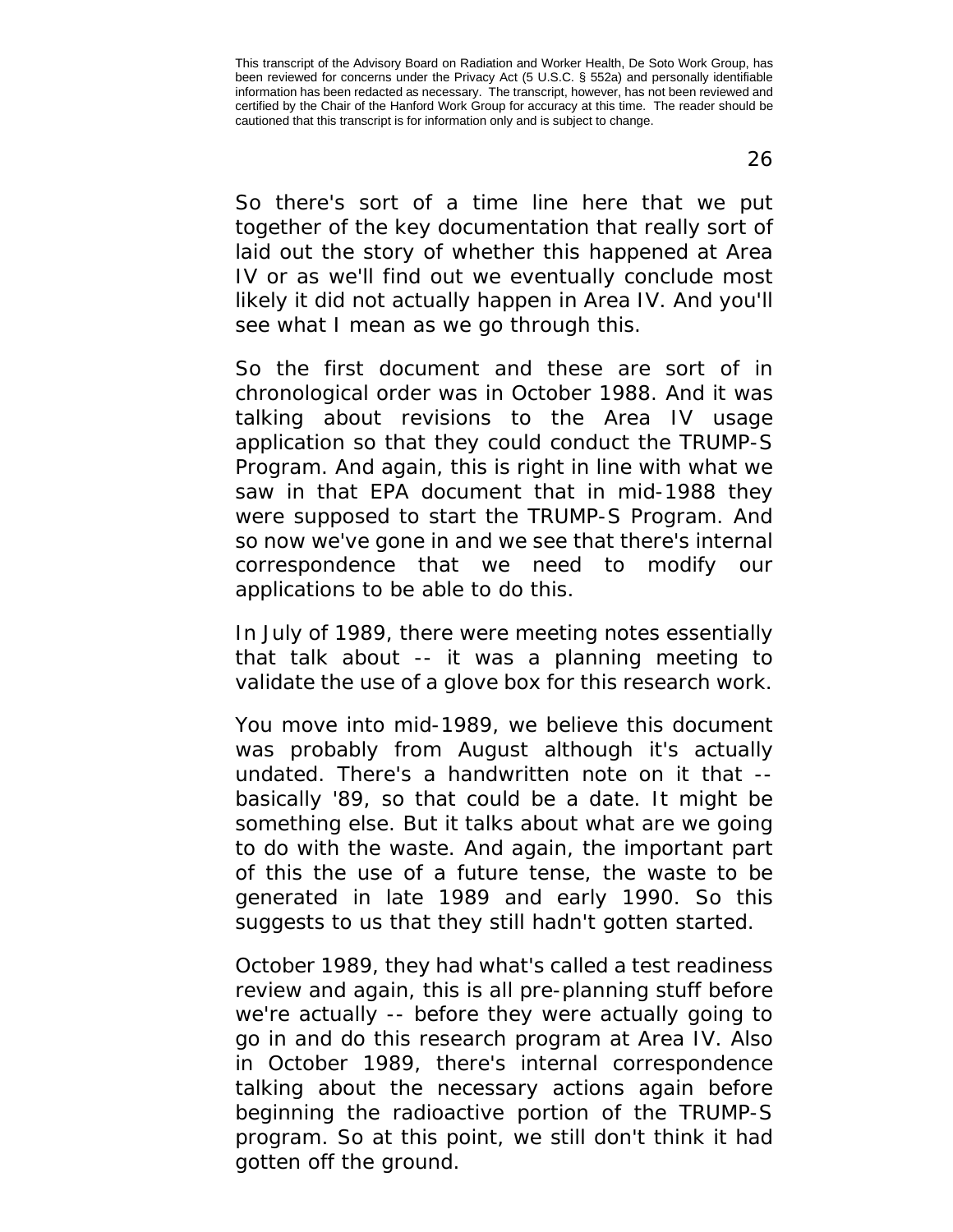27

In February 1990, there's a letter to the NRC for a license amendment to allow the TRUMP-S program to actually get started. So again, February 1990, we're still not going yet.

Also in February, there's correspondence that Rockwell was still awaiting permission from DOE to start up the test and that's in quotes because that's exactly how they put it. It also indicated that it likely going to be impractical to do TRUMP-S at Area IV and so they start looking for another site to essentially do this work at.

Here's really where the evidence comes down for me. Again, February 1990, you have a local newspaper article talking about public opposition to again --- a future tense -- the planned TRUMP-S project. Apparently, several people had actually filed a lawsuit to block the project from occurring at Area IV. A follow-up article in May of 1990, again, the TRUMP-S project which was originally scheduled to take place was relocated to the University of Missouri Research Reactor, otherwise known as MURR.

In September 1993, you have D&D for Building 4023 which was the location identified in the EPA report as possibly being used as a support location for TRUMP-S research, but we could not actually find any specific isotopic analysis of those D&D operations. So it's sort of a dead end for us, unfortunately.

October 1994, there's a confirmatory survey of that Building 4023, again it's supposed to be a support facility for the hot lab. The building was cleared for unrestricted release. And in this one we did find soil samples taken, but they only analyzed them for the uranium and cesium and used that for what it is. They apparently were not concerned that there was transuranic material necessarily there.

And then you have February 1998, the State of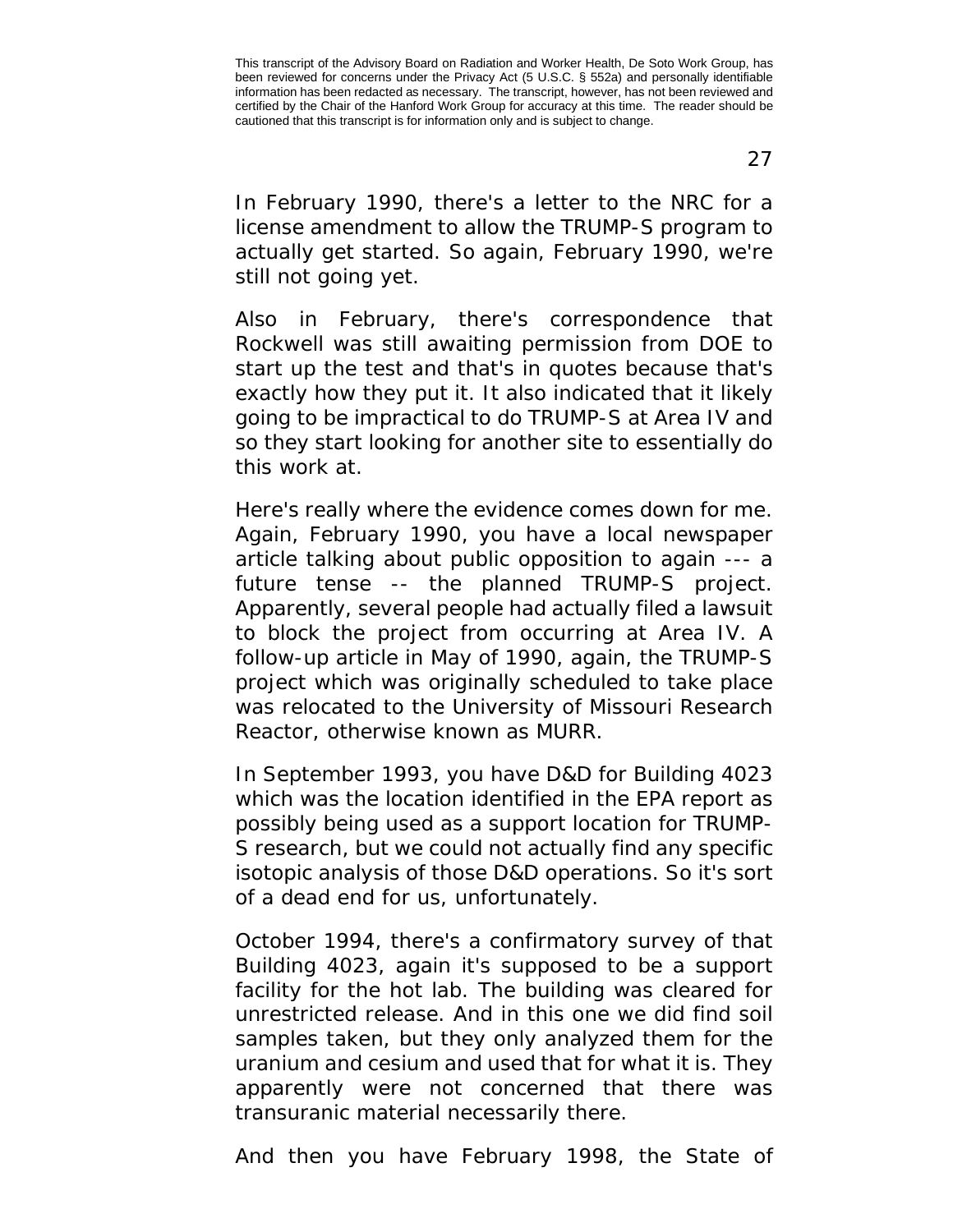California released the site for -- without any sort of radiological restriction.

So that's really the story on TRUMP-S. And I think the important ones there are the newspaper articles which really document that there was basically public outrage about trying to use the hot lab for this one last experiment using transuranic material and eventually they just decided well, we're going to move it -- we're going to do it in Missouri and we're not going to do it in Area IV. And I think that's really borne out by the fact that all these references, I mean they were really trying to boot up the program. They were trying to get it done. It's described as the one last hurrah for operations in the hot lab. And from our view, the evidence suggests that it just simply never got off the ground. And so they moved it to Missouri and they definitely did the project there.

Now also, as I mentioned, there were 50 buildings that were identified in the Historical Site Assessment, that's again that 2012 EPA document, that listed americium and/or thorium as a radionuclide of concern. Now you have to keep in mind that it fully acknowledged that americium and thorium would be there during that residual period. The real question that we're trying to ask ourselves is was there an operation going on beyond your typical D&D activities that again preclude or make it inexcusable to reconstruct doses.

So we reviewed all the information contained in those reports for the 50 buildings. In fact, in our report which again is posted on the website, we describe each building. In a lot of cases, these buildings had already been D&D and maybe a concrete slab there, but again, you have to understand the purpose of these Historical Site Assessments was to aid in future analyses, soil sampling, what have you, to decide if further remediation was necessary.

28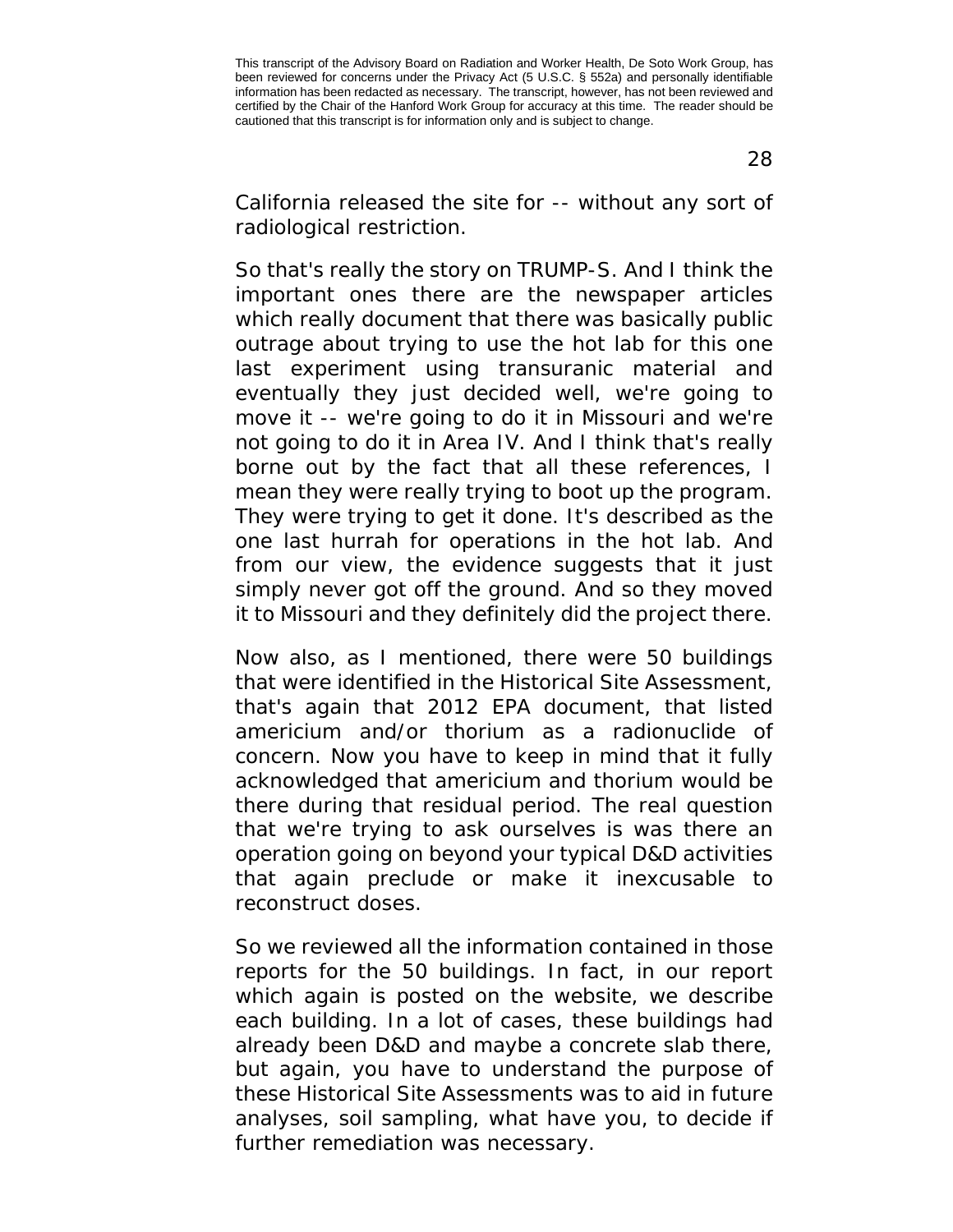And with this document review, they weren't actually out there measuring americium and thorium and saying it's here. They're saying it could potentially be there, just based on the historical activities at Area IV which obviously, again, that was really the impetus for SEC-00234 up through 1988 was the fact that we can't reconstruct doses to the operational use of thorium and americium. They just said Attachment A contains a pretty thorough table of each of the 50 buildings in describing what they did historically and why they were selected in this report as having americium and thorium as a radionuclide of concern.

As I said, we fully expect that there would be residual contamination there which again is the reason why we need to develop some sort of co-exposure matrix, again, based on these breathing zone samples of the D&D workers so that we can account for these contaminants because they are there in many of these facilities and we need to be able to account for them in dose construction.

So that is actually the end of that portion of the presentation. I'd be happy to field any questions.

Member Beach: Hey, Bob. Josie. I do have a question on the TRUMP-S project. I know you found the newspaper articles. Did any -- and this can go to NIOSH also, did anybody go in and look in Missouri and see if that project actually took place there, other than those newspaper articles?

Mr. Barton: It absolutely did take place at Missouri.

And, actually, Milton, I know you've been looking into this a bunch. Do you, do you want to weigh in on that?

Member Beach: And what years was it in Missouri, if you don't mind?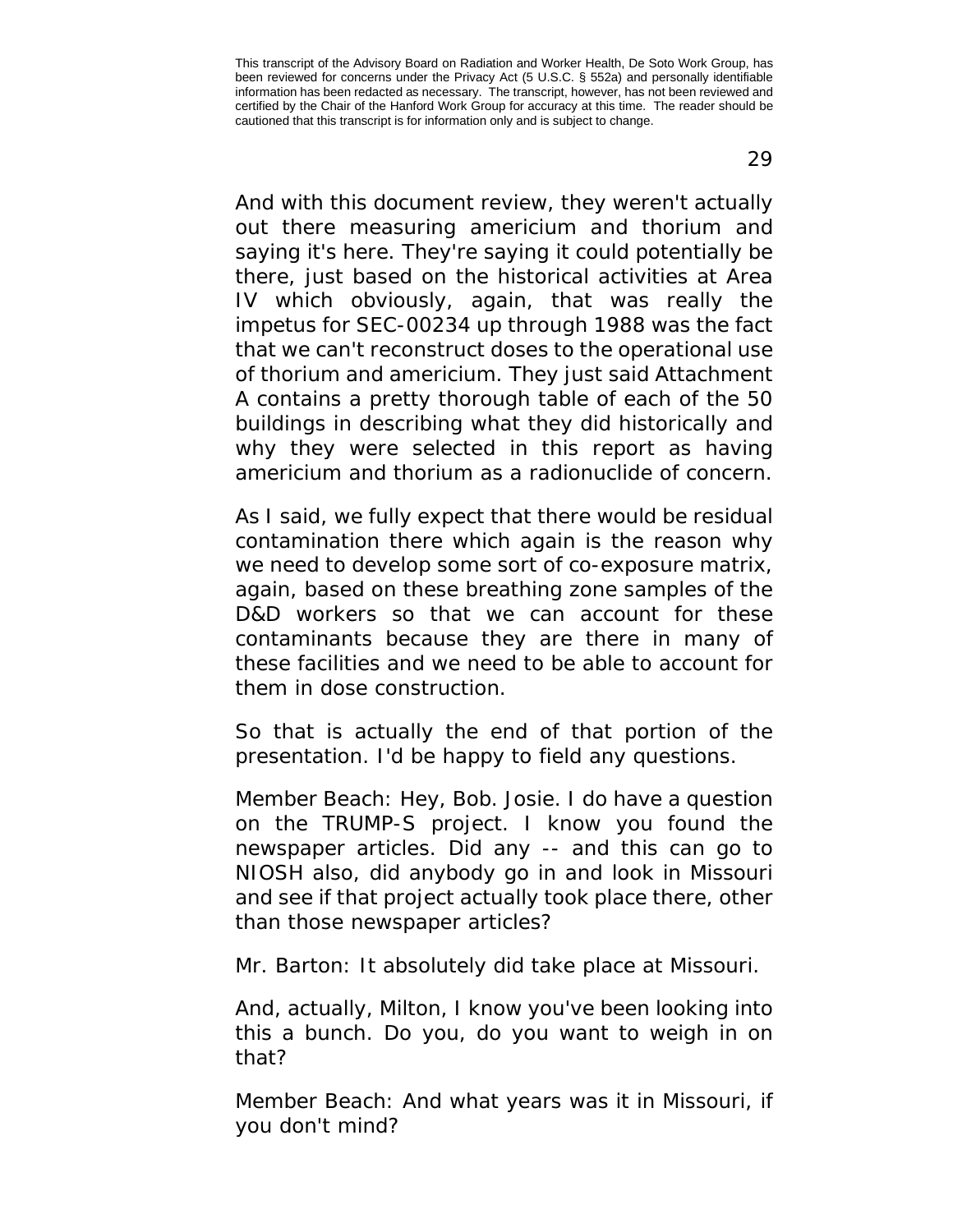30

Mr. Barton: I believe it was the early '90s essentially.

Member Beach: Okay.

Mr. Barton: And they tried to get it off the ground in Area IV, and then they moved it to the University of Missouri. And I believe that that research was conducted, again, early '90s. I don't know the specific dates, however.

Member Beach: Okay.

Mr. Gordon: I believe, yeah, I believe the dates went from basically 1990 through 1998. There was also a little bit of public opposition there from what I had read. And it did take place. They had to get some amendments to the NRC license to do it at their reactor. They conducted the experiments.

The transuranic waste that was generated from the project was ultimately moved to Argonne National Laboratory. And at that point Argonne completed its characterization and shipped it to WIPP.

Member Beach: Okay, thank you.

And just one more --

Chair Schofield: I have a question on that.

Member Beach: Oh, go ahead.

Chair Schofield: Go ahead, Josie.

Member Beach: I just wanted to know, a lot of times before they do some of these projects they'll do some testing. Are we 100 percent sure that there was no actual pre-testing done at Santa Susana on that TRUMP-S?

Mr. Gordon: I don't think, I don't think it can be 100 percent ruled out. It is possible, like, in Building, I think, 123 to have an ICP lab in there. It could be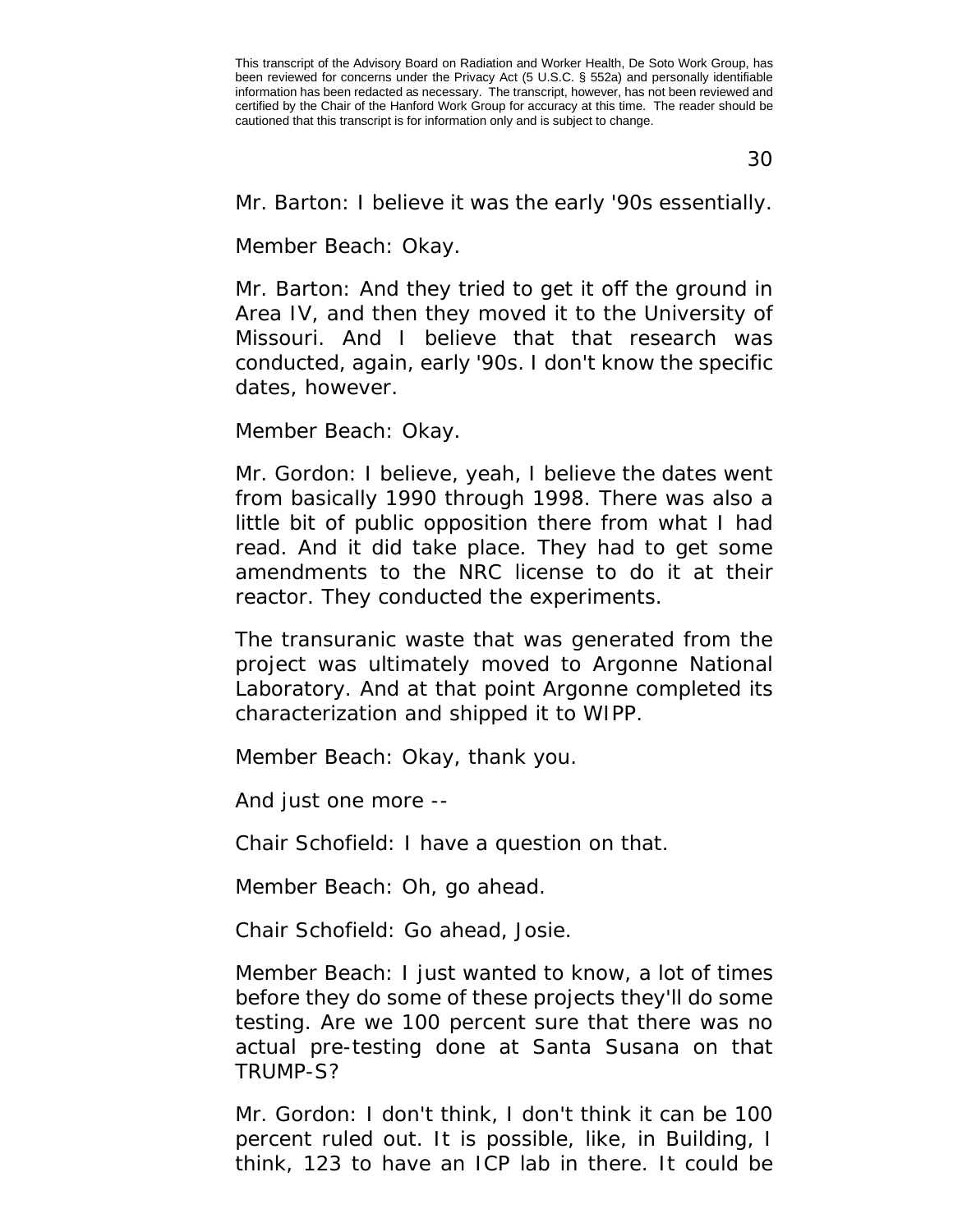possible that maybe they analyzed a few samples or something. But we just don't have any documentation that really verifies it at all.

We do know prior to 1998 -- and this programming was an ongoing program in conjunction with Japan. It was more of a commercial operation where they teamed with DOE, DOE's facilities. And there were some activities that occurred in Japan.

And it is likely that some of the personnel, you know, at SSFL, were involved, even if peripherally. But we don't know the extent or anything at all. There's really just no documentation to say 100 percent sure absolutely nothing was done from a radiological standpoint.

For the main test itself, it definitely did not occur, and it occurred at the University of Missouri.

Mr. Barton: I think it's important that a lot of these documents that we point out, again, they all point to, you know, the planned radiological portions. And so I think they did, they did all their planning. They really wanted to get it going. And the pressure just got to be too much and they had to move it.

I think that's our best guess. But Milton is correct, I don't think we can be 100 percent sure that nothing. What we do know, that they had actually refused the material. And I believe it might have been, even been stored at De Soto, which is essentially the front door to that entire complex, ETEC. So, they even had, they had the material. Again, the use of the future tense all the time about talking about the startup of the radiological portion of the experiment again suggests to us that it just didn't take place.

And if you see the slide that's still up, again in February 1990 it was a planned TRUMP-S project, and a TRUMP-S project originally scheduled to take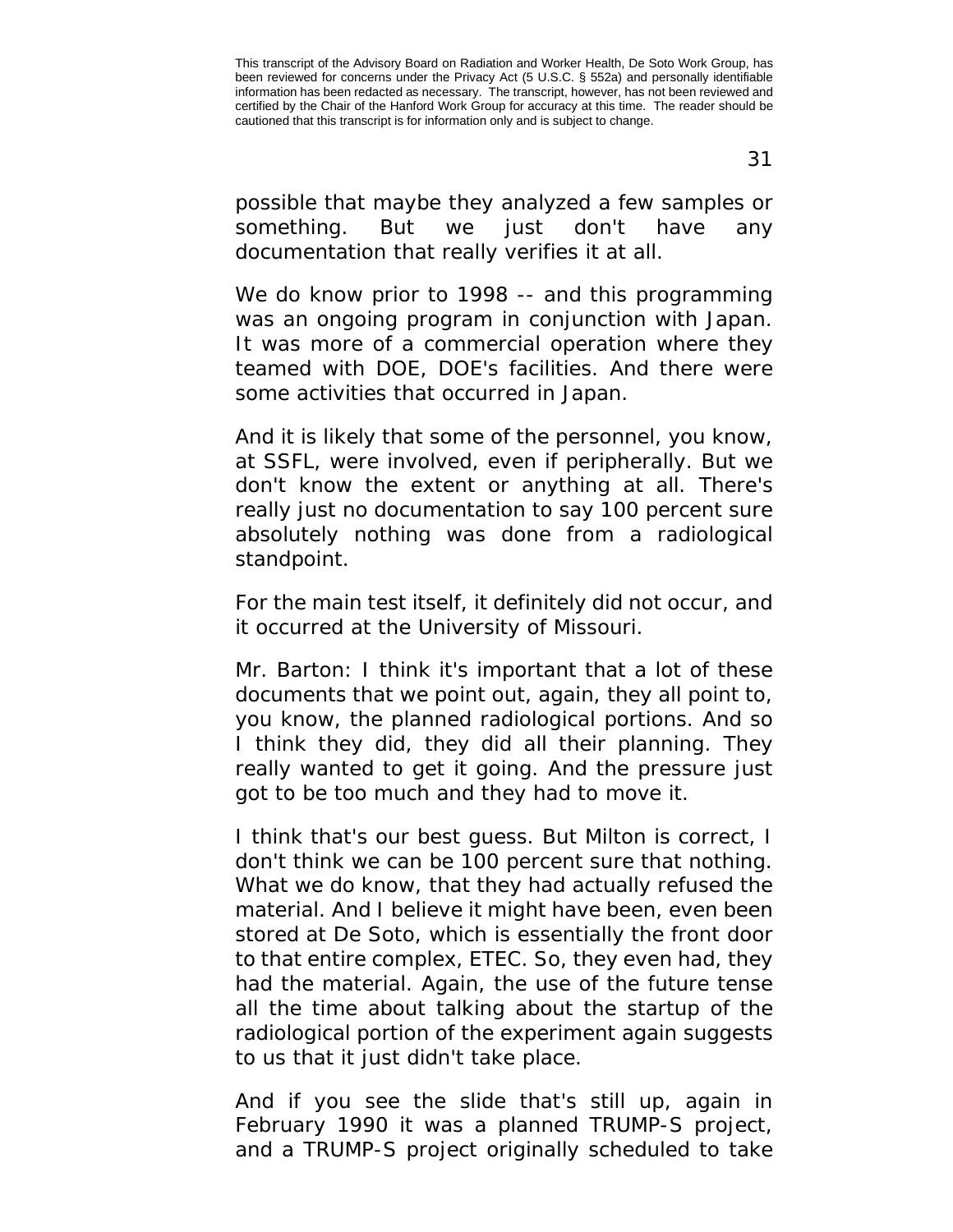32

#### place.

I have to imagine that if they had done some of the work there the newspaper coverage would use different terminology. But, again, we can't be 100 percent sure.

Mr. Gordon: And we do know that there is document -- it is documented they moved, did move the equipment from Area IV to MURR in Missouri. And very likely they would have done that if the equipment had already been used and was radioactive or contaminated at the time.

Chair Schofield: Well, I've got a question for you. During this time when they might, as Josie said, they might have done benchtop scale size experiments with it, did you notice an increase in the quarterly reports of neutron exposure?

I mean, pyropartitioning has a tendency, you tend to see an increase of neutrons has been my experience.

Mr. Barton: Well, again, I don't want to necessarily shoot from the hip. We did not see anything like that that would indicate to us that the project was going on. However, I'm not sure that the quarterly reports would have had the specificity about neutron flux rates specific to these facilities.

I don't know, does NIOSH or ORAU have any comment on that?

Dr. Hughes: I don't have any. I do not think we've seen that, but I cannot, I do not know what the quarterly reports on neutrons during that period look like at this point. I would have to take a look.

I do not think that there was a noteworthy uptake during the remediation period in general. But, as Bob stated, I don't, I just don't think that we have that granularity at this point.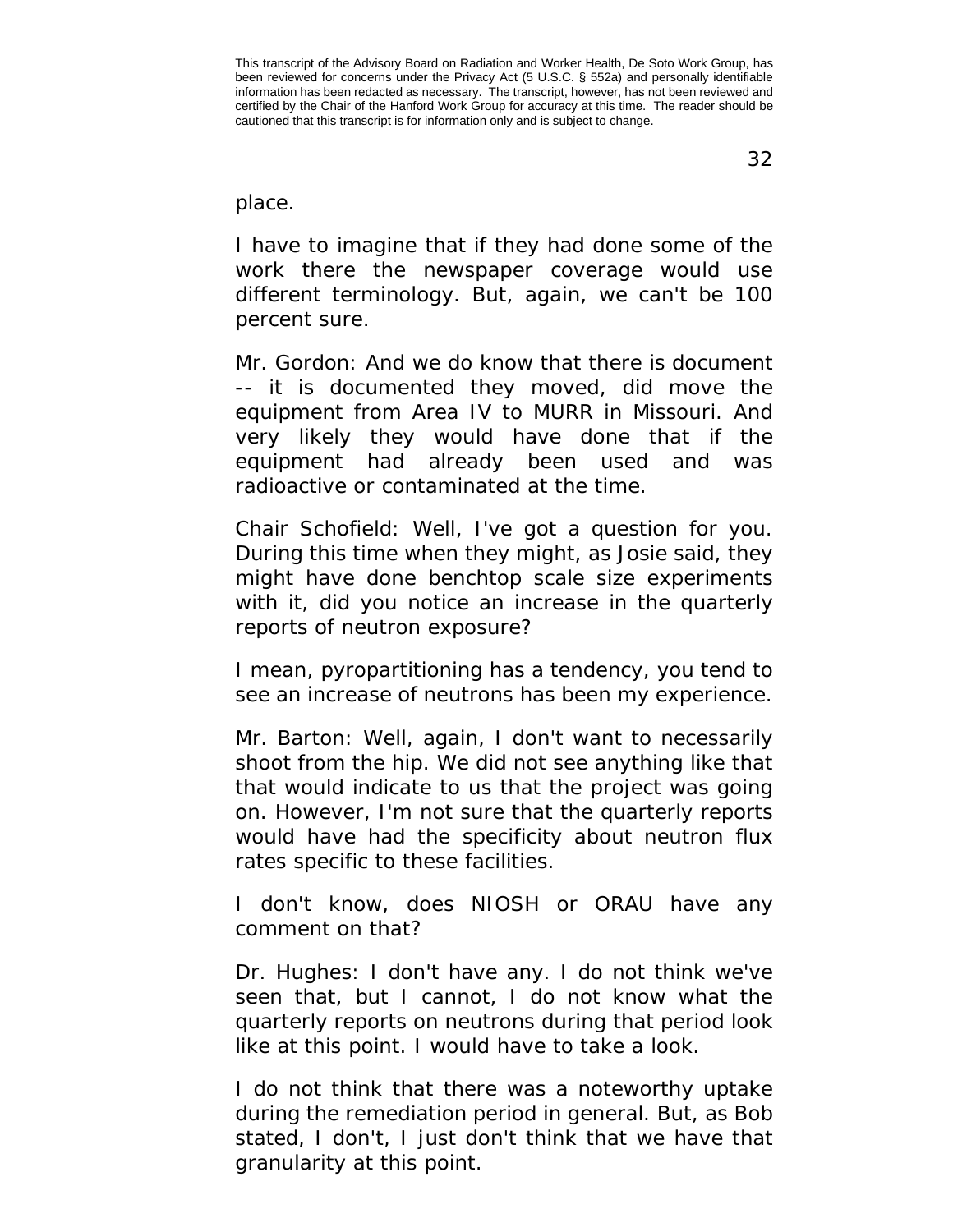Chair Schofield: Well, my only comment on that is that for the, you know, where they're doing the residual area I would not expect to see that, but only those personnel who might have been doing the experiments. Because you do quite often see a increase in the neutron levels using pyropartitioning.

Dr. Taulbee: This is Tim. I mean, we're, we're kind of speculating on whether they did any bench type of experiments or something along those lines. This wasn't a huge -- I mean, this was an experiment in and of itself. That's what this whole purpose was about. And, so, they were looking for a facility that they could do this type of work.

I can't imagine that you would get any significant neutron doses off of anything you'd be doing on a bench top type of scale.

And there's no indication that this even occurred from that standpoint. In fact, a lot of indication of it was planned to occur and then moved to the University of Missouri.

Chair Schofield: Okay. My point was being that if you did see that neutron increase, then more than likely there was some bench top scale. If you did not see it, well, obviously it's not going to be a real high neutron levels but it would kind of put a fingerprint on it. And if I would expect to see that, those personnel doing it, you would see their exposure records. Their neutron level would go up some only during that time they were dealing with the partitioning process.

Mr. Barton: And when we talk about bench top scale, I mean, they were still having meetings just trying to get the single glove box that they were going to, you know, doing leak tests and things of that nature. So, they, they wanted to do it, but again we just -- the evidence isn't there that the radiological portion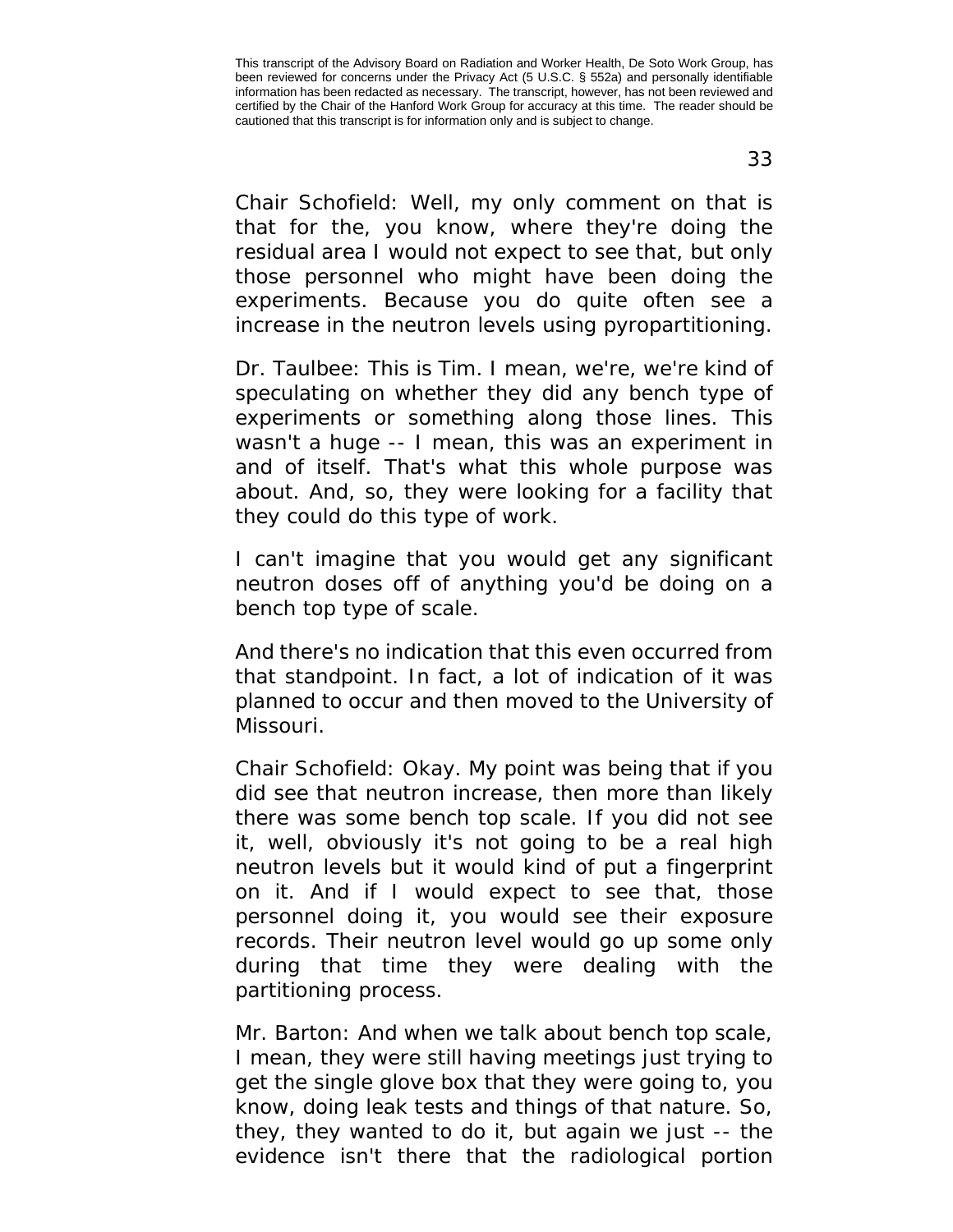34

really ever got off the ground.

Member Field: In one of your previous lives wasn't there something about they were looking for, they were waiting for a license?

Mr. Barton: Yes.

Member Field: Or did I misread that?

So, was there ever any evidence they ever got the licensing that pertained to this work. Is that right?

Mr. Barton: Right. These were amendments and permission from DOE specifically to start up the tests in the glove box. You'll see the slide. I'm not sure if I'm still sharing those but, yeah, February 1990 they were trying to get DOE permission. And even at that point thy were, like, we need to probably find another location for this.

Member Field: Yeah.

Chair Schofield: Anybody else have any comments?

Member Field: I guess I don't.

Is there any follow-up at Missouri, at MURR?

Mr. Barton: Well, one thing, just a recent development, and maybe it will catch us back up, we're trying to contact people at the University of Missouri, and trying to track down some of the people who wrote up technical reports based on this work. Maybe they know --

Chair Schofield: Right.

Member Field: -- if any of it actually happened.

So, Milton, we were talking about that the other day. I think we have some correspondence out trying to get information from one of the professors that was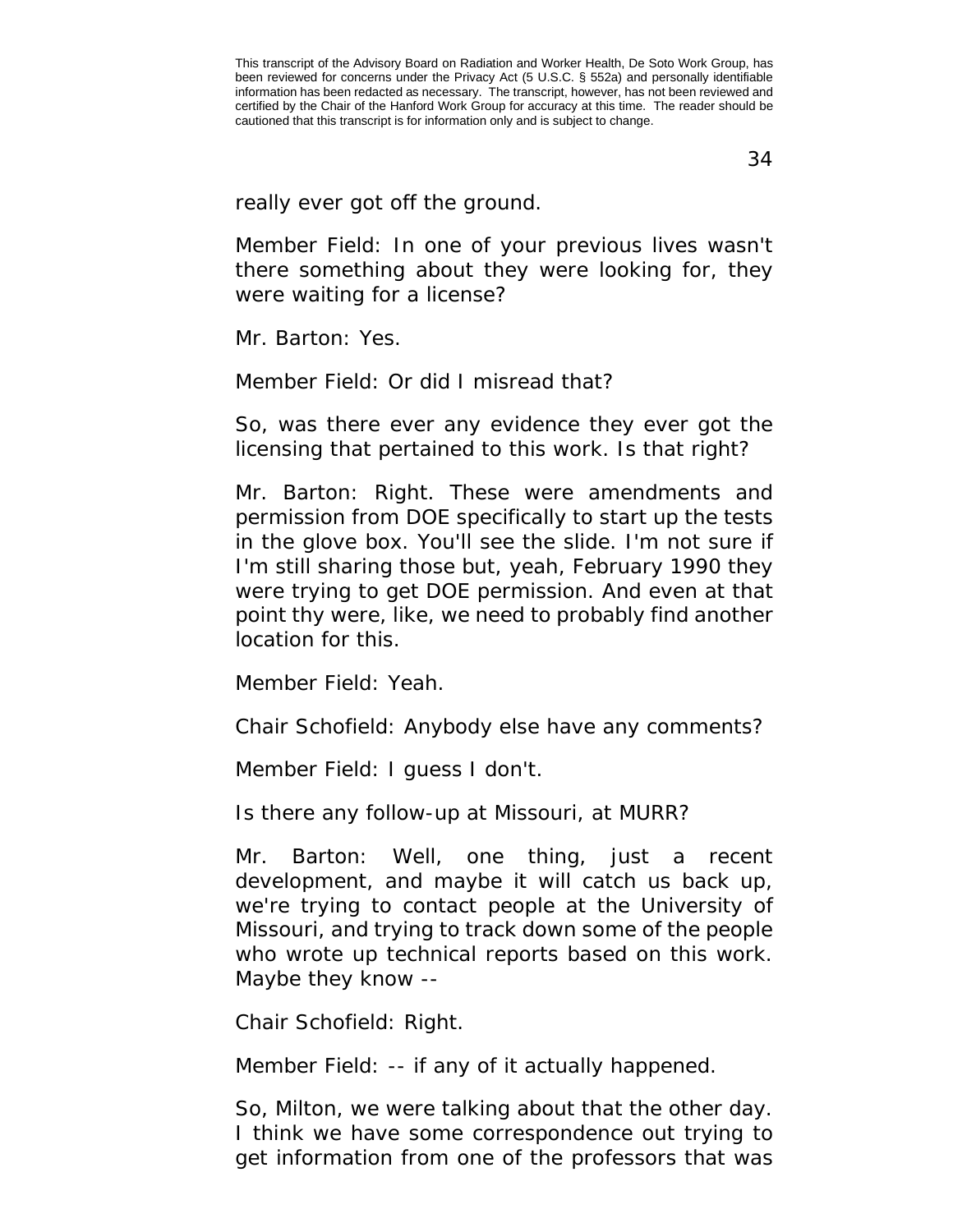35

involved directly with that work. But I don't believe we've heard back.

Mr. Gordon: I emailed one of the professors asking about the project, and I've not got a response. And there's been some technical papers published that resulted from the tests. And trying to research the authors to see if I could find them, and have been unsuccessful with that.

Chair Schofield: Okay. Well, no more questions or comments, I think we'll move on to the De Soto avenue.

Mr. Barton: If I might ask or pose a question.

You know, I guess the records, a lot of them are contained in Cincinnati. If there was anything that indicated TRUMP-S work, NIOSH, I assume that you would be alluding to that documentation. And then maybe even any future data captures, obviously any new information found through that, I mean, maybe that's something that we could add to our search criteria for when the Records Center does open and we go to capture the air sampling data.

I wonder if there's any avenue there that might help clarify even further this --

Ms. Blaze: Bob, this is D'Lanie. I know I'm not really supposed to chime in, but this is relevant.

I spoke with Cincinnati office just last week about the FOIA for all the TRUMP-S documents I've been waiting on for I think over a year now. To my knowledge, they're in the office working on the fulfillment of this FOIA request.

Mr. Barton: Okay. So, there might, there might be more, more there that will help us to understand whether there was really a radiological exposure potential to this stuff.

This transcript of the Advisory Board on Radiation and Worker Health, De Soto Work Group, has been reviewed for concerns under the Privacy Act (5 U.S.C. § 552a) and personally identifiable information has been redacted as necessary. The transcript, however, has not been reviewed and certified by the Chair of the Hanford Work Group for accuracy at this time. The reader should be cautioned that this transcript is for information only and is subject to change.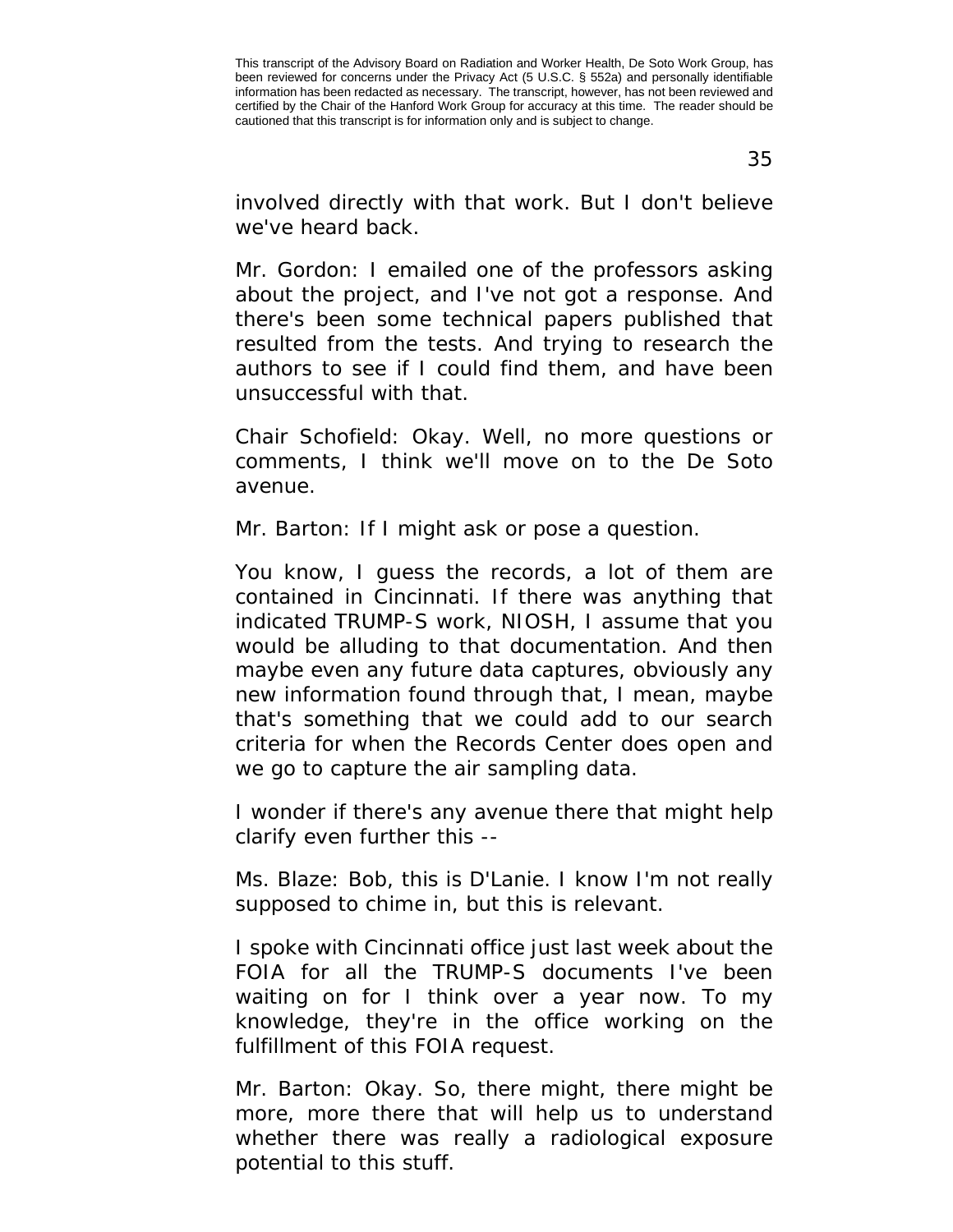36

Mr. Gordon: Bob as well, and Lara, correct me if I'm -- more Lara -- correct me if I'm wrong, but I believe we established that same search criteria with the Records Center as they go through all those records. We identified specific criteria for things that we wanted them to capture and to provide to us. And I think they've been doing that.

Am I correct, Lara?

Dr. Hughes: Yes. Yes. They have a keyword list that they search when they get new stuff in.

So, but as Bob said, we can certainly, you know, when we go back and do another search we can certainly look again. I do believe we attempted to collect what's available on this topic. But, I mean, you know, it never hurts to, to add it to the next round.

Mr. Barton: I guess to just summarize. At this point it's SC&A's belief that all the radiological work occurred at the University of Missouri, just based on the evidence that we have so far. And, again, like the dose reconstructions, these situations are always fluid, so as new information comes up we always learn a little bit more.

Member Beach: Bob, this is Josie.

Before you go on and, Phil, if you don't mind, can I ask Lara a quick question on the Record Center? I missed it earlier. Are you there?

Chair Schofield: Lara, did you hear that?

Mr. Barton: I can hear you.

Member Beach: Anyway, I was just wondering is there a way to have the Record Center scan the documents and put them online for access by NIOSH? Or is that, is it, is that too big of a project?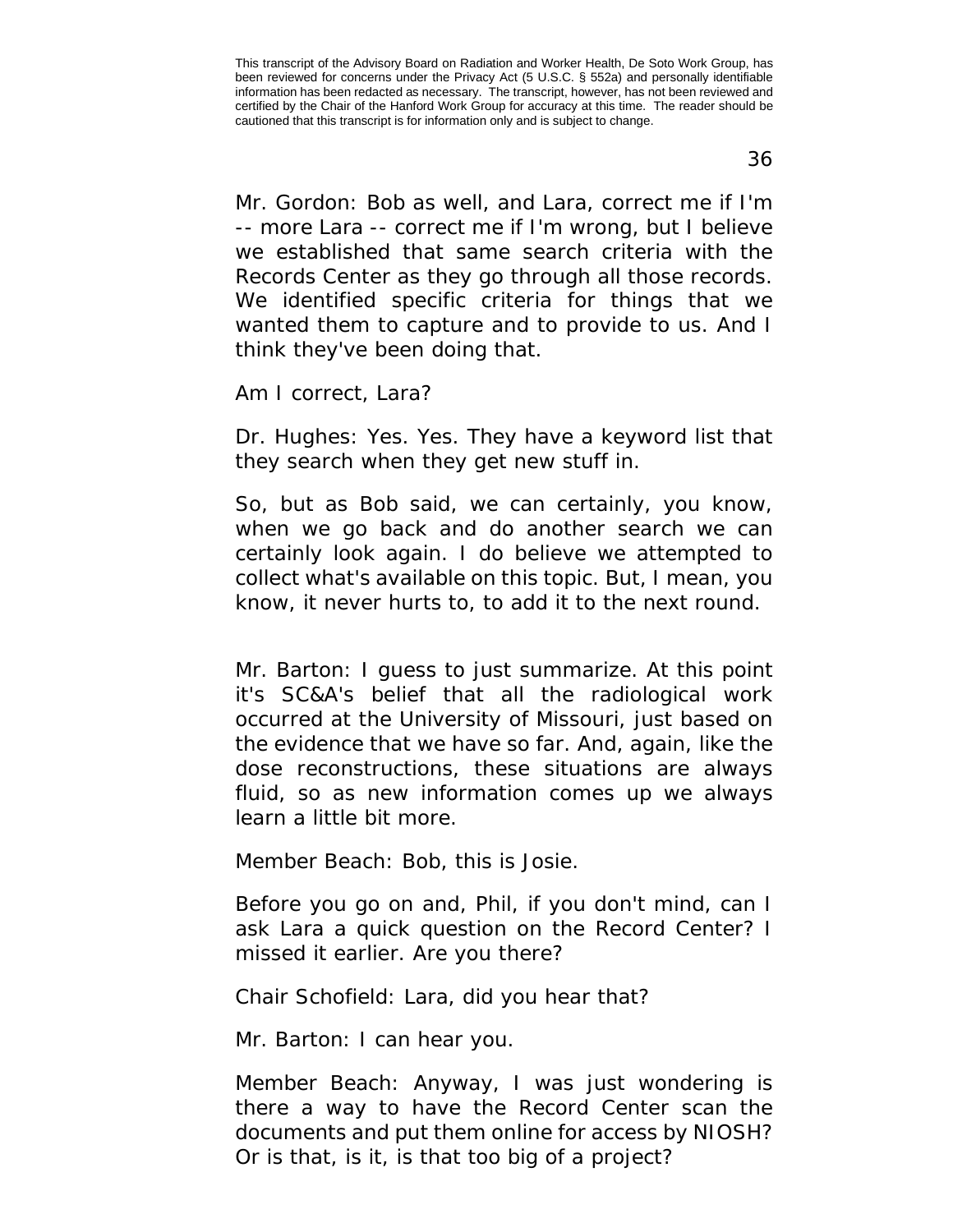37

Dr. Hughes: I think at this point it would be too big of a project. In some cases that has been done for other sites, depending on how many records there are to search. But if we're looking at, you know, 50 boxes, and then you need to kind of have the expertise of our data capture team to go through and identify what needs to be collected.

We have had cases in other sites where we just said, well, you have to scan the whole box and send it to us --

Member Beach: Yeah.

Dr. Hughes: -- in a format. But, unfortunately, there are so many records there it just would not be efficient. And I think, I think we have tried that avenue with them, but it's also a matter of resources that they just do not think they can do it at this time.

Member Beach: Yeah. It's a huge undertaking. I just thought I'd ask. Thanks.

Chair Schofield: Anybody else?

(No audible response.)

Chair Schofield: Okay. Why don't we move on to the De Soto Avenue SEC Petition 246.

De Soto Avenue SEC Petition #246

Dr. Hughes: Okay. So, I think that would be me presenting on this again. Where is my presentation?

Okay. Sorry. Can you see the presentation mode or do you just see the --

Member Beach: Yes, it's up.

Dr. Hughes: Okay. Is it in presentation mode? Okay. Here we go. Do you see my notes page or the presentation page?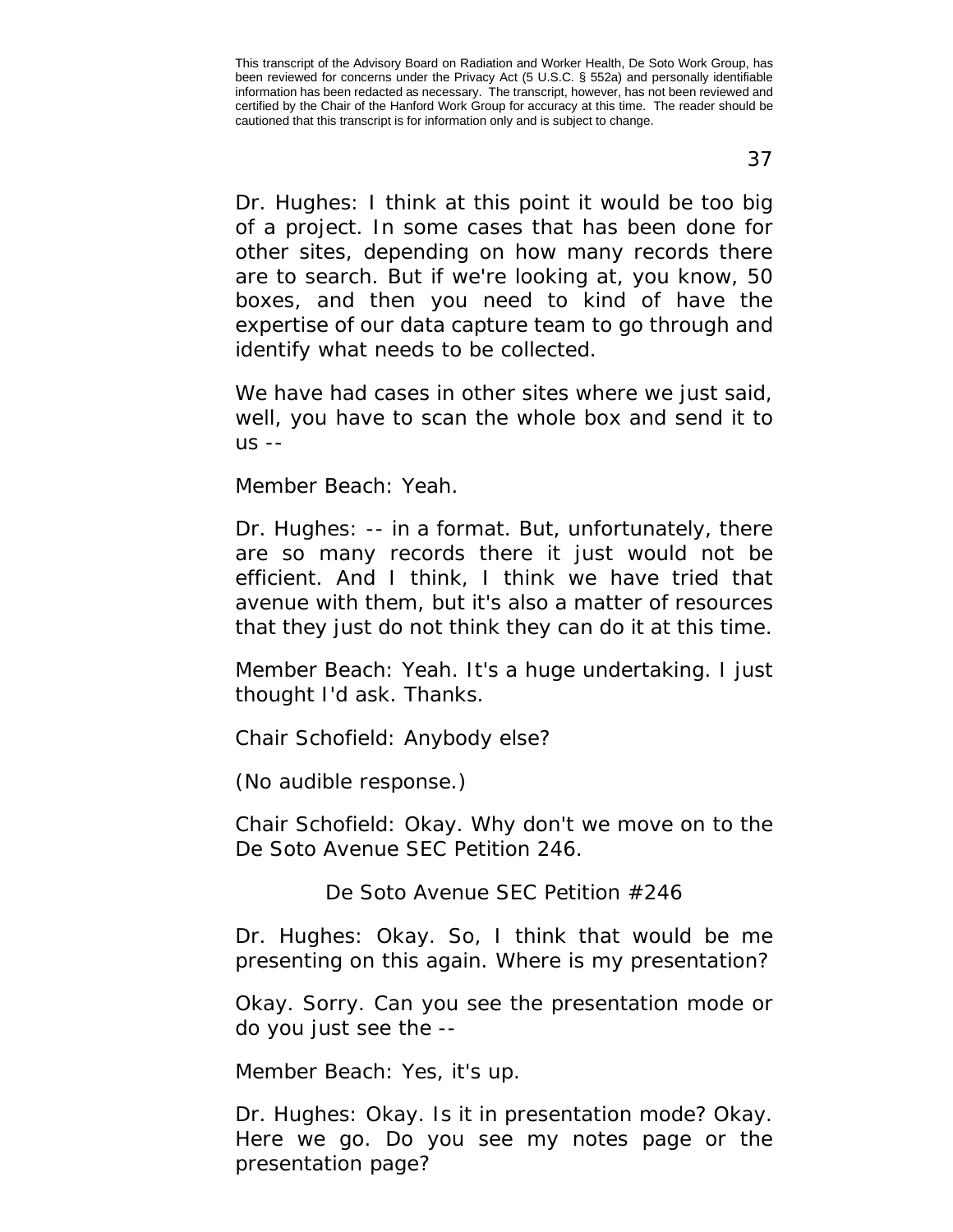38

Member Beach: Both.

Dr. Hughes: Both? You do see both? Okay. All right.

Member Beach: Oh, wait. No, no. Now it's just the presentation.

Dr. Hughes: Okay. All right.

Dr. Taulbee: If you go up to display settings you can make it one screen, Lara.

Dr. Hughes: Okay. Which one do you see, the slide view or the presenter view?

Dr. Taulbee: Oh, we see the presenter view.

Dr. Hughes: Okay. How's this?

Dr. Taulbee: That's fine.

Dr. Hughes: You see that. Okay, yeah. So, I cannot tell what you can see.

Okay. So, this is the update on the De Soto Avenue Facility SEC 246. Again a little bit of side background, petition history, and then some NIOSH responses to the SC&A review of the SEC 246 Evaluation Report and questions and discussion.

So, the De Soto Avenue Facility is also located in outside Los Angeles, California, Canoga Park. It is a DOE covert facility for EEOICPA from 1959 through 1996 with a remediation period in 1988 -- 1998.

Two of the buildings were involved in radiologic work. Building 1 did fuel fabrication, and Building 4 did research and development.

They had a Gamma Irradiation Facility and Helium Mass Spectrometry Lab.

The De Soto Facility was located, is geographically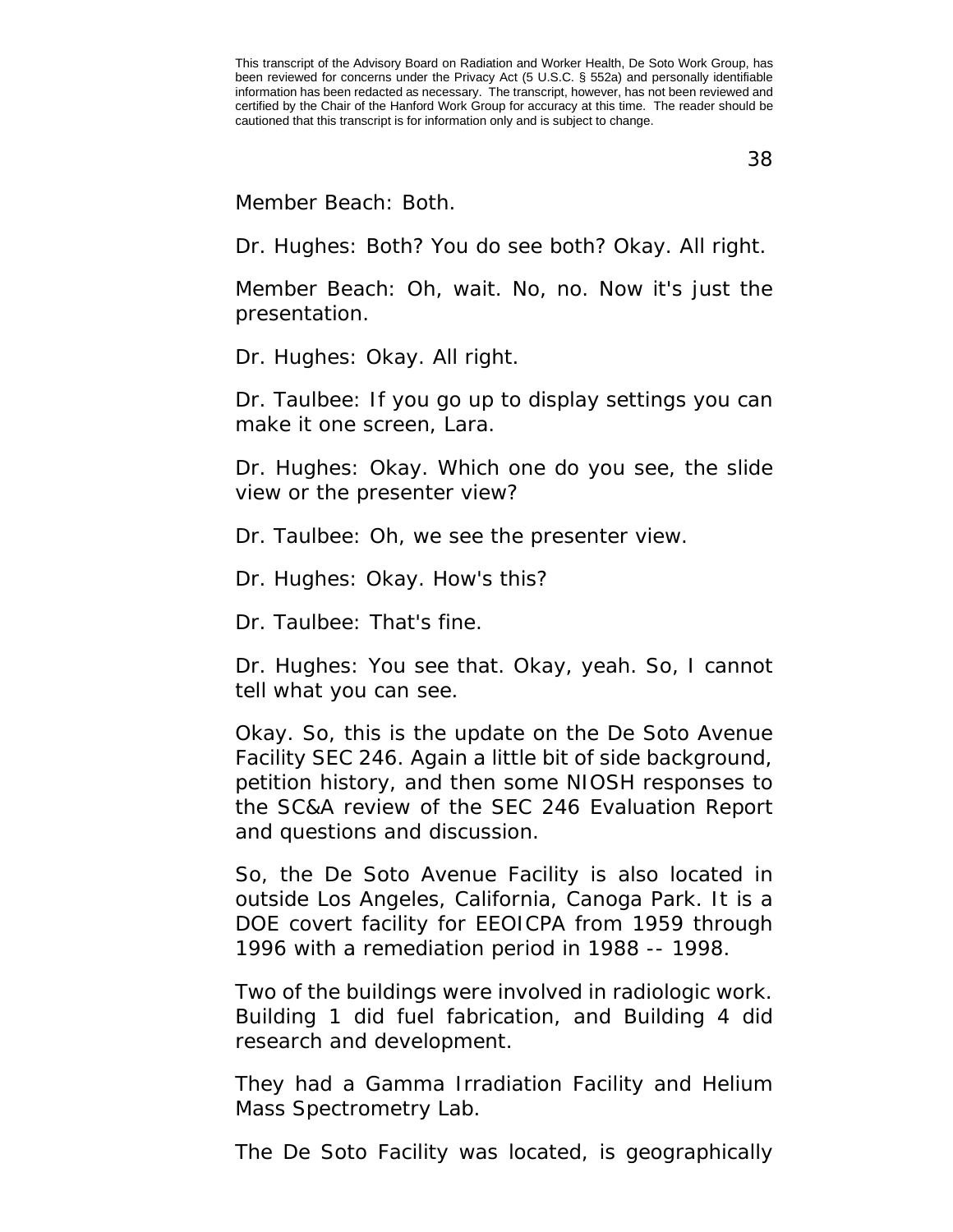close to the Santa Susana Field Lab, and they were operated by the same contractor. So, they were essentially -- they were not the same site. They were not the same site under EEOICPA, but they did share the same administrative level, the same contractor, same employees to some extent.

The petition history. There was one earlier SEC Petition 168 for De Soto. That added a class to the SEC from 1959 through 1964. And this was based on the internal dose reconstruction and feasibility of the first official use of the early bioassay data.

And SEC 246 was evaluated, and NIOSH determined that the dose reconstruction was feasible for 1965 through 1995.

Little bit of an overview of this petition. This petition was received in December of 2017. The Evaluation Report was sent to the Board in August of 2018. The NIOSH evaluated class was all workers who worked at the De Soto Avenue Facility in Los Angeles County, California, during the period from January 1st, 1965 through December 31st, 1995.

NIOSH did their evaluation, and did not recommend the class to be added to the SEC.

When this was presented to the Board, the Board handed the task of reviewing the NIOSH evaluation to SC&A. And SC&A issued their review in December of 2018.

The main issue of the De Soto SEC evaluation was the question did the De Soto Facility have the same issue for internal dose reconstructions with americium and thorium that made SEC 234 at Area IV an SEC class?

So, the documents available, again the Evaluation Report, dated July 2018. SC&A did their evaluation of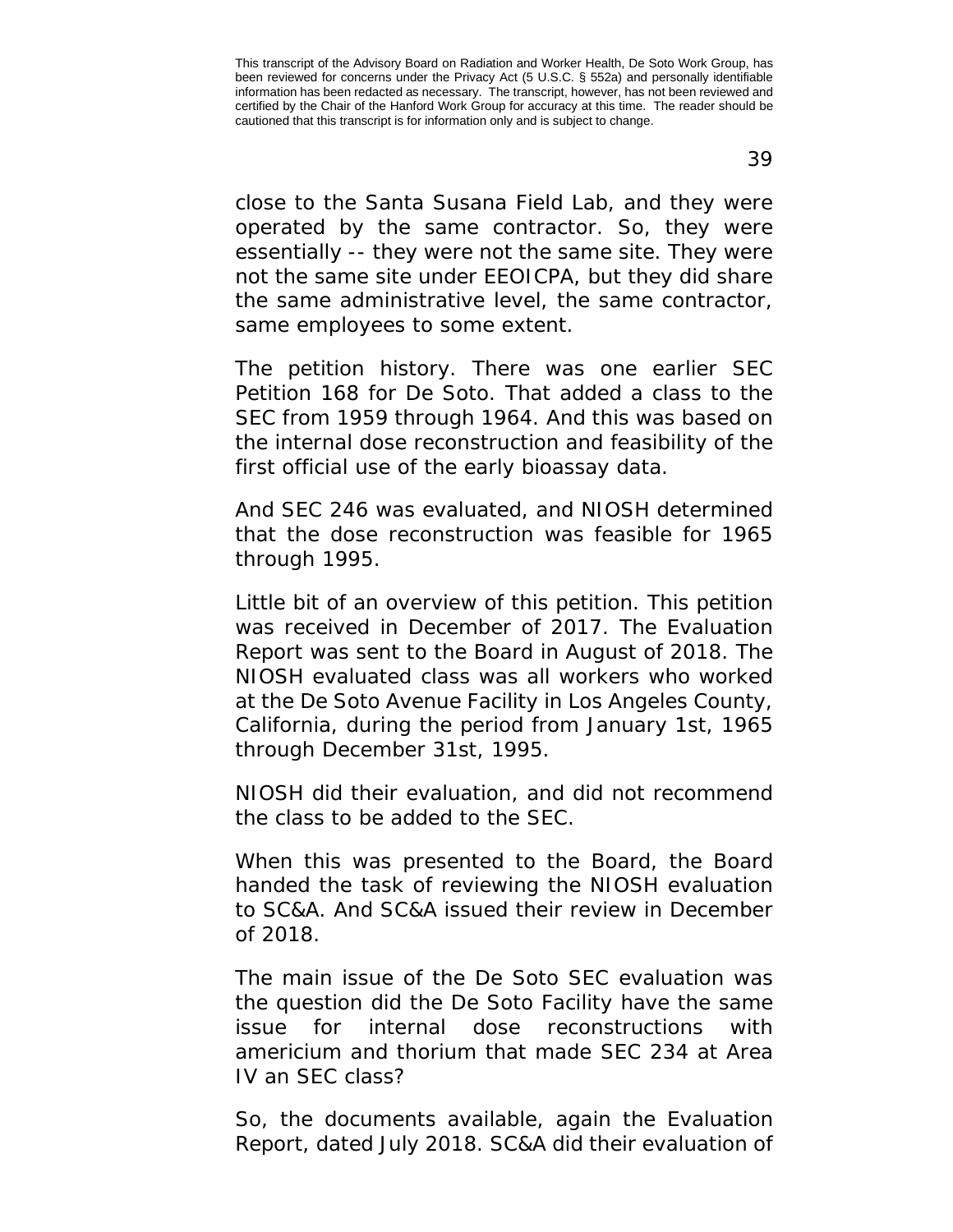the NIOSH -- their review of the NIOSH Evaluation in December, published that in December of 2018, or presented it in December of 2018. And then NIOSH prepared responses to the SC&A review. And that is dated May 2019.

And then there was a recent publication by SC&A that summarized the additional worker interviews that were done for De Soto, but also for Area IV to some extent. These interviews were done in 2018, 2019. And they were finally published in 2020.

The reason there was some time between when the interviews were done and when they were published is the fact that we have to send the interview notes back to the interviewees and get their consent before we published this in a report.

So, the responses, the NIOSH -- quickly going over the NIOSH responses to the SC&A findings. There were four findings and six observations.

Finding 1 was related to gaps in documentation such as HP logbooks from smear and air surveys. SC&A pointed out that there are some years where we just don't have all of these type of data, you know, in the Site Research Database.

And, generally, NIOSH agrees that, yes, we don't have all of that type of data. But when we do an SEC evaluation those are usually pretty targeted toward certain areas when we do this. We typically have about a week or two at the data capture site. So, sometimes, as is the case for Santa Susana, or for the Santa Susana sites, there is a lot of data available because we're looking at a lengthy operational period.

We just cannot collect it all. And so we usually try to prioritize data capture efforts on what we think is the most important to answer the question at the end.

40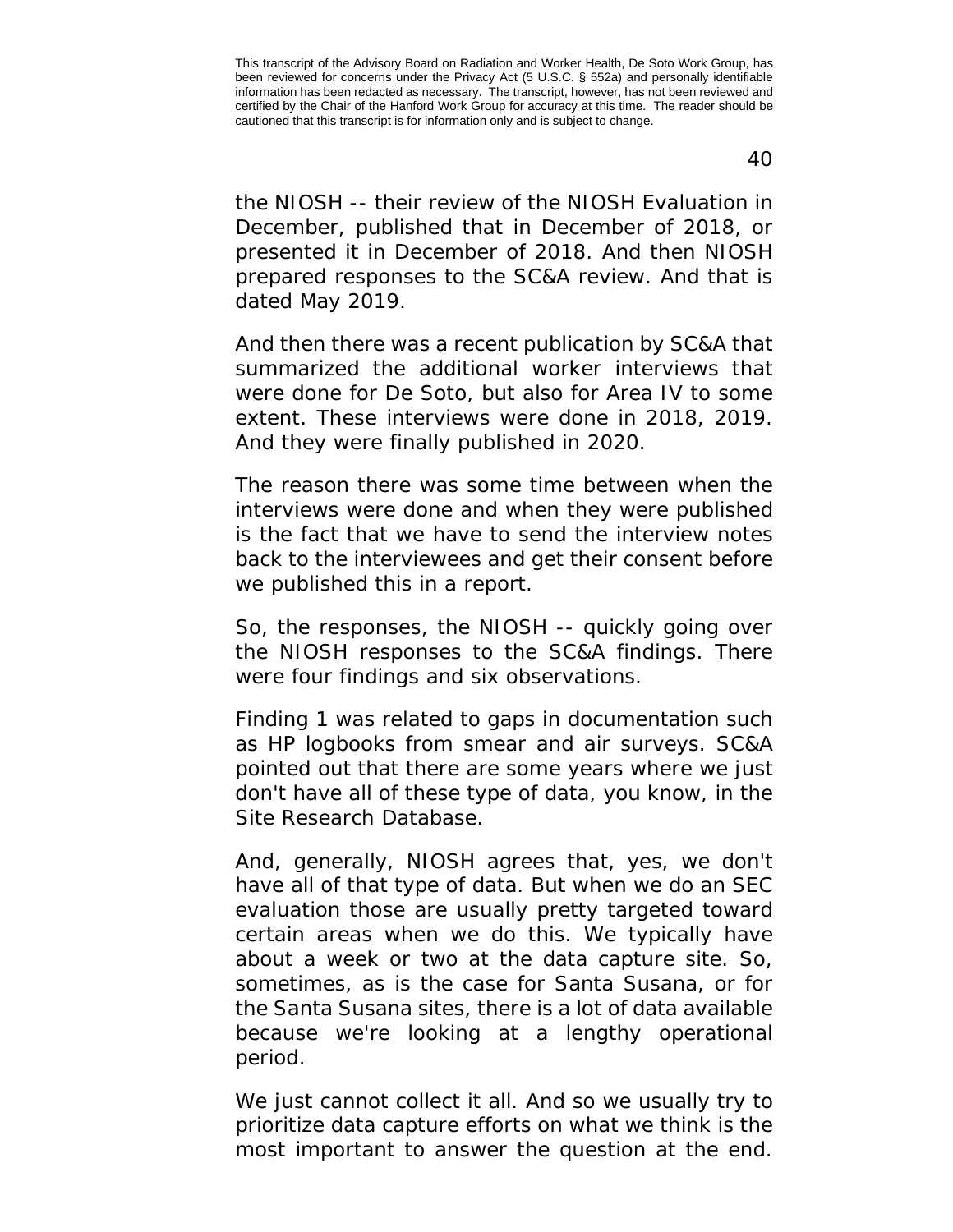41

And in this case we don't have all this type of data yet. We might collect it during a future effort, if needed. It's always nice to have more information to be able to refine the picture. But, again, we operate under a priority schedule.

Finding 2 was related to a contaminated container that was found in a hood. And I think the key word was that the Incident Report mentioned spent fuel. And so that was kind of researched to see if they actually did handle the spent fuel at De Soto.

We found that we do not think that they handled spent fuel at the De Soto Facility for the main reason that the facility was not equipped to do so.

The Area IV site was equipped to handle spent fuel. They had what they called the hot lab. That was a facility that was designed for that type of task, and the De Soto Facility did not have that type of facility that had this level of shielding and glove boxes that would be suitable for such a high dose environment.

Finding 3 was related to some contamination that was found in the drain of the Mass Spec Laboratory. There was some americium-241 contamination found. This is something we looked into a little bit. We haven't found a terrible large amount of data.

What this indicates is that there seemed to have been some kind of spill or something that happened in this analytical lab. This is a indication that they handled a laboratory, analytical laboratory type of amounts possible. It's not an indication of processing large amounts of americium or handling spent fuel. However, this is a somewhat puzzling occurrence, and we're kind of on a path forward to look into that some more to see if we find any additional information to shed some light on this, what this is.

And Finding 4 was related to interviews. SC&A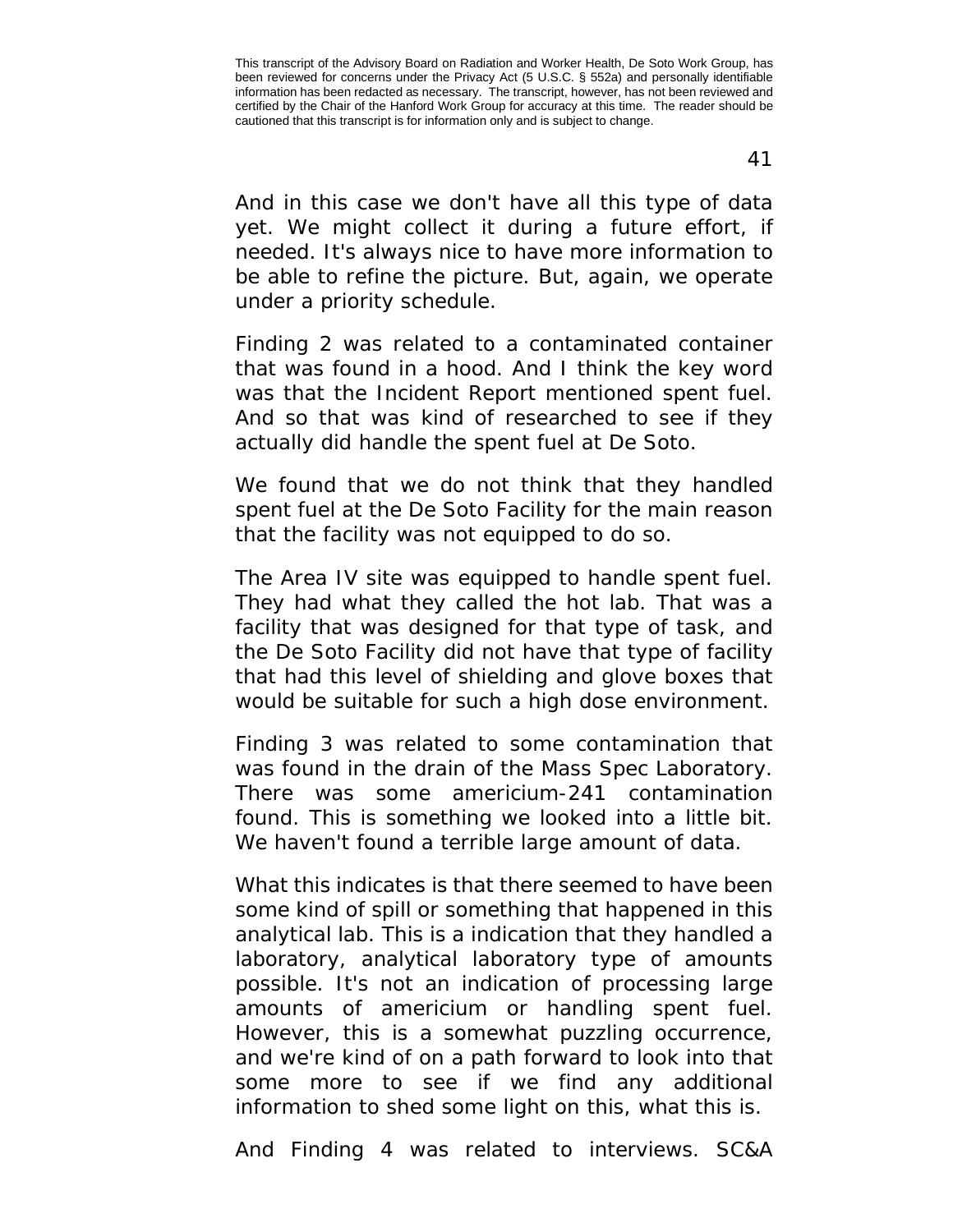42

suggested that more interviews be done to get a better picture of the De Soto work environment and how -- what was done and how it was interrelated with Area IV operations. And that was something that was completed.

And SC&A just published the transcripts of those interviews in the summer.

And there were six observations. One observation was that there was some americium-241 source material present, but there was no evidence of fabrication.

The TRUMP-S material was shipped to the site because, as Bob mentioned earlier, that was kind of the front door. That was their main shipping, shipping and receiving area. But there is no evidence that they handled unencapsulated americium.

Americium was present in smoke detectors at De Soto. Observations 1 to 3, NIOSH acknowledges that, the statements, but no NIOSH response is needed. This is mostly findings. There's not really much to resolve here.

There was mentioning of Observation 4. A 1977 license document had uranium-236 isotope information listed. However, we looked into this somewhat, and found no indication that uranium-236 was present at the site.

And then Observation 5 was regarding the dose assignment details for thorium.

So, when the De Soto Evaluation was taking place there was some, there was some evidence that they handled, they did certain projects or campaigns where they handled thorium. But these observation were monitored. And we do have this monitoring data so we could come up with a dose bounding approach.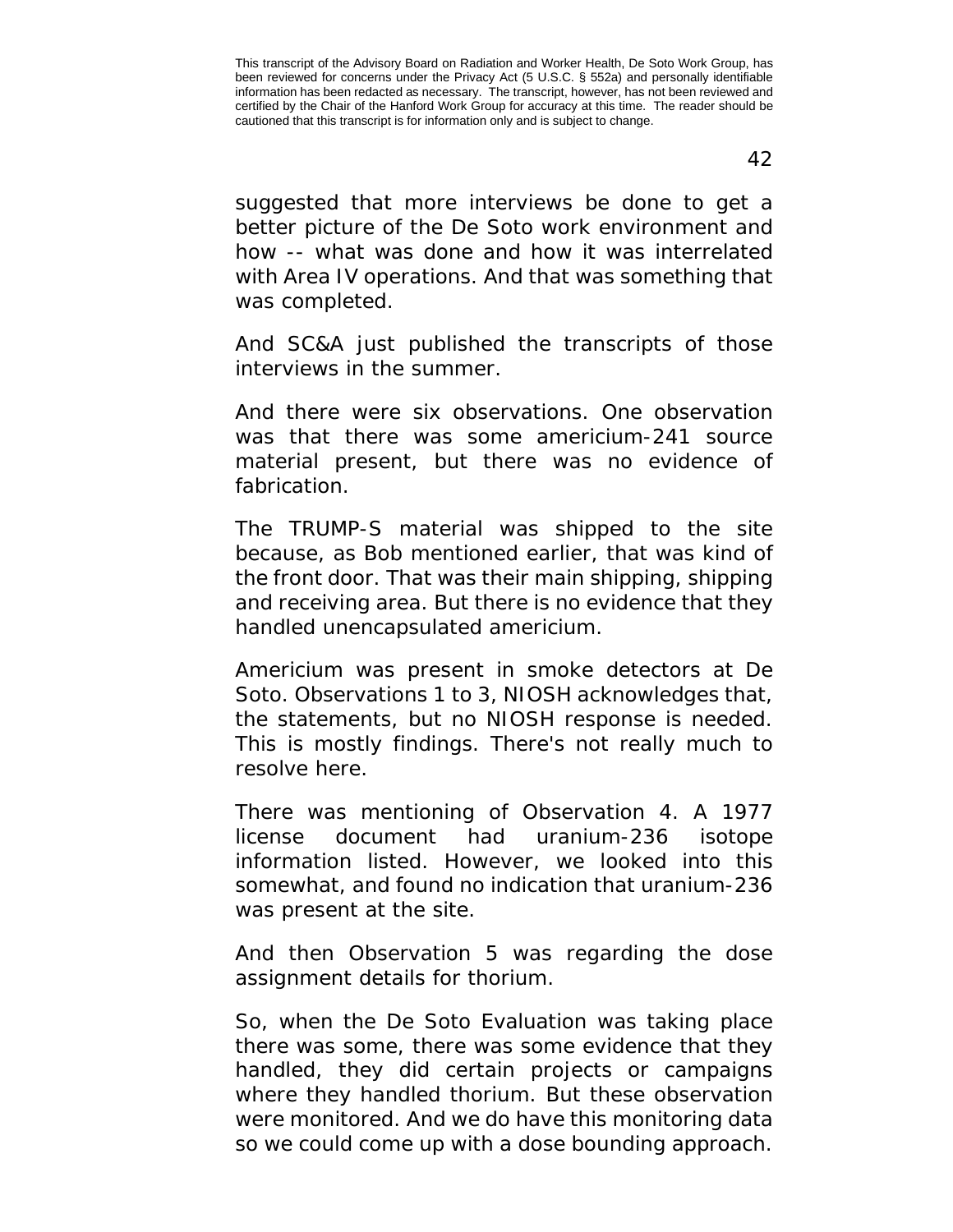43

This is something that needs to be detailed in a TBD revision.

Observation 6 was that additional thorium operations were not addressed. Again, this is a TBD issue, something to detail when the dose reconstruction approach is detailed or outlined, and any additional information will be added, if available. We do believe that what was presented in the evaluation for this bounding scenario, there is, I think SC&A pointed out there were some timeline issues. It could be that some material was handled possibly a little sooner or later than we had indicated in the report.

Observation 7 was regarding possible interview candidates from the EPA effort in 2011. There was a published document where EPA went out and interviewed former workers at the site. And the suggestion was that we could go and try to identify these workers, and also see if they would be willing to talk to us. And this was looked into and followed up on. I don't believe that actually anything came of this.

And the last issue was that the Board asked NIOSH to clarify, to clarify why americium and thorium nuclides were reported in the stack emissions at De Soto. This was also detailed in the NIOSH response.

This was because the site, both sites, De Soto and Area IV, sent the samples off to a commercial vendor and they just asked them what, you know, they discussed the fact whether they wanted these samples analyzed. However, none of the effluent levels were above the minimum permissible concentration. And the levels that were seen at the De Soto Facility were not indicative of processing americium or thorium at De Soto.

However, they did report back because that's what the site had ordered from the vendor lab.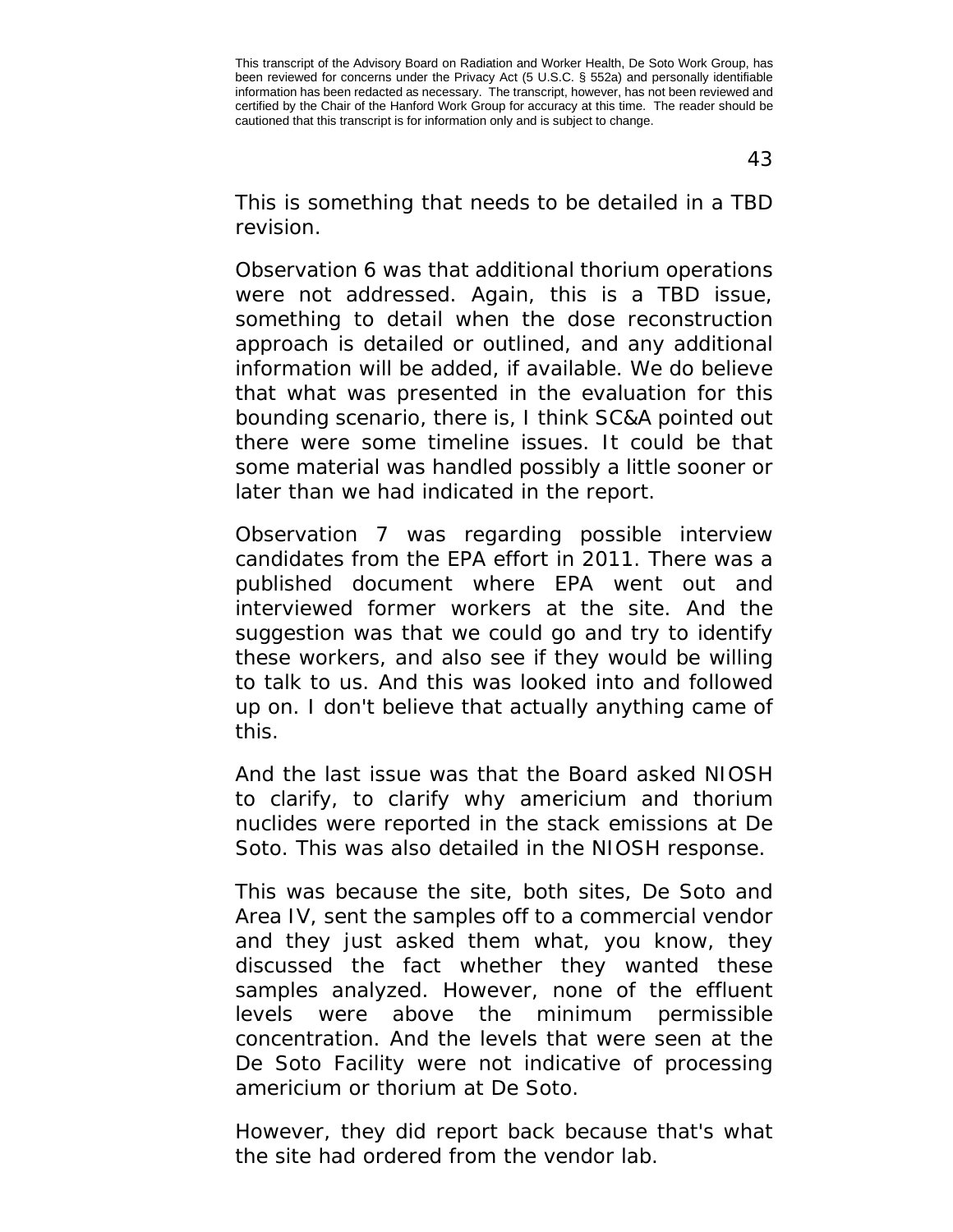44

And that concludes my presentations -- presentation. So, do you have any questions?

Member Beach: I guess I'm wondering is there going to be any other papers coming on any of those topics, the observations or findings that you just discussed, other than what we already have?

Dr. Hughes: Not unless the Work Group requests us.

Member Beach: Okay.

Dr. Hughes: If you specify a certain topic, we can certainly go back and provide more information.

Member Beach: Okay. I just was wondering if there was anything in the works. Thanks.

Chair Schofield: Do you know if there was any positive detection of americium in the stacks? Or was that just like a generic -- I mean, I understand there was a basically generic box, but did they actually have any data showing positive results there?

Dr. Hughes: I'd have to go back and look. It was below the MPC. I'm not sure if it was above the, whatever the, you know, detection limit. I haven't looked at all the stack data.

Mr. Barton: I believe there was at least one year where there was a measured result that was slightly above the detection limit. And I believe it was in the '90s almost.

So, yeah, I do believe there was at least one positive measure that is above the detection limit for americium. And it's just barely above the detection limit. And, again, it was sort of, sort of odd.

You know, I guess, I guess when we talk about De Soto the real troubling or long point in the tent is that, that americium sample in the drain line. And,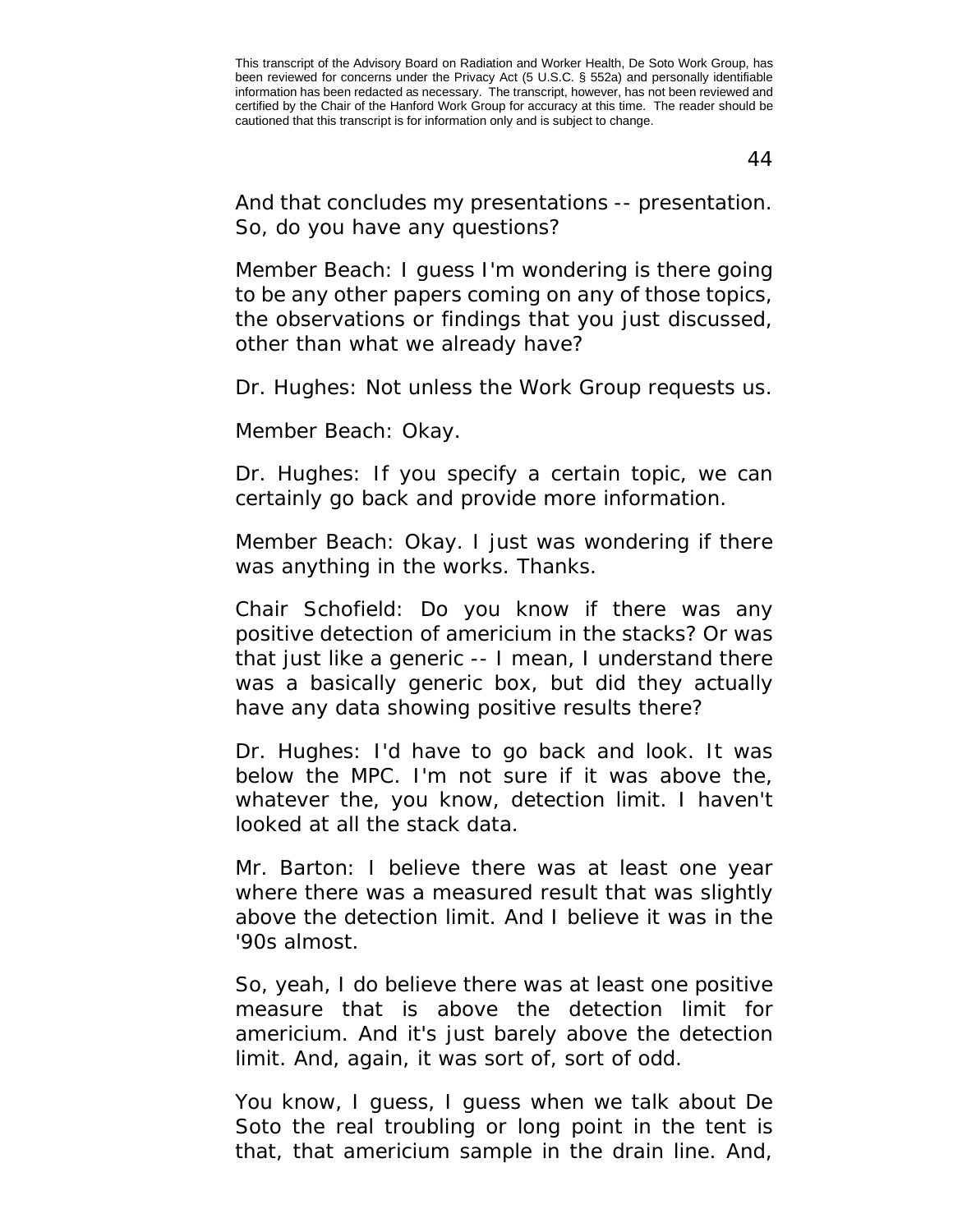45

you know, it's not an incredible amount that they found. Specific activity of what they found still was low.

But then it raises a lot of questions about when did it get placed there? What was the concentration of it when it got placed there? How much scale sort of mixed in over the years so that when you go to measure the actual concentration of that material is it diluted?

And, Bomber, if you're out there, I know we had this discussion related to Metals and Controls last month about when we talk about measurements in pipe scale, and how does that change over time, when did it get there. It's quite possible that it might have been placed there even prior to 1965, in which case it's already covered, whatever the situation was would already be covered by that SEC.

But it's troubling because essentially both SC&A and NIOSH hit a dead end. Just trying to figure out why it's there, how did it get there, when was it placed there, when was the activity that not necessitated but that caused that contamination to be placed in the mass spec drain line?

Member Beach: Well, and Bob or Lara, can I say you kind of led us to believe during your presentation, or me, that you were still looking into that drain line issue to try to figure that out. But I guess that's why my question if you've any ongoing work. Is there anything to try to pinpoint that or?

Dr. Hughes: There's future data capture. That's definitely one of the things we will keep an eye out because it is, as Bob said, it's somewhat puzzling. It's not a terribly large amount but it's also, it's unclear, you know, where it's coming from. Why is it there? It could have been a spilled lab standard of some sort, but it could have been something else.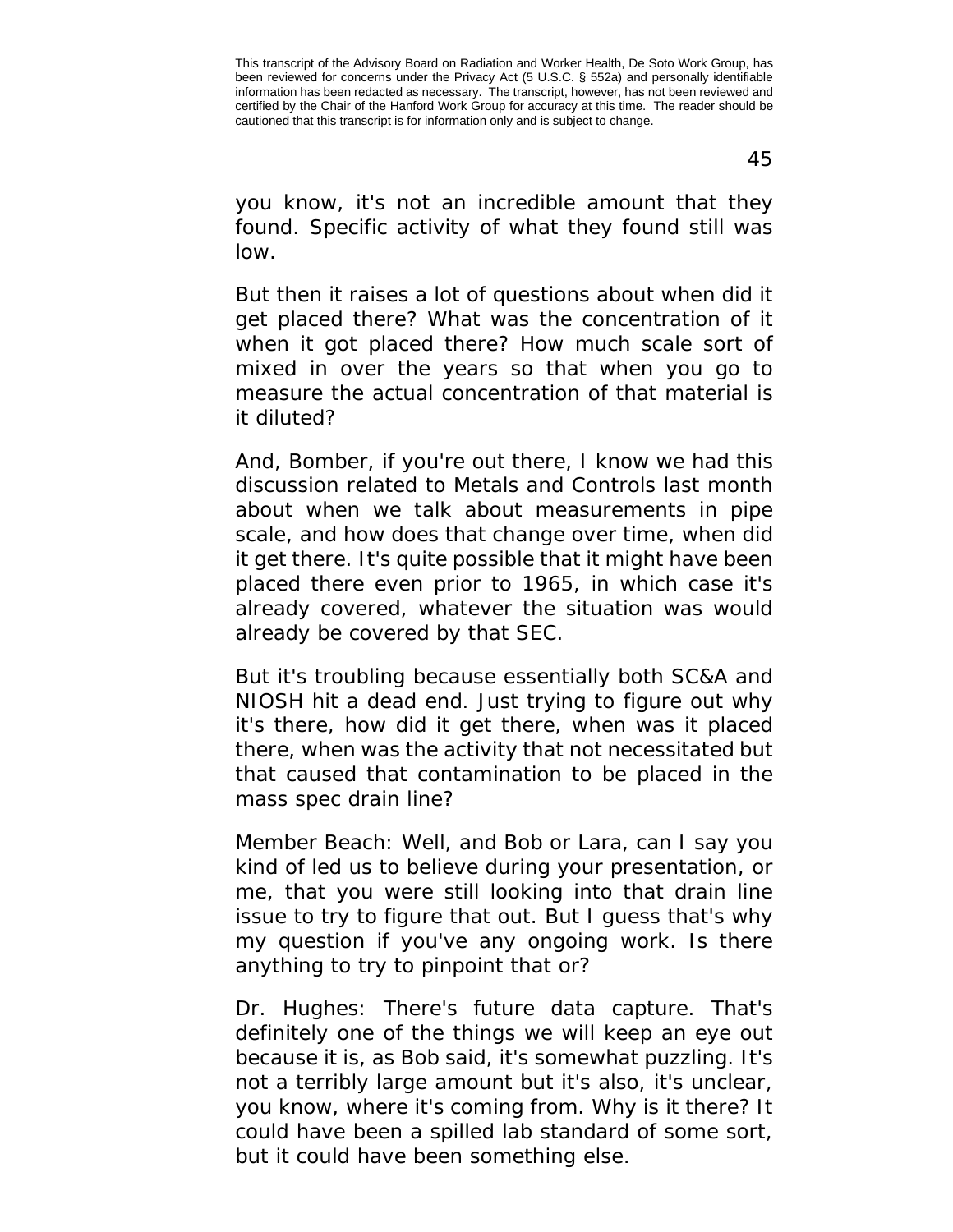46

So, yeah, I would like to answer the question for sure.

Dr. Taulbee: Well, they certainly weren't putting their smoke detectors down the drain, that's for sure.

Chair Schofield: So, I've got a quick question. From everything I've read, do you know, did they maybe process some samples from Area IV in their lab? Or did each facility do their own analytical work?

Dr. Hughes: Well, the Mass Spec Lab was a specific, they had a specific objective, and it was, it was sampling -- was analyzing metal samples for helium content. So, it did receive samples from other sites within the DOE, or maybe not even necessarily DOE complex but from other sites in the country to, you know, achieve some kind of, some, you know, measurement objective. This was, I believe, done on a commercial basis.

So, I'm not sure the samples would have necessarily been from Area IV, but would have been from wherever they got them from to do these analyses that they did for this lab.

Member Beach: And I think that -- I'm sorry. Go ahead.

Mr. Barton: Oh, I was going to say, Bob, I cut off LaVon answering your question on the pipe scale that we talked about for Metals and Control and might be appropriate for this site also. So, I didn't, I didn't want to let LaVon off the hook.

Mr. Rutherford: Yeah. Well, thanks, Josie. Appreciate that.

No, we are definitely looking at that, at variations in Metals and Controls. And we're reporting back to that Work Group.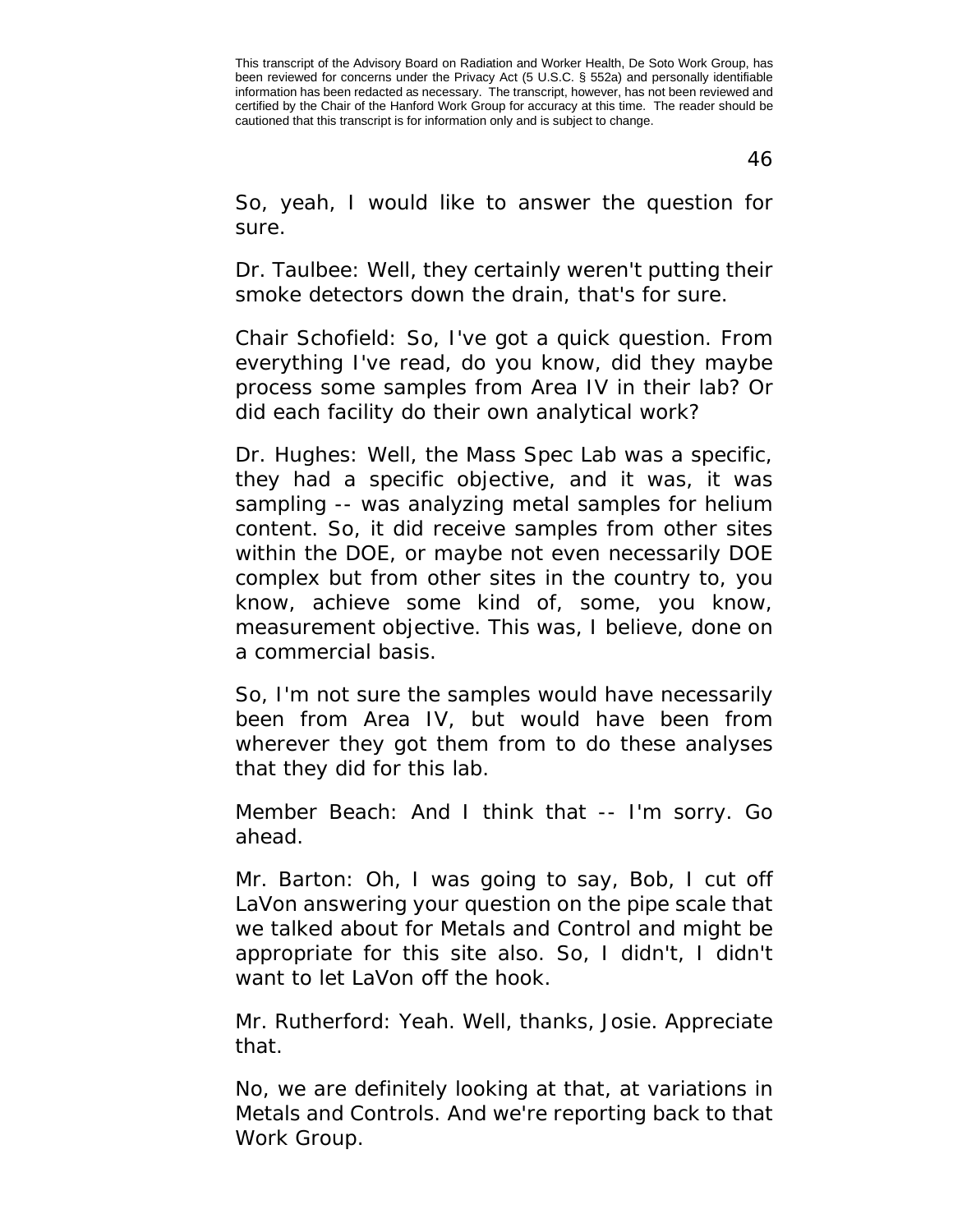47

Whether it's, you know, applicable here, you know, it may be. I don't know. I really can't say for sure.

Mr. Barton: I think the main question that we were really trying to get at specifically with SC&A's review and the follow-up interviews that were conducted, and it was even in Lara's presentation, the same problems exist at De Soto as were found at Area IV, where they were definitely stripping and decladding spent fuel. And there was an issue with exposure to transuranic elements.

So, what we were trying to establish is to what extent because these are essentially sister sites. De Soto was the headquarters for the entire ETC complex. We know they received materials, they stored materials. The question is, to what extent is there an exposure potential from that transuranic material?

Specifically, we look at americium. But it would be any transuranic really. What was the exposure potential there?

So, we specifically look for evidence of, you know, production scale operations, or even just evidence of contaminations with americium. And the drain line is what we found. And we didn't necessarily find other, other evidence.

So, we'll be discussing later today when we talk about the Boeing Incident Data Base there was two incidents that indicate possible work with spent fuel.

So, it's something that we need to consider. But, again, I think the main question is, you know, SEC-00234 at Area IV was really predicated on the fact that they were stripping and decladding fuel in that hot lab, and those transuranic exposures were not only dangerous, but they can't be reconstructed.

And so, again, the question is to what extent was that

This transcript of the Advisory Board on Radiation and Worker Health, De Soto Work Group, has been reviewed for concerns under the Privacy Act (5 U.S.C. § 552a) and personally identifiable information has been redacted as necessary. The transcript, however, has not been reviewed and certified by the Chair of the Hanford Work Group for accuracy at this time. The reader should be cautioned that this transcript is for information only and is subject to change.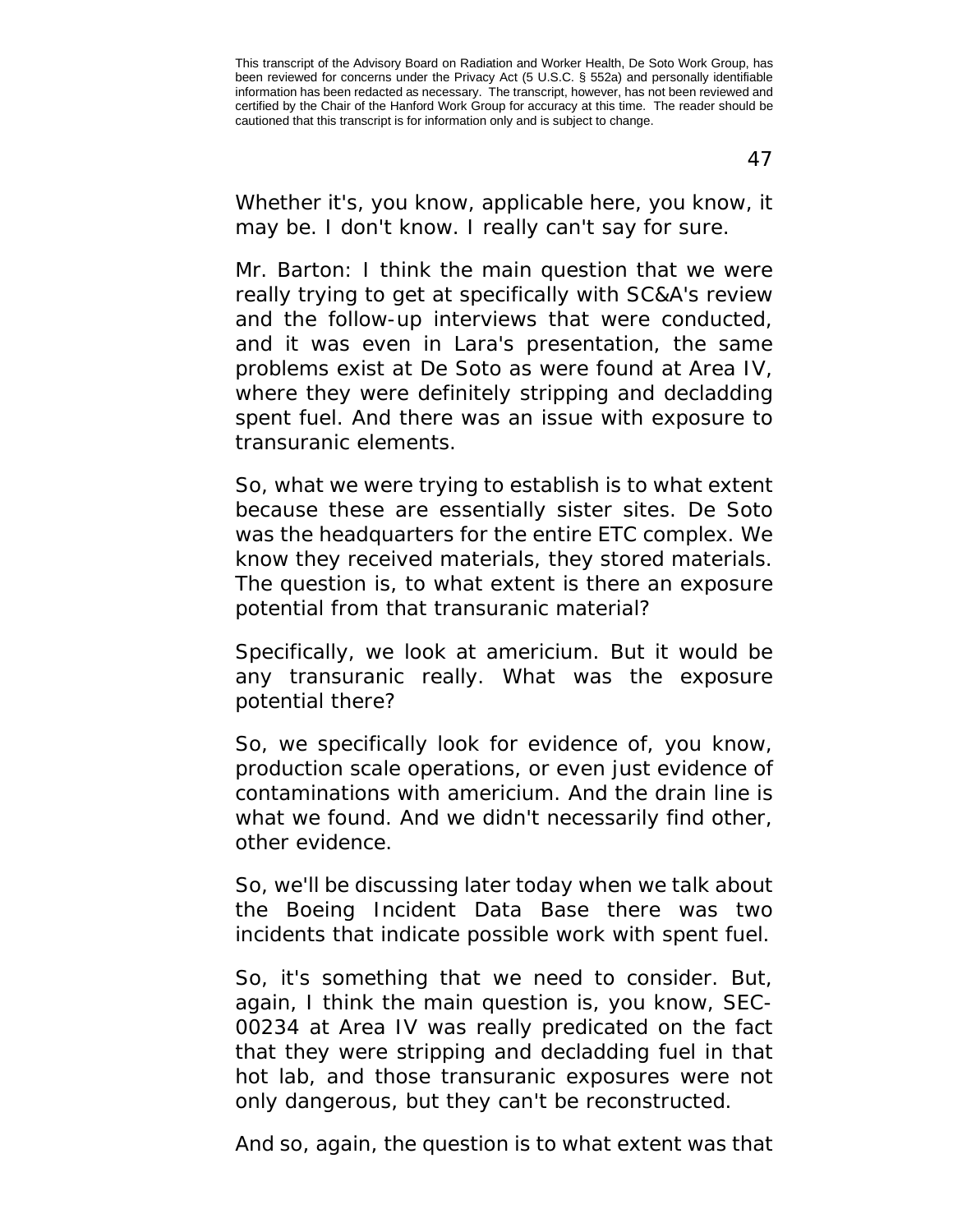48

material necessarily handled at De Soto?

The americium in the drain line it, again, wasn't a large amount, but it is rather troubling because we simply don't know how it got there.

Regarding thorium, too, I didn't want to give that short shrift. So, what NIOSH is proposing is they essentially have a framework for how they would reconstruct doses for thorium. And it's based on a well-documented grinding operation. And I believe it was sometime in the early 1970s in which there was air monitoring during it, but there's also, more importantly, fecal monitoring associated with the individual who did that.

So, a lot of SC&A's observations regarding that was how are you going to actually implement that information to reconstruct doses for thorium during that period. But, again, I think that if you can accept that as a founding scenario where they were actually grinding thorium, I believe it was a fuel rod, you know, there was a respirator worn and everything, but there was fecal monitoring before and afterwards, you can develop an intake rate based on that.

So, a lot of the questions SC&A has about thorium are about implementation. When we actually get to the level of performing a dose reconstruction, how are we going to apply that scenario, and when is it applicable? And that's why SC&A pointed out a couple of other instances in logbooks where they indicated work with thorium, thorium oxide, and grinding, that sort of thing. And, again, we have sort of a framework operation that could be applied. It's SC&A's question of how it would necessarily be applied.

But that generally falls into the Site Profile category rather than an SEC discussion.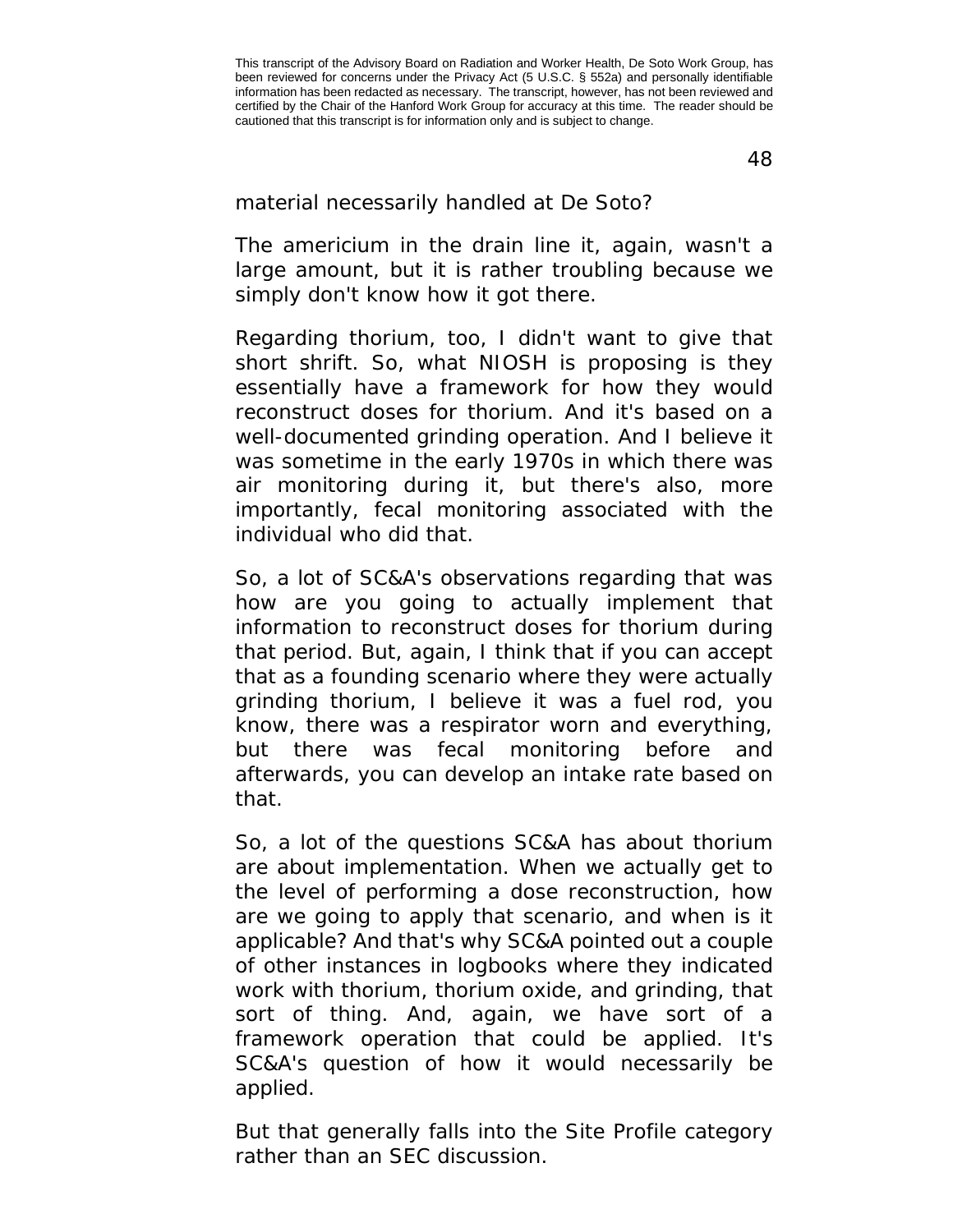(Pause.)

Mr. Barton: Phil, you might be on mute still. I don't hear anybody talking.

Chair Schofield: Count your blessings.

Okay. If there's no more questions, unless people want a short break why don't we move on to the incident Data Base. That's a fairly lengthy document there.

Member Beach: Are we -- wait, are we voting on a break or not?

Chair Schofield: Yes.

Member Beach: Anybody want one? If the other one's pretty lengthy, maybe we should take 10.

Chair Schofield: Okay.

Mr. Barton: Well, per the agenda I think the next item is actually a description of the interviews that were conducted.

Member Beach: Oh, okay. That's not, yeah, that's not lengthy.

Chair Schofield: Bob.

Mr. Barton: Yes?

Chair Schofield: I'm sorry. Read wrong line.

Mr. Barton: Okay. Let me just see if I can share my screen here.

I know last time it was showing the futures next slide thing. Let me see if I can get rid of that so people get a better.

Hopefully that looks better for everybody. We should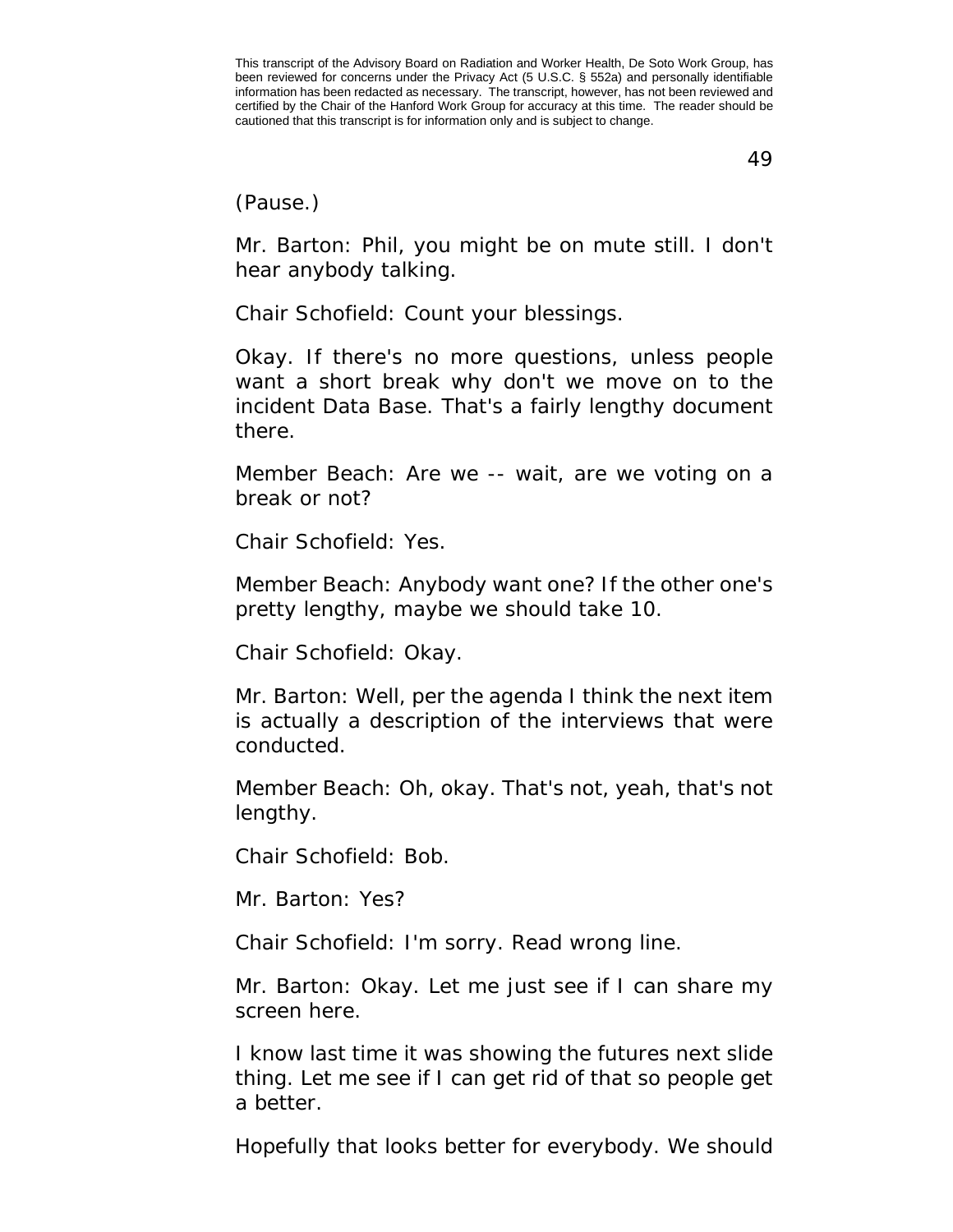50

be looking at a slide that says Summary of Worker Interviews Conducted in 2018 and 2019 in Support of the SEC-00246 Evaluation.

Member Beach: Yep. That looks good.

Mr. Barton: All right, great.

Yeah, these were really documented in a memo that was released publicly on July 14th of earlier this year. And, obviously, rather a sensitive issue when we have publicly released documents.

So, it is a very 10,000 foot summary of the interviews that we conducted. However, the full summary, the full notes, essentially, of each interview are available to the Work Group on the SRDB.

All right, let's move along.

So, again, as part of our SEC review we pointed out that there hadn't been a lot of actual interviews conducted with workers specific to De Soto and specific to this period, again, to establish were the same problems occurring at De Soto as were seen at Area IV that necessitated the SEC?

So, we interviewed six former Energy employees. And that number is pretty much limited by who we could find. I know NIOSH's contractor ATL did a lot of outreach work trying to find as many interviews as possible.

SC&A, we had made some suggestions in our original review. We ended up with six. Unfortunately, we were only able to get five of the summaries confirmed.

And just a little background on that. What happens is, especially in a telephone interview, there will be numerous people taking notes. Those notes are then consolidated into a summary. The summary is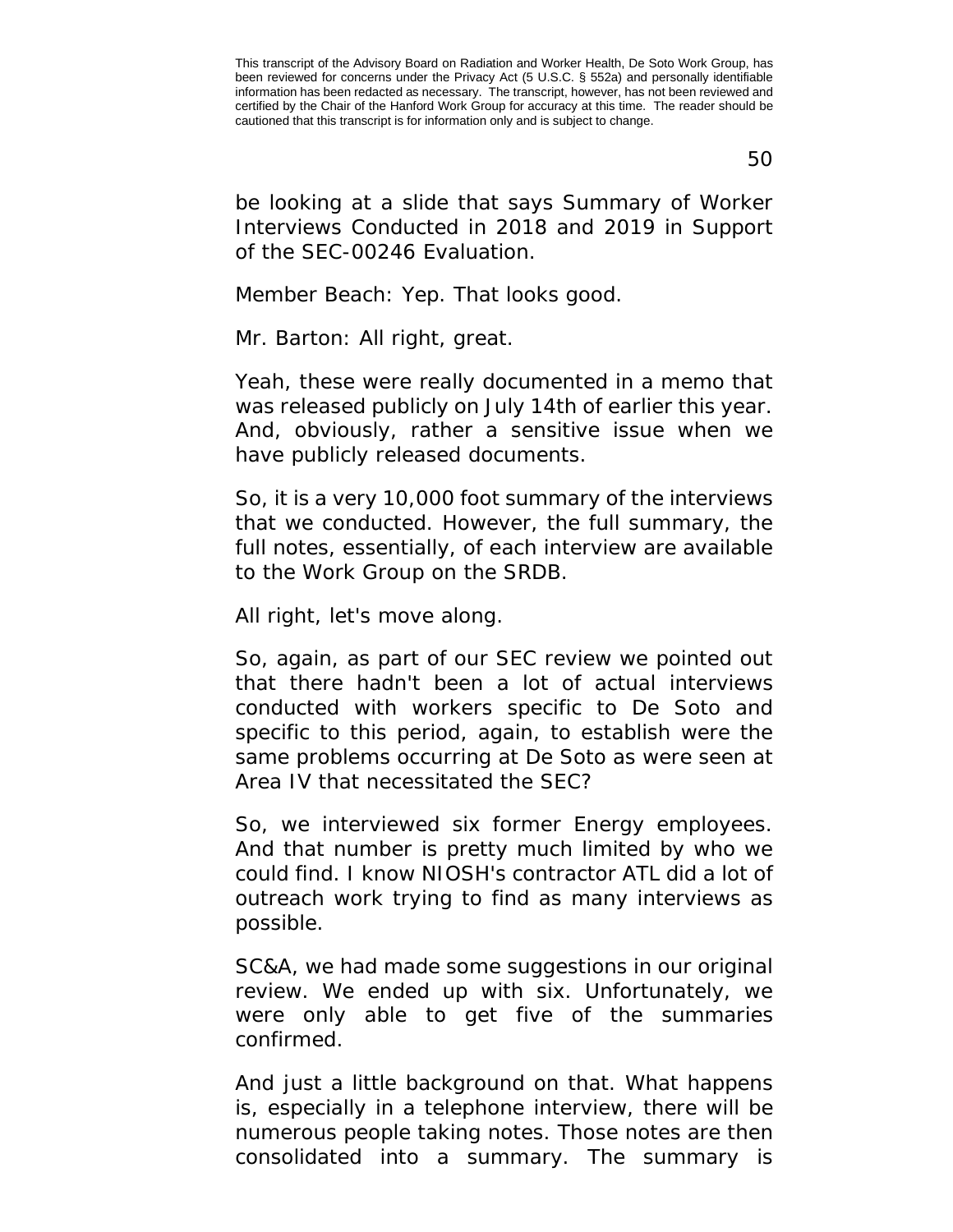cleared by the Department of Energy and then sent back to the interviewee. And they can either modify it, they can confirm it, they can add more information, they can take away information.

Unfortunately, one of the interviewees we just were unable to contact. And so only five of the summaries are actually included in the publicly released document because if we can't actually confirm the Energy employee's, essentially, willingness to go forward with the program and confirm that we got it right when we wrote the summary, it's just not appropriate to release in a public forum.

Now, these interviews were, again, the focus was De Soto, and specifically americium and thorium. Was it a major thorium campaign that occurred prior to 1965 where they were actually making thorium fuels or was it sort of a one-off like the grinding operation that I described earlier that sort of serves as the framework for reconstructing doses during this period?

So, a target was those, those two exposure pathways. However, as has been discussed many times in the past, De Soto and Area IV are essentially sister sites. And there was a lot of movement in between the two sites. And so we obviously were interested in any information the interviewees had about both areas.

So, the focus was De Soto, but that doesn't mean we ignored Area IV.

So, I'm going to go through these, each of the five confirmed interviews very briefly. Again, we're sort of restricted by what is in the publicly available version. But for the Work Group members out there, you can certainly see these full summaries of what was confirmed by the interviewee.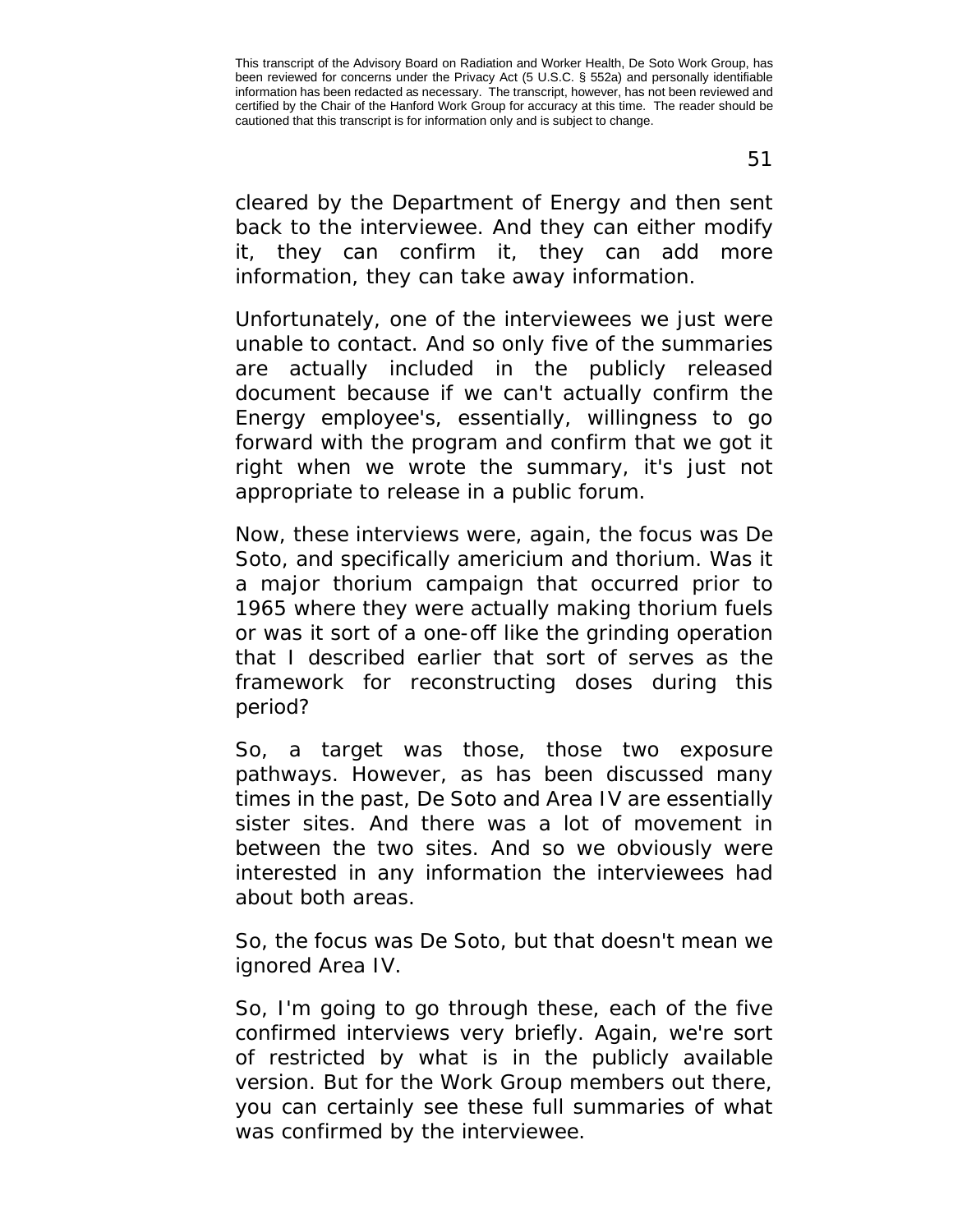So, for the first worker the relevant employment period was from 1965 to 1978. They indicated that thorium testing did occur at De Soto. They don't recall any thorium fuel fabrication, which would be obviously a lot bigger project.

As we already pointed out, there was some thorium work that occurred there, so those doses need to be accounted for. And NIOSH has proposed a framework, again based on that grinding operation in the '70s.

This worker also indicated that any work with spent fuel would only have occurred at the Area IV hot lab. And that's Building 4020, or T020, just also known as the hot lab. And this worker didn't believe that americium sources were opened or breached, or that fabrication would have occurred that would have had unencapsulated americium specific to De Soto.

The second worker worked from 1965 to 1967. Again believes that some thorium work occurred at De Soto but wasn't directly involved. Again, we've already acknowledged thorium work occurred there. We need to account for it in dose reconstruction.

And, again, indicated that spent fuel was all handled up at the Area IV hot lab. And also specifically indicated that only fresh fuel had been handled at De Soto. They had no knowledge of any americium source fabrication.

Worker three -- and, again, these numbers have no connection to the actual person. So there's no personally identifiable information included here. Again, relevant employment 1981 to 2006. They indicated no thorium fuel. But they did talk about natural thorium sources contained in a, I guess, commercially-obtained ceramic material. But certainly nothing like the thorium fuel fabrication that occurred prior to 1965 at De Soto which was part of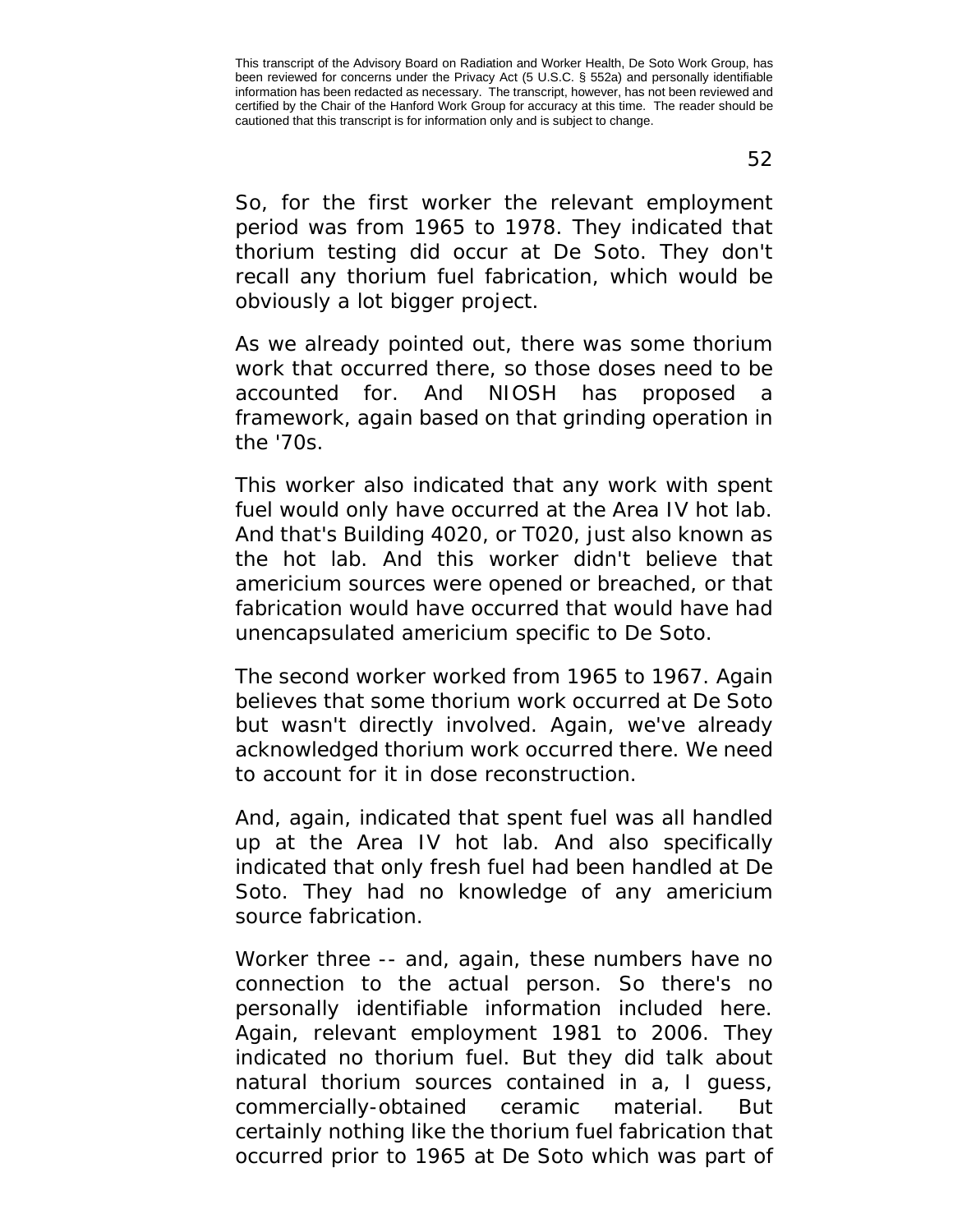53

that why there's an SEC up through 1965.

This worker only recalled remediation activity, could not recall any fuel fabrication occurring there during their employment.

And stated that americium was there in the form of sealed sources, and they were actually involved in leak checking them, which apparently occurred once per quarter. Did not indicate any issues with leaking sources.

Worker four, the relevant employment was from 1972 to 1987. Again, no recollection of spent fuel work occurring at De Soto. Also stated specifically that no transuranic material was ever transported to De Soto. And had no recollection of americium work.

They may have had a solution concerning americium but the interviewee was not clear on how it might have been used. And this might be exactly the type of situation in a Mass Spec Lab where they might have had some bench-scale work done with it. Or, again, we don't know how that americium ended up in the drain line. But, you know, the person couldn't remember that the material might have been there but, again, did not recall how it might have been used. So, again, it's sort of a frustrating dead end.

But they actually stated that they didn't recall any work with americium except used as encapsulated sources to calibrate instruments and things of that nature.

We'll go from Worker four directly to Worker number six, again because we couldn't get that fifth interview finalized or confirmed by the Energy employee. And so we are just simply not allowed to include it here.

This person's relevant employment began in 1983. Somehow we didn't ask or none of us wrote it down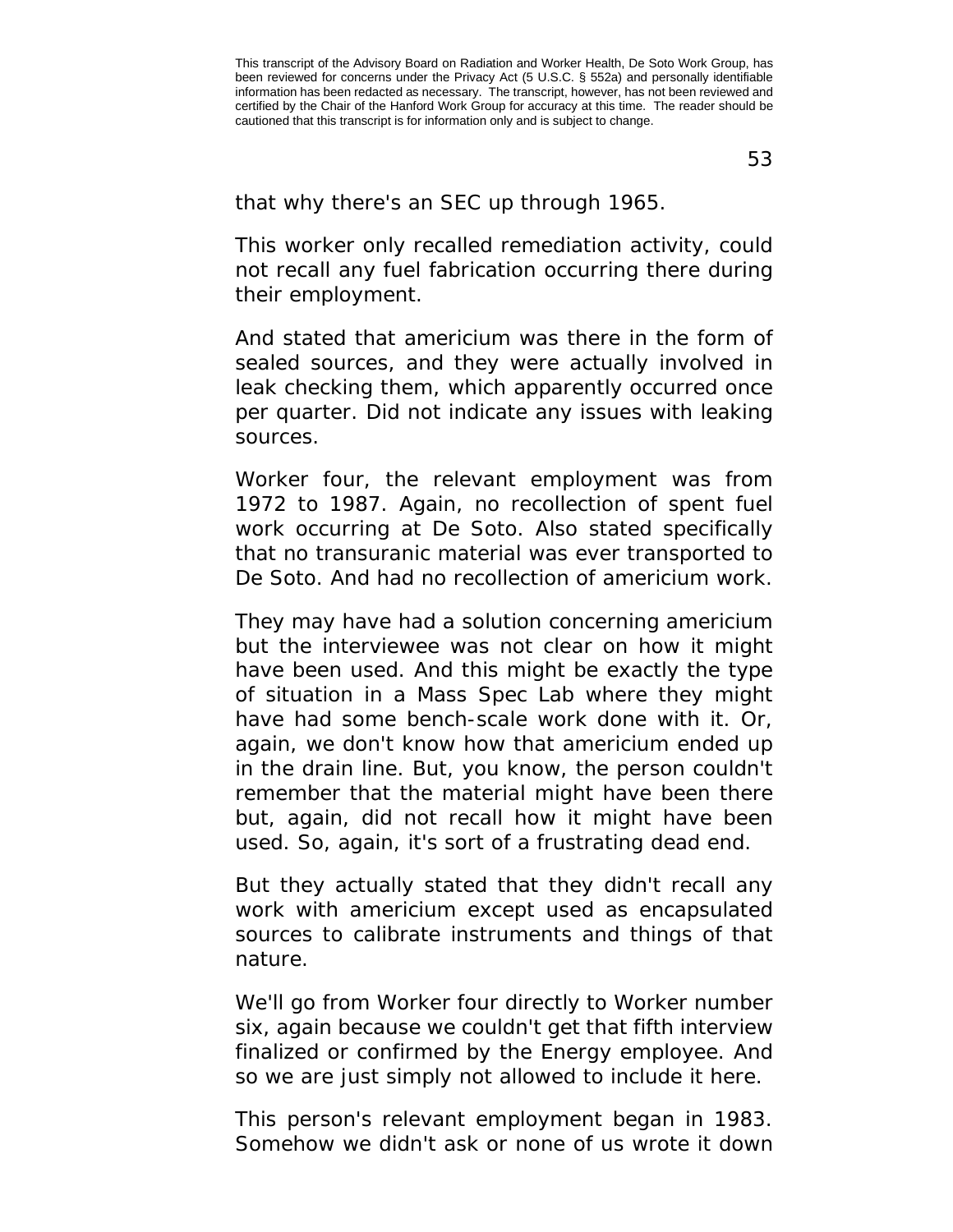when they stopped employment, unfortunately. But, again, we're talking about 1983 and onward.

This person was actually selected specifically because we found their name in health physic logbooks as finding bags of thorium in Building 4 at De Soto. And so that we specifically targeted this individual because we wanted to know more about that.

But, unfortunately, the individual just didn't recall that happening, so had no more information along that line of questioning.

They stated they didn't recall large quantities of radioactive material being there. They stated that all that material would have been removed prior to remediation.

And, also, this individual had no knowledge of any fuel decladding activities occurring at De Soto.

So, in summary, these interviews did not suggest that decladding spent fuel happened at De Soto. In fact, a few of them, as I mentioned, affirmed that they believed at least that all those activities would have occurred up on the hill which is Area IV, what they refer to Area IV as, again in those speciallydesigned hot cells in the hot laboratory Building.

And based on these interviews, again this is just purely based on the interviews and what they stated, they suggest that unencapsulated americium exposures at De Soto were not probable. However, again we would remind that other documentation suggests the presence of contaminated material using clean and decladded fuel.

Lara mentioned that in her presentation, a container that had been identified in a hood at De Soto that had sodium -- excuse me, sodium in it that was used on decladded, clean decladded fuel.

This transcript of the Advisory Board on Radiation and Worker Health, De Soto Work Group, has been reviewed for concerns under the Privacy Act (5 U.S.C. § 552a) and personally identifiable information has been redacted as necessary. The transcript, however, has not been reviewed and certified by the Chair of the Hanford Work Group for accuracy at this time. The reader should be cautioned that this transcript is for information only and is subject to change.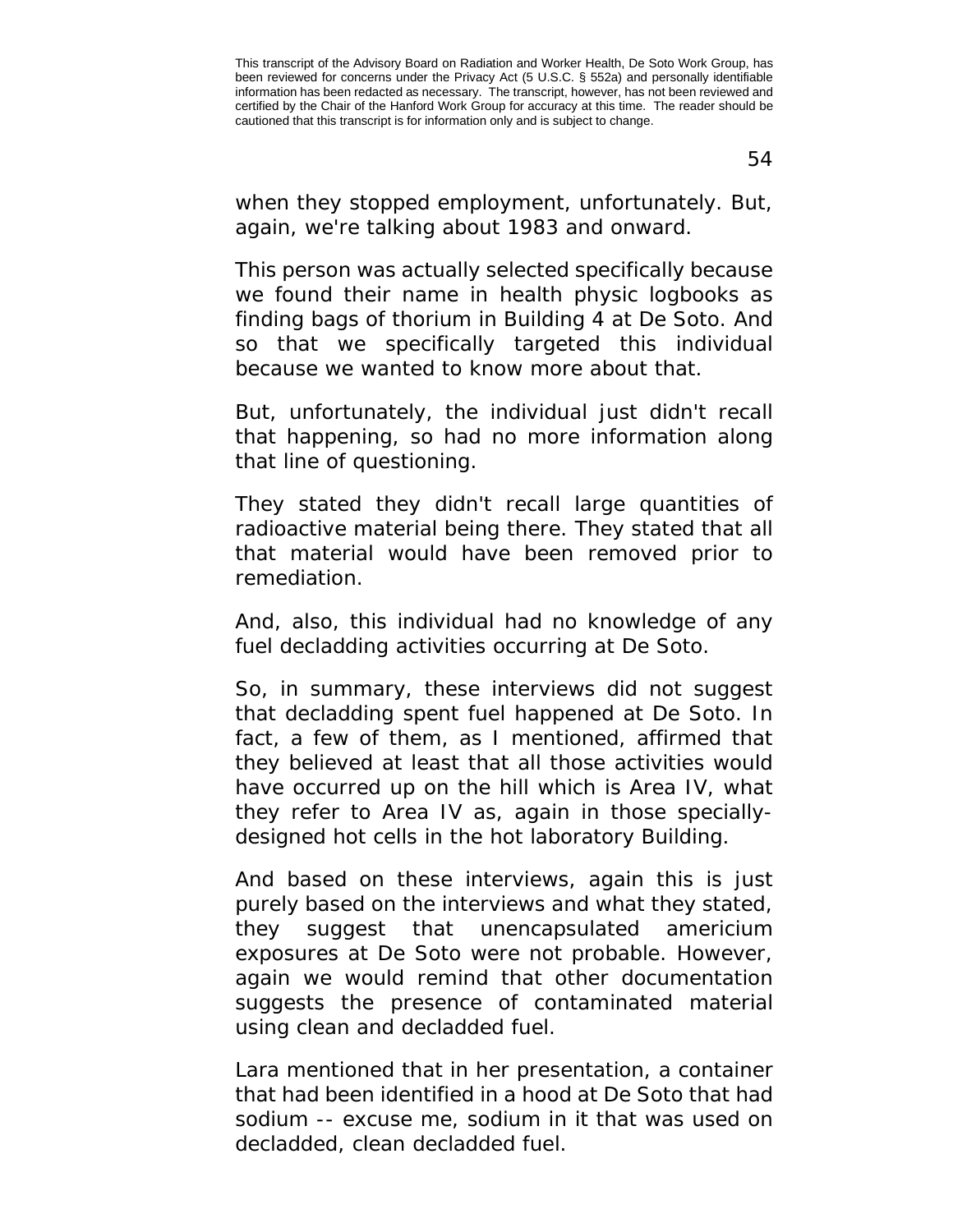And also, again, americium in the Mass Spec drain line does suggest that at least at some point unencapsulated americium may have been handled at least on a bench-scale basis.

And, again, just bring these up because the interviews just didn't provide any direct evidence, but I wanted to remind the Work Group that there are all, there are these sort of troubling and unknown situations that might suggest there was decladded fuel at De Soto. And, obviously, we have the americium in the drain line.

But, unfortunately, none of the interviewees that we talked to had any other direct evidence or information to expound on how these things might have gotten there.

So, that's the end of the summary of the interviews that we did, again in response to our review of SEC-246 for De Soto. Again, trying to find information that would indicate whether there are problems with dose reconstruction feasibility similar to what was happening at the sister site, Area IV, specifically those fuel decladding operations that were occurring in the hot cells in the hot laboratory.

So, with that I could field any questions.

Chair Schofield: I have just one question.

Is there, did you run across any documentation that shows they had a, for lack of a better word, a vault for any of the materials and any logbooks that might go with that vault?

Mr. Barton: I believe there definitely was a storage vault at De Soto. I guess the question would be how does that reflect any exposure potential?

De Soto, I mean that was the receiving area essentially for all material that ended up at Area IV.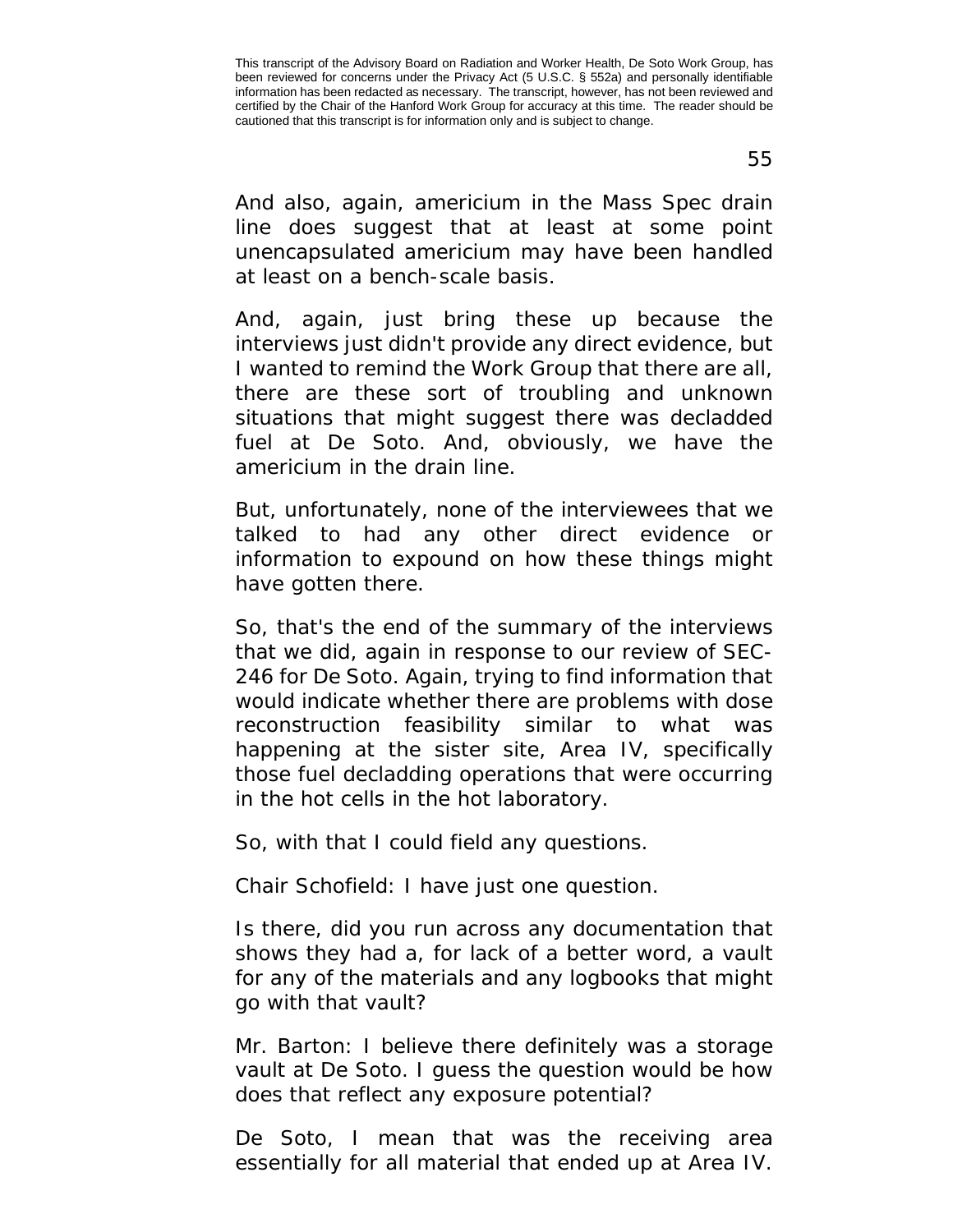I think the main question is, you know, were they actually handling that material in any sort of production sense or in a way that would pose an internal exposure hazard similar to what was happening at Area IV?

But they absolutely had a storage vault. And they would store the material there. The question is what, how does that reflect any internal exposure potential to the transuranic material and/or thorium.

As I said, there is at least a proposed framework to take care of thorium. It would be the transuranic material and what potential is there that is the real question.

But to directly answer your question, absolutely they had storage vault where they would keep fuel. And, essentially, all material that eventually ended up at Area IV would likely have been at De Soto at some point.

Also, recall earlier that during the TRUMP-S discussion they actually, I mean they received the material, the TRUMP-S material that was to be used in the radiological portion of that experiment, that was stored at De Soto. So, absolutely they stored the material there.

Member Beach: Bob, did -- oh, sorry.

Bob, did you identify any other potential interviewees? Because I know we always ask the interviewees if they know of anybody else. Was there any others that we might be able to talk to?

Mr. Barton: I believe may -- I believe we maybe got one other name out of the interviews. I don't believe we were able to successfully either contact them, track them down, or they might not have agreed to be interviewed. I mean, it is --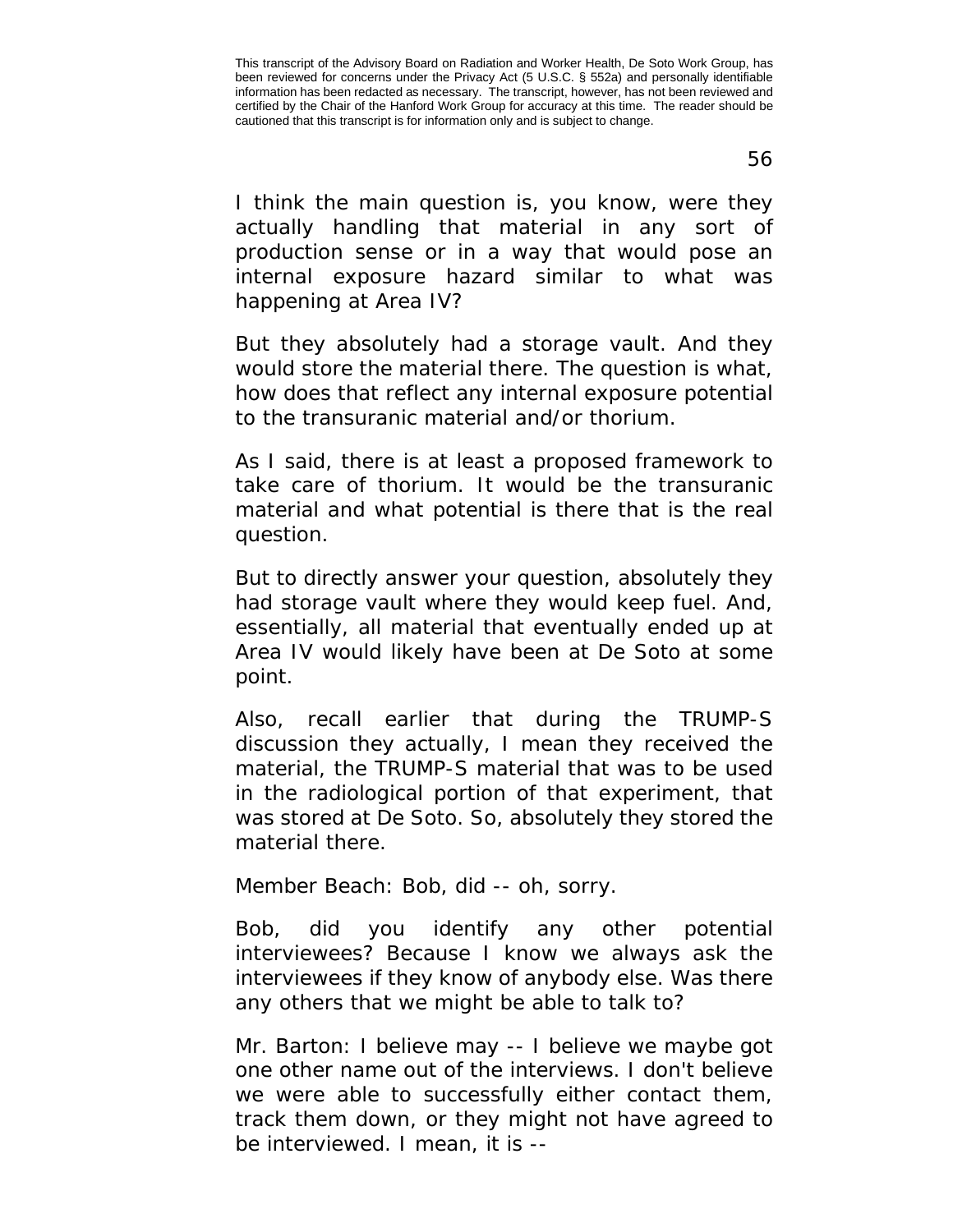Member Beach: Yeah.

Mr. Barton: -- sometimes difficult to find people who really want to sit down and talk about these kinds of things. And in other cases they will chat your ear off all day.

But, I don't think at this point we have necessarily any names that we really need to track down or that --

Member Beach: Okay.

Mr. Barton: Yeah.

Member Beach: Well, and then the other thing I was wondering about is waste records. Are there any waste records from a lot of times you have documentation on all the waste that comes out of different facilities? Do you or Lara, do you remember looking at any of that?

Mr. Barton: Well, I'll pass this one along to NIOSH. I don't recall seeing anything of that nature that gave us pause. But, you know, the main mission at De Soto was really fresh fuel fabrication. I mean, that's what they did in Building 1.

So, there was a lot of uranium exposure potential. And so that, that's really the main radiological hazard that was identified for De Soto.

Now, there are co-exposure models that include plutonium that are just applicable to both sites because, as was stated before, they were essentially sister sites. They had the same administrative policies. They had the same, --

Member Beach: Right.

Mr. Barton: -- essentially, monitoring. And so it's one co-exposure model.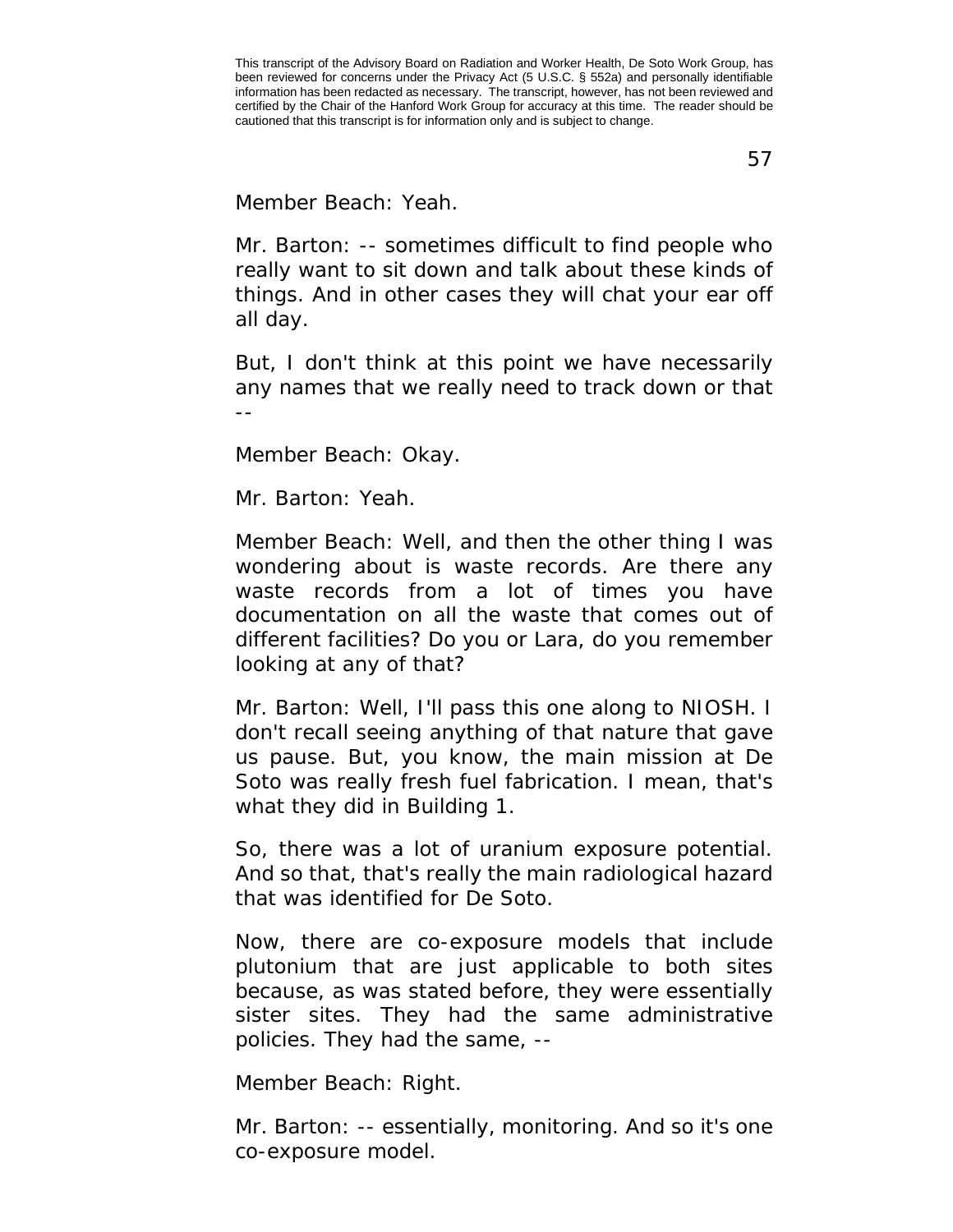But the question is can we reconstruct for any

transuranic exposure potential, if it in fact existed? And based on these interviews there just wasn't a whole lot to go on.

Member Beach: And then the one interview that you didn't get into the report because you didn't get confirmation from that person, have you since gotten -- I know we got a document from him. Did you learn anything from that or?

Mr. Barton: Well, that, that document it was a signed affidavit. And that came out essentially right as we were interviewing that individual. They were identified through CORE Advocacy. And, yet, we interviewed the individual and also received the affidavit which essentially mirrors what our interview summary says.

We sent the interview via FedEx, like we normally did. Also, CORE Advocacy supplied a telephone number, which I personally repeatedly tried to contact the individual and just was unsuccessful.

Member Beach: Yeah. I saw your report that you did try several times. So, okay.

Mr. Barton: Yeah.

Ms. Blaze: I'm sorry. We had that interview all of us together.

Mr. Barton: That's correct. You were definitely on that, yes.

Member Beach: Right. Right, right.

Ms. Blaze: I must have misunderstood. Thanks.

Member Field: I thought the information on the americium as far as having a good number of sealed sources, it sounds like that leak test was helpful. It's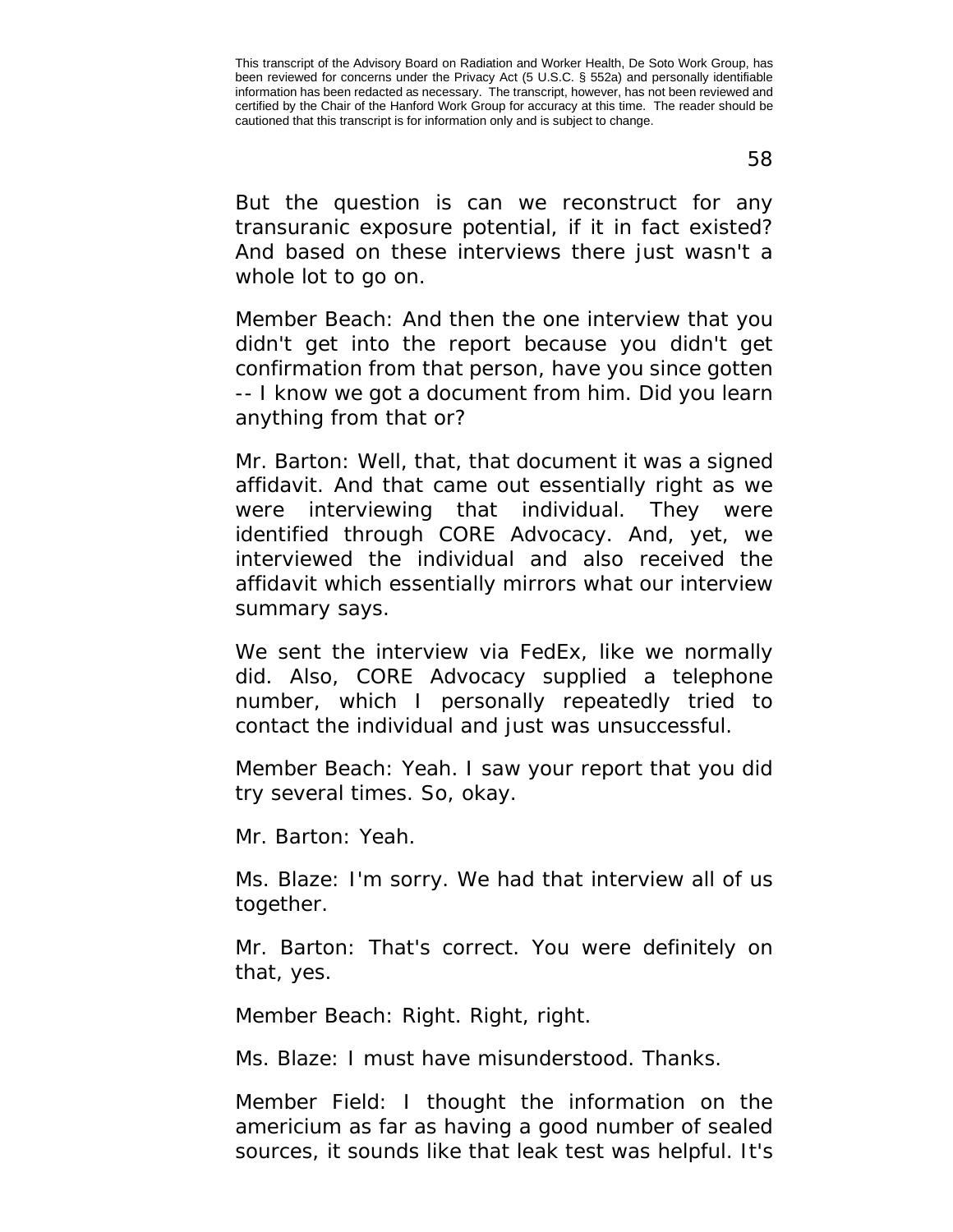59

sort of the idea that maybe some of the contamination was from a leaky sealed source. I thought that was, that was helpful.

But it's still strange what liquid was, americium in liquid form was.

Mr. Barton: Yeah, I agree. It's sort of -- I mean, it's quite possible. I mean, I try to shy away from speculating too much or coming to conclusions that, oh, it was probably a leaky source that ended up in the drain. But it is absolutely possible. We just don't know.

Member Field: Yeah.

Chair Schofield: Any further questions or comments?

(No audible response.)

Chair Schofield: That being said, why don't we take a short 10-minute break if that's appropriate with everybody.

Member Beach: Sounds good, Phil.

(Whereupon, the above-entitled matter went off the record at 12:29 p.m. and resumed at 12:41 p.m.)

Discussion of Petitioner Submissions

Dr. Roberts: Phil, it's all yours.

Chair Schofield: Okay. Does anybody have any more questions on the -- that americium problem is really going to bounce us around. But if not, I think we'll go on to the discussion of some of the documentation provided by CORE Advocacy. Excuse me. Tongue tied today.

Mr. Gordon: Yes. This is Milton Gordon. I guess I'll be going through that. I guess we did have a presentation. I think Bob has not quite gotten back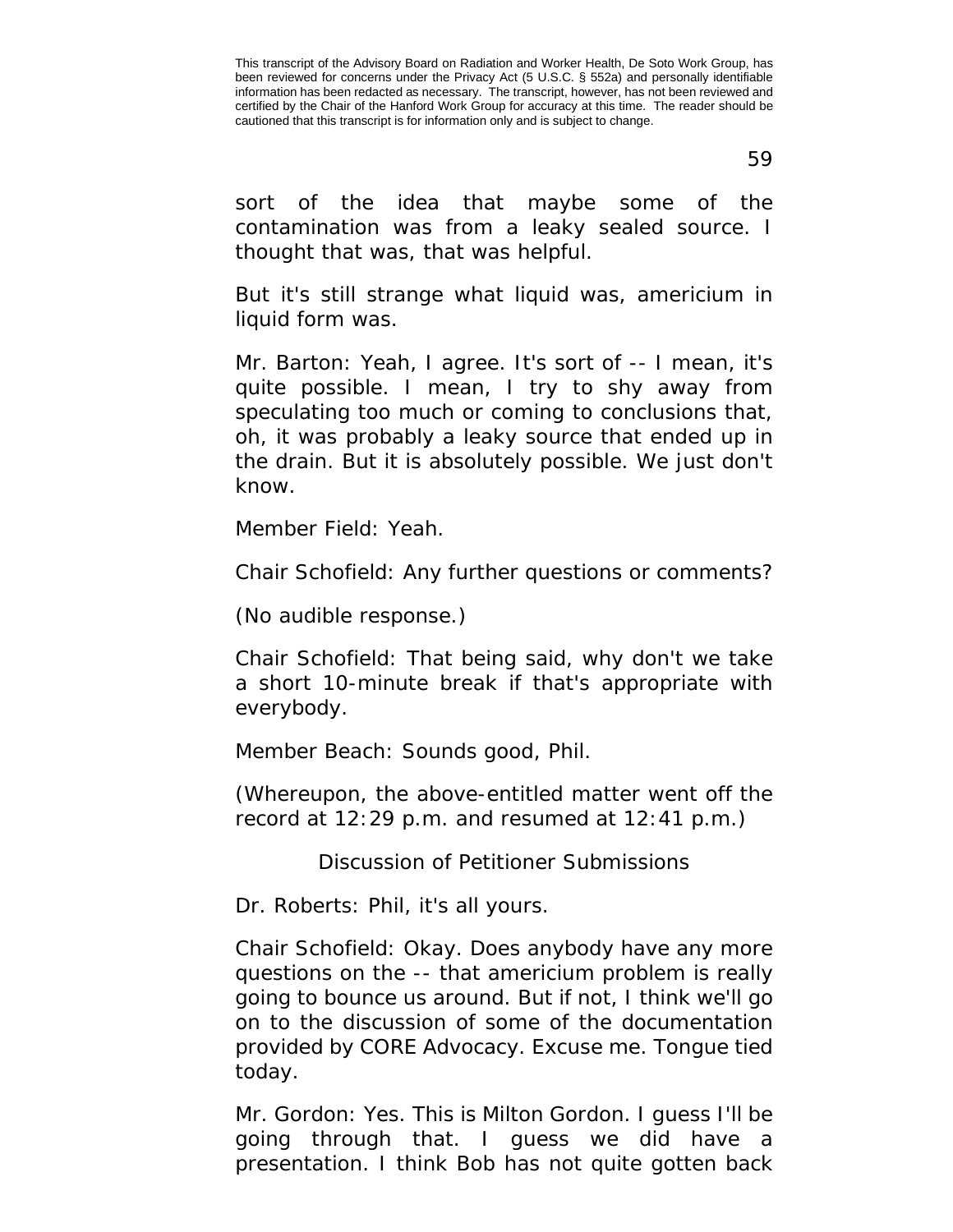60

on, and he's kind of controlling the presentation. But I can start giving some background information on our efforts.

I guess in 2017, there were a number of -- oh, there we go. Thank you, Bob. That summarizes our review of the about 1,500 pages. And it was issued in November of this past year. Basically in 2017, there were a number of Work Group discussions that raised a couple of issues. And a lot of this was covered in the earlier historical discussion this morning.

But basically, it (telephonic interference), which would remain implications for dose reconstruction feasibility potentially, and that raised the question of whether operational conditions sufficiently bound the residual conditions, basically post-operations during the environmental restoration D&D effort period, which would require analysis of available air sampling data.

And at that time, as was discussed this morning, presented this morning, SC&A had a November 2017 report where we did not identify any evidence of internal exposure to thorium and americium that precludes dose reconstruction feasibility. We found no evidence that radiological conditions during the residual period would not be bounded by operational co-exposure models.

Next slide. Okay. Thanks. the SEC petitioner had notified NIOSH in January of 2019 that about 1,463 boxes of DOE records were found. And based on their review of the materials, they concluded that the documents confirmed operations with americium and thorium at Area IV until 2008 and possibly all the way to 2010. There was new evidence of insufficient monitoring.

TRUMP-S operations occurred at Area IV from 1993 through 1998. And we had a big discussion about that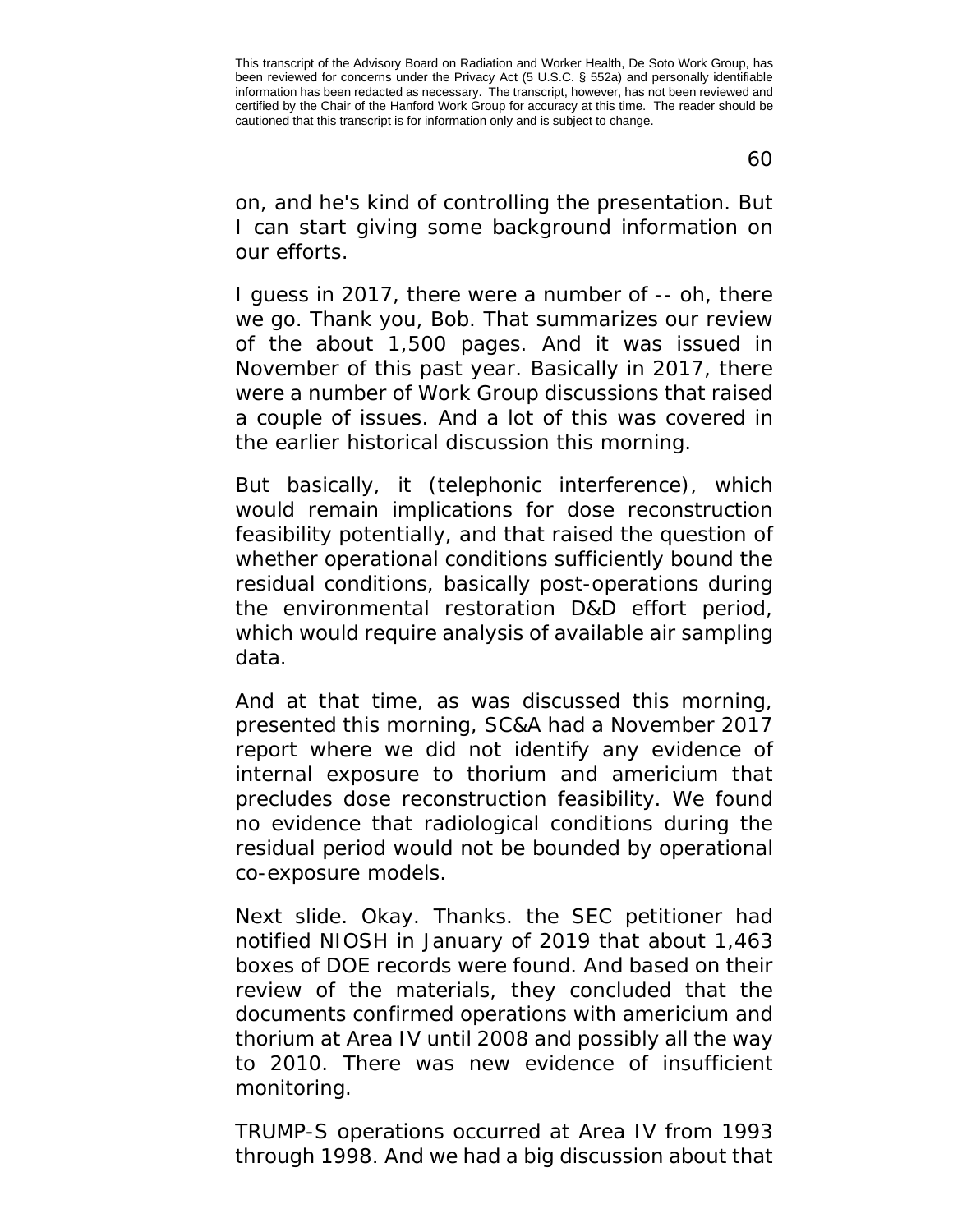61

already this morning. And TRU waste generation and processing occurred between 2002 and 2008 and stored TRU waste has been occurring for up to 20 years.

So those are some of the conclusions the SEC had come up, the petitioner came up with.

So we conducted a review of the approximately 1,500 pages or so that were made available. We reviewed over 1,200 pages that were related to program descriptions, procedures, incident reports and other documents.

These contain such things as radiation protection plans and procedures, letters related to compliance of the monitoring program with daily requirements and program certification related to lab analysis of internal exposure sampling.

We did not -- and a general comment upon review of all of that is that we didn't really find anything that suggested that workers were not monitored. And this excludes the issue raised this morning about CEP, the issues with CEP and their analytical results of internal exposure monitoring. And that occurred between August of '91 through June of 1993.

So outstanding that particular issue, we didn't find anything else that suggested workers were not monitored.

There was a lot of documentation in those pages related to DOE accreditation, their lab accreditation program. DOE wanted Boeing to comply with that lab accreditation program. And Boeing was trying to stay in a position that they did not feel that they were required to meet that dose equivalent program requirements because they did not come close to meeting 100 millirem per year, the affected dose equivalent limit.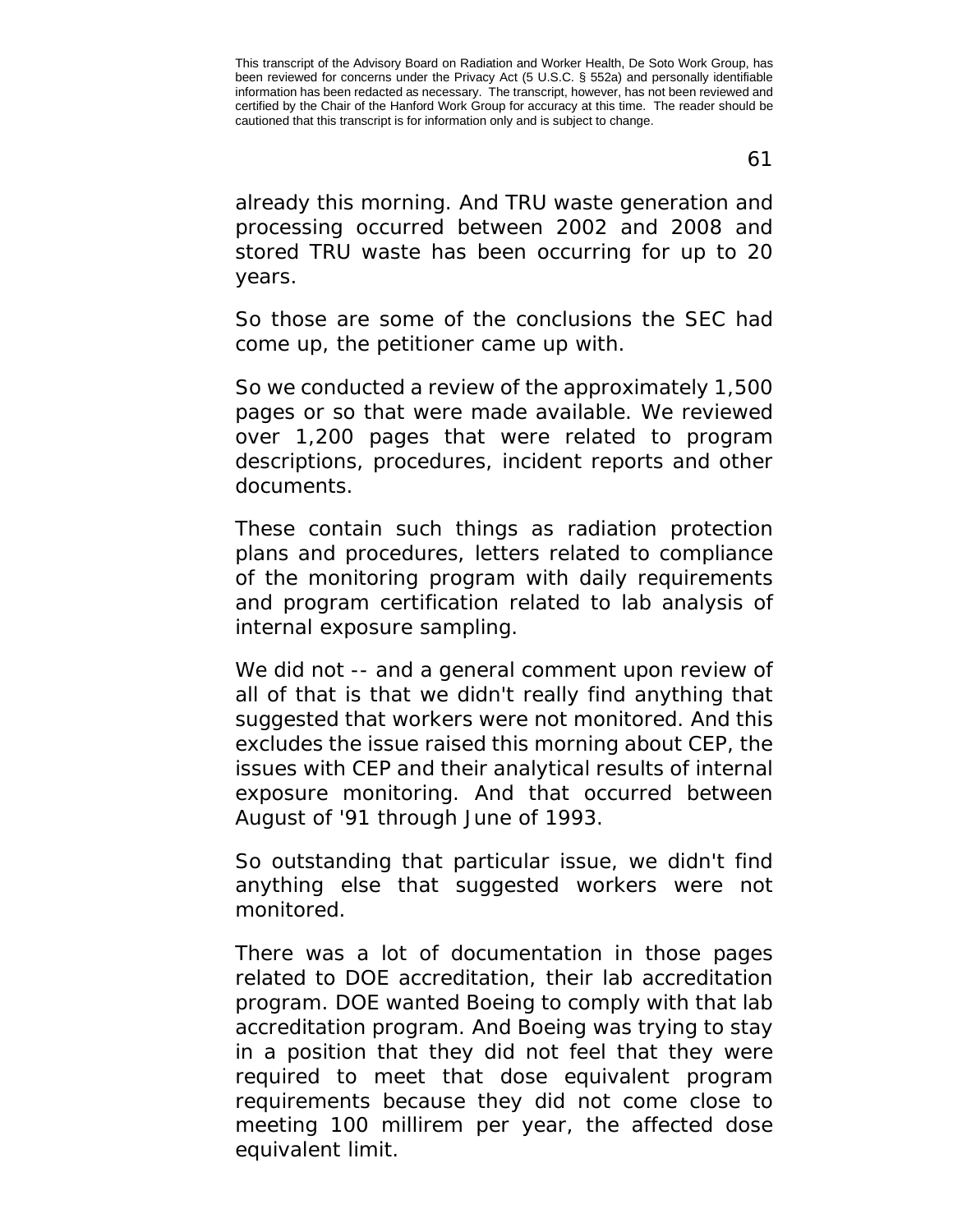And some of their basis for that explanation was that the hot lab at that time -- we're talking about the 2001 time frame -- had already been decommissioned or at least decontaminated, and there was no alpha contamination in the hot lab.

And regarding the RMHF, the Radioactive Material Handling Facility, the contamination was not of a respirable nature. There was some alpha contamination found, but it was of large particle size. And they described it as not readily respirable.

So those were a couple of the reasons why they argued that they would not -- workers would not have come close to exceeding the 100 millirem per year committed effective dose equivalent limit associated with the DOE lab accreditation program.

Now there are a lot of documents going in the 1,276 pages that went back and forth between the two and then a lot of duplication of documents, of the same documents. But the end result was that from what I recall DOE still had them meet the DOE lab requirements.

But none of this documentation is an indication that workers were not being monitored. They were being monitored. It was a question of whether Rocketdyne was -- sorry, Boeing was going to meet the requirements of the DOE lab accreditation program.

There was also a 1994 Radiation Protection Activity Report that noted the presence of lab containers of uranium and thorium in Rocketdyne labs. But upon searching the research database, we couldn't find any subsequent activity reports after that one 1994 report where they provide any kind of follow-up information at all.

We did find some activity reports, but they just did not cover bringing it up again. And overall we did not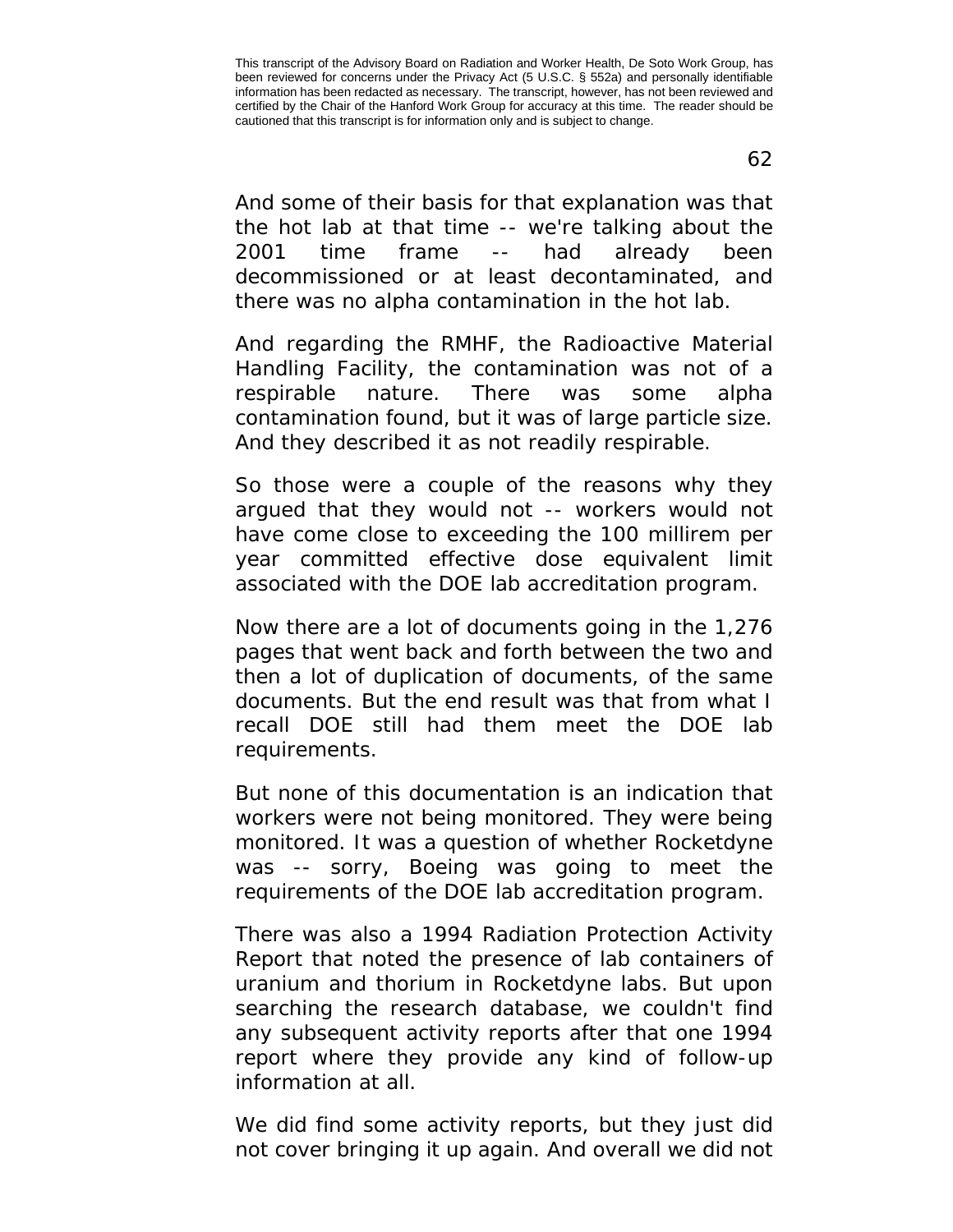63

find any additional information regarding thorium operations.

All right. Regarding site remediation workers and their dosimetry program, the monitoring of their workers, the report showed there was a plutonium inventory of waste packages, drain line debris in the holdup tank. However, all of this plutonium inventory was consistent with D&D activities that was ongoing at the time.

We didn't find any documentation that suggested an inadequate internal dosimetry program. That's from a 1998 UE letter that stated the program was in compliance.

There was also a 1995 Rockwell letter that showed radiation worker training programs met the DOE Rad Worker II training requirements. From what I recall, there may have been a couple of tweaks they had to do to the program, a couple topics had to be changed or something, but in general their radiation worker training program met DOE requirements.

All right. The TRUMP-S program, this is basically going to reiterate what was discussed this morning.

The process was demonstrated at the Missouri University Research Reactor, and there were Boeing personnel present. And I actually saw one or two of them that had participated in a couple of the technical papers that I found online. But I actually looked those individuals up just to see if they were in the NOCTS database as people who had fallen under this program, and I didn't find them at all so.

But to, I guess, reiterate, there was public pressure, you know, to keep the TRUMP-S tests from occurring at Area IV. And from all the evidence it was moved prior to any kind of radiological operations to MURR. And the TRU waste generated, in my slide I said we

This transcript of the Advisory Board on Radiation and Worker Health, De Soto Work Group, has been reviewed for concerns under the Privacy Act (5 U.S.C. § 552a) and personally identifiable information has been redacted as necessary. The transcript, however, has not been reviewed and certified by the Chair of the Hanford Work Group for accuracy at this time. The reader should be cautioned that this transcript is for information only and is subject to change.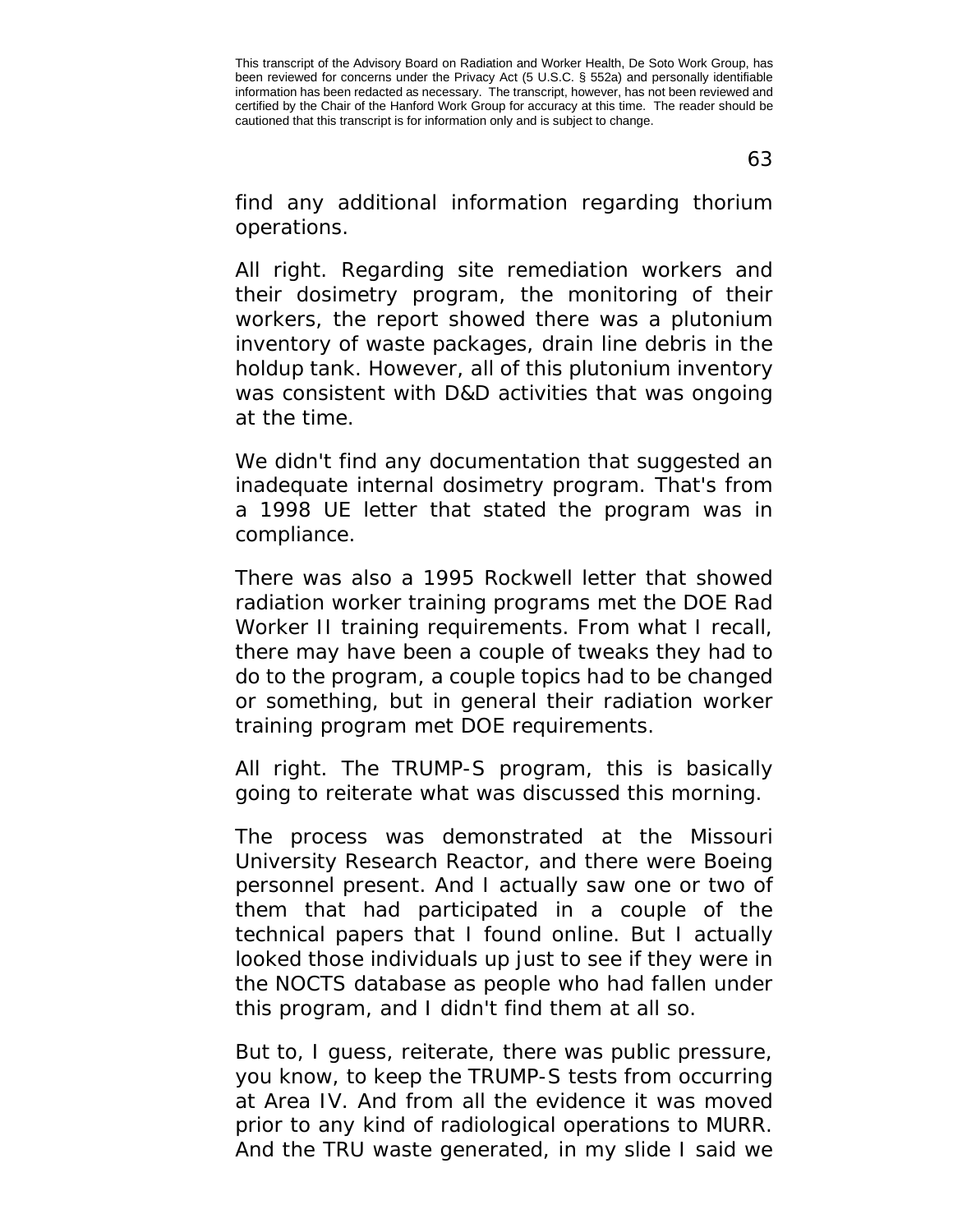didn't know the disposition pathway. But as I said this morning, I found out through some additional research that the TRU waste was actually sent to Argonne National Laboratory.

And I was kind of wondering if it was sent back to Area IV since the program was related to the SSFL, but it turns out it was sent to Argonne National Lab. And I got that information from a DOE legacy management fact sheet that they have on their site, on their website.

But based on all the documentation that we know on TRUMP-S program that was in this 1,500 pages and what we found through the research database, it appears that only computer simulation work was done. They constructed glove boxes and some other instrumentation at SSFL, but there's just no evidence that it was ever used there.

As far as TRU waste management, transuranic waste was managed at the site. There is no evidence that it was generated by operations after 1988. There was some TRU waste generated after 1998 that was related to D&D activities but not by operations.

In one of the summaries, acceptable knowledge summaries that was in the 1,500 pages, that particular waste stream was generated by D&D activities associated with removal of residue from the hot cell drain lines that had accumulated -- and they generated this waste between 1993 and 1995.

And the other TRU waste handling during the 90s would have involved legacy wastes. The transuranic waste characterization repackaging was done in a temporary sampling and repackaging facility. And all the TRU waste was eventually transported to Hanford in 2002 in one shipping campaign, which eliminated the transuranic waste inventory at SSFL.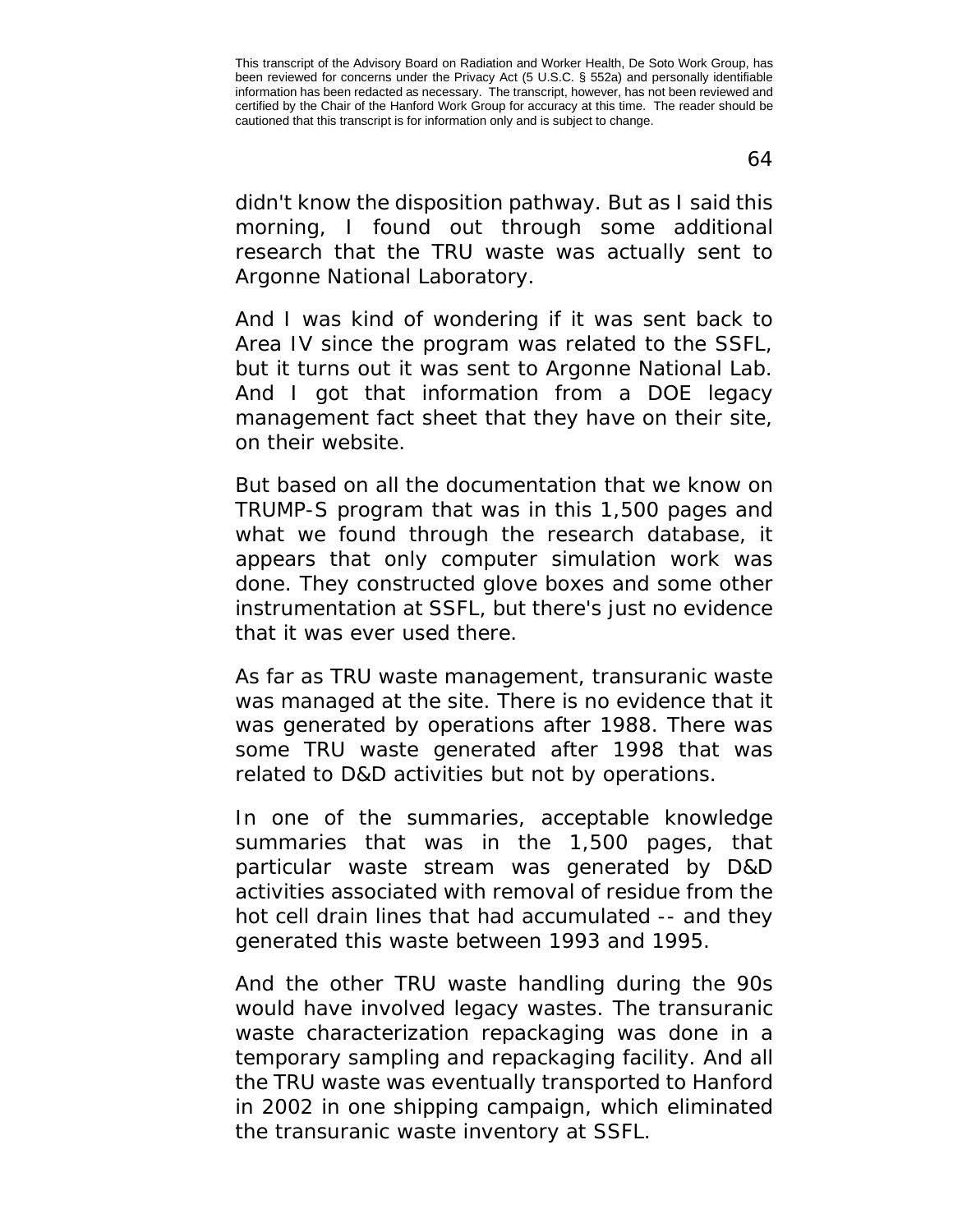65

And that's kind of just a summary of our review of those documents. Any questions?

Chair Schofield: How long was the waste stored onsite? Do you have any idea?

Mr. Gordon: Well, I don't -- as far as versus when transuranic waste was first generated, I don't know exactly when. It would obviously go back a good ways. But we know that they eventually removed the waste in 2002.

So as far as the transuranic waste generated by D&D activities, which would have been in the early 90s, that would have been about 10 or so years until that particular new transuranic waste treatment was removed and sent to Hanford in 2002.

Chair Schofield: Okay.

Mr. Barton: I think it's safe to assume that they were storing this type of waste, and, as Milton mentioned, there was a repackaging operation that's very well documented. I mean, they basically filmed the entire thing with, I think, six cameras.

And, you know, they had triple enclosures and it was -- you know, the era it was done in, you know, health and safety standards were very different than earlier years, especially the operational years when the really dangerous work with transuranic material such as decladding of spent fuel took place.

But I think it's safe to say that this material would have been stored onsite until it was all moved in, I think you said, 2002 it was shipped up to Hanford, right?

Mr. Gordon: Yes.

Mr. Barton: I think really the key question here is, how do we do dose reconstruction? Now for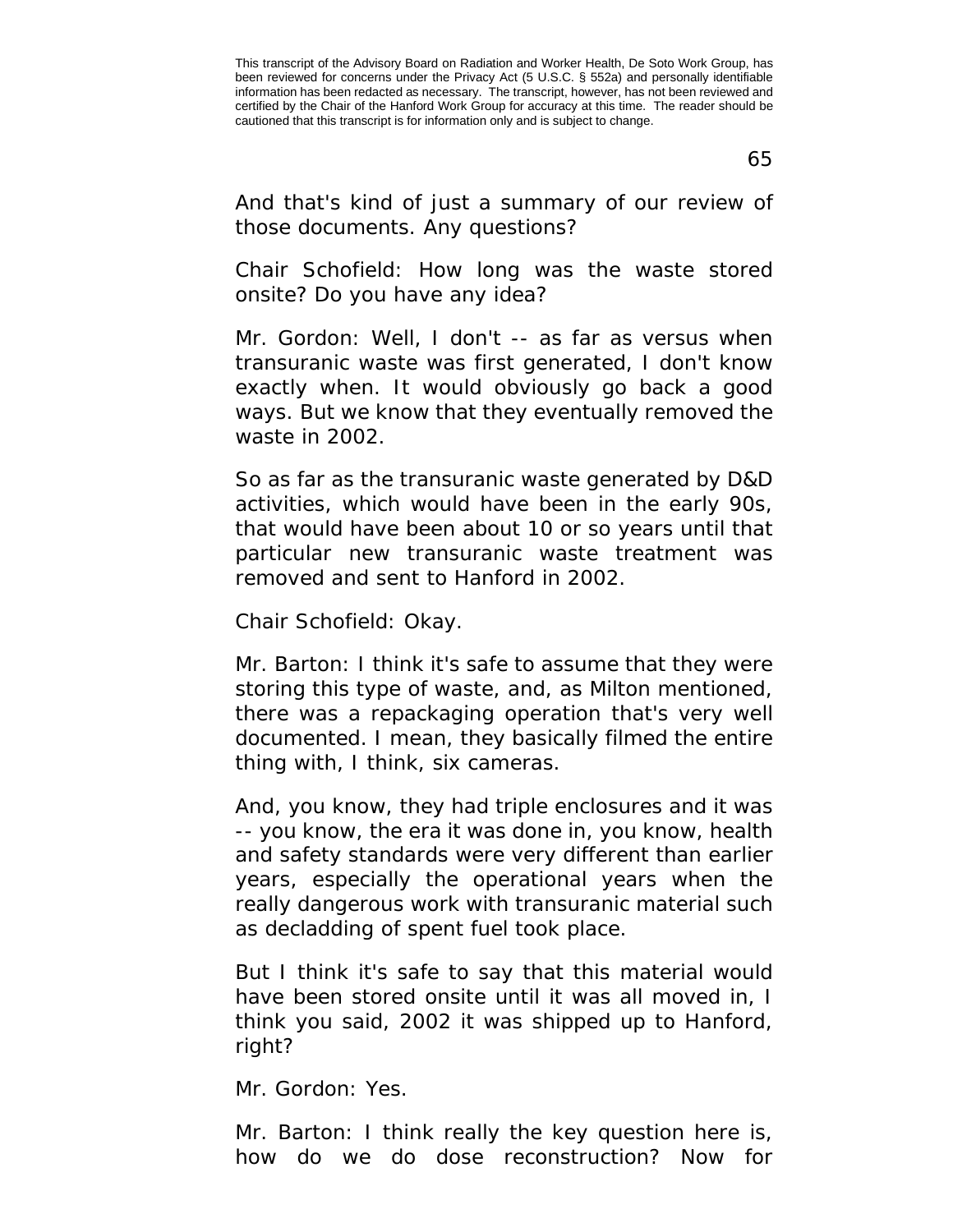plutonium, which we mentioned the plutonium here, there is a co-exposure model that has been developed. And I assume it will be revised based on the new guidelines, the co-exposure implementation guidelines that were recently approved by the Board back in December.

So plutonium, unmonitored plutonium, would be taken care of via that pathway. We've already spoken about americium and thorium. Again, we're talking about Area IV here right now.

Those co-exposure frameworks are currently under development, but we have to wait until we can see the breathing zone data and how it's used and how much completeness and adequacy and all those guidelines for developing co-exposure models. We'll have to see how that shakes out.

But there are methods underway, under development, sort of the americium and the thorium. And uranium and fission products also, they have coexposure models developed based again on operational activity. So those were really the higher exposure potential activities. And those methods are at least proposed to be applied during this remediation period.

So, again, it's a question of is there something that's infeasible to reconstruct? And I guess that's really the main question that we're asking for SEC-00235 is after 1988, are there operations going on that involve transuranic material beyond your typical D&D activities which, again, we don't know if it's necessarily feasible because we haven't captured the data yet. But the path forward on that is, again, to collect the breathing zone data and develop intake rates for unmonitored workers.

But I think it's important to keep in mind when we look at all these things, the real question we're asking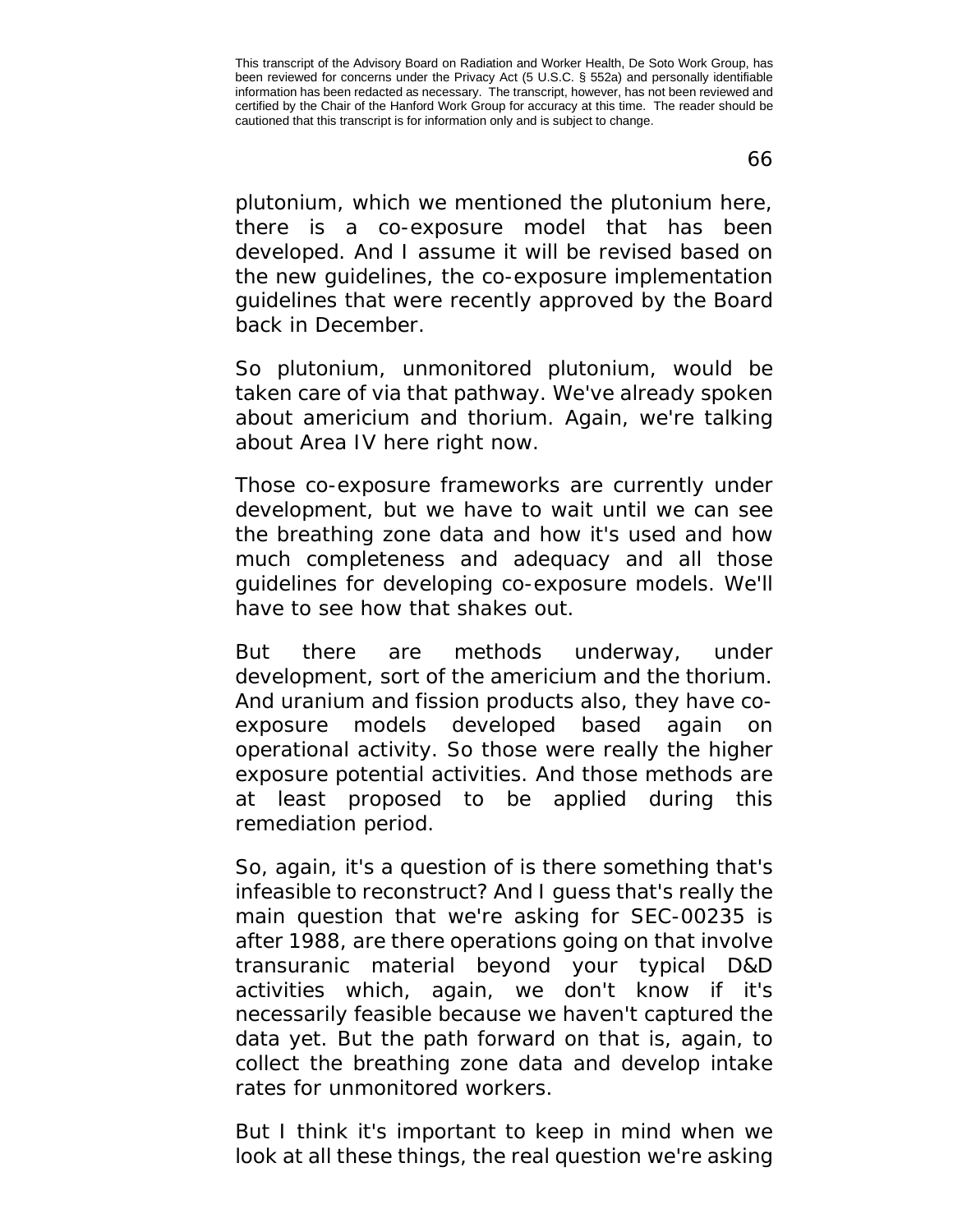67

is dose reconstruction feasibility. Is there something that we can't reconstruct with confidence?

So I just add to keep that in mind when we're talking about the TRU waste. And we're really trying to figure out again if there's something that happened after 1988, which is the current cut-off for the SEC at Area IV. Is there something that we just simply can't reconstruct with any level of confidence?

Mr. Gordon: [identifying information redacted], I'm sorry if I don't pronounce your name correctly, he just posted a link in the chat regarding it looks like an NRC document. I went ahead and went to the link.

It looks like this is associated with activities at the University of Missouri research reactor. But I'll kind of go through it and let you know if I see anything that jumps out at me.

Ms. Blaze: You should go on the record that the document was submitted by [identifying information redacted].

Chair Schofield: Any comments? Other questions? I got just one quick question. On the transuranic waste there, they contain plutonium -- excuse me. Was this just, I want to say contaminated material rather than actual disposal of measurable quantities of plutonium in those waste drums, boxes, whatever they were using. Are we talking about a few grams, kilograms of material that was discarded? Or do we have any documentation on that?

Mr. Barton: Well, not being able to really tell you the specifics, I think it's safe to say that legacy waste from the operations that occurred prior to 1989 involving all of those decladding emissions in the hot laboratory, again, I think it's safe to assume that that material was stored onsite until it wasn't, which was

This transcript of the Advisory Board on Radiation and Worker Health, De Soto Work Group, has been reviewed for concerns under the Privacy Act (5 U.S.C. § 552a) and personally identifiable information has been redacted as necessary. The transcript, however, has not been reviewed and certified by the Chair of the Hanford Work Group for accuracy at this time. The reader should be cautioned that this transcript is for information only and is subject to change.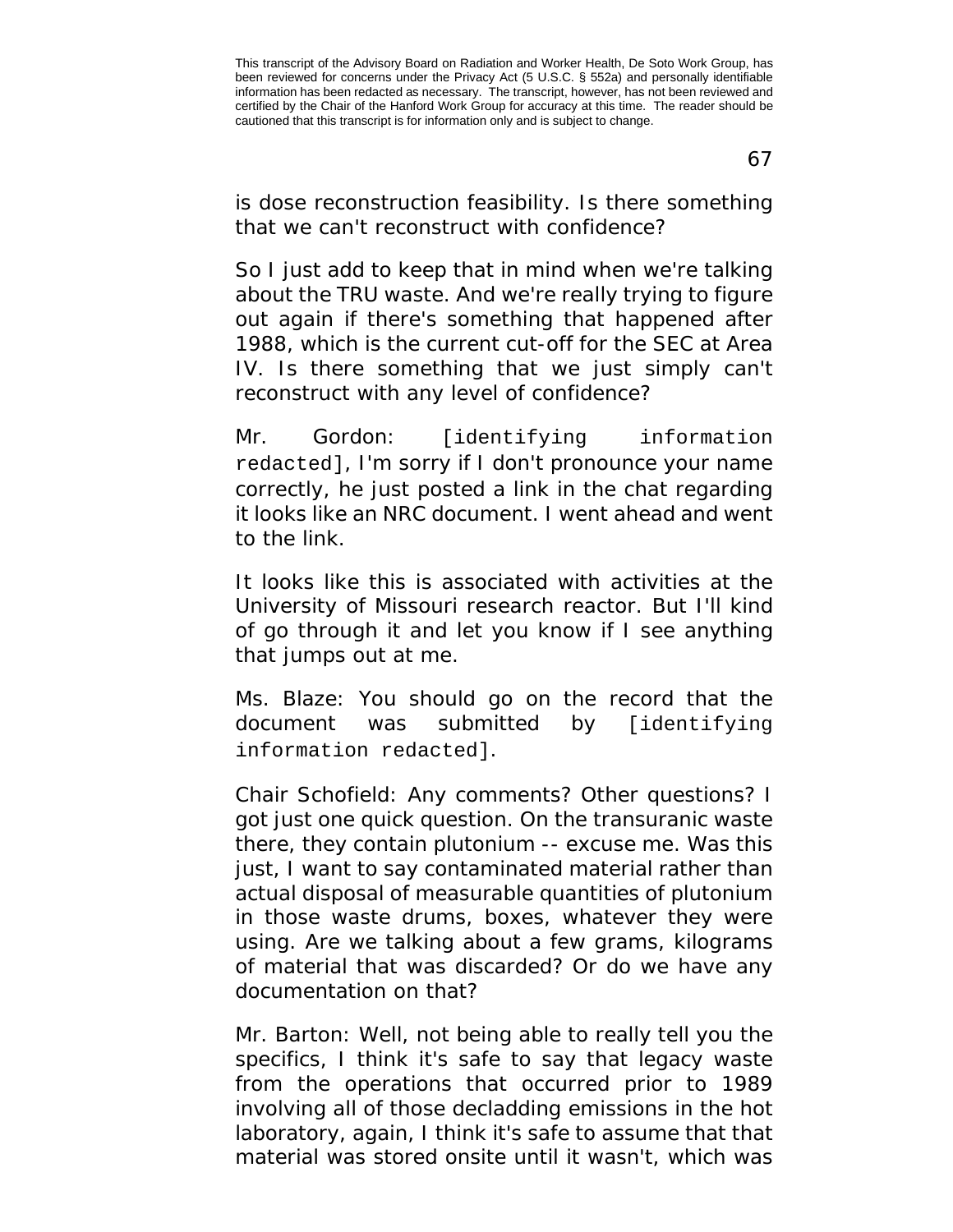68

in 2002. And I would assume that it contained significant quantities.

But, again, the question that we really need to ask ourselves is can we reconstruct the dose from the management of that transuranic waste storage and then the repackaging of it?

And what's being proposed, again, is that you use the monitoring records for workers that were actually involved in those decladding operations and applying those to this residual period and that is specific to plutonium.

Now, americium is obviously different. We don't have sufficient monitoring data for americium, which was the impetus for the SEC-00234 through 1988. And that's where as soon as we move into this residual period, we still have to account for it.

Because we have to assume that if you can't reconstruct doses to americium during operations, well, it didn't just magically disappear from the site and magically go away from contaminated glove boxes and things of that nature, which is why NIOSH is working on creating a co-exposure matrix using breathing zone data, and, again, that will be gross alpha, but you can essentially assume it was all americium, to be able to assign intakes to these D&D workers.

I'm not sure if that answers your question or if I just rambled a little bit.

Chair Schofield: I think it answers some of them, yes.

Mr. Barton: I guess back to the original question, I think we have to assume it was significant quantities of this material that was being stored onsite. And the question is, can we reconstruct with the sufficiency and reasonable accuracy the doses that plausibly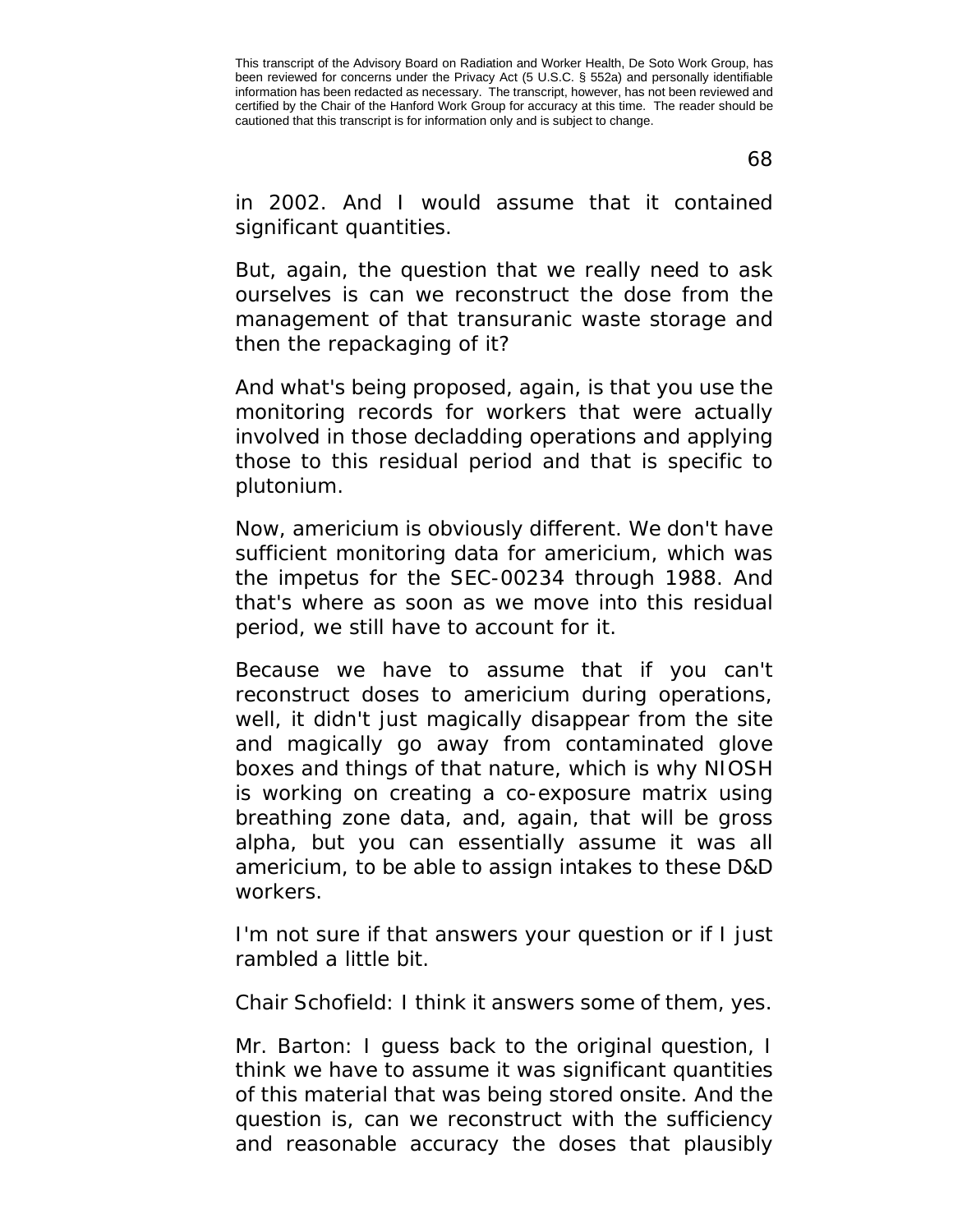69

could have been incurred.

And really what is being proposed as a bounding approach is, again, using the records from workers who were actually involved in the operations, you know, back in the 70s and 80s when they were doing the really sort of nasty work with the transuranic material, at least for the plutonium part.

And then for the D&D operators, we'll just have to see what's available for breathing zone monitoring and things of that nature to be able to develop, again, exposures for the unmonitored worker.

Member Beach: Bob, we haven't seen what that looks like yet have we, those records or that data that's actually going to be used? Has it been reviewed by - -

Mr. Barton: No. I don't believe that is actually in hand yet. This relates directly to the discussion this morning about the record center in Cincinnati and going to actually -- NIOSH is going to actually grab that data --

Member Beach: Okay.

Mr. Barton: -- and analyze it and develop a co-worker intake.

Member Beach: So that all goes back to that as well. I hadn't heard using the actual monitoring records from the workers in the 70s and 80s so that just jumped out at me.

Mr. Barton: That would only be for plutonium, uranium and mixed fission products.

Member Beach: Right, right.

Mr. Barton: We don't have the actual monitoring data for -- we don't have monitoring data really for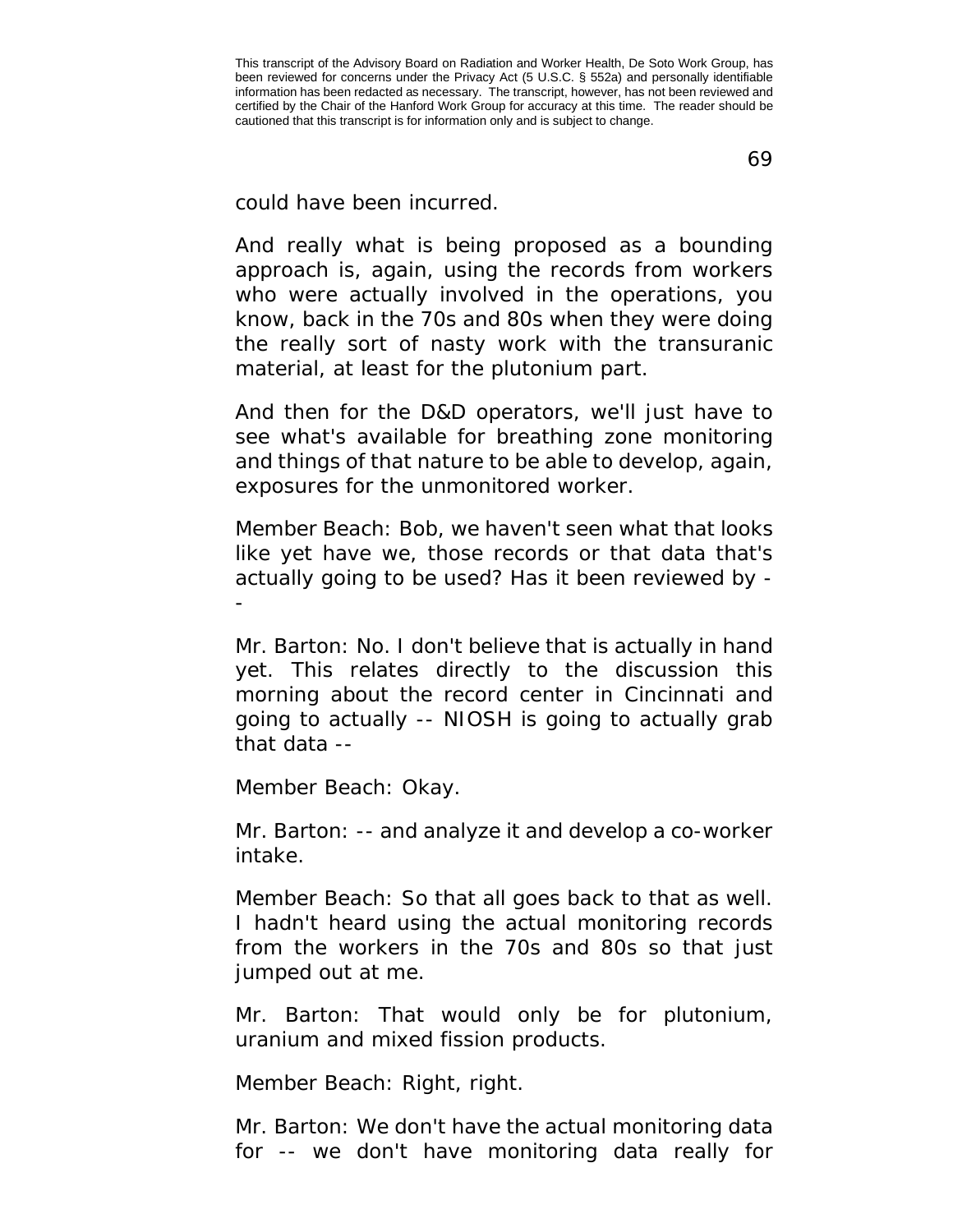70

americium except for there were a couple of examples that were actually noted in a previous SC&A review of americium sampling.

Looking into that a little bit further, it turns out one of the two employees was actually at Argonne National Lab East and that's why he was sampled for americium. And the other individual we just simply don't know.

Member Beach: Yes, no, I caught that. Thank you.

Mr. Barton: It is possible that the other individual was involved in the operations at the University of Missouri on that slide. They sampled that individual. But, again, we don't have necessarily any evidence to make a connection either way. That's one possibility.

So the other individual, it was clearly because they had spent a few months not actually at Santa Susana but actually at Argonne National Lab and so that's why they were sampled for americium.

Chair Schofield: Looking at some of this documentation, I mean, excuse me. Were there many people that actually had their bioassays checked for americium too or is this a very limited number of people?

Mr. Barton: I believe there was two. It was two, possibly three, individuals but no. That's really the reason SEC-00234 is there is that there simply isn't monitoring data for americium during this operational period up through 1988. And now the question is, what is the exposure potential to americium past this?

And so that's why we took a close look at the TRUMP-S documentation because that would be one "operational source term." It would have been a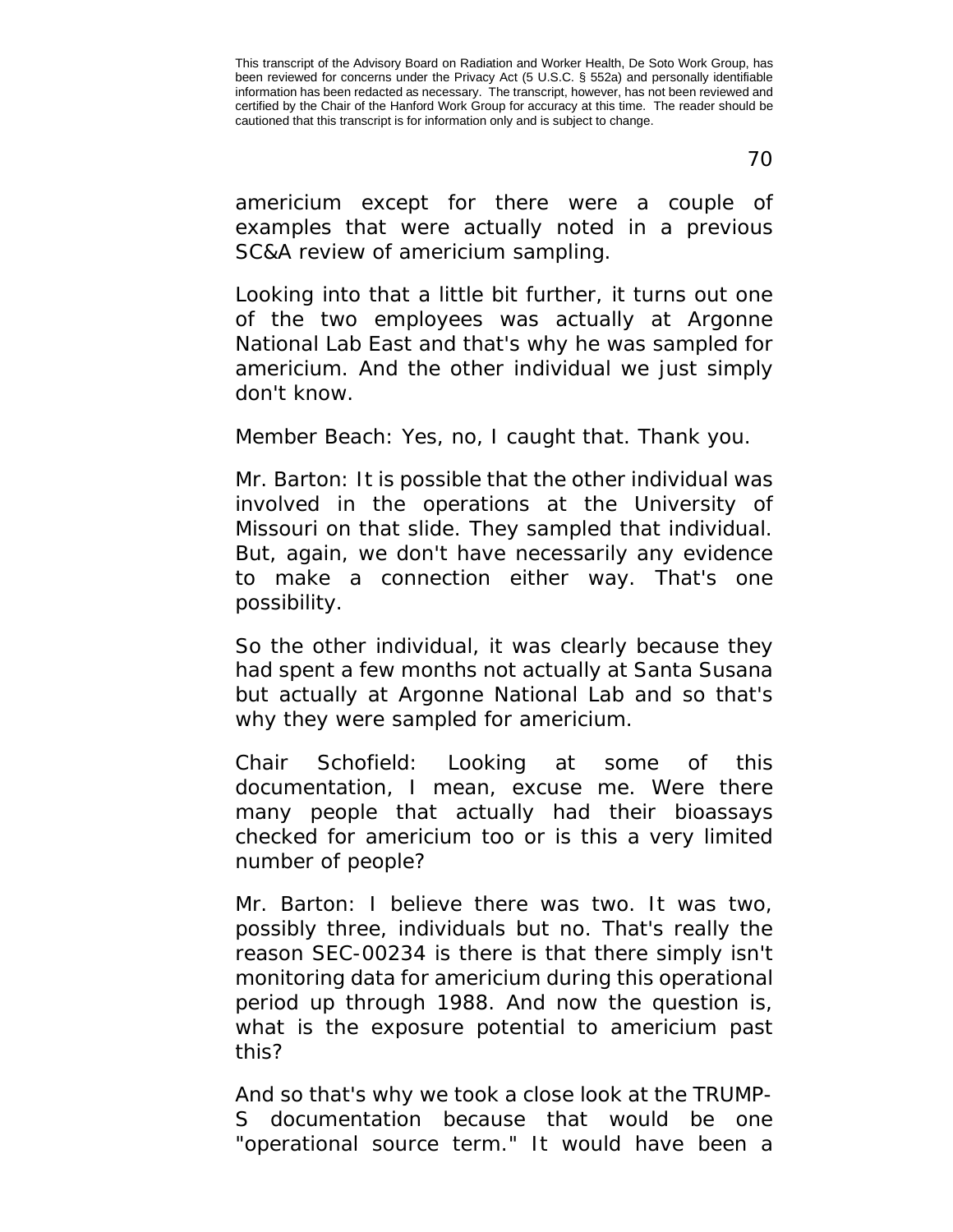small experiment but that would be something that would have to be accounted for with more specific monitoring than just a breathing zone essentially.

But if we're talking non-operational and really D&D activities and we find that workers are doing that type of, you know, dismantling of glove boxes, had breathing zone and we find its representative incomplete, then I think -- well from my standpoint, I would say those can feasibly be reconstructed.

But, again, that's sort of getting down the road because we simply haven't captured or really taken a look at what we have there as far as the breathing zone data to cover americium and thorium exposure during this residual period.

Chair Schofield: Okay. Andy, Bill, you got anything?

Member Field: No questions.

Member Anderson: I don't have anything.

Chair Schofield: Okay. Just out of curiosity, when they were doing a lot of this, was there an analysis done on these waste drums and stuff or were these just using gross temp procedures?

Mr. Barton: I'm not sure that I have necessarily come across assays of what was in the waste drums. I think we can assume that all of the nasty stuff they were handling during the operational period was still in those drums. I think that's a safe assumption.

I don't know if NIOSH wants to elaborate on that. But, again, I try to circle us all back to how are we going to reconstruct the potential doses to the handling of that waste?

Again, there was a repackaging operation that was very well documented, and it's described in the SC&A report. They were very cognizant of what the risks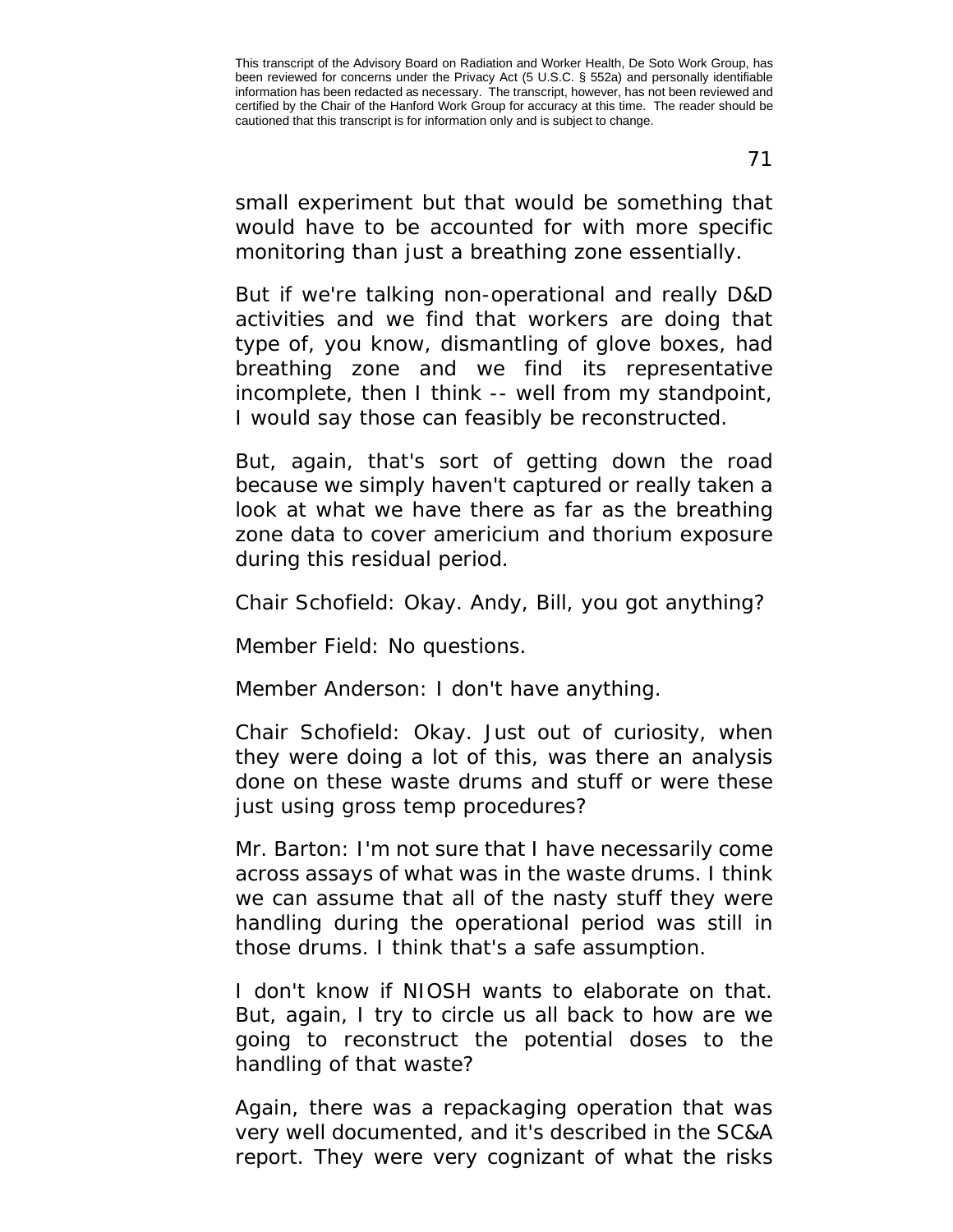that material when it was repackaged.

would have been had somebody inhaled or ingested

And the rest of the time it would be stewardship and then also D&D activity, which also would pose an internal exposure potential, which is why they all have to be accounted for and which is why both SC&A and the Work Group and NIOSH have agreed that we need to see if we can find those doses. And the pathway to do that would be this air sampling data and specifically the breathing zone data, which is in gross alpha. And what would happen is you would take that gross alpha, whatever the numbers end up being with the breathing zone and you would assume it was the worst contaminant that was contributing the entirety of all that gross alpha measurement.

Chair Schofield: Okay.

Mr. Gordon: If I could say something, I've been kind of skimming through the link that [identifying information redacted] had provided in the chat. And it looks like it has to do with the University of Missouri research reactor when they had to go back to file license amendment requests to NRC to adjust the levels of the amount of source material they can have in their alpha lab that they were going to use there in the reactor for the TRUMP-S experiment.

So it looks like, you know, there's a number of arguments made by petitioners. The NRC basically had reviewed the increases, and they asked the University of Missouri or required the University of Missouri to add a sprinkler system in.

There may be a couple other things that I haven't gotten to in here. But all of this is related to the University of Missouri and not to any kind of -- it looks like there is nothing related to operations at Area IV. But I'll continue to look at it and go through the whole thing, and I'll let you know if I find anything.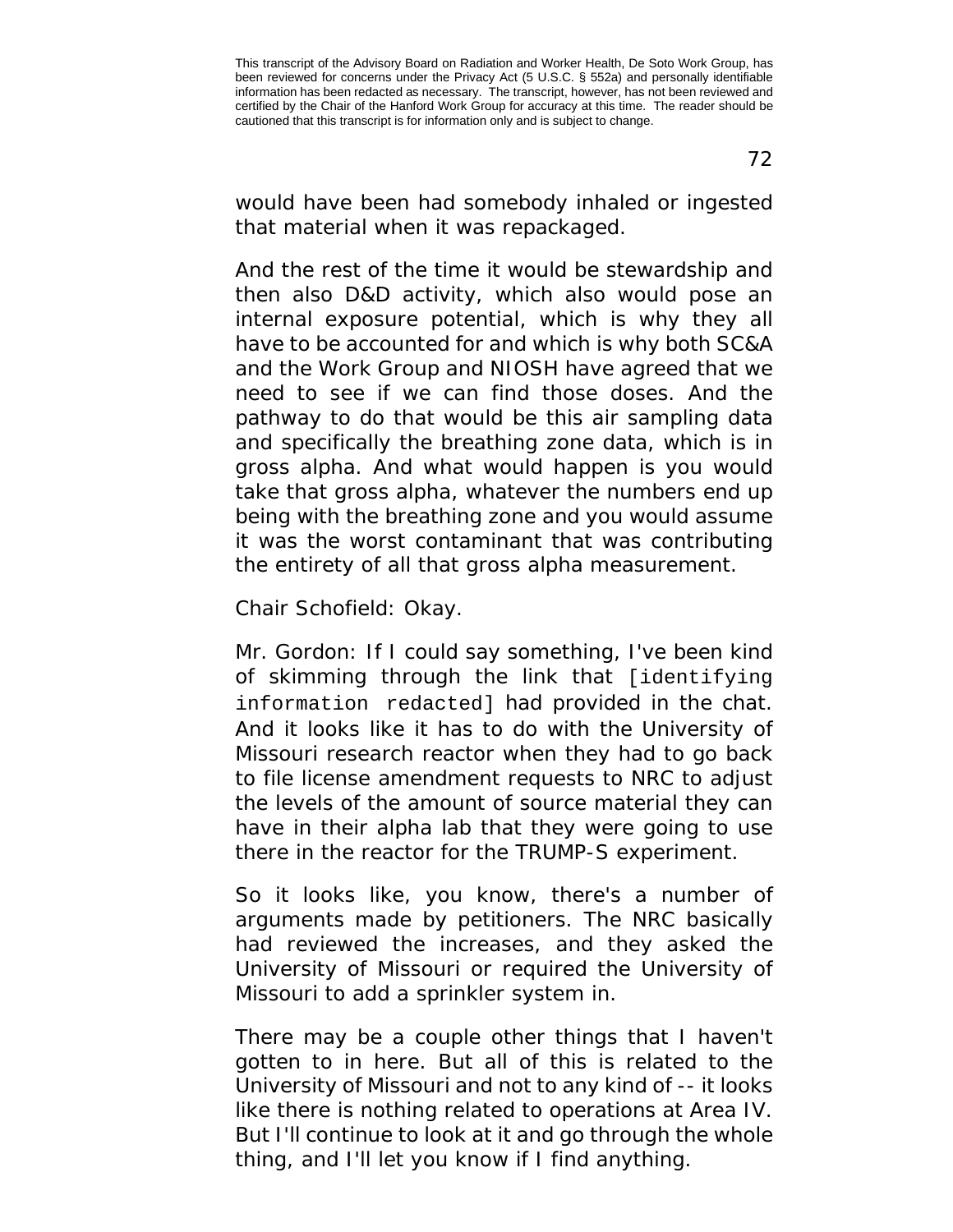73

Chair Schofield: Okay. So the question comes up exactly where do we want to head at this point. Obviously, there's something like that question of americium whether it's possible to do dose reconstruction for some personnel.

There seems to be a significant amount of documentation for some personnel from their being monitored unless there's a group that has fallen through the cracks I'm not aware of unless I missed something. Anybody have any comments on that?

Mr. Barton: Well, I think again, and it's confusing even to me because we're sort of bouncing back and forth between Area IV and De Soto.

So what we're talking about right now is Area IV, again, during that residual period. And I think the next steps are we have to develop a co-exposure matrix and see if it really passes the test and the criteria that we've established so that we can assign doses to americium and thorium for those D&D workers.

And part of that will be to see who actually has breathing zone samples. What work were they doing? And as you point out, Phil, is there a group potentially out there that was completely missed that wouldn't be covered by the workers who have breathing zone. And so that's really the name of the game.

First, we have to capture the data and then it has to be analyzed not only for its completeness but also its representation among the affected worker population. If there's a group out there who is doing work that is not covered by that type of monitoring, that would certainly to me constitute a significant issue. I just don't think we're at that stage yet.

Ms. Blaze: Phil, this is D'Lanie. We're going to have time for me to address the Board, right?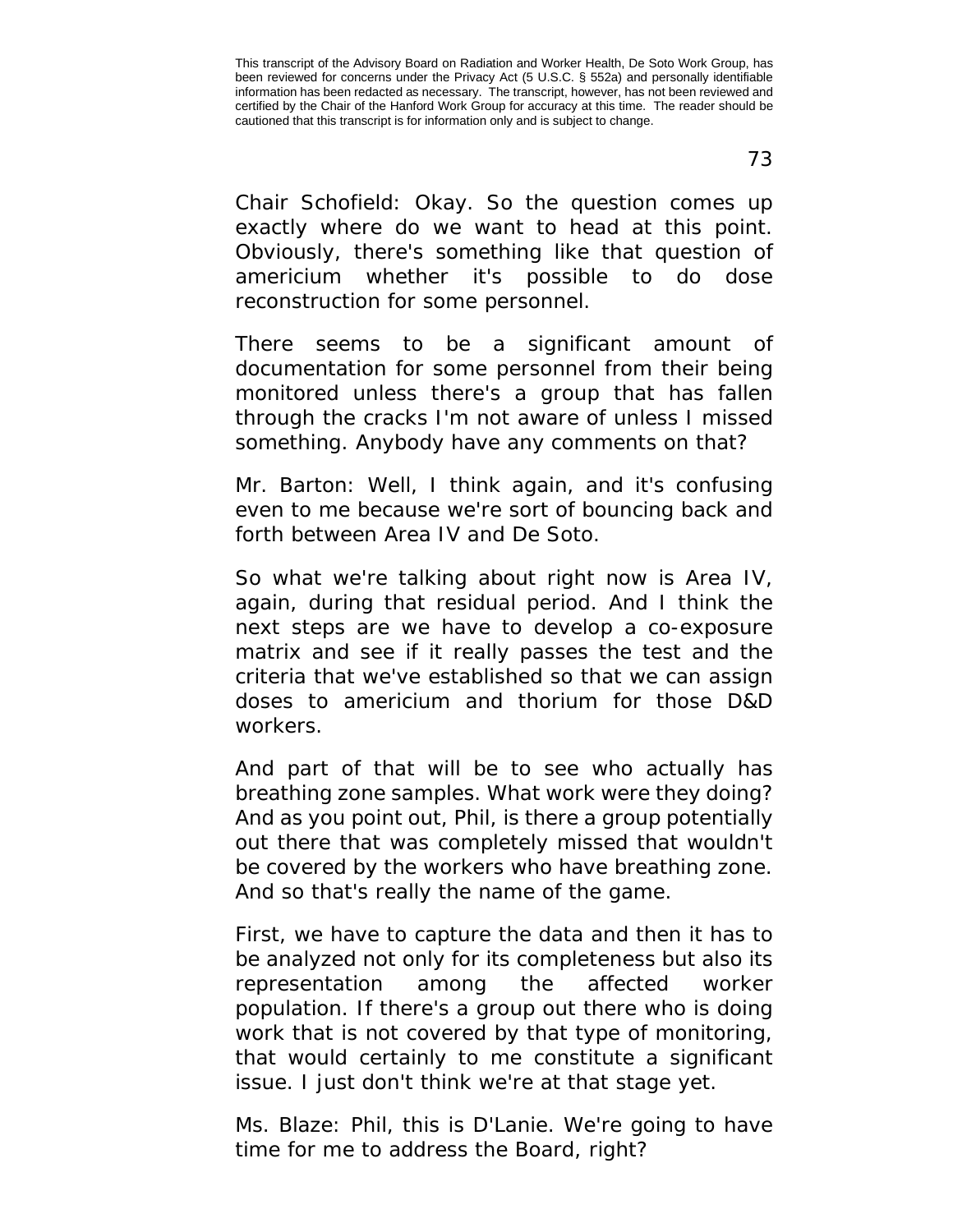74

Chair Schofield: Yes, we are.

Ms. Blaze: Okay. Great. Thank you.

Dr. Taulbee: And if I could just add on to what Bob is saying here, I mean, we've gone over this quite a bit here that we need to go capture this breathing zone data so that we can look at who is monitored as well as, you know, what is the volume of data that we have. We just don't know these things yet.

It will be a gross alpha measurement as Bob pointed out. We can then assign it as americium or as thorium on a claimant-favorable basis depending upon the cancer type that is there. We just don't have this data yet and so we need to go get it. We can speculate a lot about it, but we need to get the data.

Member Anderson: That seems to be step number one, right?

Chair Schofield: Yes. So at this point, my feeling is, and this is a question for everybody, is that we really cannot make a recommendation at this point until that data is -- until NIOSH and SC&A actually have an opportunity to look at the data and retrieve some that may -- well, it probably is still hidden in a lot of those boxes.

Member Beach: Yes. Phil, that's absolutely correct. I agree with you. We still have a couple more reports to go through this morning also.

Mr. Barton: Well, if it helps, I think we have at least from SC&A's, at least from the agenda I'm looking at, we have the characterization of the Boeing Incident Data Base to go through and then --

Member Beach: Yes, and -- oh, sorry, Bob. Go ahead.

Mr. Barton: And then after that, it's an SC&A 2020 White Paper tentative. I can give an update on that,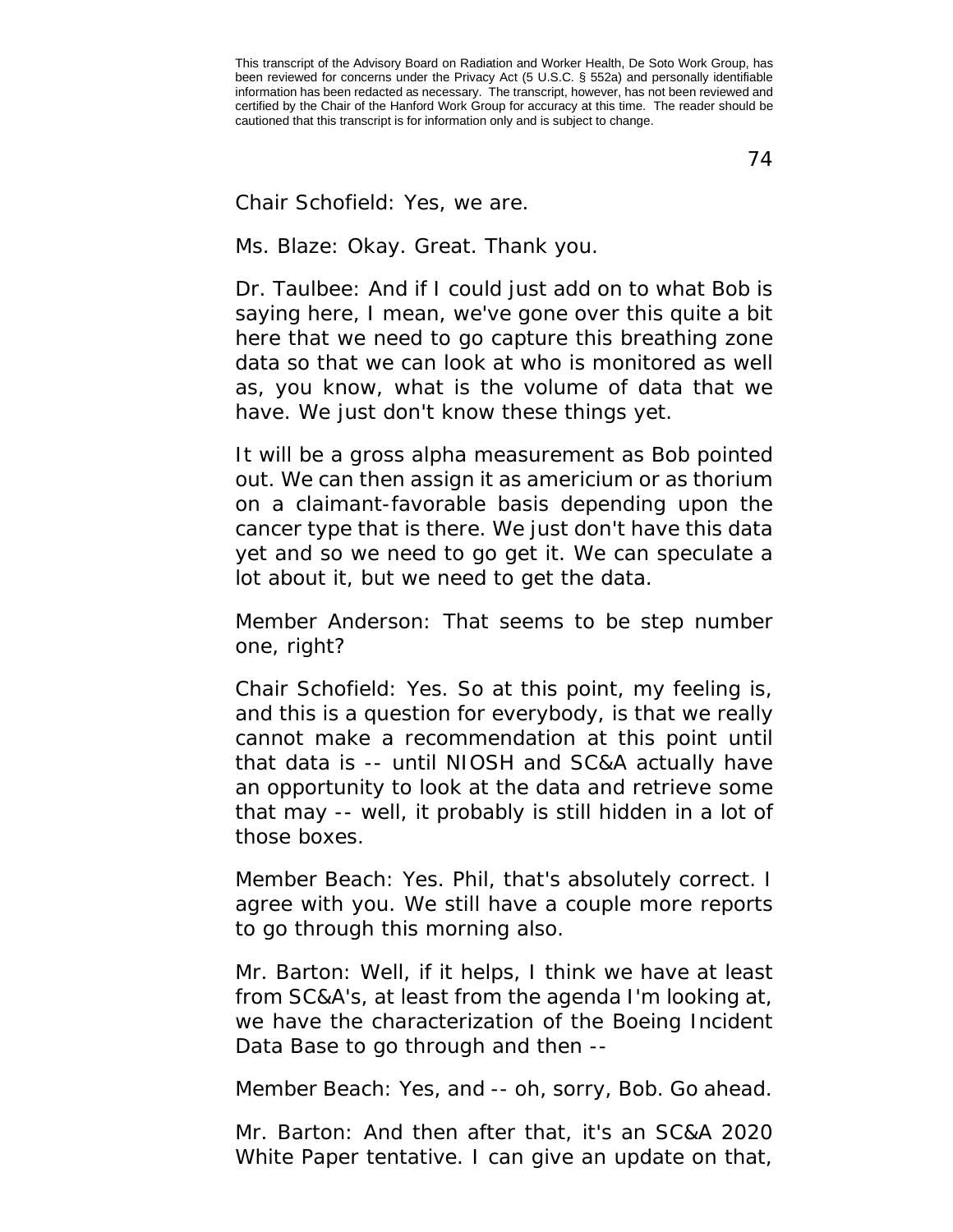75

but we're not going to be able to discuss that today although the Work Group does have a copy of it. Since we have not been able to get the proper clearances to get it publicly released, we simply can't discuss the specifics of that.

Member Beach: Are you talking about the October 9th one?

Mr. Barton: Yes. I believe that's the one that (simultaneous speaking).

Member Field: I got the last one we got.

Member Beach: And NIOSH hasn't had a chance to respond on it either so.

Mr. Barton: Correct.

Member Beach: Okay. So I guess one more to go through.

Mr. Barton: Okay. Well, I can certainly do that if it's amenable to everybody.

Chair Schofield: Yes. Okay. I have no problems.

Review of Records from Boeing Incident Data Base

Mr. Barton: Okay. This was a review and characterization of what's known as the Boeing Incident Data Base, which we document in a memo that was released in June of 2019, and it is publicly available on the DCAS website.

So back in December of 2018 CORE Advocacy had provided thumb drives to everybody, including SC&A, that contained the Boeing Incident Data Base, which hadn't been necessarily fully vetted or at least documented of what's contained in these incident files that are related.

So SC&A was really tasked, and we're going back to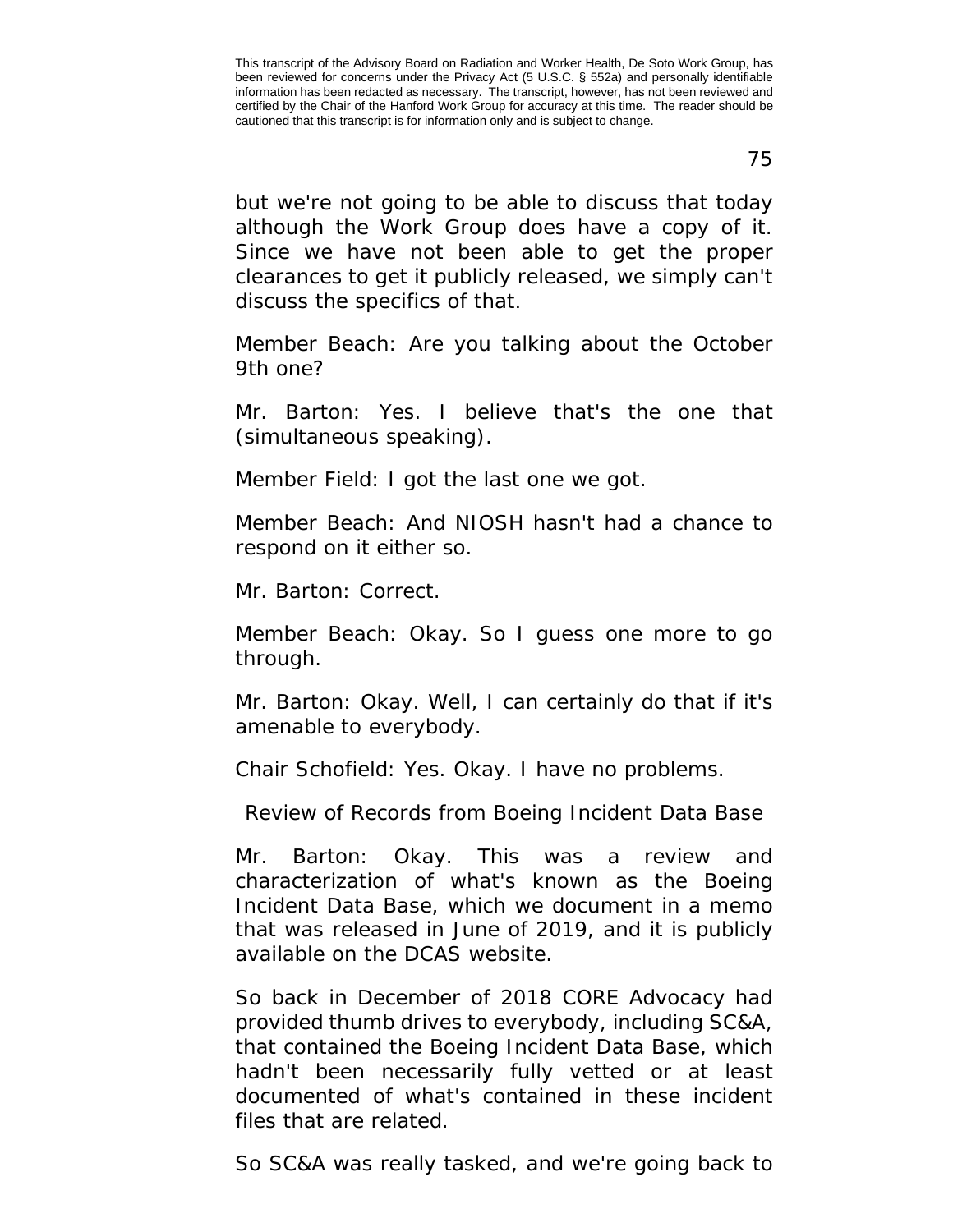76

SEC-00246, so we're talking about De Soto again, which, again, this would be the period from 1965 up through, oh, geez, what is the end date, I think it might be 1995 or something like that.

Member Beach: Yes. It is '95.

Mr. Barton: '95. But anyway the key start date is in the mid-60s there. So what we found is that the database had 784 incident reports and 486 unusual occurrence reports. That's their terminology that they use.

When SC&A went through, obviously radiological incident reports are very relevant to whether we reconstruct doses. The unusual occurrence reports seems to just be a different category. It was more industrial hygiene accidents. And they didn't actually involve any radiation contamination or spread of radiation.

So we can sort of -- we didn't fully evaluate those other than to go through them and sort of check them off the list as not being relevant in a radiological sense.

We saw that 95, or about 12% of those 784 reports were directly applicable to De Soto during the time frame that we're interested in.

There were also three that we can tell were actually missing it from the database. In other words, we don't have the original incident file. The only thing we really have is a date of when the incident occurred and an abbreviated one-line sentence about what occurred.

So those are sort of limited as to what we know about them. But we can use the information that was available. And they are included in our summary document.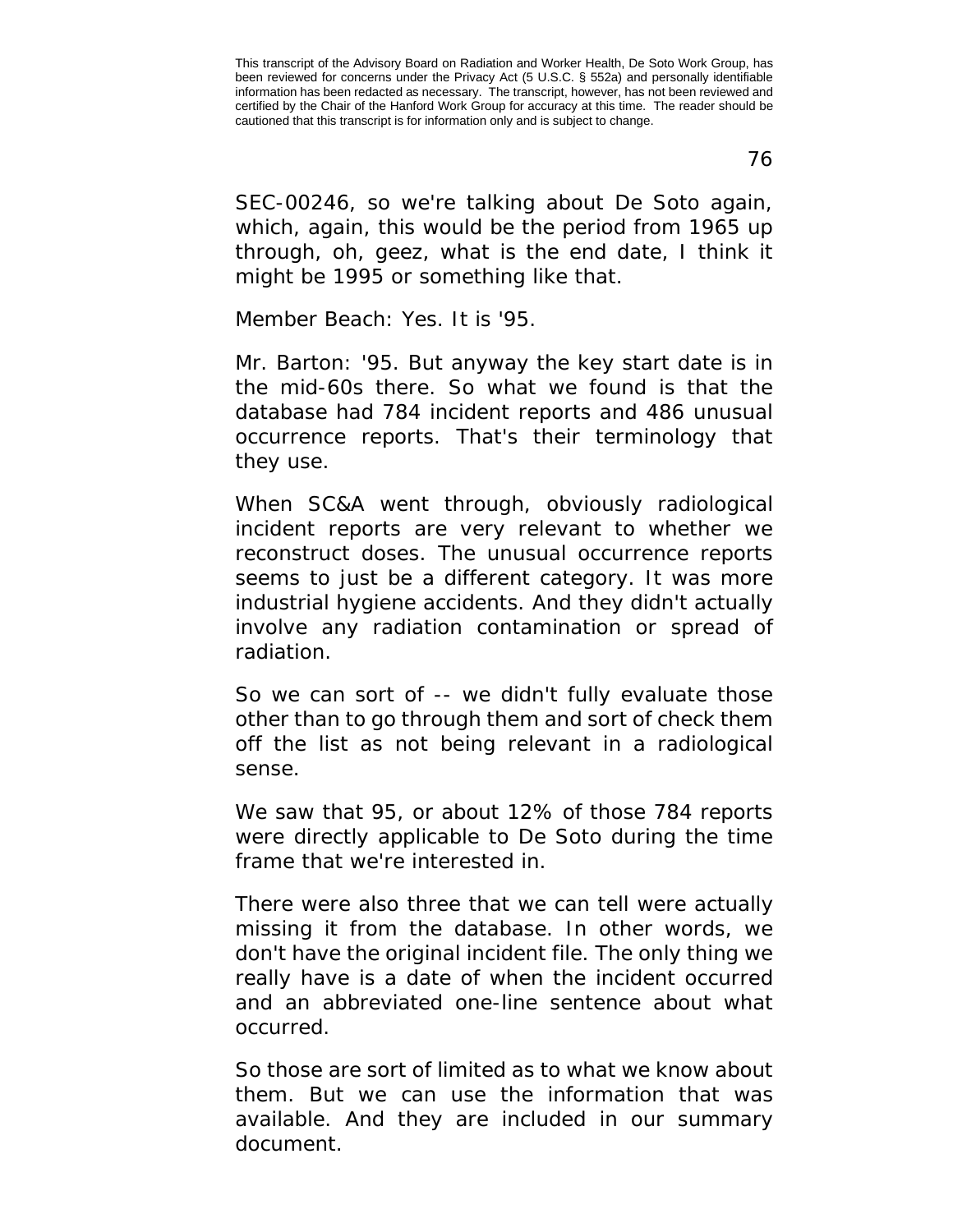So here's just, you know, a nice graph. I apparently can't spell approximate if you notice in the Y axis. But these were the number of radiological incidents available in that database by year.

As you can see, it kind of varies. There's a bunch in the 60s and then it really tails off in the mid-70s for really unknown reasons. And then, again, you know, sort of a spike in the late 70s and then it tails off again, which is really consistent with cessation of activities in fuel fabrication in the powder room, which was in Building 001 at De Soto.

So what SC&A did is we went through each of the relevant radiological incident reports for De Soto applicable to SEC-00246, and we came up with our own sort of categorization, which is shown on this table.

So the first category was incidents that were strictly related to uranium contamination. And as I said on the previous slide, there are 98 reports. So you can kind of look at the second column where, you know, 43 and say, all right, about 43 percent of them were related strictly to uranium contamination.

The second category, a little less than 10% were related to uranium, but there was no actual spread of contamination. So this would have been potential fires that might have occurred, as we know, uranium is very pyrophoric, but that the contamination was contained within a glove box or another engineering control.

The third category, roughly 6% where other contamination is, in other words they didn't involve uranium at all. They did not specifically involve transuranic material or thorium. These would have been typical mixed fission products like cobalt, cesium, iodine, manganese, that sort of thing.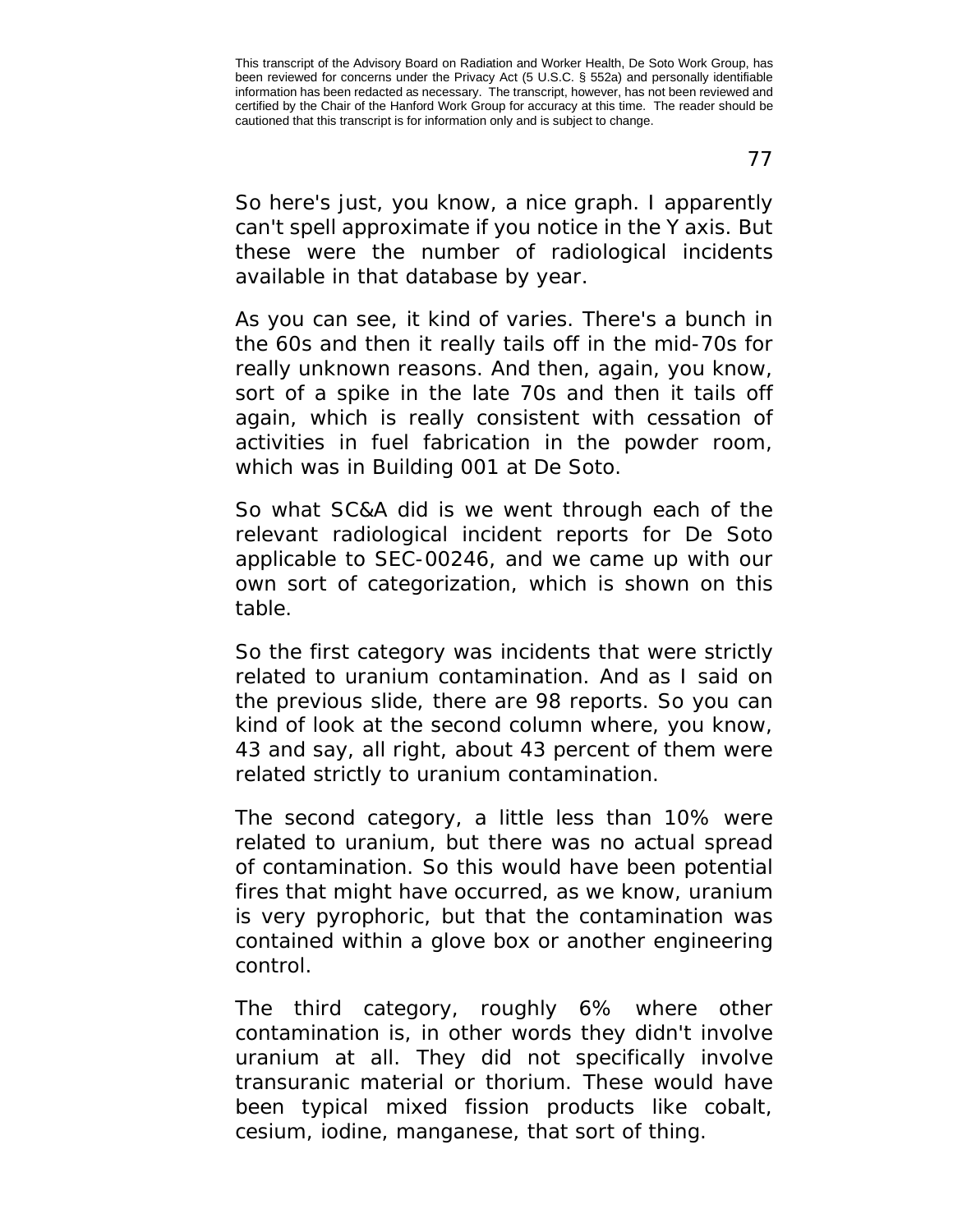Roughly 30 percent of the incidents did not involve contamination at all. This would have been things like lost film badges or, you know, they did a lot of work with x-ray diffraction. So really the radiological aspect of it was pretty much restricted to external dose, not any chance of or potential for internal intakes.

Now these last two categories, 5 and 6, are where the action is at. Eight of the reports or roughly 8 percent just identify that there was contamination, and there was no follow-up, you know, radiochemical analysis or spectroscopy to identify what the actual contaminant of concern was. So obviously those are of interest.

And then six is really where the action is at. It is incidents that mention decladding, which, again, if we go back to the earlier discussions, if you're decladding fuel that has been irradiated, there is a very real chance of exposure to the bad actors, which are really those transuranic elements such as americium.

So first the Category 5 incidents, these are the incidents where there was no information provided in the incident reports as to what the actual contamination was.

I mean, we reviewed them. But, as I said, there just simply isn't evidence there necessarily to indicate what it was. However, there was also no indication that they would have involved americium or thorium, you know.

Just, I guess, the wording and the situations surrounding the incident, which suggested they were more associated with the other typical incidents that we see at De Soto, which mainly involved uranium. I mean, roughly, I think 90 percent of them were directly involved with uranium, which was their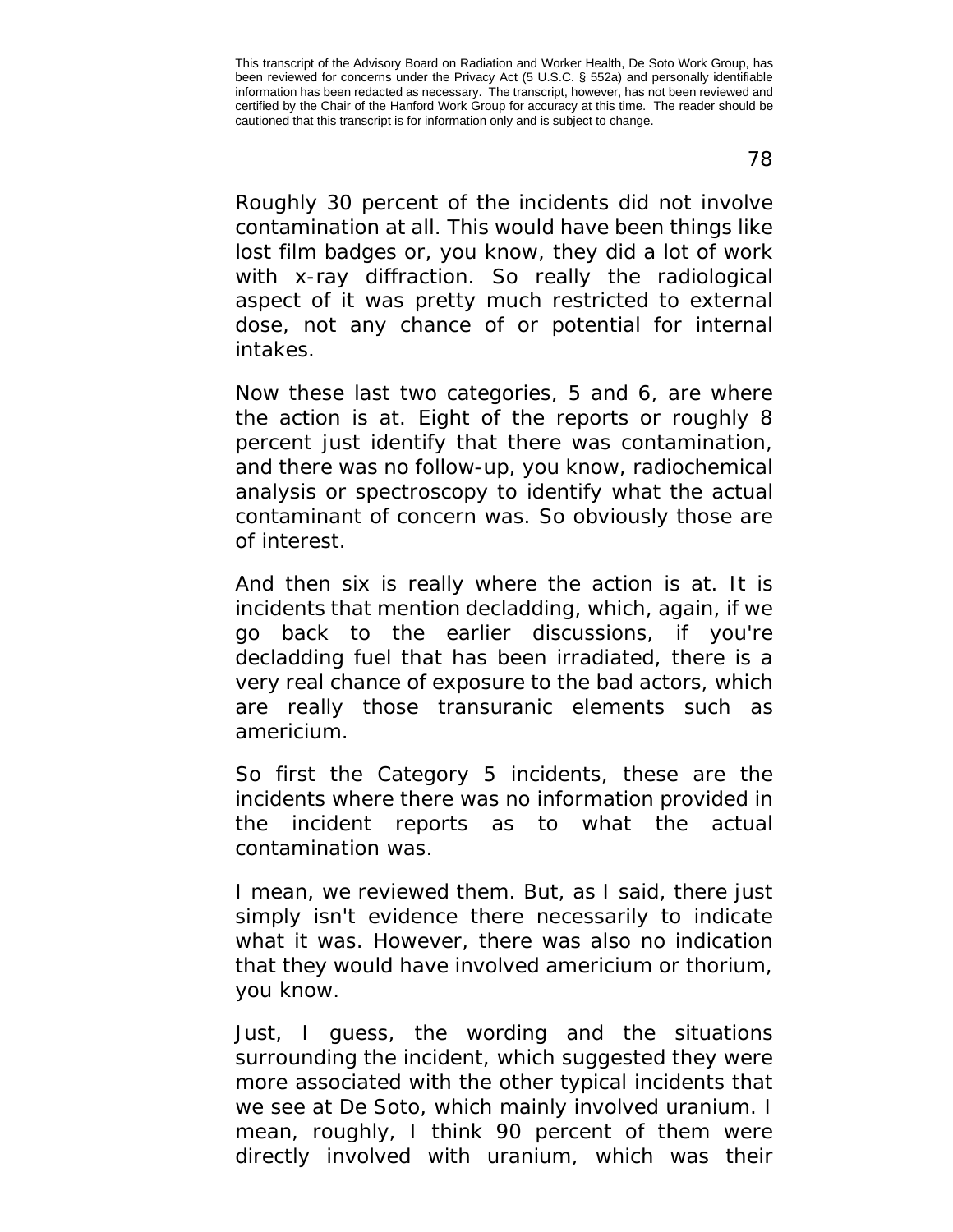79

emission. They had fuel fabrication involving fresh fuel so fresh uranium.

Now these two Category 6 incidents, again, these are the decladding incidents. One was in 1965, and it actually described that there was an energy employee cutting and grinding an irradiated fuel element in a clean lab area.

As a result of this, the energy employee did submit bioassay samples and the results were not detectable. So that incident in and of itself is not necessarily an issue because the person was monitored. However, it does beg the question why are they cutting and grinding an irradiated fuel element at De Soto, and that's something that we simply had found no evidence of prior to this incident database. And that, again, occurred in 1965.

The second one was in November of 1975, and this one is described as a tool element, which is xenon tag gas, and it was included in a batch of elements to be used in destructive testing. And it was stripped of its cladding.

The exposure that was evaluated and associated with this event was restricted to really krypton-85. That was what was determined to be the radiological hazard as a result of this November 1975 incident. And it's just not clear from the documentation if the fuel element had actually been irradiated or if they were performing destructive testing and inspection on a fresh fuel rod.

So based on our review of these incidents, none of them really directly references any internal exposure that might have occurred to americium or thorium at De Soto. Of course, we know they did handle thorium at De Soto. And there is, as I mentioned, at least a framework for reconstructing the thorium aspect. It's, again, that really americium is the long pole in

This transcript of the Advisory Board on Radiation and Worker Health, De Soto Work Group, has been reviewed for concerns under the Privacy Act (5 U.S.C. § 552a) and personally identifiable information has been redacted as necessary. The transcript, however, has not been reviewed and certified by the Chair of the Hanford Work Group for accuracy at this time. The reader should be cautioned that this transcript is for information only and is subject to change.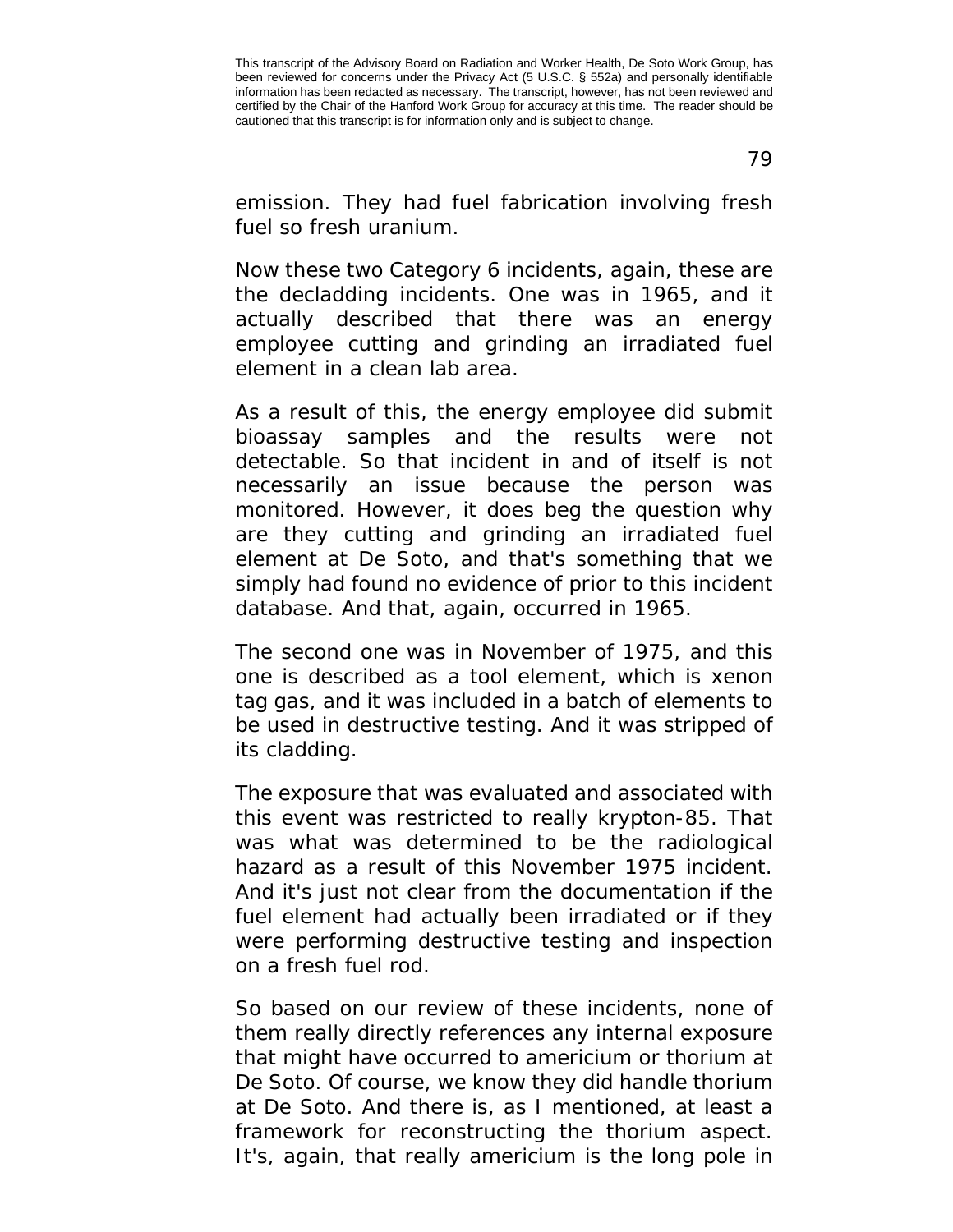80

the tent so to speak.

Almost all the incidents involved just uranium operations, which again was to be expected. However, you have that 1965 decladding incident involving cutting and grinding which actually said it was an irradiated fuel rod.

So the questions that SC&A really asked is was this a reportable incident only because it occurred in a clean lab or did this activity possibly occur in other locations at De Soto, other facilities? Was this a normal occurrence? And, again, this one was noted in 1965, which is again the first year after the established SEC for De Soto.

And then in 1975, again, we just don't have further information about that decladding incident and whether it actually involved an irradiated fuel element. So we sort of hit the end of the road with the information we have at hand right now regarding that 1975 incident.

So that's essentially the 10,000 foot view of our review of the Boeing Incident Data Base. There's certainly more specific information available in the report posted on the website. But I would be happy to answer any questions that people might have regarding our review of that.

Chair Schofield: Can you identify the people who were involved in these decladding operations?

Mr. Barton: I believe the names are redacted. However, as noted in the 1965 incident, the individual who was involved in the cutting and grinding of an irradiated fuel rod was bioassayed afterwards and the results were not detectable. But as far as the 1975, I believe the names are redacted. And I don't believe we necessarily have original copies that might include the names.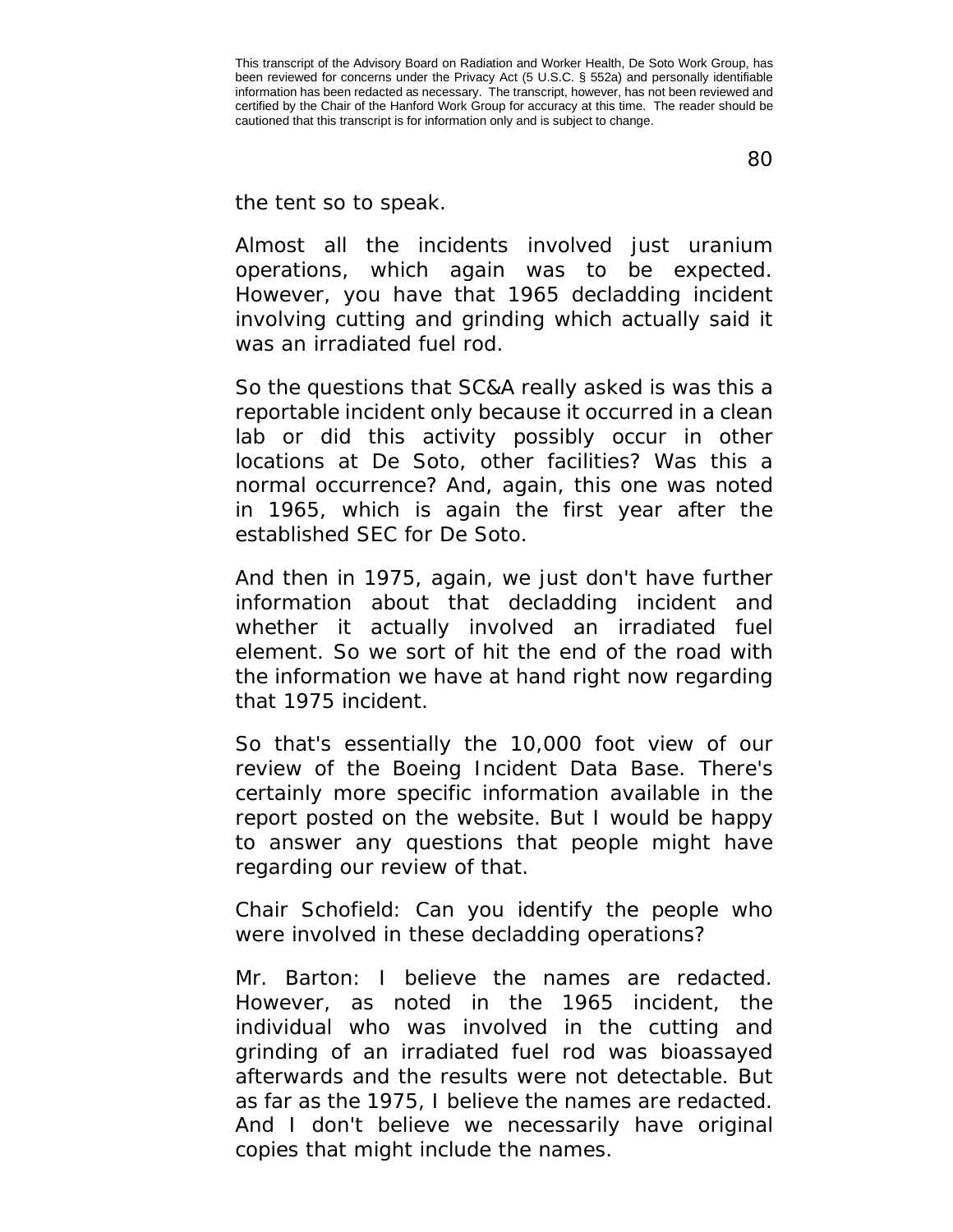Chair Schofield: What my concern is is I don't know how many of these -- how often they did this decladding, whether it was almost a daily activity, whether it was just an occasional activity. But do we have some way of putting a circle around those people who were involved in such or around, worked in that general vicinity where this was going on? I mean, from a dose reconstruction standpoint, it seems like we would need those numbers, those identifiers, excuse me.

Mr. Barton: Well, two issues here. Definitely in the 1965 incident, it was an irradiated fuel element. It says that in the incident report. It's not as clear in the 1975 incident. Those were the only two incidents that mentioned something like decladding activities.

And that's exactly the question that SC&A asked, you know, for the 1965 one, I mean, how often were they actually working with spent fuel and decladding it? Because, again, those were materials that would contain transuranics that we don't have proper monitoring data for to be able to construct a coexposure model.

I mean, was that a one-off activity or did it occur more frequently? I mean, these are excellent questions that our current documentation doesn't answer. And that's really the reason why, as part of the De Soto review, we wanted to go back and interview workers.

Now, unfortunately, none of them recalled decladding of spent fuel as was summarized earlier in SC&A's presentations. Aside from that, I don't know what documentation is available or out there for us to capture that might get a better handle on the extent to which these decladding incidents might have happened.

Now, again, 1965 definitely included a spent fuel rod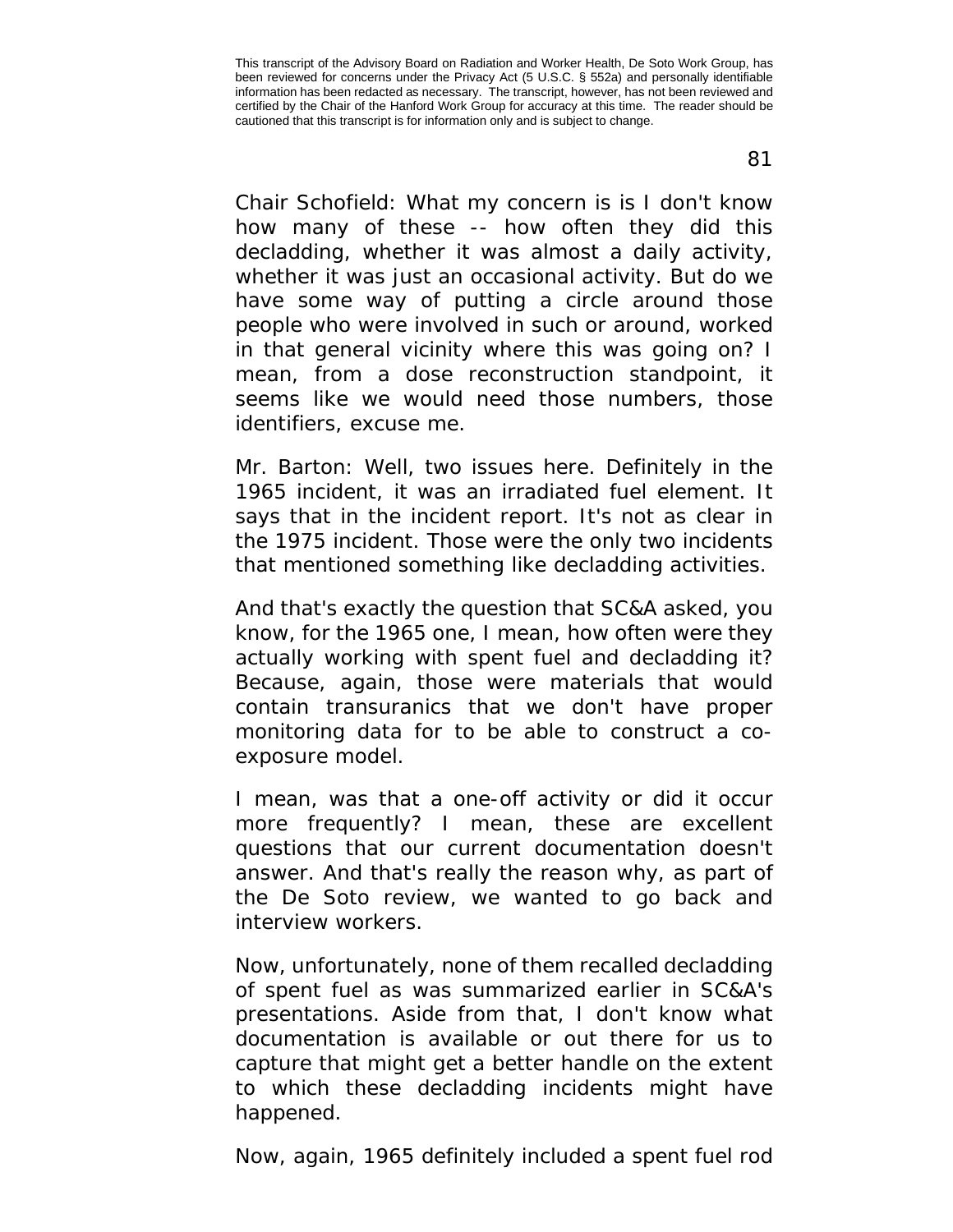or irradiated fuel rod. In 1975, it's not as clear. I know that they were doing destructive testing and experiments of that nature with fresh fuel. They were producing it there, that was their mission. So it's possible that this represented just a fresh fuel rod that was decladded as part of the destructive testing methods, or -- truly we just don't know.

But as far as the Boeing Incident Data Base, these were the two that we identified with De Soto that involve decladding of fuel, which is obviously one of the major concerns because that was really the reason why Area IV has an SEC for it.

They were doing decladding of spent fuel on a regular basis up on the hill in the hot laboratory and the hot cell that was designed for it. Again, that's why we went back, and we tried to interview people to see if we could find more information. Do you recall these activities occurring? And, unfortunately, the interviews did not bear that out. Or maybe fortunately, I don't know.

Member Field: Yes. It just seems like if these happened, I mean, you almost have to assume that the '75 one was irradiated as far as worst case scenarios, right? And if it was, we're talking about a 10 year time period where there's these two ends to this that we know of where they're working with these fuel rods. So it just makes you wonder what's happening in between that we're not catching.

I think your point is well taken. Was it in an incident because it was in a clean lab or was it because of their activity? It's hard to tell.

Dr. Taulbee: This is Tim, Tim Taulbee. Thinking along those lines though, if they were routinely working with irradiated fuel, that work is typically done in hot cells, okay. That was where Area IV was set up to do this.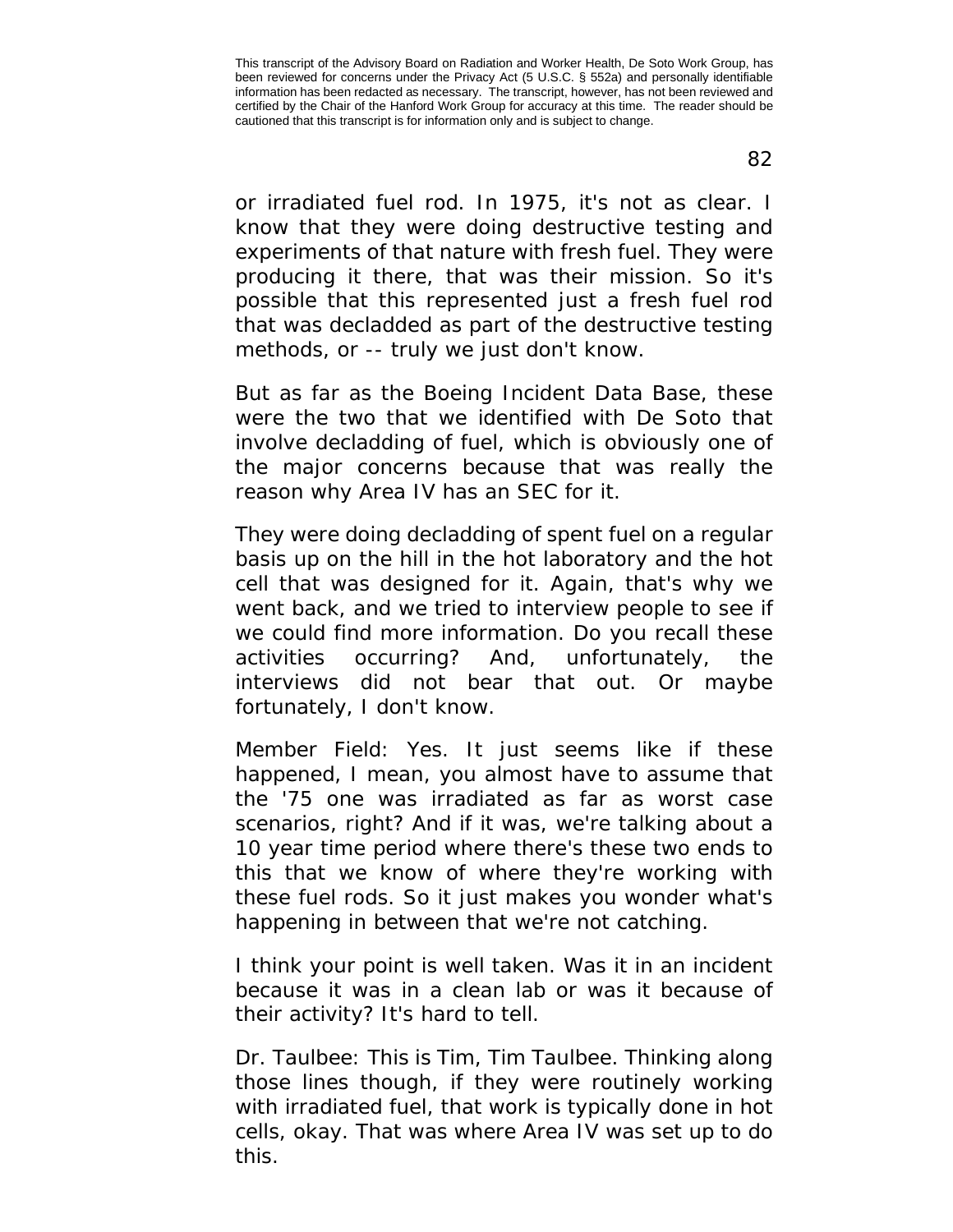As Bob mentioned, you know, some of this decladding would be on fresh fuel because you would do destructive type of testing from that standpoint.

We do have the one evidence here of somebody working in a clean lab with irradiated fuel that they weren't supposed to be, I mean obviously from that standpoint. That's noted. And they did follow-up bioassay from that.

So to jump to the conclusion that they were routinely doing this decladding type of operations with irradiated fuel, I just don't see the evidence here. The interviews are all indicating -- or multiple people were saying that this was done in Area IV and not at De Soto. So we actually have some evidence of the opposite here that this was not routinely done at De Soto. And I think that's important to keep in mind here.

We don't have any evidence that this was routinely done at De Soto. And the one, if you go back to our discussions of americium in the drain line of the Mass Spec Lab, if this was routinely done with irradiated fuel throughout De Soto, you would be seeing other contamination that would be popping up from that type of standpoint. And we don't see that.

Member Field: I guess if they had biomonitoring, just because it was performed in the clean lab, and it seems like if it was performed in the hot lab, they would also be biomonitoring. I can't see why you would just do biomonitoring because it was the clean lab unless there was some ventilation issue.

Dr. Taulbee: That's correct. That's correct. I have a feeling that they were not supposed to be working with -- in that lab at that time or in that lab in that area.

Member Field: Right. I think Phil's question about it's

This transcript of the Advisory Board on Radiation and Worker Health, De Soto Work Group, has been reviewed for concerns under the Privacy Act (5 U.S.C. § 552a) and personally identifiable information has been redacted as necessary. The transcript, however, has not been reviewed and certified by the Chair of the Hanford Work Group for accuracy at this time. The reader should be cautioned that this transcript is for information only and is subject to change.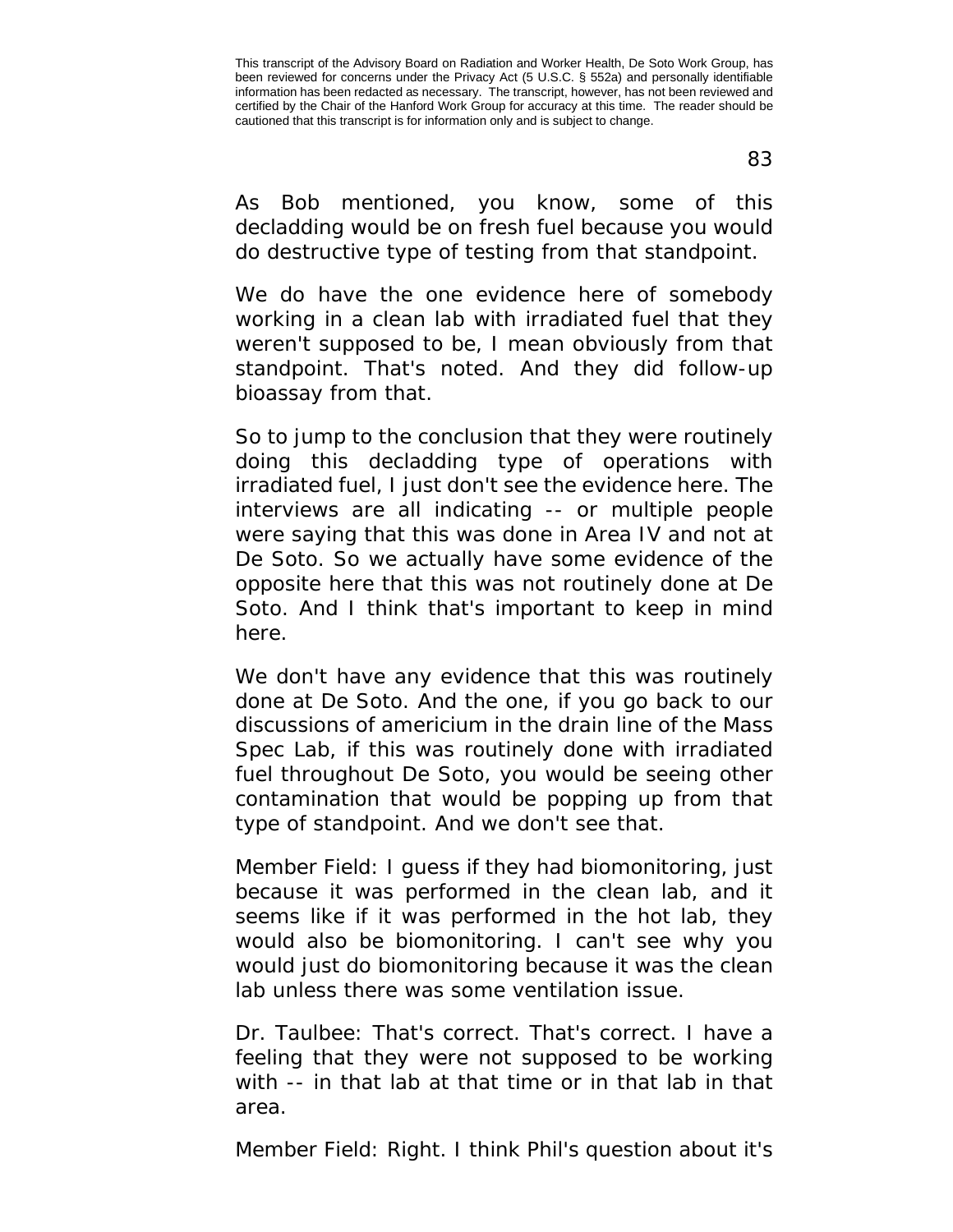too bad that the worker couldn't actually be identified and see if they would be willing to have an interview. I mean, this is '65. It's hard to know how he or she is doing at this point.

Chair Schofield: The problem is if they're that far back, they're probably getting old like the rest of us.

Member Field: Yes. That's what I was saying. It's hard to tell.

Mr. Barton: It is very difficult to be able to find interviewees. Now the ones that we targeted, and again there were only six so it doesn't seem like an incredible number, but it actually started with many more than that, workers who had been interviewed previously about their work there, not part of the OPA program but interviewed elsewhere. And ATL, the NIOSH contractor, I feel did a very comprehensive job to try to find those people, also the people SC&A had identified in its original review, which essentially what we did was go through the claimant population and read through their CATIs and see, you know, if this person might have something to say.

One of the interviewees as we spoke of was recommended through CORE Advocacy. And they submitted a signed affidavit, I believe, just a day after we interviewed them, essentially.

In addition to that, I believe we did a fairly comprehensive search of the SRDB and the log books that we have available to find additional names. And it's just very difficult. We could only find six to actually sit down and talk with.

Member Field: And, Bob, it is basically -- one other question. I don't have it in front, I should have noted this, but of the people you did interview, what was the earliest start points for some of them? Were they around during these periods?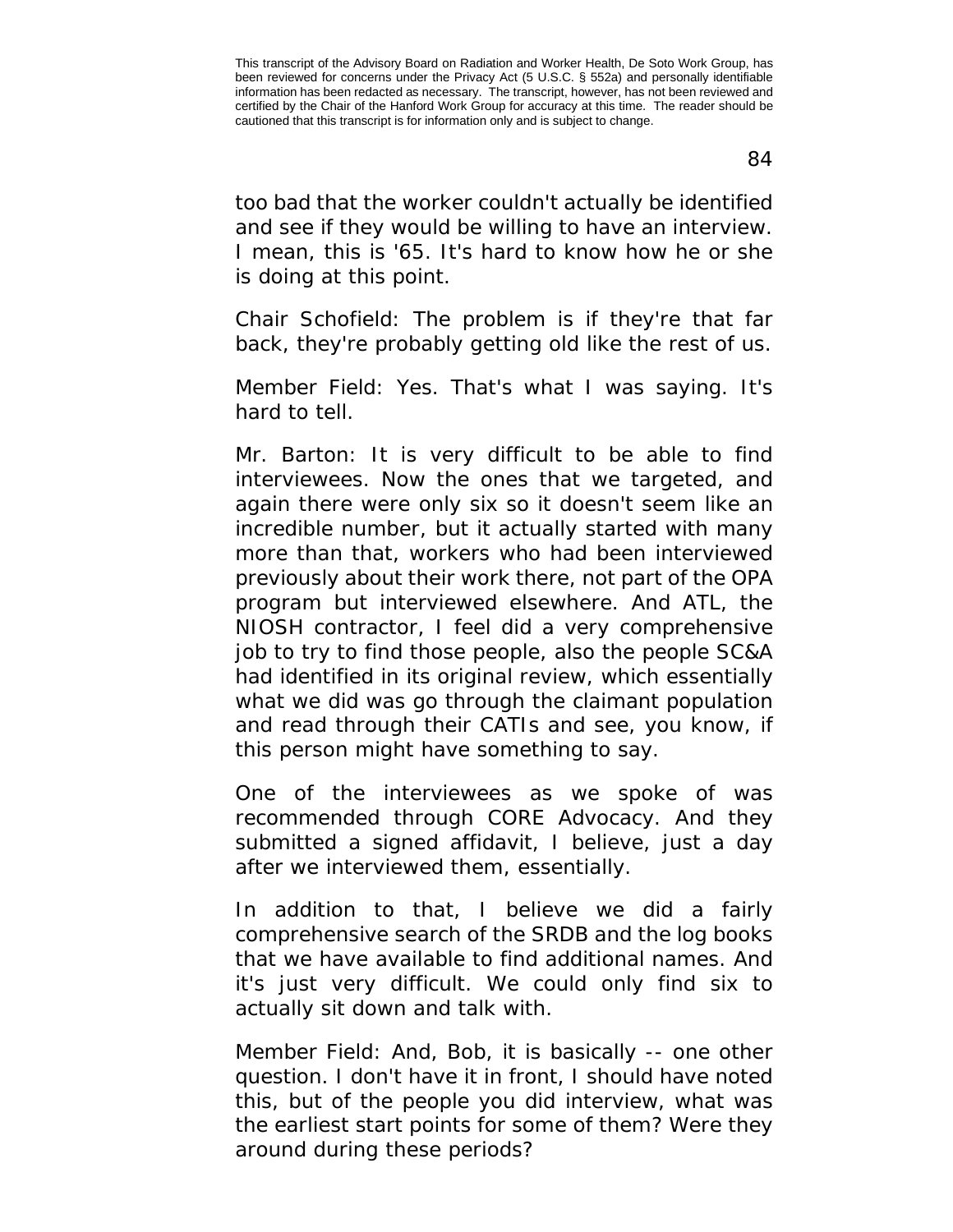85

Mr. Barton: One of them was there in 1965.

Member Field: Okay.

Mr. Barton: So we have pretty fair coverage. But you know what, I can go back. Let's see here. All right. So Worker Number 1 was '65 to '78, '65 to '67, '81 to 2006, '72 to '87 and then 1983 to an unknown end of employment.

Dr. Taulbee: So it looks like to point out, if you go through, I mean, each of them are talking about the decladding and so forth being done in Area IV. I think your first worker there, the 1965 one, Bob, that you pointed out, Worker 2. Oh no, the Worker 1, yes.

Mr. Barton: Worker 1 as well, yes.

Dr. Taulbee: Spent fuel only occurred in Area IV. Spent fuel --

(Simultaneous speaking.)

Dr. Taulbee: -- in Area IV.

Member Field: So that makes it sound like the incident may have been because it was in a clean lab that supports, I guess, that position.

Mr. Rutherford: This is LaVon. Hey, Lara, could we take a look at that 1965 incident? I don't recall.

Dr. Hughes: I have looked at it before, yes. But I can go back to look at it again and see if we can pull any names off it. There are some incident reports that we do have duplicates of that we do have the names. I have not specifically done that, but it's something I can look into.

(Simultaneous speaking.)

Mr. Rutherford: I think we ought to take a look at it again just to make sure we pull the thread as far as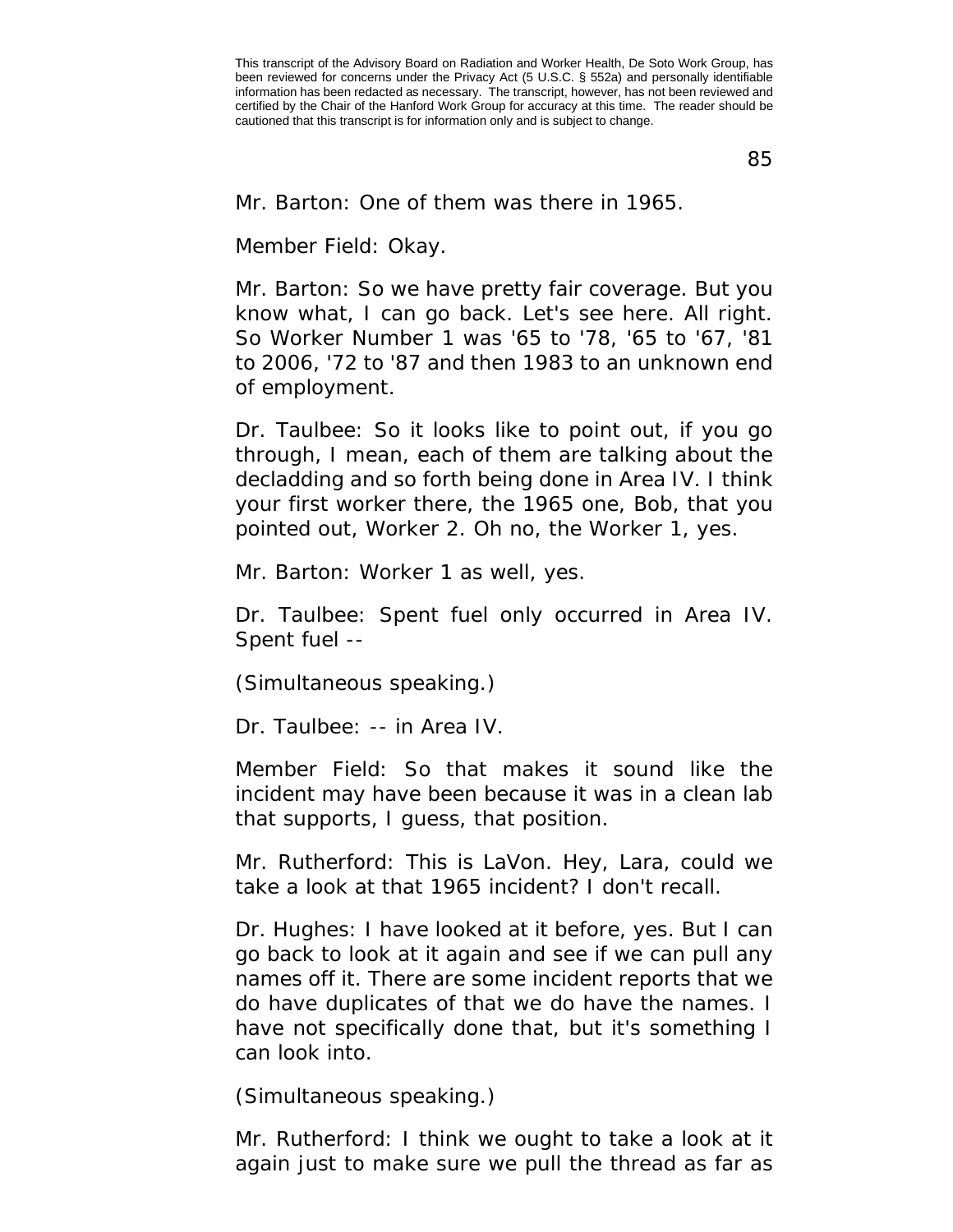86

we can pull on that one.

Chair Schofield: How extensive of records are there on the people who, both at De Soto and Area IV that were under the bioassay program?

My thinking is that this decladding and stuff that went on in Area IV because of exposures or because of lack of manpower where some of these people rotated from De Soto up to Area IV to do some of this decladding type work or not is -- I'm wondering if we could identify some of those people through their bioassay records? This may not be something possible. I don't know. That's why I'm asking.

Mr. Barton: Well, we had a fairly extensive discussion. And I think it's pretty well established and accepted that the two sites, I use the term sister sites, but they did rotate workers between the two. There was no wall keeping one from the other. I think it is assumed that the workers at both De Soto and Area IV essentially worked at both sites.

I think where our hands are tied is that these decisions about where covered employment is are really not -- we don't have much of a say in it. That's really Department of Labor who establishes that. But I think it's clear that workers at De Soto, including your security, your fire protection and your health physicists did rotate.

Ms. Blaze: I can answer so many of these questions when I'm allowed to present. I'm sizzling like an isotope over here.

Chair Schofield: Since we're addressing that question, would you like -- if it's okay with everybody else, would you like to go ahead and address that particular issue?

Ms. Blaze: I would like to –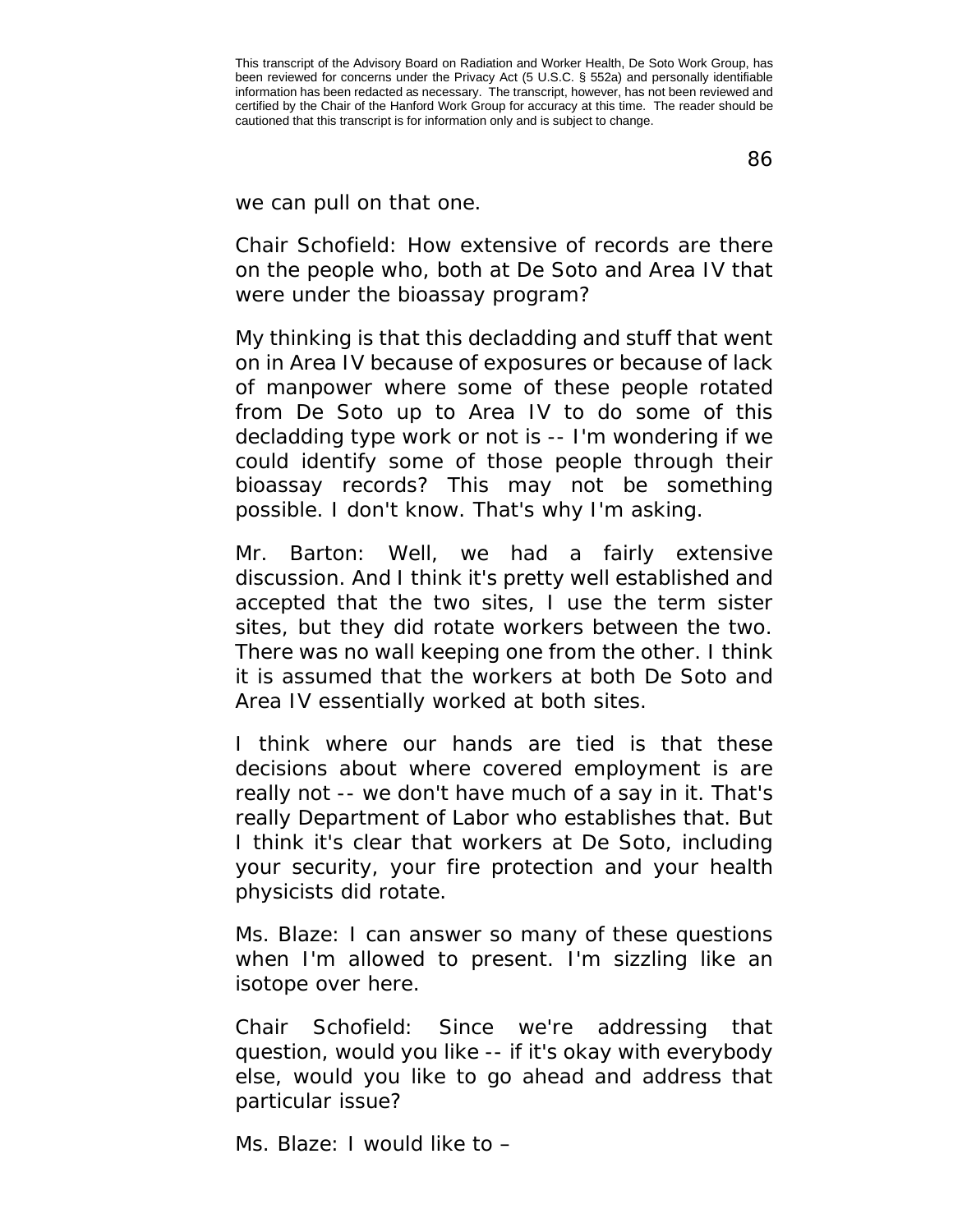87

## SC&A 2020 White Paper

Mr. Barton: If I could just give an update on the 2020 White Paper that SC&A produced.

Ms. Blaze: Yes. Let me go after Bob.

Chair Schofield: Okay.

Mr. Barton: Unfortunately, so you all got an official use only copy of that report. And we're still working through the various levels to get it cleared for public release.

In that report, there is a discussion. We took a look, without getting into too much detail because we can't because it's still official use only. We did take a look, and there's a discussion about the movement of workers between the two sites.

There's also a discussion about concerns with the in vivo count program and possibly missing records from that. There's a discussion of the comments made by CORE Advocacy in August concerning the interviews. And then finally there's also a discussion of a case study that was submitted by CORE Advocacy in 2018 that essentially compared the records that a former worker had kept for themselves on their radiation monitoring against FOIA requests for the same records from DOE.

So there's a lot of material there. And, you know, we did our best to try to get it cleared for this meeting. But there's a site specific deal we reviewed that has to happen.

The report was cleared by DOE HQ but there's been some questions about who gets the final redaction on it before it can be released to the public. So I apologize for that.

There is considerable information in which we try to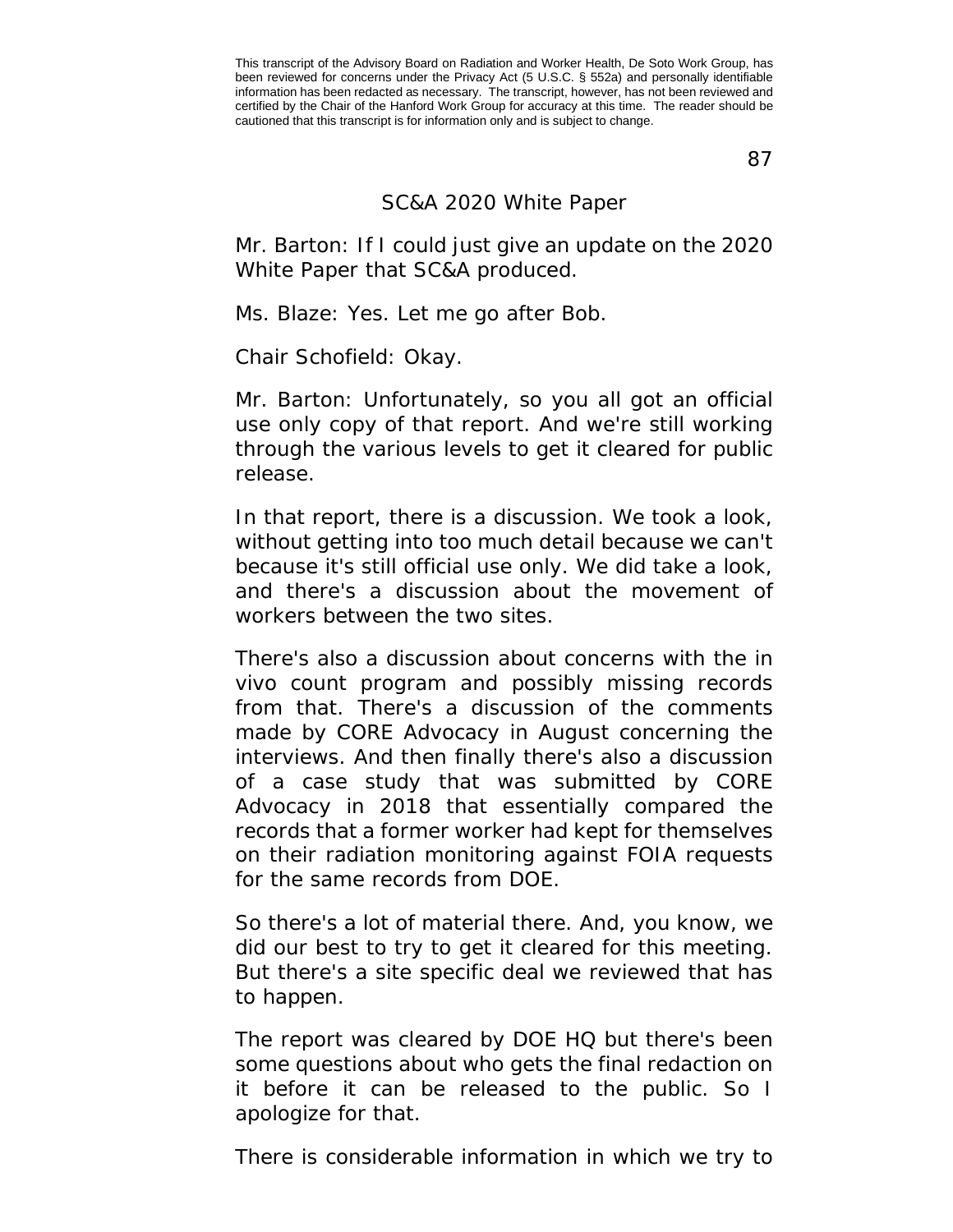88

address some of these things in that report. And we hope to have it out in the next couple of weeks if we can sort of get the procedural hurdles cleared. And that will be made available.

So I just wanted to give an update on that. It does appear on the agenda. But we just weren't able to get a publicly cleared version for this meeting and so we can't really discuss the specifics on that at this time.

Chair Schofield: Well then we better hold off.

Mr. Barton: That was all I had as far as an update on that item.

Chair Schofield: LaVon, you look like you're about ready to go to sleep. Do you got any comments?

Mr. Rutherford: I look like I'm about ready to go to sleep? Actually, I've got two monitors going here. And my video camera is on this one. And so I'm trying to bounce back and forth. No, I'm listening. No comments.

Member Field: Phil, would this be a good time for D'Lanie to present?

Chair Schofield: What was that?

Member Field: I said, would this be a good time for D'Lanie to present?

Chair Schofield: Since we can't discuss the White Paper and due to our limited time today, I would like to have her go ahead and present what she has for us unless somebody else has any objections?

Ms. Blaze: Are we good?

Chair Schofield: I think we're good. Go for it.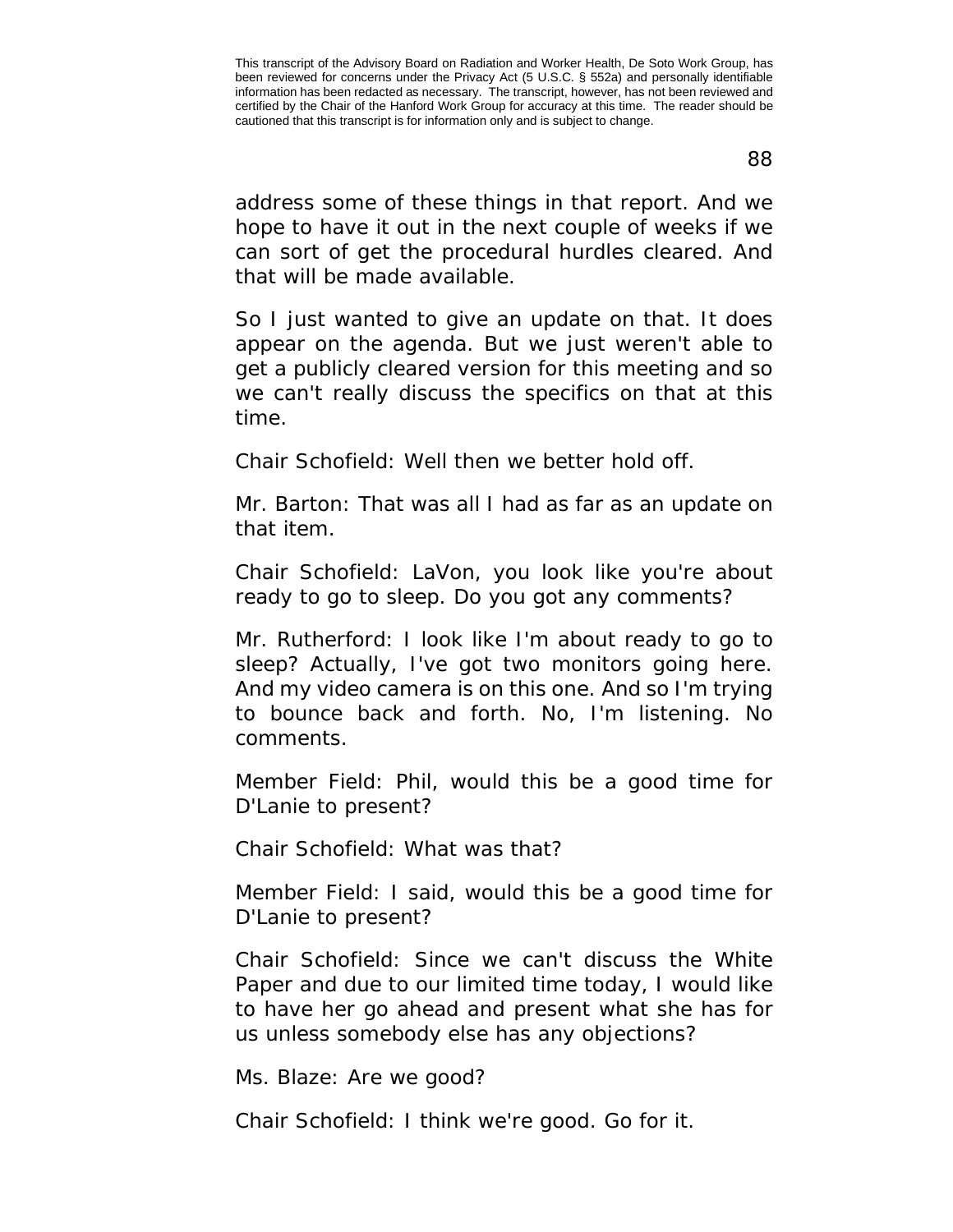89

## Petitioner Comments

Ms. Blaze: Thanks, Phil. So thanks, everybody. It's really good to see all of your faces again and thank you for your continued work on SEC Petitions 235 and 246 for Santa Susana and De Soto.

All of the presentations today were so impressive, but I want to focus my comments squarely on the need to pass the SEC for the De Soto facility.

That petition was prompted by NIOSH's decision to expand the Santa Susana Area IV SEC to 1988. And as we've been discussing today, NIOSH initiated that expansion based on the inability to dose reconstruct americium or thorium with sufficient accuracy.

Now Santa Susana and De Soto share a welldocumented joint history. In fact NIOSH has always considered them to represent the same entity, operationally and contractually. We've talked about that today a lot, too. The same site profile is used, the facilities shared workers, materials, recordkeeping. They functioned as one.

Therefore, it was reasonable to expect that a concurrent SEC would be passed for De Soto facility to match the one at Area IV. And that has been done in the past with all of the SECs up to 1964, but this time it just wasn't.

NIOSH explained that that was because americium and thorium were not used at the De Soto facility and so a concurrent SEC Class would therefore not be necessary. But that did not take into account the workers of De Soto facility who were routinely loaned to Santa Susana or who rotated on an as needed and undocumented basis.

NIOSH is well aware of this problem. And they're aware that these workers are just as likely to have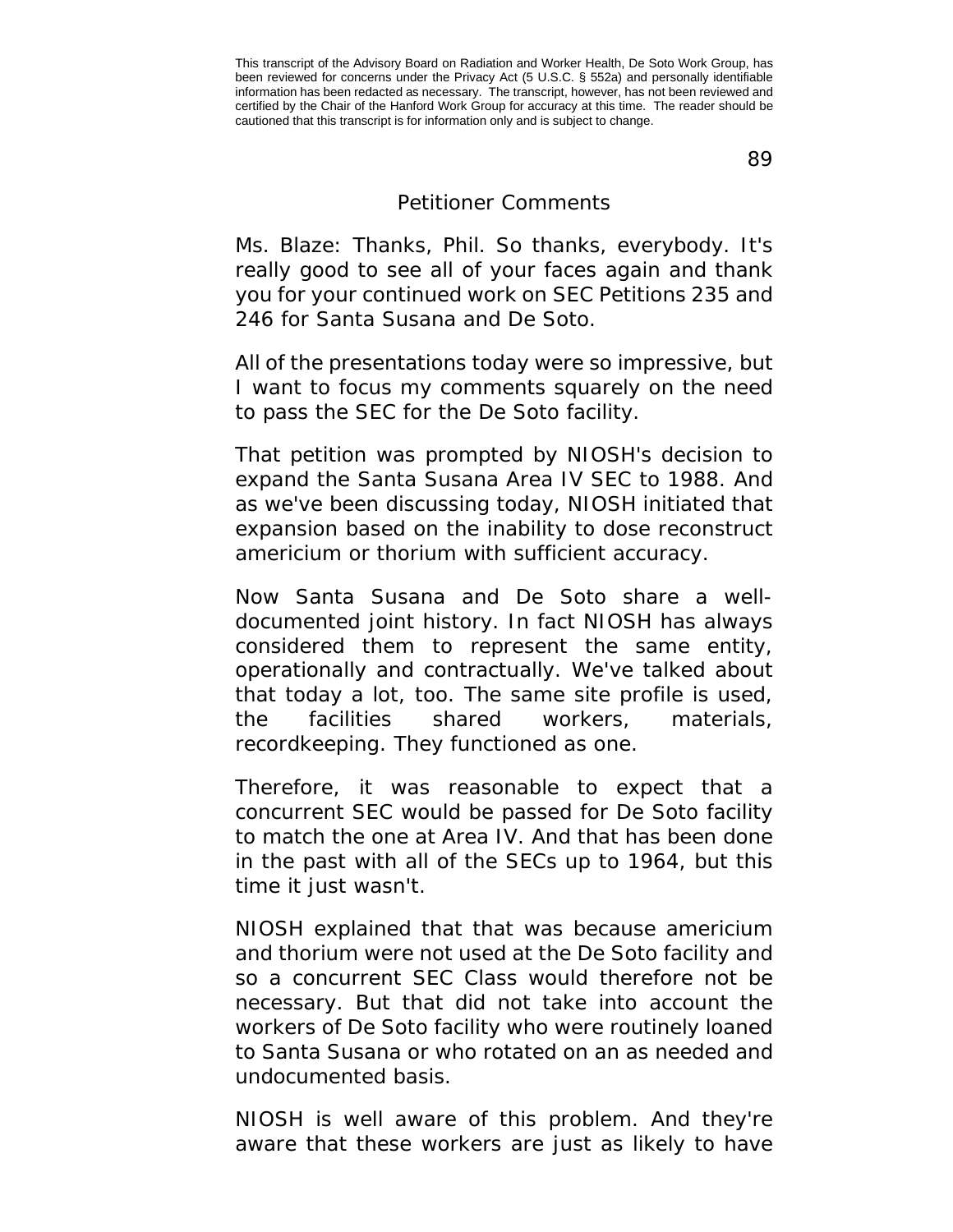encountered americium and thorium as any employee who may have been administratively affiliated with Area IV, yet NIOSH turned their backs on these workers. And I'm going to tell you how NIOSH has completely changed their position since this SEC petition was first introduced.

NIOSH has always emphasized the similarities between these worksites, most especially the problem of undocumented worker rotation between them. In fact, NIOSH has relied on that very issue to explain their continued delays in resolving numerous open issues regarding the creation of internal and external co-worker models since 2010, and that topic came up today.

For example, in 2015 Dr. Jim Neton, the Associate Director of Science at NIOSH, stated on the record that one major problem in developing the co-worker model was that Santa Susana, quote, had other sites like the De Soto facility and that, quote, NIOSH simply cannot be sure where the bioassay data came from, end quote.

So here we are today, and NIOSH has totally changed its position, now insisting De Soto facility has an entirely separate burden of proof when it comes to establishing this SEC Class.

NIOSH expects us to prove that americium and thorium were present at De Soto before it will acknowledge that the workers were at risk of exposure. And NIOSH has passionately represented these facilities as separate work sites even while evaluating their petitions together as we've been doing all day.

Well, we did as NIOSH requested, and we focused efforts on establishing that americium and thorium were used at De Soto facility. Even NIOSH's own 1995 stack emissions data confirm the presence of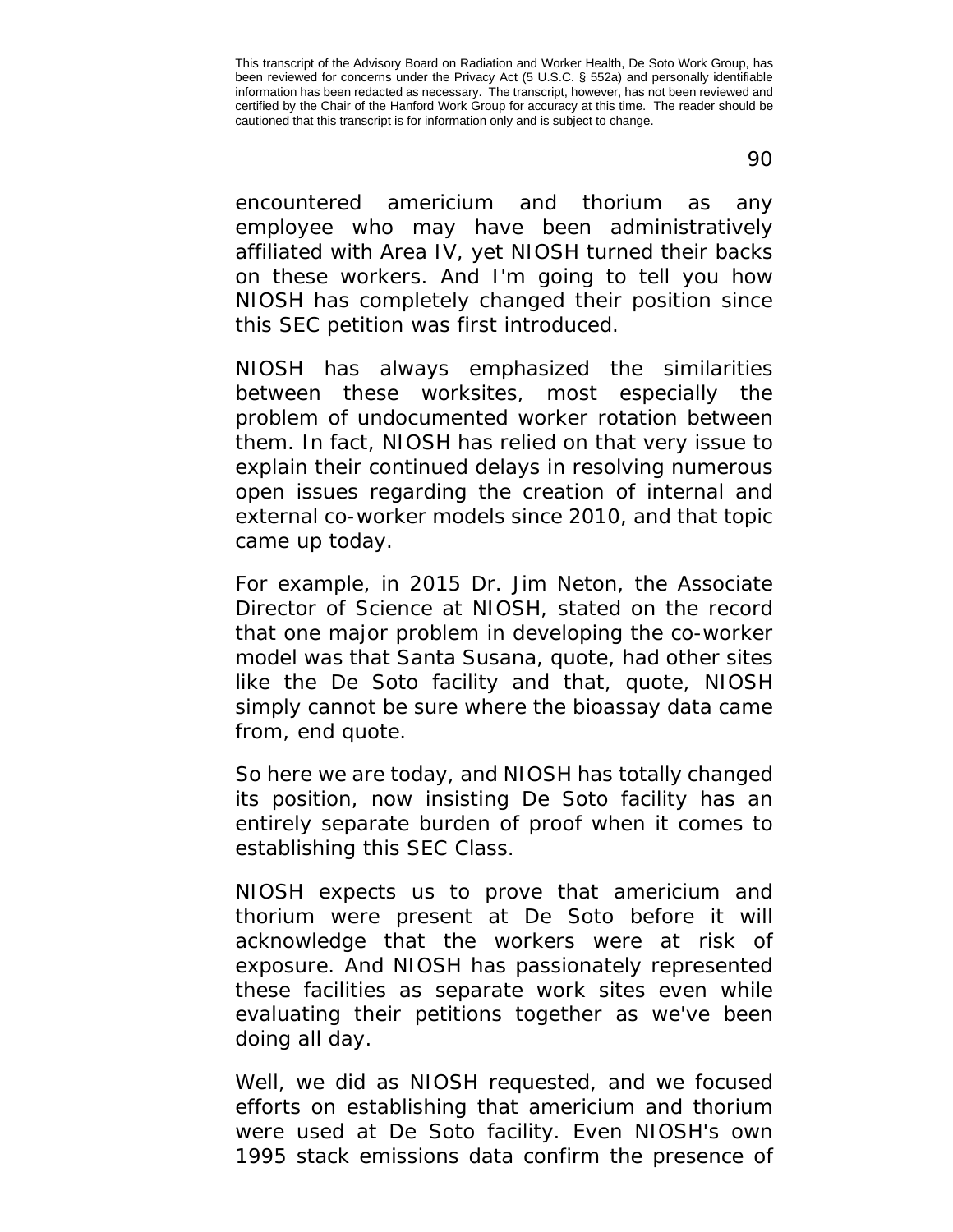91

these materials in the ventilation samples.

We've supplied log books, documentation, incident reports, worker affidavits, evidence of previously unconsidered programs, et cetera. There's been so much good work done and NIOSH's expectations have been met, and yet they continue to move the goalpost.

I keep coming back to one question, and Bob asked that question today. I think that since it's NIOSH's responsibility to conduct dose reconstruction with sufficient accuracy, the question that we must answer is this.

Were De Soto workers at risk of americium and thorium exposure, like Santa Susana employees were? And the answer is yes. NIOSH is well aware of established site practices and undocumented rotation between this shared workforce.

And I think that Dr. Kotelchuck brought this up at the Providence, Rhode Island Work Group meetings. NIOSH immediately put it back onto Department of Labor stating that DOL will tell NIOSH which facility an employee was affiliated with and then NIOSH will simply conduct the dose reconstruction accordingly.

That's only partially true. Dr. Hughes, at that same meeting and on the record, stated that all radiation data for Santa Susana and De Soto employees is, quote, the same. That is, regardless of any administrative affiliation with a particular site, Santa Susana or De Soto, NIOSH knows that that radiation data applies to workers in both sites and that the majority of monitored workers had occasions to perform duties at both sites interchangeably and without documentation. And NIOSH also knows that oftentimes these very workers would go back and forth between the sites several times in the span of a single work shift.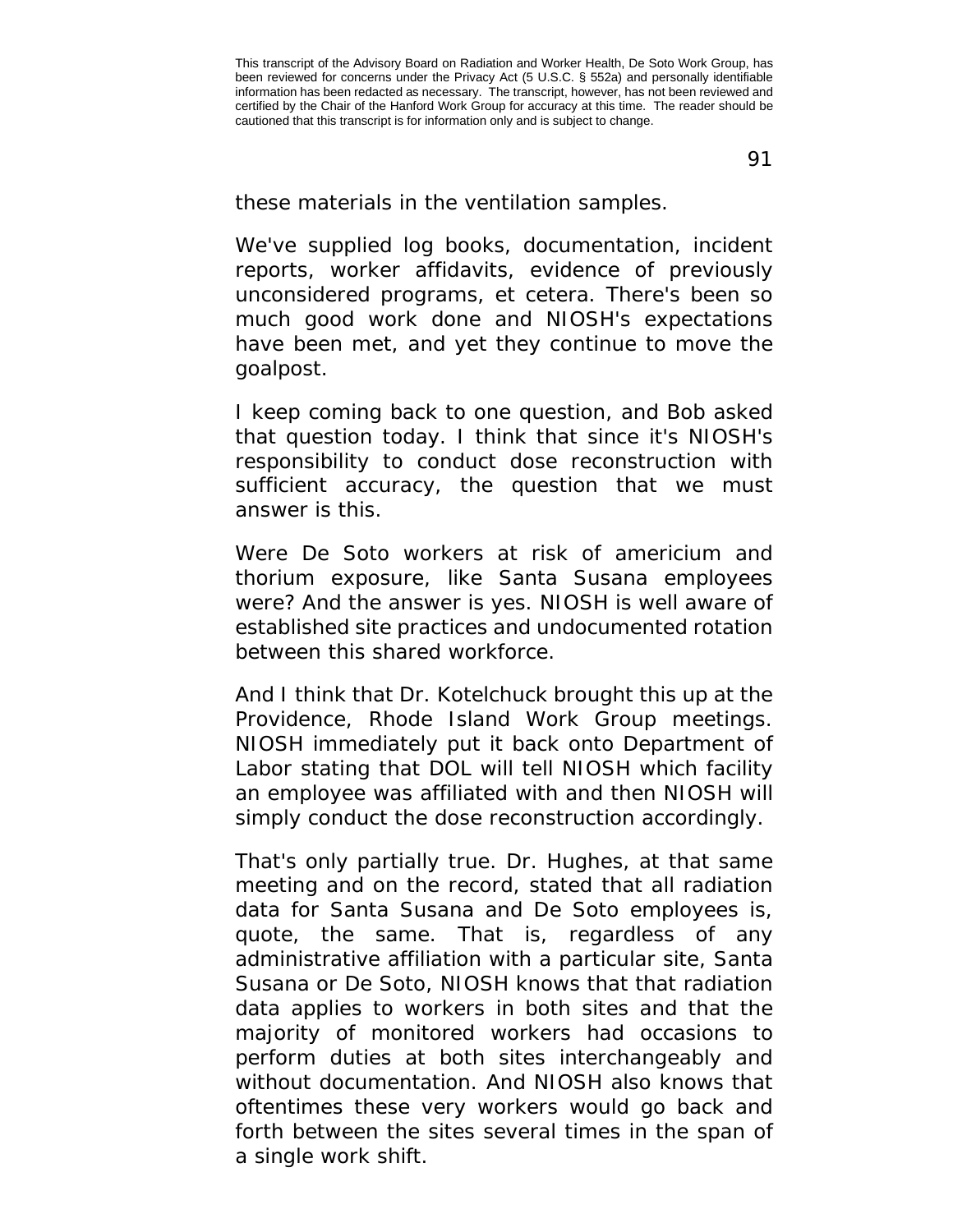So DOL's interpretation of a simple administrative affiliation has no bearing on NIOSH's interpretation or understanding of worker radiation exposures at Santa Susana and De Soto facility.

It's NIOSH's responsibility to interpret that radiation data and to acknowledge site practices and data limitations that might prevent or compromise accuracy in dose reconstruction outcome. Being unable to tell which work site workers were at while they were monitored or exposed, that presents a challenge that should be acknowledged, and it supports passage of an SEC all by itself.

Today Dr. Hughes mentioned that the idea of outdated Site Profile documents is subjective since some of these claims are about work that was performed in 1954. But that, too, is misleading because there's a difference between the terms outdated and incomplete.

And the Site Profile and Technical Basis Documents are still missing information and relevant data that pertains to all eras of site operations from the 50s onward. They have never provided a complete or accurate depiction for all of the years that these sites have operated jointly with the shared workforce.

The bottom line here is that if NIOSH could have used De Soto worker data to reconstruct americium and thorium for Area IV employees, they would have done it instead of expanding that Area IV SEC by 24 years.

But as Dr. Neton has said, one major problem is that NIOSH simply cannot be sure where the bioassay data came from. And as Bob Barton of SC&A reiterated today, there simply is not monitoring data available, and this statement applies to workers regardless of their administrative affiliation.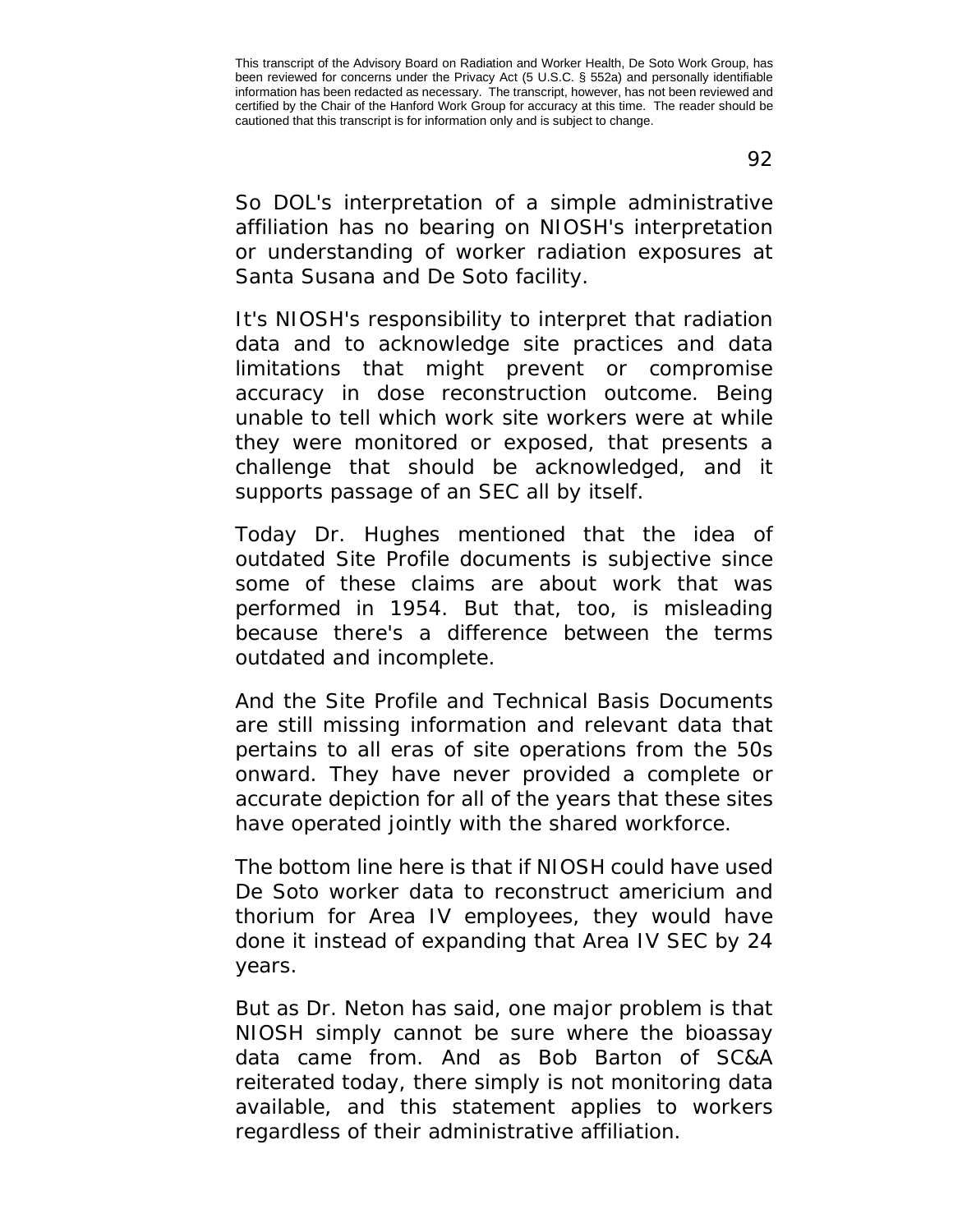93

We cannot have it both ways. Clearly, it does not matter if americium and thorium were present at both work sites because the workers were present at both of the work sites.

NIOSH's realization that they could not perform dose reconstruction with sufficient accuracy for the workers at Santa Susana means that they cannot do it for the workers at De Soto either. They are one and the same, the workers moved between these work sites. Americium and thorium didn't have to.

Still yet we have provided evidence that establishes the presence of materials at De Soto. We also still have a lot of mysteries as we've discussed today, and we've established the practice of undocumented worker rotation between Area IV and De Soto among those who were administratively affiliated with both of the work sites.

I respectfully urge the Board to recognize the plight of the De Soto employees routinely present in Area IV without documentation and summarily disqualified from the SEC to date.

Their exposures were no less deadly. Their cancers are no less worthy. It is not their fault that NIOSH cannot tell the workers apart or track worker movements from site to site. In fact, this has been made even more challenging since DOE stopped holding Boeing accountable for providing complete and timely worker records and radiation data.

Inability to obtain comprehensive worker data is, in and of itself, a reason to establish an SEC class.

Currently, Santa Susana and De Soto workers are unable to obtain employment verification, personnel records or complete radiation records. And we continue to seek involvement and explanation from DOE to no avail. It has become routine practice for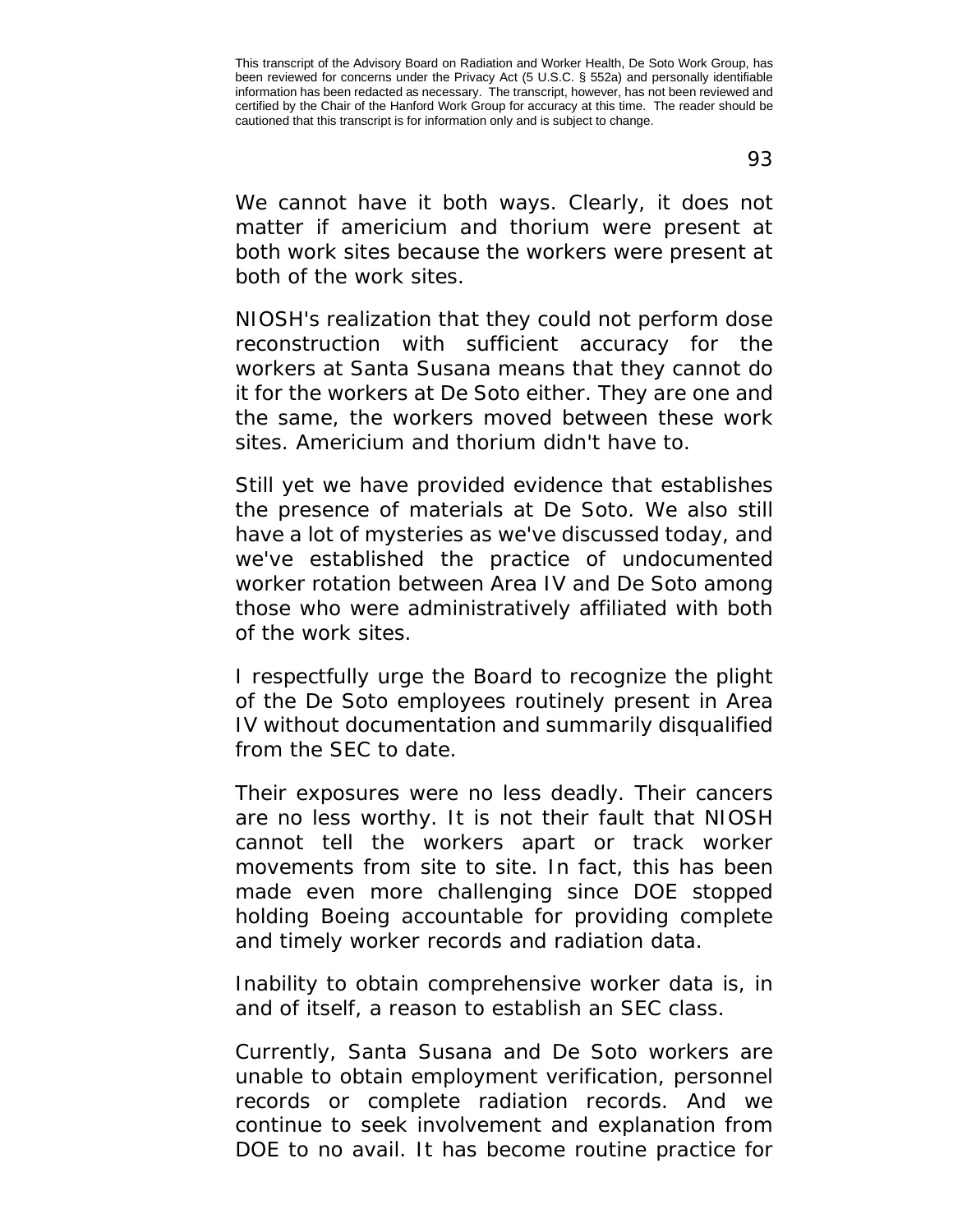Boeing to indicate that hard copy personnel records are available for the employees of Area IV and for De Soto. But for some reason, those records are not being provided to Department of Labor.

The Department of Energy has not provided an explanation for the location of those worker records in case after case. These very records could be used to establish worker rotation and work locations. And we're now unable to get them from DOE and the contractor.

NIOSH has yet to respond to the revelations involving incomplete radiation data and radiation dose discrepancies for the workers who rotated between Area IV and De Soto hot labs.

Boeing provided no whole body counting data for an employee who was there over the course of 40 years. But the employee provided numerous records of whole body counts and a letter from his employer file indicating that the contractor typically did not report whole body count data for the workers at Area IV or De Soto.

This calls into question the completeness and accuracy of all radiation data supplied by Boeing for the workers of Santa Susana and De Soto facility.

Enough. The SEC for De Soto facility is the only way that we can assure that EEOICPA functions as Congress intended.

I respectfully encourage the Advisory Board to recommend acceptance of this SEC based on the long established, repeatedly acknowledged shared operations, shared data limitations and shared workforce with Area IV.

In fact, based on the information in DOE operations at these sites, so much of which we went over today,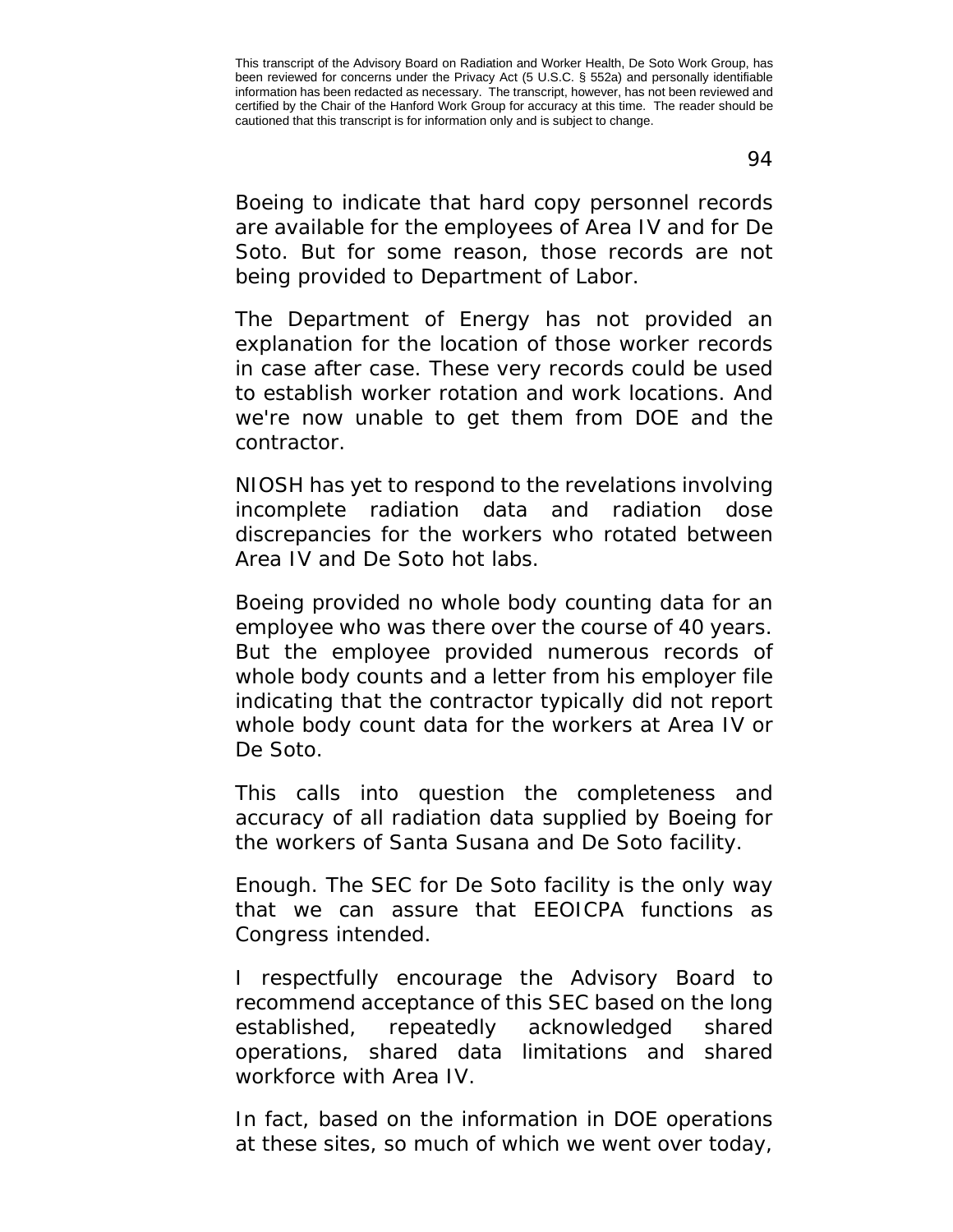95

including the site remediation period, both SECs should be concurrent until at least 1995.

As always, it's a privilege to address the Board. And I thank you for your continued efforts on these SEC petitions and for the workers at these sites.

Chair Schofield: Okay. Thank you.

Ms. Blaze: Thanks, Phil.

Chair Schofield: Yes. We're still fighting with that problem about the Department of Labor wanting to label people at one area or the other. I don't know exactly where we're going to be able to go on that one yet. I got a question for --

Ms. Blaze: To clarify, I'm not talking about areas. I'm talking about the difference between Area IV and De Soto facility.

Chair Schofield: Right. But some people, according to the Department of Labor, are labeled as only having ever been at De Soto even though we do have, you know, a great deal of testimony that shows people did move back and forth.

Ms. Blaze: That's what matters.

Chair Schofield: They could be at both facilities in one day.

Ms. Blaze: Yes. And we have to give them the benefit of the doubt when there's an absence of data. That's the whole premise behind the program. It's the whole purpose of claimant favorability in dose reconstruction.

Member Beach: This is Josie. How many workers are we talking about that are not covered in the De Soto facility? Do we have a count or any idea?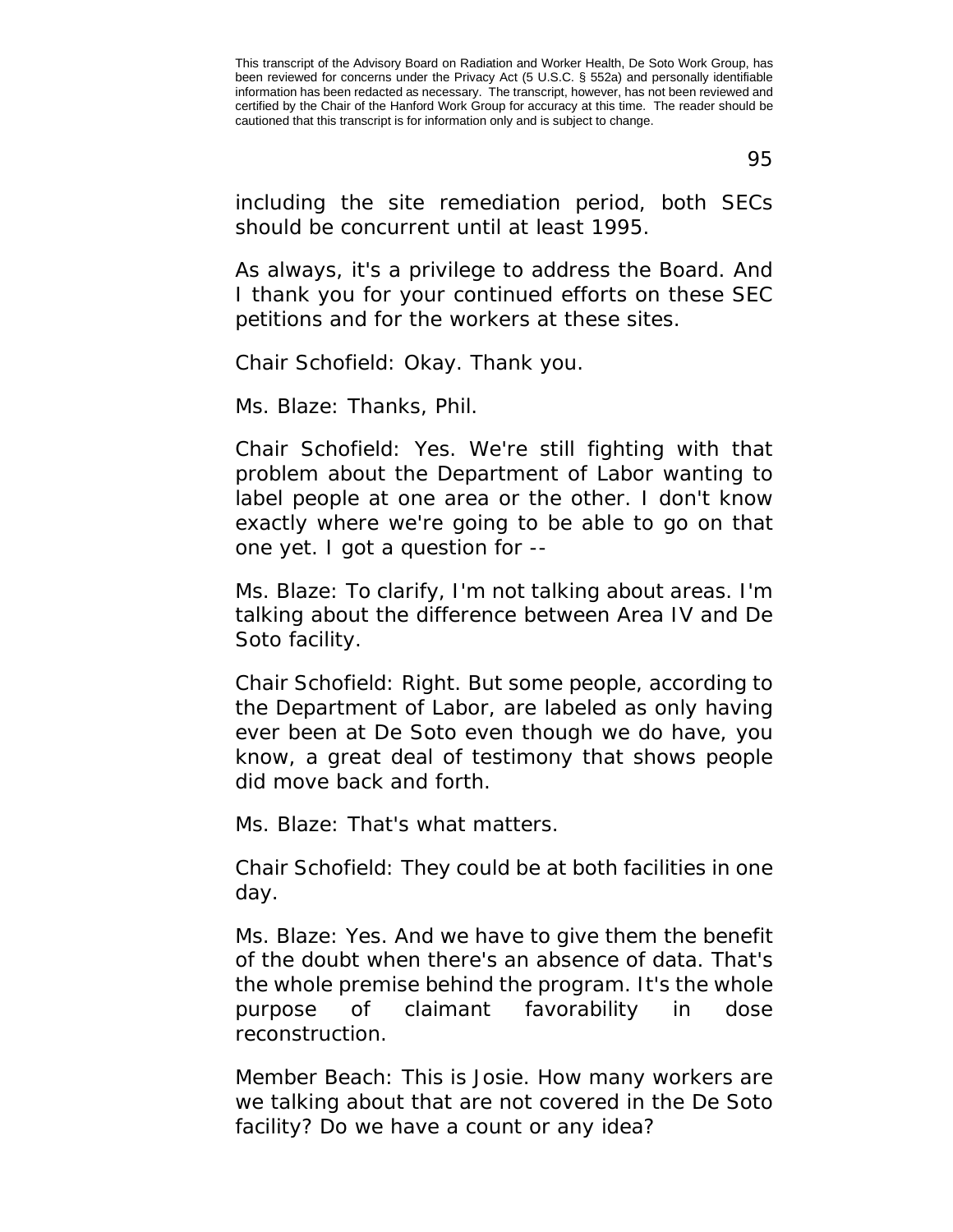96

Mr. Rutherford: Lara, do you have an idea? I don't know what we would have presented in the Evaluation Report. We would have identified the number of potential claims affected by the entire Class and then we would have separated out for the given Class that we were recommending for, so I don't know if we --

Member Beach: Yes. I'll go back and look.

Dr. Hughes: Yes. I don't have that in front of me. We have about 300 claims at NIOSH for De Soto. But that is not -- I don't have the number that has coemployment with Santa Susana or which of those claims would fall into a potential SEC. I don't have that.

Chair Schofield: I don't remember, somebody will have to correct me on this, but if I remember right, there were at least -- whether it was a job description on their personnel files or it was on their badge that a lot of people even though they worked in Area IV had identifiers that showed them in other areas.

I don't know if this also was true for those people who were labeled as working at De Soto or not. Maybe somebody can remember these documents and has seen it for De Soto, too.

Ms. Blaze: I'd like to go on the record, if I may. During the time that it was my time to speak on the agenda, and I've patiently waited since 7:30 this morning Pacific Standard Time to do so, Boeing representatives have been sending everyone text messages on the Zoom chat, which is highly distracting and very inconsiderate to the petitioner. And I'd just like to point that out. I would ask that it not continue.

Chair Schofield: Okay. Has anybody else seen that document? I remember there were some people who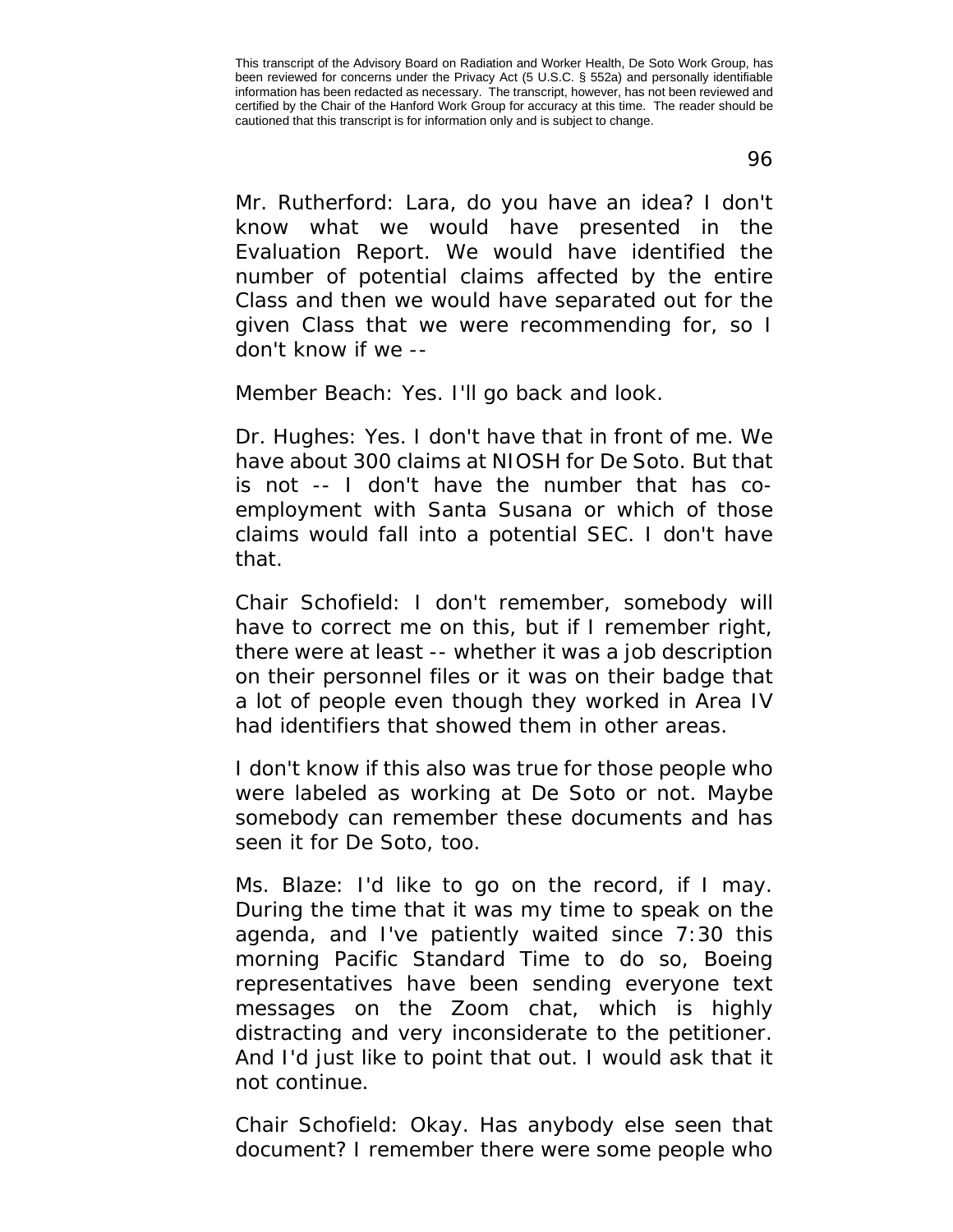were labeled as Area IV, but like I said, their badges, their personnel file, I don't remember which it was, would show them being out of another -- working in other buildings outside of Area IV, but they were assigned to Area IV? I mean, I don't remember how long ago I saw that. What was this?

Ms. Blaze: It was a widely known document. We had workers assigned to time clock locations outside of the covered area, provided with radiation badges assigned to Area IV work locations. We can't track worker movements between Areas I, II, III or IV. And we also cannot track worker movements between De Soto facility and Santa Susana.

And so if we're just looking at Area IV workers, and we're talking about Area IV and we're talking about De Soto, we can't tell where the workers were. Areas I, II and III were completely irrelevant, and we still can't tell.

Although I have obtained a memo from the Department of Labor just last week acknowledging DOE facilities in Area I. And so we're going to be looking at that more deeply as well.

Chair Schofield: Do you have any documents or documentation with personnel who were assigned to De Soto but have these identifiers that would say they also worked -- I mean, their film badge or whatever it is that may also have -- or be scheduled to work in Area IV --

Ms. Blaze: Yes. And I submitted it.

Chair Schofield: -- or vice versa?

Ms. Blaze: Yes. We've been talking about that document. There was an entire list of workers that were on loan that went back and forth between Area IV and De Soto for specific hot lab related activities.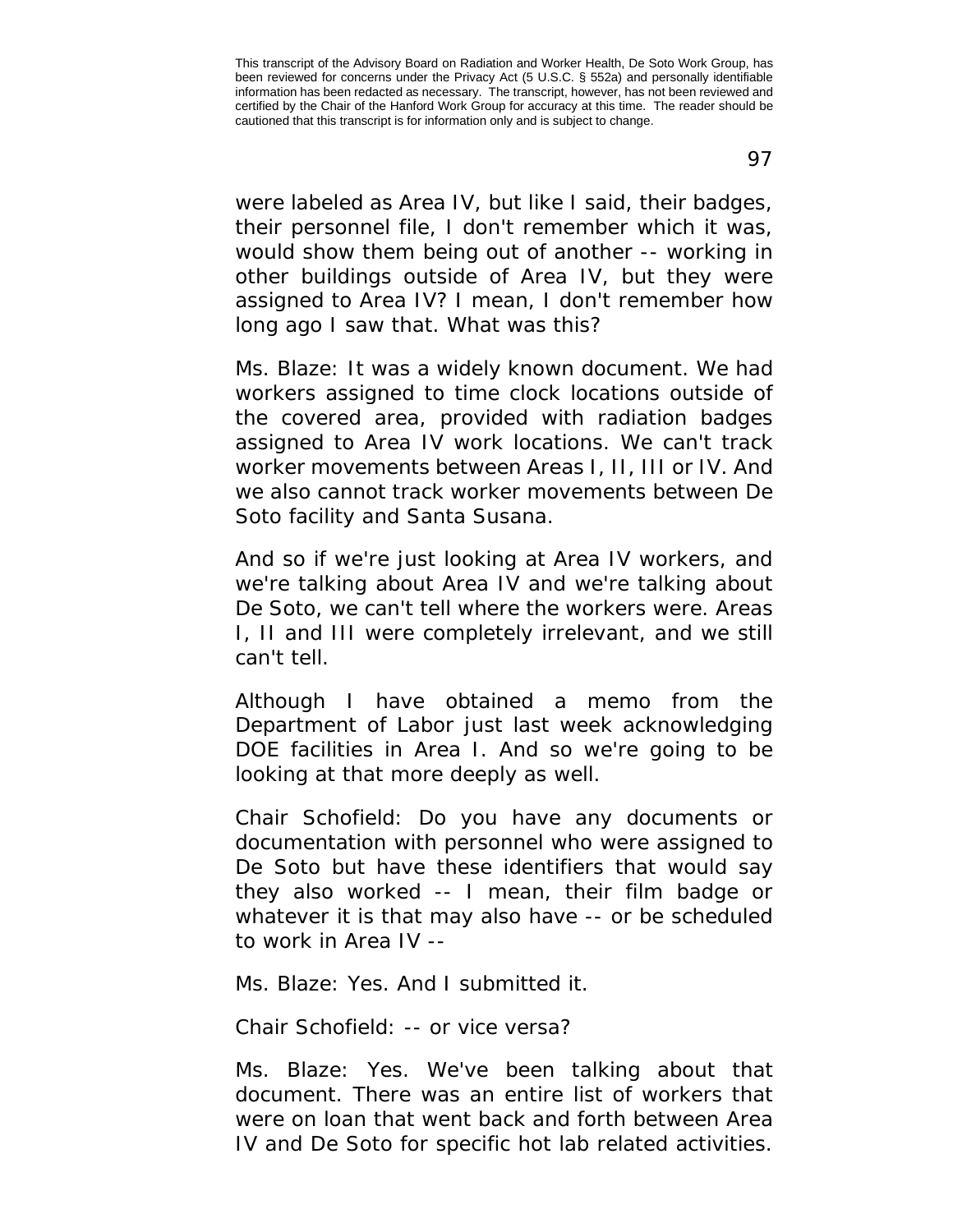98

That was one of the documents submitted a month or two ago.

Chair Schofield: Yes. I apologize. I remember seeing that, but I don't have it in front of me. I'll have to look for it again. Thank you.

Ms. Blaze: Sure.

Chair Schofield: Okay. And so does anybody have any questions?

Mr. Barton: As I indicated, and hopefully you can hear me, you should have an official use copy of SC&A's White Paper that does discuss sort of the issue with information available to place workers, where it's lacking, and also the document that Ms. Blaze is referring to. There's a lot of information in there.

We tried to put a lot of it together, especially the more recent submissions including what was submitted in June, in August and as far back as the case study that was also alluded to by Ms. Blaze.

Unfortunately, as I said, I think by rule I have to hold my tongue because it's not publicly available and so we're not allowed to discuss it in a public setting until that happens. But like I said we're working through the procedural hurdles to make sure that document does get released and is available for the petitioners.

But you should also have an official use only copy. And if you do not, I will make sure that you get one as quickly as possible. But, again, we hope to have the publicly available version and a non-PA cleared version that sheds the official use only title so that it's a lot easier and accessible in the coming weeks.

Chair Schofield: Okay. I'll go back and look at that again.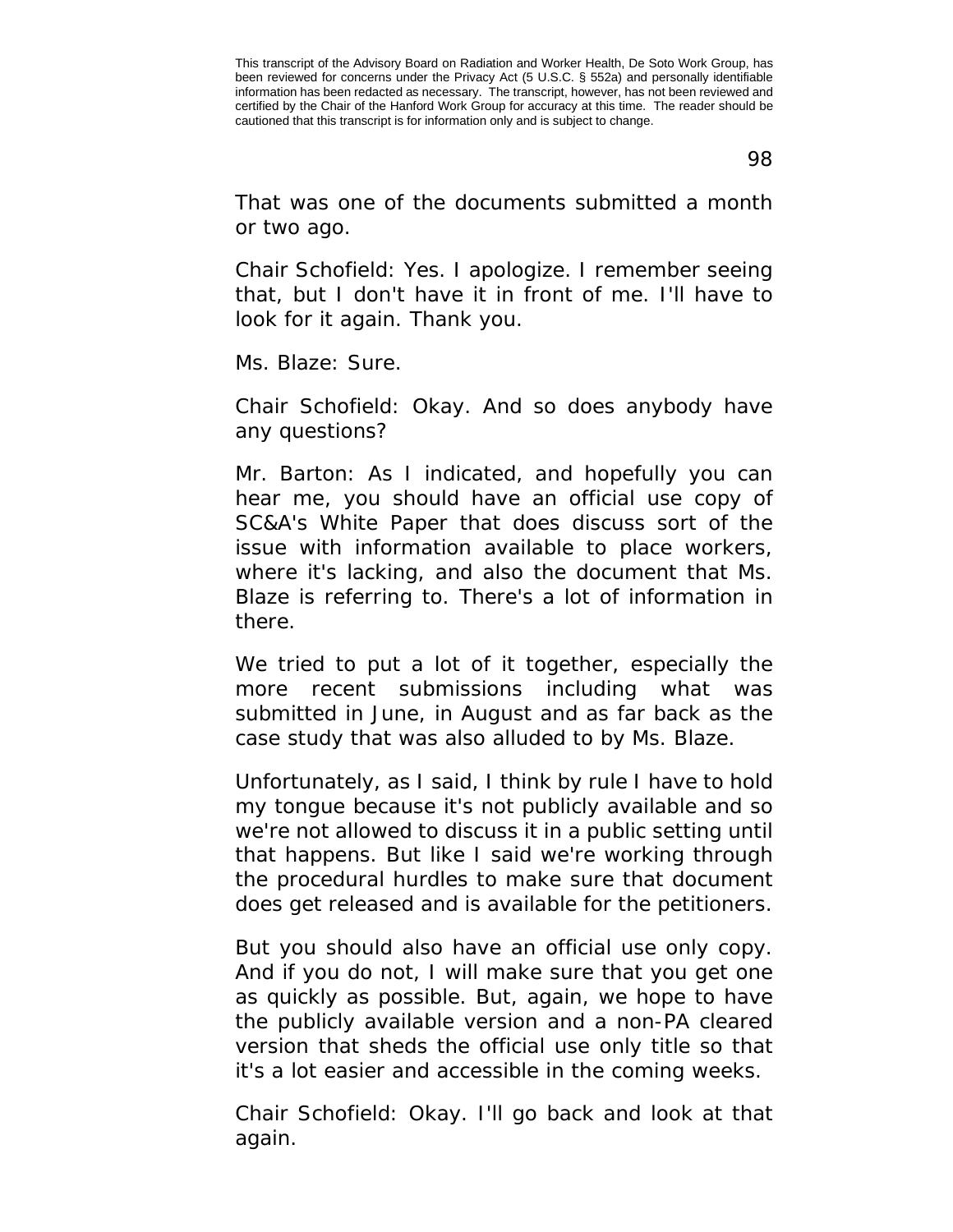Dr. Taulbee: Yes. Phil, this is Tim. The SC&A document is dated October 9 so it was just a few days ago. But I would encourage you to read from that one that is not redacted. It contains all of the information. And what will end up going out to the public will potentially be redacted. So I would encourage you to read the unredacted version that has been sent to you.

Chair Schofield: Okay. I'll do that. Hey, by the way, Tim, are you really where that picture is?

Dr. Taulbee: No, I'm not.

Chair Schofield: You better not be.

Member Beach: I have a question for NIOSH. I know that NIOSH typically reaches out to DOL when there's an issue on the workers as there is between De Soto and Area IV. And I think I read through all of these documents that you had reached out to DOL. Is that correct or?

Mr. Rutherford: I can answer that one. We have back early on when this whole issue came up, Stu Hinnefeld, who was director at the time, actually corresponded with the Department of Labor over this issue.

And I don't remember the specifics on it, but we've also ever since their petition was submitted and since we've been going through this process when we see issues or information that's provided to us that we feel is appropriate to provide to the Department of Labor, we have done that. Like, the Department of Labor's position hasn't changed on this.

Chair Schofield: I remember Stu's discussion on that at one of our meetings.

Mr. Rutherford: I also wanted to give Josie the information she asked for earlier. I did pull up our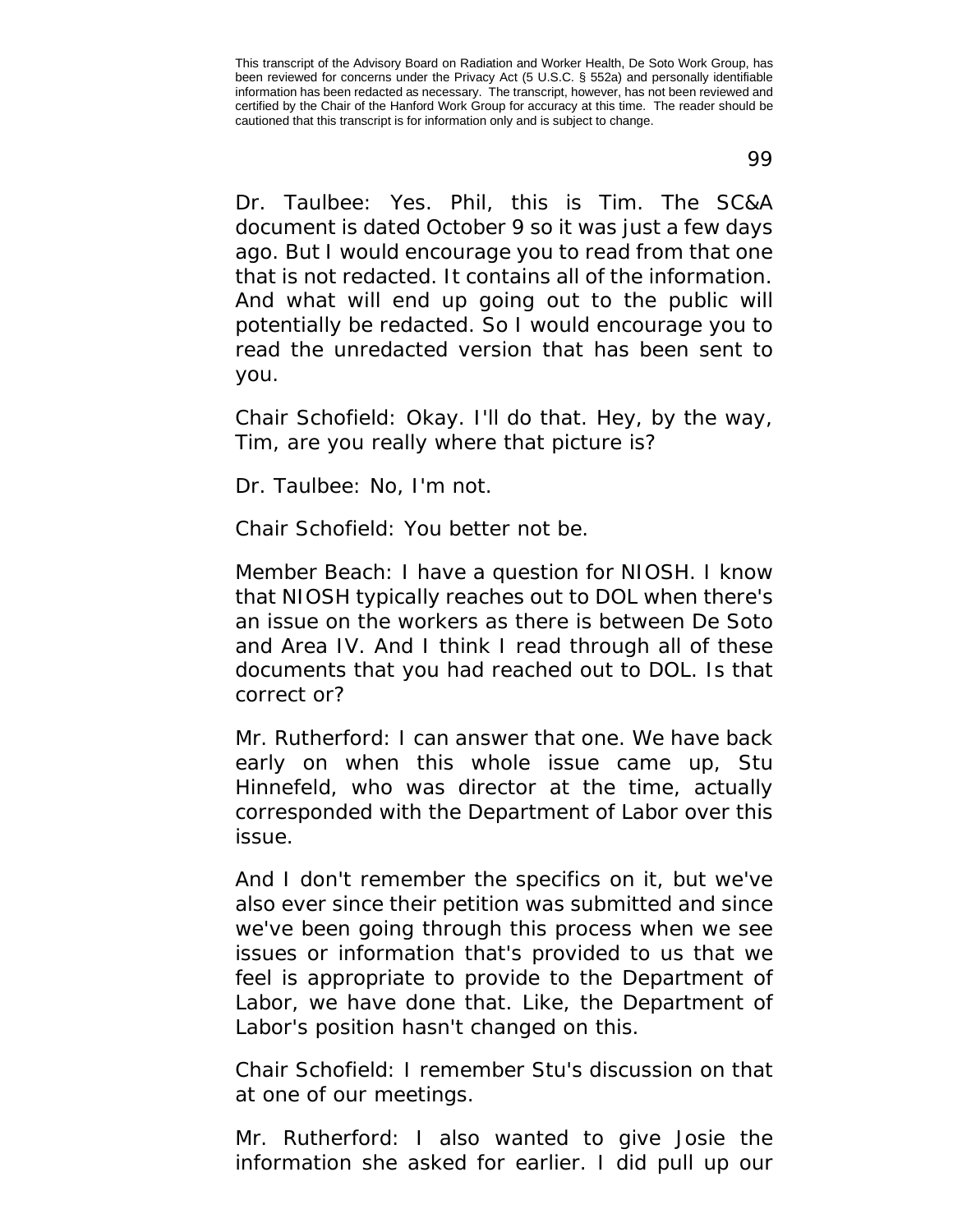100

evaluation report. And this data was from May 21 of 2018, and there were 255 claims that were submitted during the -- that covered the 1965 through 1995 period, which is the entire period of that Area IV that was part of the petition.

Now that doesn't mean that all of those claims would be compensated if the SEC was extended through that period. It just means that they did have covered employment. It doesn't mean that they had the 250 days. It doesn't mean, you know, and so -- and if you extended it, the SEC period as you mentioned, up to where the current SEC period is for Area IV that number would drop because this is up through 1995.

Ms. Blaze: Ted Katz had agreed to involve the Department of Labor in a roundtable about the eligibility issues and undocumented worker rotation like a year and a half ago, two years. I think we were at a Work Group meeting on the record, and I asked for it. And Ted said, yes, let's do it. It just hasn't happened.

But I think, really, given these issues and given the precedent at other sites, I would very much like to have NIOSH and the Department of Labor weigh in together with the Advisory Board as to why these sites were not considered to be the same.

If NIOSH considers these sites the same operational and contractual entity and we're discussing them together today as if they're the same, then why are they held to such separate burdens of proof for passing an SEC when clearly we have workers at both sites that are moving back and forth and we can't tell which ones they were.

Member Field: LaVon, earlier you said that DOL's position hasn't changed. What position were you talking about specifically?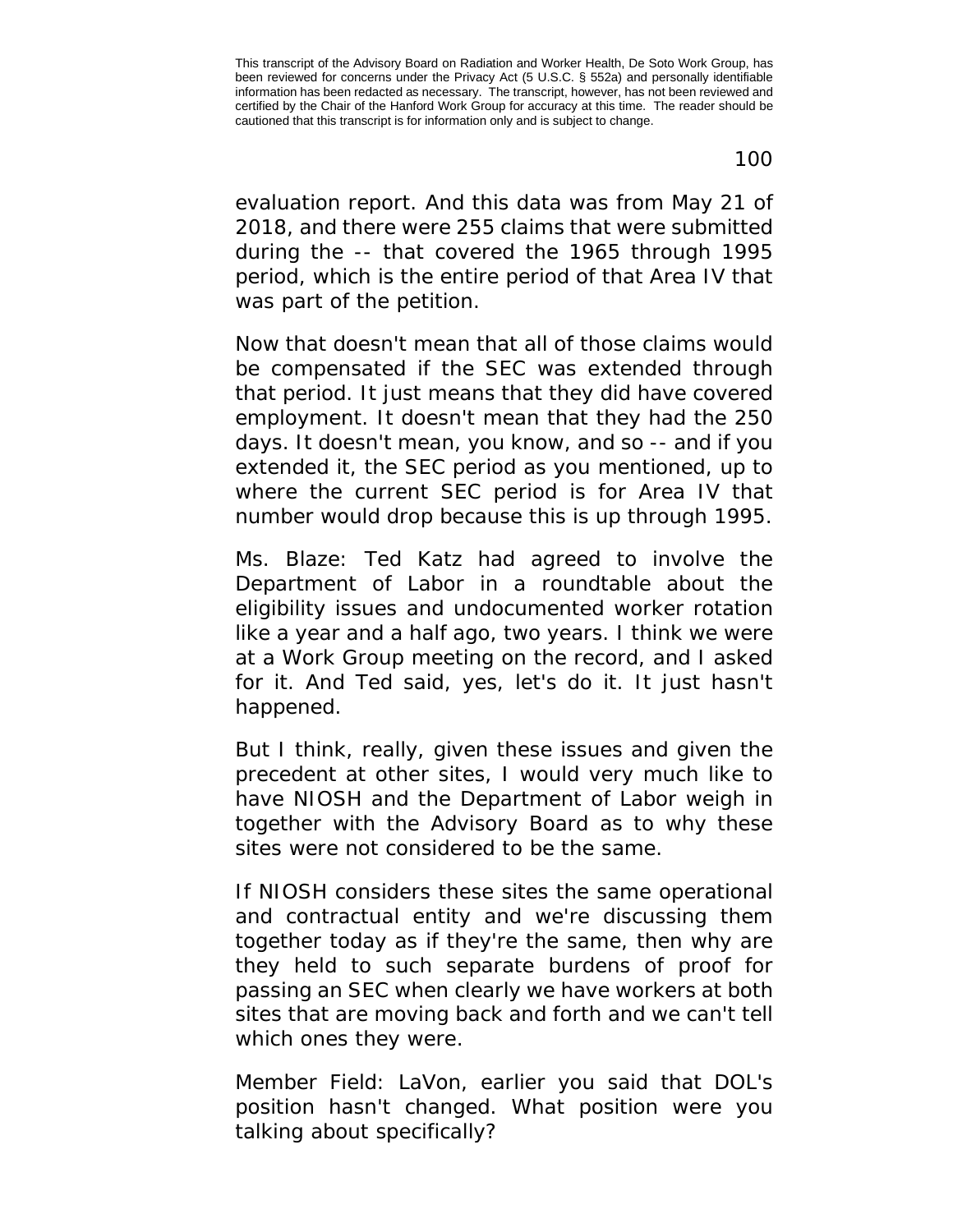101

Mr. Rutherford: Well, that they are separate covered facilities.

Member Field: I just wanted to make sure. Okay.

Chair Schofield: That particular subject goes back several years, LaVon. Somebody said Stu had kind of addressed this issue at one of the Board meetings we had because it had come up. And we asked him about it that, you know, well, wait a minute. We got these people we know.

Well, just for instance, like, some of the fire department guards and we know for a fact were going back and forth but at least, like some of the fire department was listed out of De Soto even though they responded to Area IV.

So this is not, unfortunately, a new issue. It's something that has been going on for a number of years now, the question on coverage for people from De Soto. Maybe Tim could elaborate on that a little more to LaVon.

Mr. Rutherford: No, I can't.

Chair Schofield: Okay.

Dr. Taulbee: I can't either. I mean, this is something that the Department of Labor -- I was not aware that Ted had indicated of meeting with the Department of Labor and getting people together. I'll certainly go back -- or we'll go back to the transcripts and try and see what it was that he had committed to and try and go forward from there.

Chair Schofield: Okay. I don't remember that either, so. Do you, Josie, remember when that was?

Member Beach: I sort of remember the discussion on it. But, no, not without looking at the transcripts. And it's unusual. It would be the first time that I know of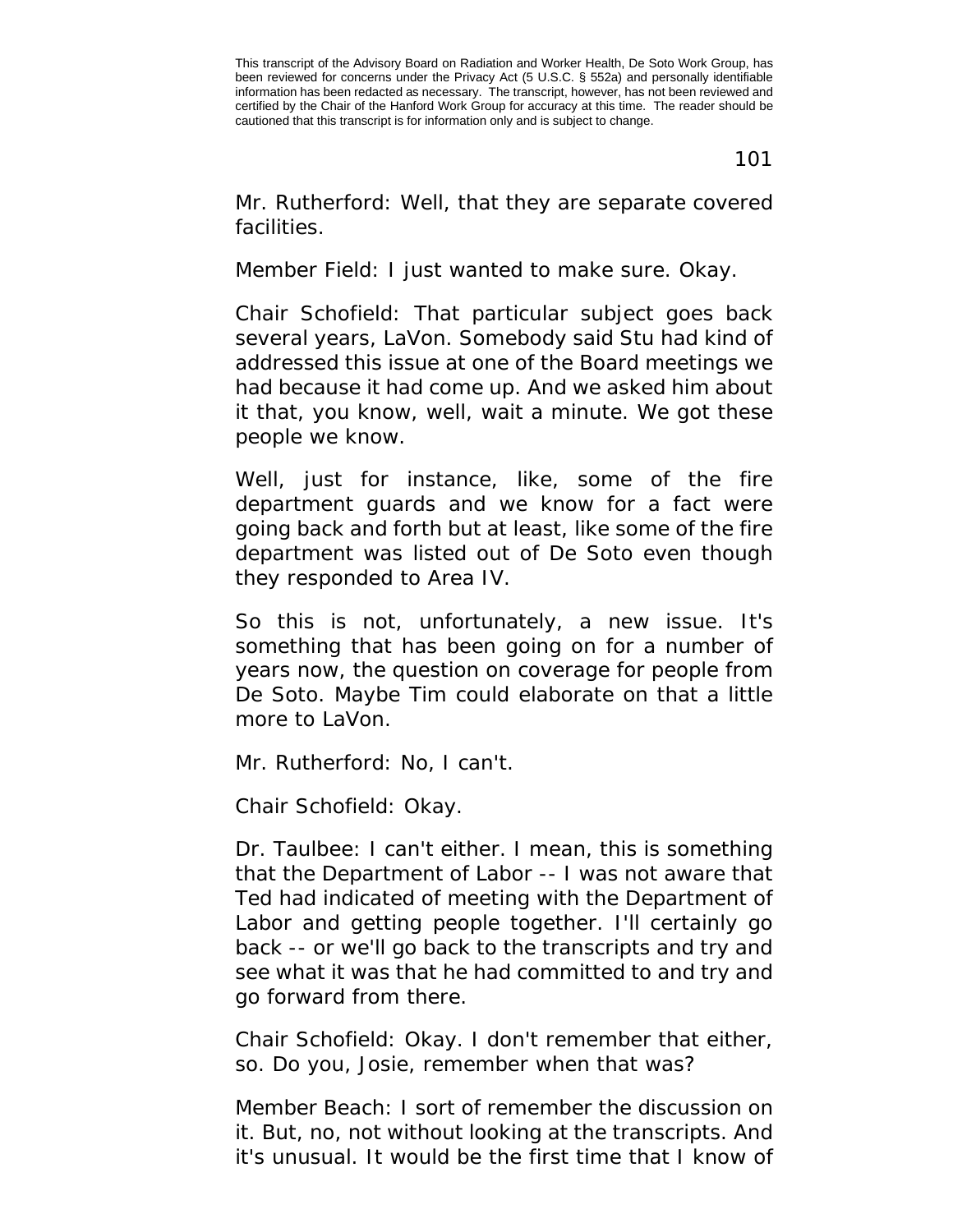102

it occurring. But it makes sense if we could do it.

Chair Schofield: Yes, it would.

Member Beach: It seems like there should be a way to prove those De Soto workers -- I mean, we know they went back and forth, to put them in Area IV at the time of the SEC that just seems -- it just seems like we should be able to do that even without regarding De Soto as a covered facility. It's the workers that --

Ms. Blaze: And if we don't have --

(Simultaneous speaking.)

Ms. Blaze: If we can't get their records from Boeing, we have to give them the benefit of the doubt.

Member Beach: I agree, but that --

Chair Schofield: No. There's no disagreement, I don't think, on anybody's part there. It's a nut we've got to still crack. Anybody else want to address that particular issue at this point?

Mr. Barton: Well, I apologize. I got dropped off the call there. So I don't know if any questions were asked directly to me. However, again, I would encourage the Work Group to read through SC&A's unredacted report, which does delve into some of what information we have about how to place workers and how they are currently -- their covered employment appears to be established. And it goes into a lot of those details. So I'm not saying that will fully satisfy your concerns, or even partially. But I encourage you to read it for the information contained therein.

Chair Schofield: Okay. If you could re-send that to me, I must have missed it. I don't know how. But I would appreciate it.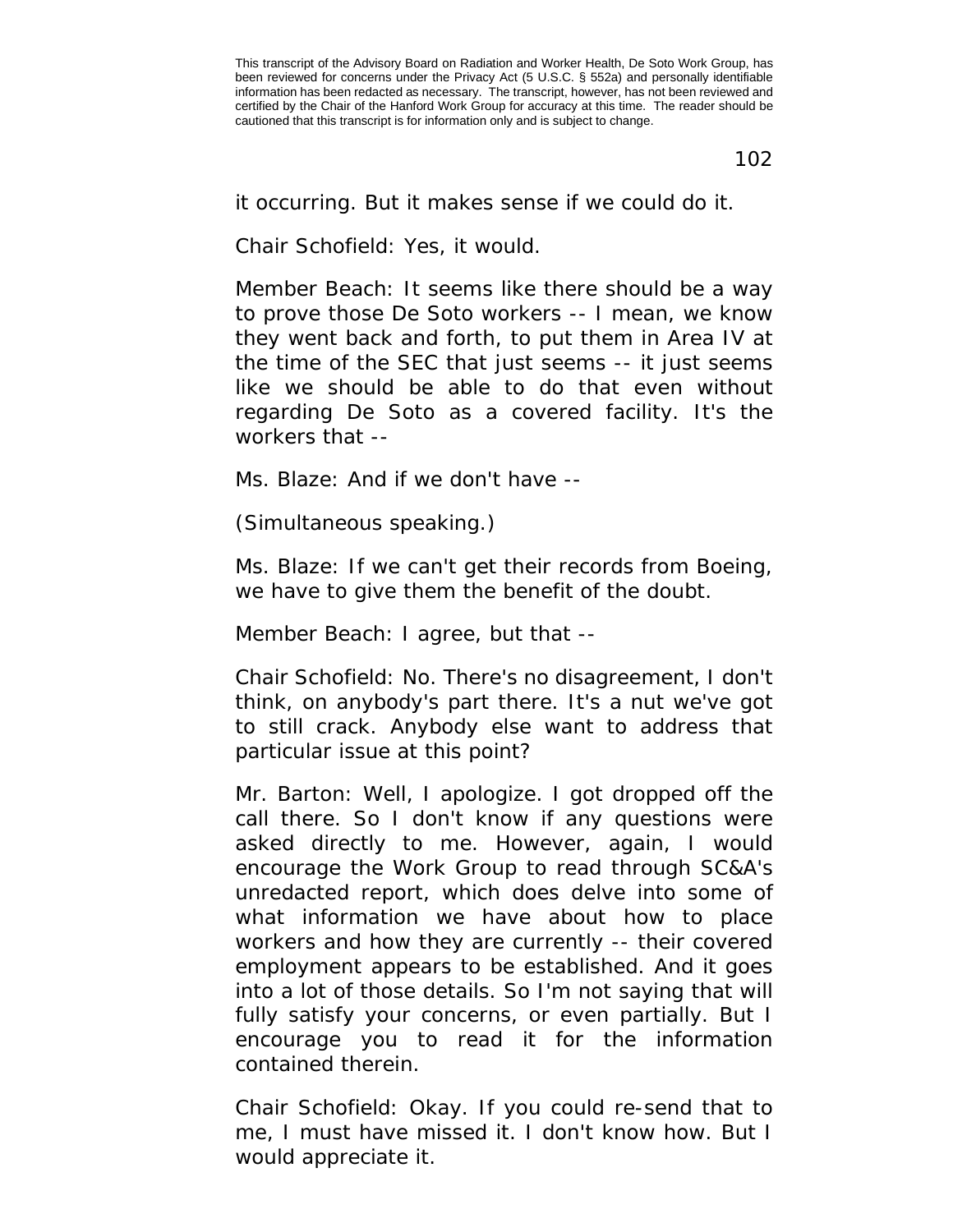103

Mr. Barton: Sure thing. Do you have CDC access still? I know these things --

(Simultaneous speaking.)

Chair Schofield: I do on my -- I can on my CDC email. But  $-$ 

Mr. Barton: So you do have access to CDC email? Because I believe --

Chair Schofield: Yes, I do.

Mr. Barton: Okay, great. Then yes, we'll make sure you get a copy of that.

Chair Schofield: Okay. I appreciate it. Okay. At this point, anybody have any ideas about how we're going to move forward at this point? Until NIOSH and SC&A have a chance to look at a lot of these documents and do searches, I think we're kind of at a standstill until they have that opportunity which, unfortunately, nobody has any idea when that's going to happen.

Member Beach: Well, there's a couple of things like pulling out the names of workers involved in the decladding incidents. That's something that can be done -- isn't that correct, Lara, that you can look for that now?

Dr. Hughes: Yes, that's correct.

Chair Schofield: Okay. I think you committed to that already.

Dr. Hughes: Yes.

Ms. Blaze: These workers, when they rotated back and forth between De Soto and Area IV, they often did so with no documentation showing that they entered Area IV or De Soto. They may have been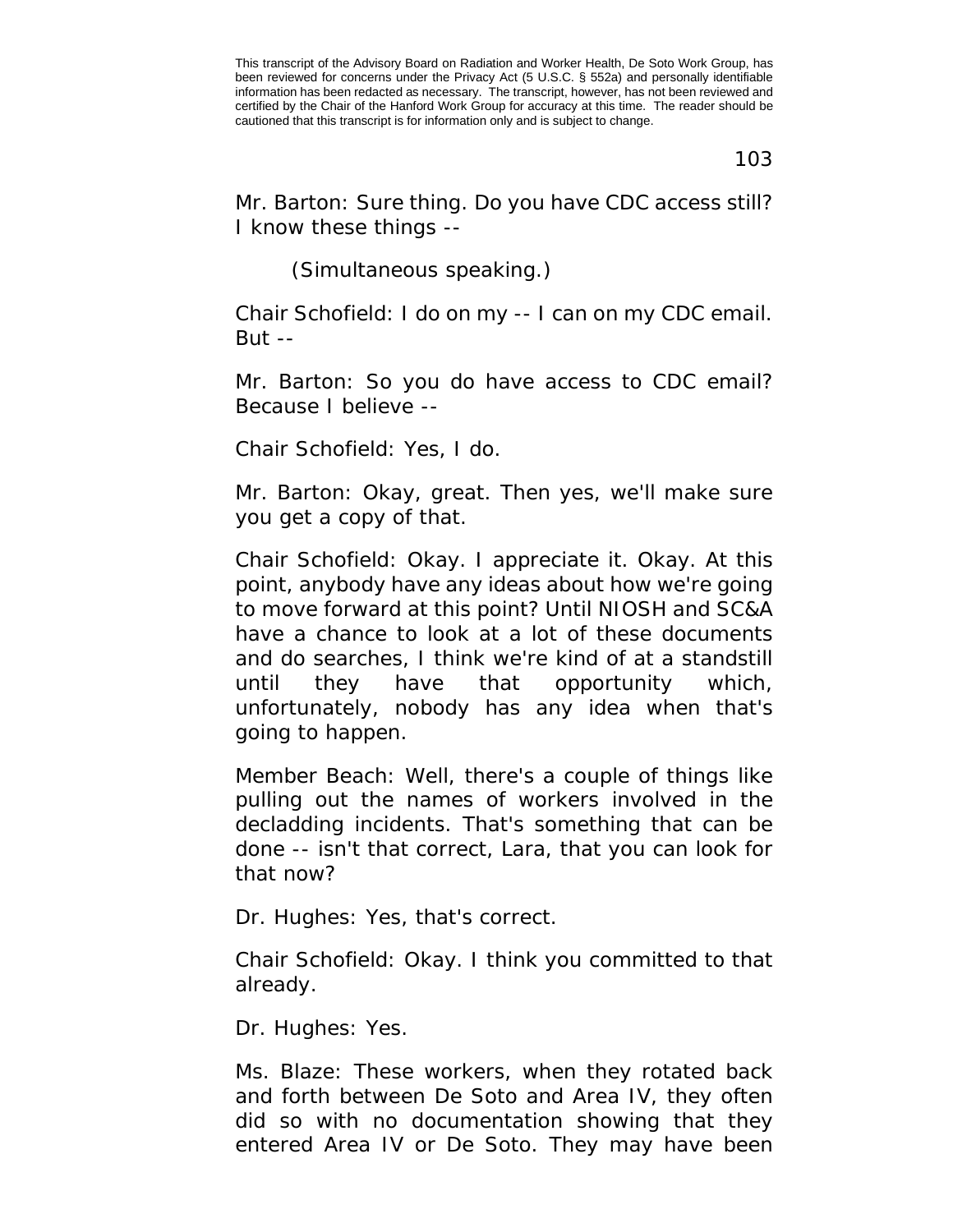104

administratively affiliated and badged with one or the other facility.

They may have gone to the other site to use a lathe or a tool or an instrument or to pick something up or to drop something off. They may have done it several times during shifts. There just wasn't sufficient documentation.

The majority of monitored workers that we have found had an occasion to go back and forth between the work sites. And the Department of Labor has no idea when they did it or where they were when they were wearing their particular work badge.

So when we look at these sites and when we look at the radiation data, it's the same for the workers of Area IV and of De Soto. And we cannot tell without specific information, like perhaps if there was an incident report, where the worker necessarily was. And we can't rule out whether or not he or she was badged at the other site, if they wore that work badge and they went to De Soto, that film badge. I just wanted to provide that clarification in case there's any idea that we can really make the distinction. We can't do it.

Chair Schofield: I don't think there's any disagreement on that at all, so.

Ms. Blaze: Thanks, Phil.

Chair Schofield: So, Lara, you're going to see what you can find on that decladding incident and get back to us.

Dr. Hughes: Yes, that's correct. We will try to answer some of these leftover questions from the discussion and present to the Work Group or report back to the Work Group.

Member Beach: And, D'Lanie, did you say what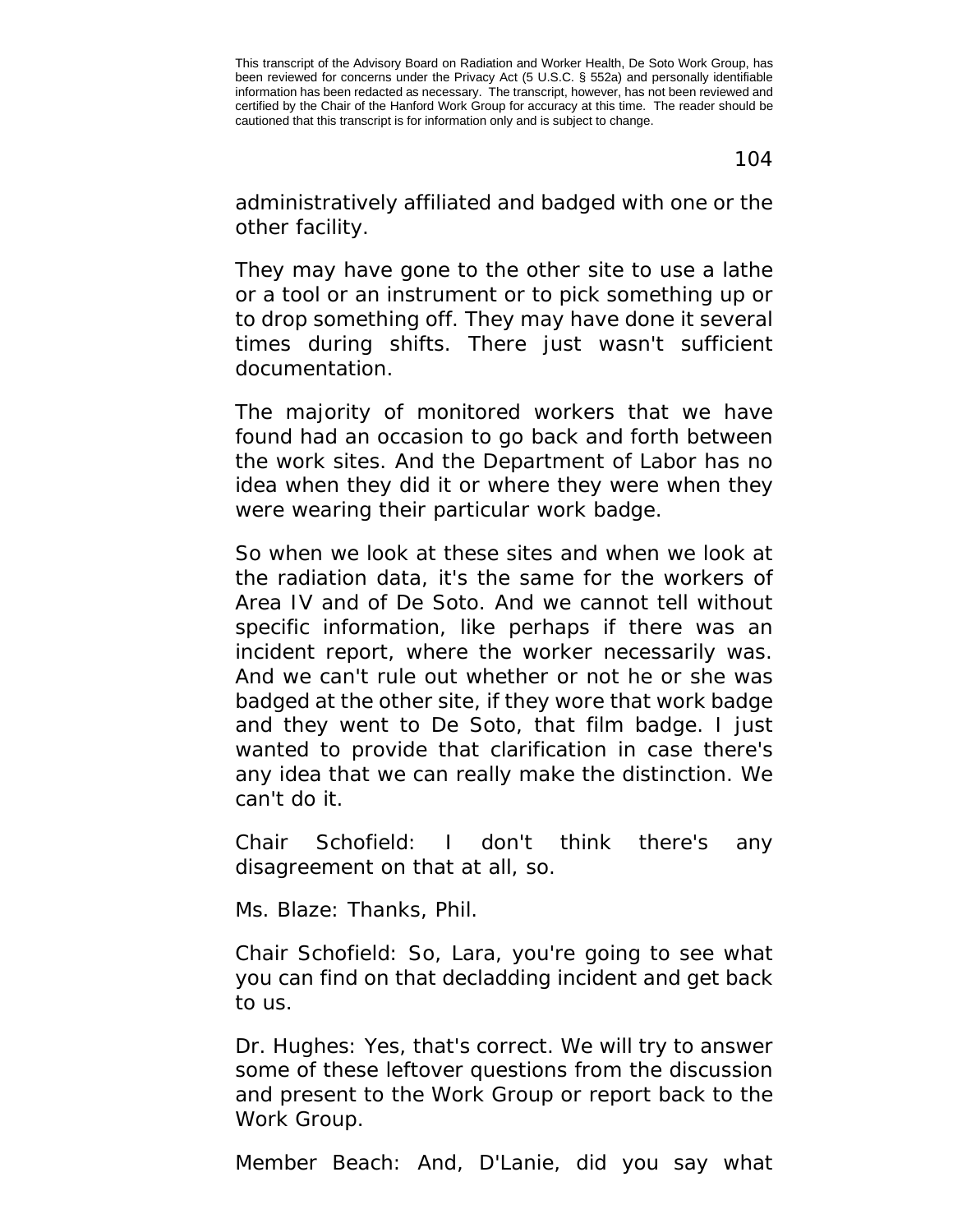105

meeting you thought that agreement with Ted was made? Was that the --

Ms. Blaze: I almost want to say it was Providence. It was one where we had kind of a hot topic back and forth dialogue that was a little bit flustered because of the confusion and the frustration that these two sites bring to all of us.

Member Beach: But --

Ms. Blaze: I want to say it was the Providence, Rhode Island 2018 meeting.

Member Beach: Well, I know we tabled the discussion on this site twice at two different meetings. So I was wondering -- and I don't think that was at Providence, was it? Correct me if I'm wrong. I don't remember.

Ms. Blaze: No. I think the tabling happened, like, way later.

Member Beach: Okay.

Dr. Taulbee: I believe the tabling happened in Pittsburgh.

Member Beach: Yes. And --

Dr. Taulbee: Because when that occurred --

Member Beach: I thought Arizona, anyway, okay, or New Mexico --

(Simultaneous speaking.)

Ms. Blaze: -- I can't wait to travel again.

Member Beach: Yes.

Member Field: So, Bob, it sounds like it may be worthwhile for us -- I haven't read the non-redacted

This transcript of the Advisory Board on Radiation and Worker Health, De Soto Work Group, has been reviewed for concerns under the Privacy Act (5 U.S.C. § 552a) and personally identifiable information has been redacted as necessary. The transcript, however, has not been reviewed and certified by the Chair of the Hanford Work Group for accuracy at this time. The reader should be cautioned that this transcript is for information only and is subject to change.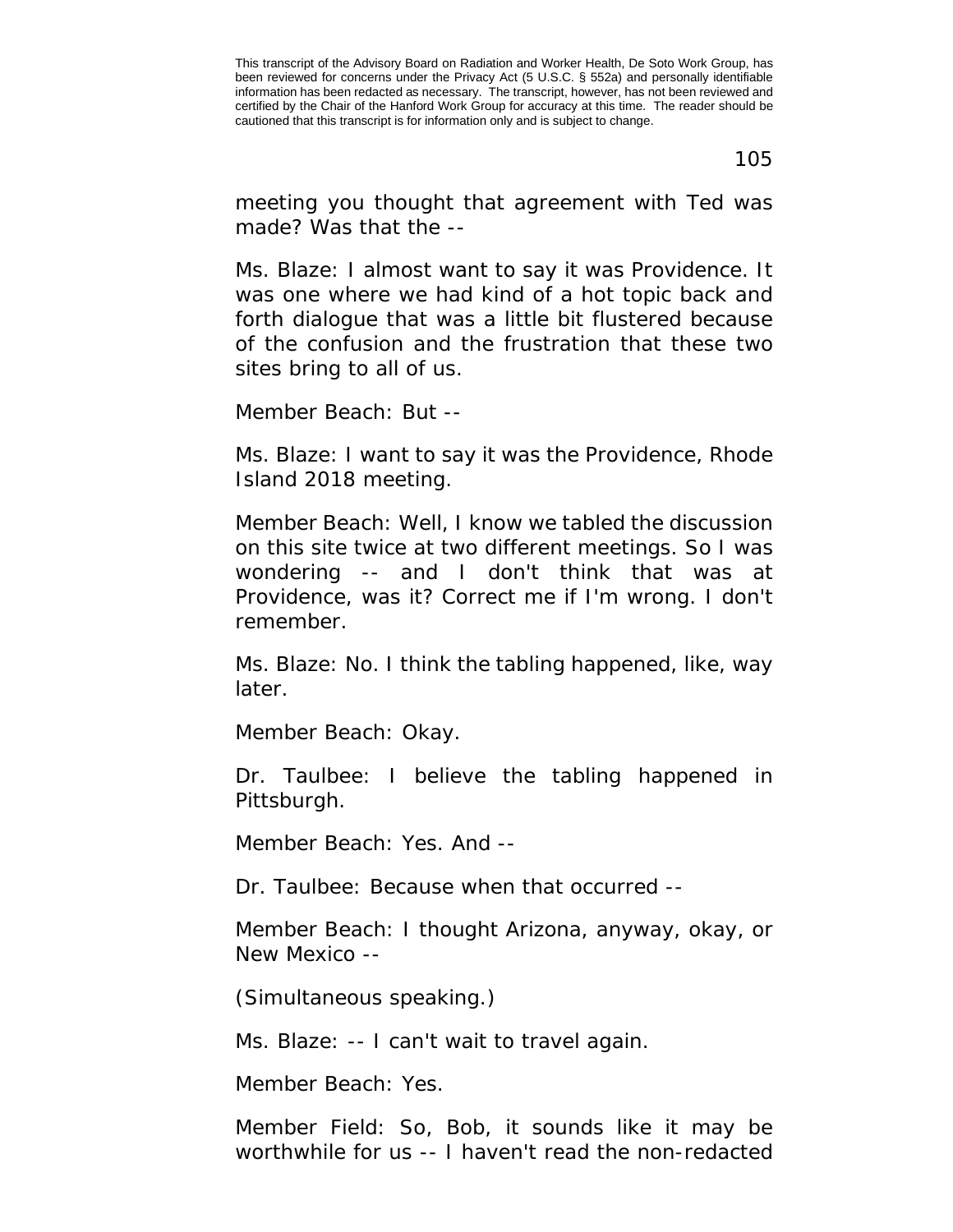106

version yet. It sounds like it would be worthwhile to review that and then maybe discuss -- it sounds like there's discussion maybe of some sort of meeting with DOL to explore this further. That seems like the path forward for that.

Dr. Taulbee: We need to read the transcripts to see what the context was --

Member Field: Right.

Dr. Taulbee: -- with regard to that.

Member Field: Okay.

Member Beach: Well, and I'm sure NIOSH will have an answer or some document on the October 9th report as well. I know there was a couple of items in there that they may want to answer.

Mr. Rutherford: Yes. I would suspect we want to respond to that. I haven't looked at that report at all. As Tim had just mentioned, it just came out. And I know Lara probably hasn't had a chance to review it completely as well, so.

Dr. Hughes: Yes. I have looked at it, but I have not digested it. And we don't have any responses.

Member Beach: No. We wouldn't expect any.

Dr. Hughes: Yes. It would take some time.

Chair Schofield: That would be a good discussion to have, but we'll wait until everybody has a chance to review it. And I think we'll have to go through it with Rashaun also on this as far as Board members go. I may be wrong. Unless there's something else, I think we will call that a meeting for the day.

Ms. Blaze: Thanks again, everyone.